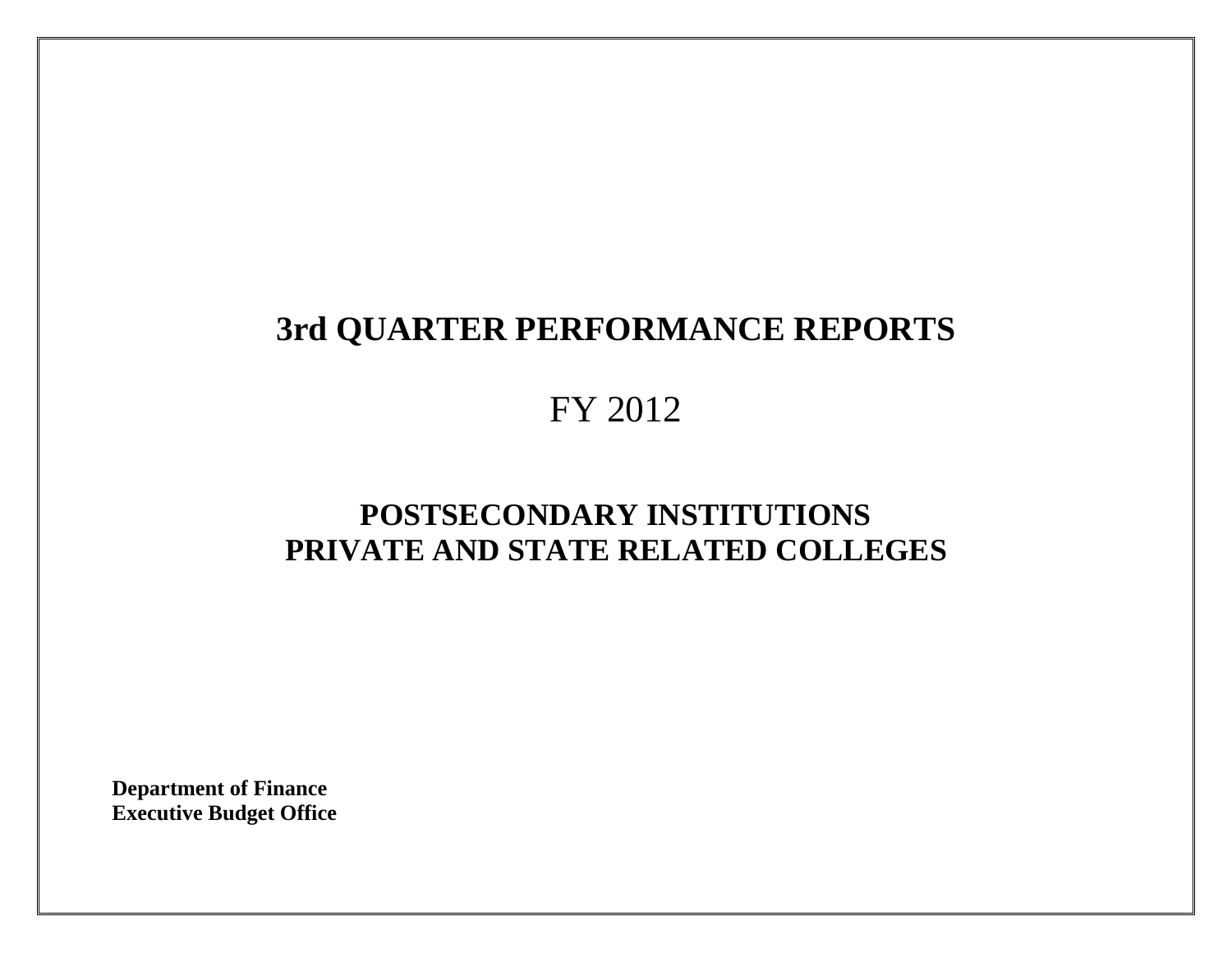| Institution: 501 - University of Alabama                                                                                                   |
|--------------------------------------------------------------------------------------------------------------------------------------------|
| Mission: The University of Alabama, the State of Alabama's oldest public university, is a senior comprehensive doctoral level institution. |
| The University was established by constitutional provision under statutory mandates and authorizations. Its mission is to                  |
| advance the intellectual and social condition of the people of the State through quality programs of teaching, research, and               |
| service.                                                                                                                                   |

| <b>Workload Measures and Quarterly Projections</b>                               |           |                      |           |                       |           |                      |           |                       |           |         |  |
|----------------------------------------------------------------------------------|-----------|----------------------|-----------|-----------------------|-----------|----------------------|-----------|-----------------------|-----------|---------|--|
|                                                                                  |           | <b>First Quarter</b> |           | <b>Second Quarter</b> |           | <b>Third Quarter</b> |           | <b>Fourth Quarter</b> |           | Annual  |  |
| <b>Workload Measure</b>                                                          | Projected | <b>Actual</b>        | Projected | <b>Actual</b>         | Projected | Actual*              | Projected | Actual*               | Projected | Actual* |  |
| W <sub>1</sub> . Student credit hour production                                  | 390.264   | 404935               | <b>NA</b> | <b>NA</b>             | 372,204   | 388219               | 77.532    |                       | 800,000   |         |  |
| W2. Fall student FTE                                                             | 29,000    | 29030                | <b>NA</b> | <b>NA</b>             | <b>NA</b> | <b>NA</b>            | <b>NA</b> |                       | 27,000    |         |  |
| W <sub>3</sub> . Annual degrees awarded                                          | .,525     | 1667                 | <b>NA</b> | <b>NA</b>             | 3,300     | 3499                 | ,375      |                       | 5,600     |         |  |
| $\mathbb{R}$ . A ctual workload data is not currently available for this quarter |           |                      |           |                       |           |                      |           |                       |           |         |  |

\* Actual workload data is not currently available for this quarter.

| <b>Key Goal:</b>                                                       |                                  |                                                                                                                                                                                               |               |           |                                                                                                                                                                                 |           |           |                       |         |            |         |
|------------------------------------------------------------------------|----------------------------------|-----------------------------------------------------------------------------------------------------------------------------------------------------------------------------------------------|---------------|-----------|---------------------------------------------------------------------------------------------------------------------------------------------------------------------------------|-----------|-----------|-----------------------|---------|------------|---------|
| Goal 1                                                                 |                                  | N/A<br>Advance the University's academic, research, scholarship, and service priorities; continue to promote<br><b>Governor's Priority:</b><br>growth and national prominence in these areas. |               |           |                                                                                                                                                                                 |           |           |                       |         |            |         |
|                                                                        |                                  |                                                                                                                                                                                               |               |           |                                                                                                                                                                                 |           |           |                       |         |            |         |
| <b>Performance Measures</b>                                            |                                  | <b>First Quarter</b>                                                                                                                                                                          |               |           | <b>Objectives and Quarterly Targets:</b><br><b>Second Quarter</b><br><b>Third Quarter</b><br>Projected<br>Actual*<br>Actual<br><b>NA</b><br>3,300<br>3499<br>1,375<br><b>NA</b> |           |           | <b>Fourth Quarter</b> |         |            | Annual  |
| Objective                                                              | Unit of<br><b>Measure</b>        | Projected                                                                                                                                                                                     | <b>Actual</b> | Projected |                                                                                                                                                                                 |           |           | Projected             | Actual* | Projected  | Actual* |
| Maintain the number of degrees<br>awarded annually.                    | Annual<br>degrees<br>awarded.    | 1,525                                                                                                                                                                                         | 1667          |           |                                                                                                                                                                                 |           |           |                       |         | 6,200      |         |
| Maintain library holdings in books<br>and periodicals.                 | Library<br>holdings.             | <b>NA</b>                                                                                                                                                                                     | <b>NA</b>     | <b>NA</b> | <b>NA</b>                                                                                                                                                                       | <b>NA</b> | <b>NA</b> | 3,285,000             |         | 3,285,000  |         |
| Increase research award dollars.                                       | Total research<br>award dollars. | 9,500,000                                                                                                                                                                                     | 8173289       | 9,500,000 | 9137236                                                                                                                                                                         | 9,500,000 | 7258938   | 9,500,000             |         | 38,000,000 |         |
| * Actual performance data is not currently available for this quarter. |                                  |                                                                                                                                                                                               |               |           |                                                                                                                                                                                 |           |           |                       |         |            |         |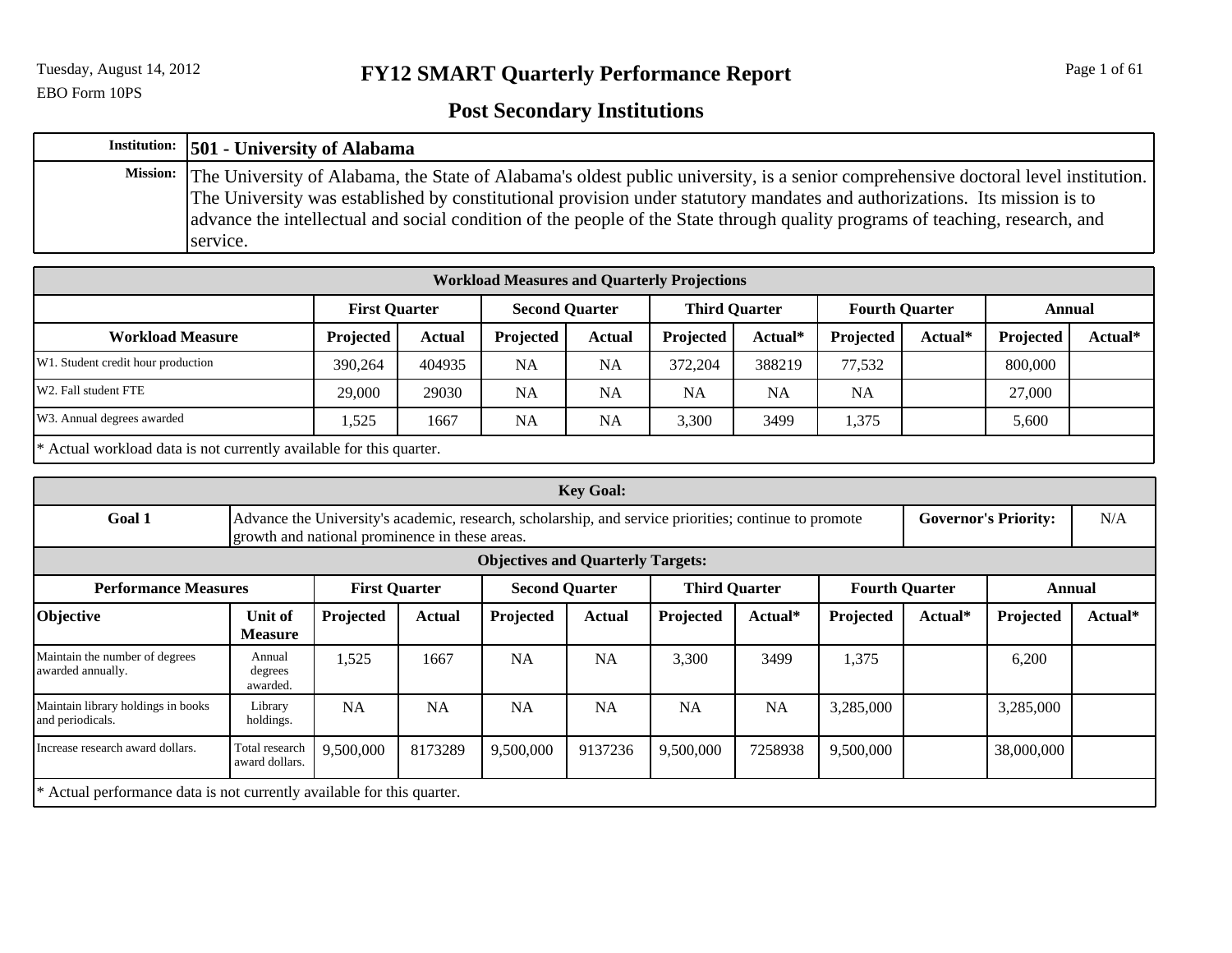|                                                                        |                                                 |                      |               |                                          | <b>Key Goal:</b>                              |                                                                                                            |                      |                       |                                 |                             |         |
|------------------------------------------------------------------------|-------------------------------------------------|----------------------|---------------|------------------------------------------|-----------------------------------------------|------------------------------------------------------------------------------------------------------------|----------------------|-----------------------|---------------------------------|-----------------------------|---------|
| Goal 2                                                                 | the University.                                 |                      |               |                                          |                                               | Retain and recruit outstanding faculty and staff to support the teaching, research, and service mission of |                      |                       |                                 | <b>Governor's Priority:</b> |         |
|                                                                        |                                                 |                      |               | <b>Objectives and Quarterly Targets:</b> |                                               |                                                                                                            |                      |                       |                                 |                             |         |
| <b>Performance Measures</b>                                            |                                                 | <b>First Quarter</b> |               |                                          | <b>Third Quarter</b><br><b>Second Quarter</b> |                                                                                                            |                      | <b>Fourth Quarter</b> |                                 | Annual                      |         |
| Objective                                                              | Unit of<br><b>Measure</b>                       | Projected            | <b>Actual</b> | Projected                                | <b>Actual</b>                                 | Projected                                                                                                  | Actual*              | Projected             | Actual*                         | Projected                   | Actual* |
| Increase faculty salaries to the SUG<br>75th percentile.               | Average<br>faculty salary                       | <b>NA</b>            | <b>NA</b>     | <b>NA</b>                                | <b>NA</b>                                     | <b>NA</b>                                                                                                  | <b>NA</b>            | 88,900                |                                 | 88,900                      |         |
| Maintain the enrollment of<br>international students.                  | Number of<br>international<br>students          | 1,100                | 1149          | <b>NA</b>                                | <b>NA</b>                                     | <b>NA</b>                                                                                                  | <b>NA</b>            | <b>NA</b>             |                                 | 1,100                       |         |
| Actual performance data is not currently available for this quarter.   |                                                 |                      |               |                                          |                                               |                                                                                                            |                      |                       |                                 |                             |         |
|                                                                        |                                                 |                      |               |                                          | <b>Key Goal:</b>                              |                                                                                                            |                      |                       |                                 |                             |         |
| Goal 3                                                                 |                                                 |                      |               |                                          |                                               | Enhance the University's learning environment to attract and retain excellent students.                    |                      |                       |                                 | <b>Governor's Priority:</b> |         |
|                                                                        |                                                 |                      |               | <b>Objectives and Quarterly Targets:</b> |                                               |                                                                                                            |                      |                       |                                 |                             |         |
| <b>Performance Measures</b>                                            |                                                 | <b>First Quarter</b> |               | <b>Second Quarter</b>                    |                                               |                                                                                                            | <b>Third Quarter</b> |                       | <b>Fourth Quarter</b><br>Annual |                             |         |
| Objective                                                              | Unit of<br><b>Measure</b>                       | Projected            | <b>Actual</b> | Projected                                | <b>Actual</b>                                 | Projected                                                                                                  | Actual*              | Projected             | Actual*                         | Projected                   | Actual* |
| Expand the University's public<br>wireless network.                    | Percentage of<br>campus<br>wireless<br>progress | <b>NA</b>            | <b>NA</b>     | <b>NA</b>                                | <b>NA</b>                                     | <b>NA</b>                                                                                                  | <b>NA</b>            | 99%                   |                                 | 99%                         |         |
| Maintain funding awarded for<br>academic scholarships.                 | Maintain in<br>dollars<br>awarded               | 4,620,000            | 8046000       | <b>NA</b>                                | NA                                            | 3,780,000                                                                                                  | 9500000              | <b>NA</b>             |                                 | 8,400,000                   |         |
| * Actual performance data is not currently available for this quarter. |                                                 |                      |               |                                          |                                               |                                                                                                            |                      |                       |                                 |                             |         |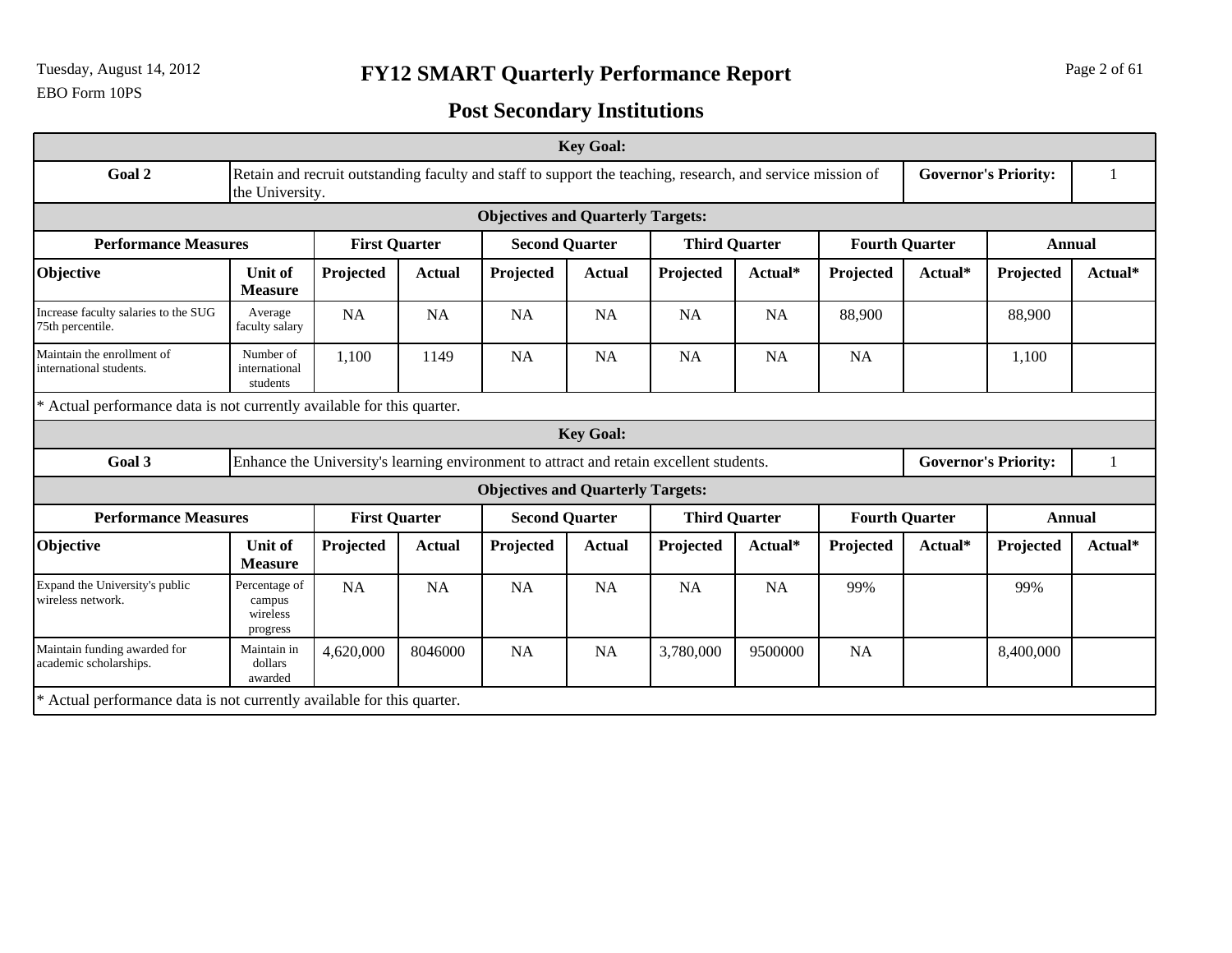|                                                                                                                                                                                                           |                                         |                                                                                                                                           |           |                                          | <b>Key Goal:</b>                              |           |           |                       |         |           |         |
|-----------------------------------------------------------------------------------------------------------------------------------------------------------------------------------------------------------|-----------------------------------------|-------------------------------------------------------------------------------------------------------------------------------------------|-----------|------------------------------------------|-----------------------------------------------|-----------|-----------|-----------------------|---------|-----------|---------|
| Goal 4                                                                                                                                                                                                    | lof Alabama.                            | Develop a University-wide emphasis on leadership as a primary role of the flagship university of the State<br><b>Governor's Priority:</b> |           |                                          |                                               |           |           |                       |         |           |         |
|                                                                                                                                                                                                           |                                         |                                                                                                                                           |           | <b>Objectives and Quarterly Targets:</b> |                                               |           |           |                       |         |           |         |
| <b>Performance Measures</b>                                                                                                                                                                               |                                         | <b>First Quarter</b>                                                                                                                      |           |                                          | <b>Third Quarter</b><br><b>Second Quarter</b> |           |           | <b>Fourth Quarter</b> |         |           | Annual  |
| Objective                                                                                                                                                                                                 | Unit of<br><b>Measure</b>               | Projected                                                                                                                                 | Actual    | Projected                                | Actual                                        | Projected | Actual*   | Projected             | Actual* | Projected | Actual* |
| Maintain the number of participants<br>in the University's non-degree<br>programs that support business, non-<br>profit, and governmental programs<br>in the State of Alabama.                            | Number of<br>participants               | NA                                                                                                                                        | <b>NA</b> | <b>NA</b>                                | <b>NA</b>                                     | <b>NA</b> | <b>NA</b> | 24,000                |         | 24,000    |         |
| Maintain the number of participants<br>in conferences hosted and supported<br>by The University of Alabama that<br>promote professional and leadership<br>development growth for the State of<br>Alabama. | Number of<br>conference<br>participants | NA                                                                                                                                        | <b>NA</b> | <b>NA</b>                                | <b>NA</b>                                     | <b>NA</b> | <b>NA</b> | 11,000                |         | 11,000    |         |
| * Actual performance data is not currently available for this quarter.                                                                                                                                    |                                         |                                                                                                                                           |           |                                          |                                               |           |           |                       |         |           |         |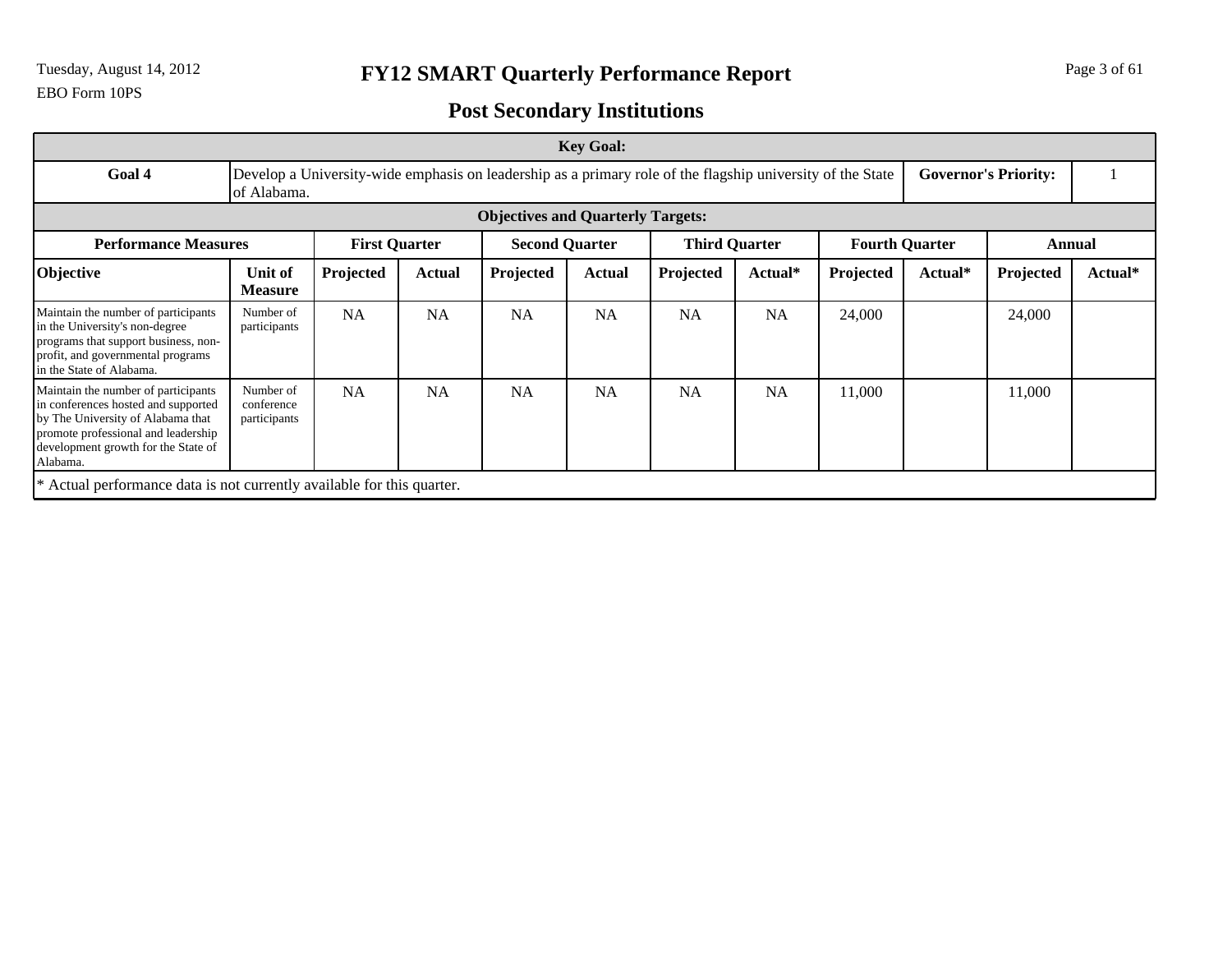| Institution: 502 - University of Alabama Birmingham                                                                                |
|------------------------------------------------------------------------------------------------------------------------------------|
| Mission: The University of Alabama at Birmingham (UAB) is a research university and academic health center that discovers, teaches |
| and applies knowledge for the intellectual, cultural, social and economic benefit of Birmingham, the state and beyond.             |

| <b>Workload Measures and Quarterly Projections</b>                              |                      |               |           |                       |                  |                      |           |                       |            |         |  |
|---------------------------------------------------------------------------------|----------------------|---------------|-----------|-----------------------|------------------|----------------------|-----------|-----------------------|------------|---------|--|
|                                                                                 | <b>First Quarter</b> |               |           | <b>Second Quarter</b> |                  | <b>Third Quarter</b> |           | <b>Fourth Quarter</b> |            | Annual  |  |
| <b>Workload Measure</b>                                                         | Projected            | <b>Actual</b> | Projected | <b>Actual</b>         | <b>Projected</b> | Actual*              | Projected | Actual*               | Projected  | Actual* |  |
| W <sub>1</sub> . Total student enrollment                                       | 18332                | 17575         | <b>NA</b> | <b>NA</b>             | <b>NA</b>        | <b>NA</b>            | NA        |                       | 17820      |         |  |
| W2. Total number of full-time faculty                                           | <b>NA</b>            | <b>NA</b>     | 2050      | 2090                  | <b>NA</b>        | <b>NA</b>            | NA        |                       | 2045       |         |  |
| W3. Research Expenditures                                                       | 106625250            | 94339268      | 106625250 | 96438599              | 106625250        | 92220053             | 106625250 |                       | 439,300,00 |         |  |
| $\frac{1}{2}$ A etual workload data is not currently available for this quarter |                      |               |           |                       |                  |                      |           |                       |            |         |  |

\* Actual workload data is not currently available for this quarter.

|                                                                                                                                           |                                                                                                                                                                             |                                                                                                                                                                                                                       |                      |                                          | <b>Key Goal:</b>      |           |                      |           |                       |           |         |
|-------------------------------------------------------------------------------------------------------------------------------------------|-----------------------------------------------------------------------------------------------------------------------------------------------------------------------------|-----------------------------------------------------------------------------------------------------------------------------------------------------------------------------------------------------------------------|----------------------|------------------------------------------|-----------------------|-----------|----------------------|-----------|-----------------------|-----------|---------|
| Goal 1                                                                                                                                    |                                                                                                                                                                             | Provide a student-centered, collaborative learning experience to prepare diverse students for rewarding<br><b>Governor's Priority:</b><br>careers and lives that benefit society and our regional and global economy. |                      |                                          |                       |           |                      |           |                       | N/A       |         |
|                                                                                                                                           |                                                                                                                                                                             |                                                                                                                                                                                                                       |                      | <b>Objectives and Quarterly Targets:</b> |                       |           |                      |           |                       |           |         |
| <b>Performance Measures</b>                                                                                                               |                                                                                                                                                                             |                                                                                                                                                                                                                       | <b>First Quarter</b> |                                          | <b>Second Quarter</b> |           | <b>Third Quarter</b> |           | <b>Fourth Quarter</b> |           | Annual  |
| Objective                                                                                                                                 | Unit of<br><b>Measure</b>                                                                                                                                                   | Projected                                                                                                                                                                                                             | Actual               | Projected                                | <b>Actual</b>         | Projected | Actual*              | Projected | Actual*               | Projected | Actual* |
| Increase enrollment of diverse, well-<br>prepared students from Alabama and<br>beyond.                                                    | Number of<br>entering<br>freshmen and<br>transfer<br>students                                                                                                               | 2802                                                                                                                                                                                                                  | 2876                 | NA                                       | NA                    | NA        | NA                   | NA        |                       | 2802      |         |
| Increase retention and graduation<br>rates.                                                                                               | Retention rate<br>(first to<br>second year)                                                                                                                                 | 84.0%                                                                                                                                                                                                                 | 78.8                 | <b>NA</b>                                | <b>NA</b>             | <b>NA</b> | NA                   | NA        |                       | 84.0%     |         |
| Expand opportunities for research<br>and honors experiences, study<br>abroad, learning communities,<br>internships, and service learning. | Number of<br>students<br>participating<br>in research<br>and honors<br>experiences,<br>study abroad,<br>learning<br>communities.<br>internships,<br>and service<br>learning | NA                                                                                                                                                                                                                    | NA                   | NA                                       | NA                    | NA        | <b>NA</b>            | 6048      |                       | 6048      |         |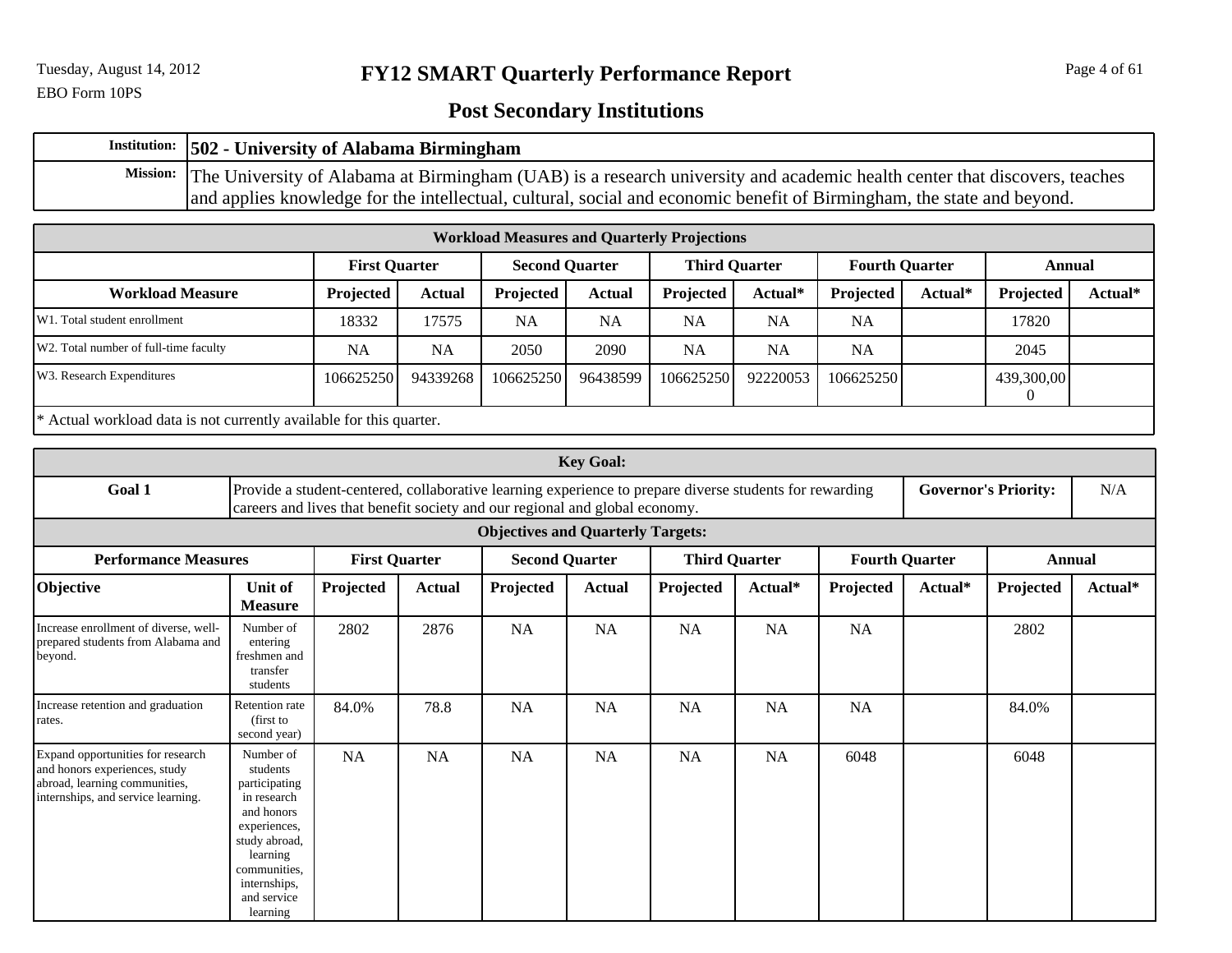| * Actual performance data is not currently available for this quarter.                                                      |                                                                          |                                            |               |                                                                                                                                                                                                                          |                  |           |                      |                             |                       |                             |               |
|-----------------------------------------------------------------------------------------------------------------------------|--------------------------------------------------------------------------|--------------------------------------------|---------------|--------------------------------------------------------------------------------------------------------------------------------------------------------------------------------------------------------------------------|------------------|-----------|----------------------|-----------------------------|-----------------------|-----------------------------|---------------|
|                                                                                                                             |                                                                          |                                            |               |                                                                                                                                                                                                                          | <b>Key Goal:</b> |           |                      |                             |                       |                             |               |
| Goal 2                                                                                                                      |                                                                          | and contribute to our region's prosperity. |               | Offer exceptional graduate and professional programs that prepare diverse students to lead, teach, conduct<br>research, provide professional services, become the prominent scholars and societal leaders of the future, |                  |           |                      |                             |                       | <b>Governor's Priority:</b> | 1             |
|                                                                                                                             |                                                                          |                                            |               | <b>Objectives and Quarterly Targets:</b>                                                                                                                                                                                 |                  |           |                      |                             |                       |                             |               |
| <b>Performance Measures</b>                                                                                                 |                                                                          | <b>First Quarter</b>                       |               | <b>Second Quarter</b>                                                                                                                                                                                                    |                  |           | <b>Third Quarter</b> |                             | <b>Fourth Quarter</b> |                             | <b>Annual</b> |
| Objective                                                                                                                   | <b>Unit of</b><br><b>Measure</b>                                         | Projected                                  | <b>Actual</b> | Projected                                                                                                                                                                                                                | <b>Actual</b>    | Projected | Actual*              | Projected                   | Actual*               | Projected                   | Actual*       |
| Increase recruitment of well-<br>qualified and intellectually curious<br>students.                                          | Enrollment in<br>masters,<br>doctoral.<br>DMD, MD,<br>and OD<br>programs | 6609                                       | 6447          | <b>NA</b>                                                                                                                                                                                                                | NA               | <b>NA</b> | <b>NA</b>            | NA                          |                       | 6609                        |               |
| Build upon successful efforts in<br>minority recruitment.                                                                   | Percentage<br>graduate and<br>professional<br>minority<br>enrollment     | 21.5%                                      | 21.4          | <b>NA</b>                                                                                                                                                                                                                | <b>NA</b>        | <b>NA</b> | <b>NA</b>            | NA                          |                       | 21.5%                       |               |
| Increase support for graduate<br>studies.                                                                                   | Number of<br>students<br>receiving<br>support for<br>graduate study      | NA                                         | <b>NA</b>     | 1084                                                                                                                                                                                                                     | 919              | <b>NA</b> | <b>NA</b>            | <b>NA</b>                   |                       | 1084                        |               |
| * Actual performance data is not currently available for this quarter.                                                      |                                                                          |                                            |               |                                                                                                                                                                                                                          |                  |           |                      |                             |                       |                             |               |
|                                                                                                                             |                                                                          |                                            |               |                                                                                                                                                                                                                          | <b>Key Goal:</b> |           |                      |                             |                       |                             |               |
| Goal 3                                                                                                                      | research university.                                                     |                                            |               | Expand UAB's capability to discover and share new knowledge that benefits society, spurs innovation,<br>fosters the region's economic development, and further positions UAB as an internationally renowned              |                  |           |                      | <b>Governor's Priority:</b> | 3                     |                             |               |
|                                                                                                                             |                                                                          |                                            |               | <b>Objectives and Quarterly Targets:</b>                                                                                                                                                                                 |                  |           |                      |                             |                       |                             |               |
| <b>Performance Measures</b>                                                                                                 |                                                                          | <b>First Quarter</b>                       |               | <b>Second Quarter</b>                                                                                                                                                                                                    |                  |           | <b>Third Quarter</b> |                             | <b>Fourth Quarter</b> |                             | <b>Annual</b> |
| Objective                                                                                                                   | Unit of<br><b>Measure</b>                                                | Projected                                  | Actual        | Projected                                                                                                                                                                                                                | Actual           | Projected | Actual*              | Projected                   | Actual*               | Projected                   | Actual*       |
| Grow research by recruiting and<br>retaining outstanding researchers<br>and scholars.                                       | Number of<br>funded<br>investigators                                     | NA                                         | NA            | 900                                                                                                                                                                                                                      | 871              | <b>NA</b> | <b>NA</b>            | NA                          |                       | 900                         |               |
| Maximize translational research and<br>technology transfer, especially<br>within the region's targeted business<br>sectors. | Number of<br>technologies<br>licensed                                    | NA                                         | <b>NA</b>     | 50                                                                                                                                                                                                                       | 22               | <b>NA</b> | <b>NA</b>            | <b>NA</b>                   |                       | 50                          |               |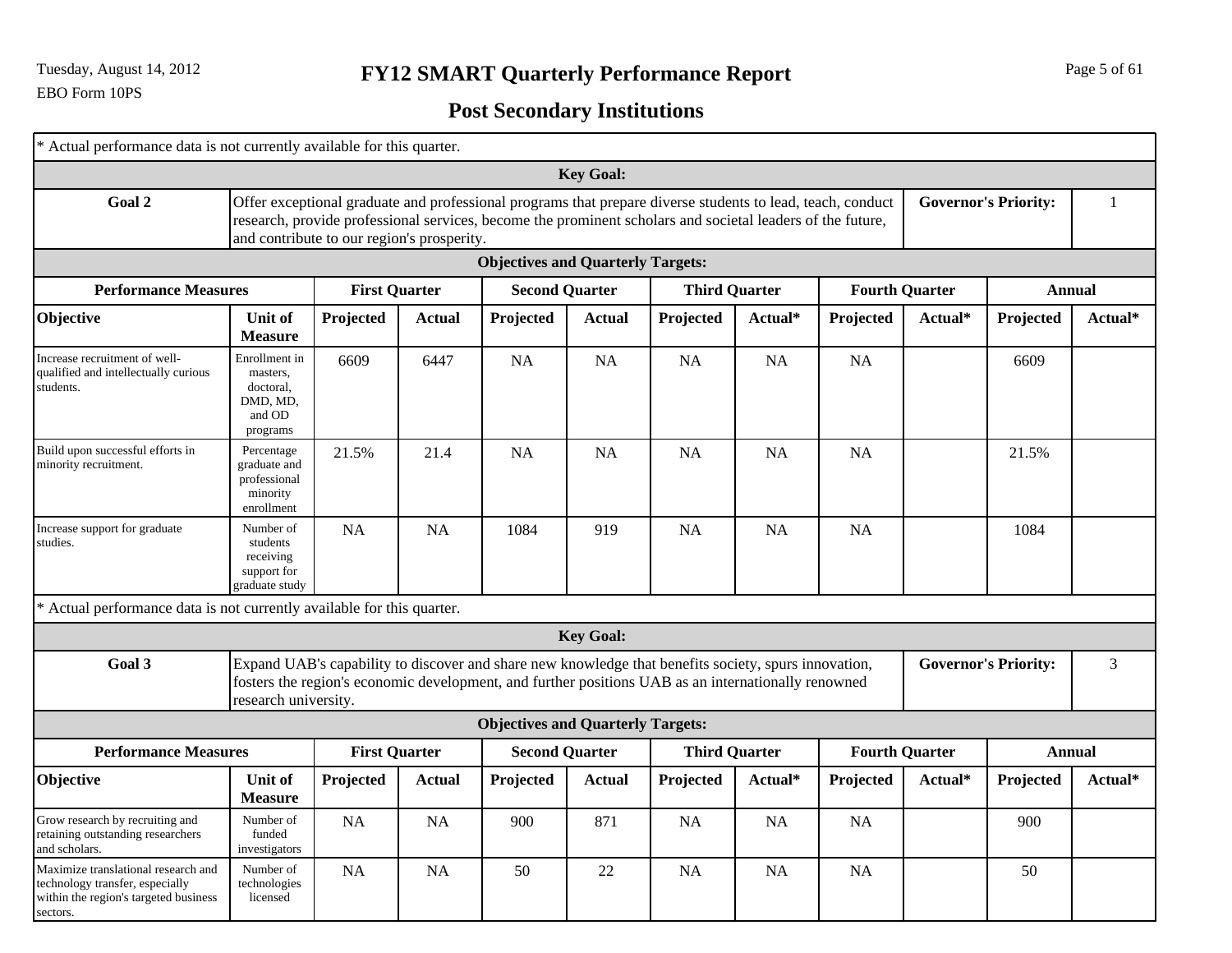| $*$ Actual performance data is not currently available for this quarter.                 |                                                                                                   |                      |               |                                          |                  |                                                                                                      |                      |                       |                       |                             |               |
|------------------------------------------------------------------------------------------|---------------------------------------------------------------------------------------------------|----------------------|---------------|------------------------------------------|------------------|------------------------------------------------------------------------------------------------------|----------------------|-----------------------|-----------------------|-----------------------------|---------------|
|                                                                                          |                                                                                                   |                      |               |                                          | <b>Key Goal:</b> |                                                                                                      |                      |                       |                       |                             |               |
| Goal 4                                                                                   | development.                                                                                      |                      |               |                                          |                  | Partner with UAB's community and state to improve education, health, quality of life and economic    |                      |                       |                       | <b>Governor's Priority:</b> | 5             |
|                                                                                          |                                                                                                   |                      |               | <b>Objectives and Quarterly Targets:</b> |                  |                                                                                                      |                      |                       |                       |                             |               |
| <b>Performance Measures</b>                                                              |                                                                                                   | <b>First Quarter</b> |               | <b>Second Quarter</b>                    |                  |                                                                                                      | <b>Third Quarter</b> |                       | <b>Fourth Quarter</b> |                             | <b>Annual</b> |
| Objective                                                                                | Unit of<br><b>Measure</b>                                                                         | Projected            | <b>Actual</b> | Projected                                | <b>Actual</b>    | Projected                                                                                            | Actual*              | Projected             | Actual*               | Projected                   | Actual*       |
| Make UAB the preferred academic<br>medical center for the 21st century.                  | Number of<br>hospital/clinic<br>visits and<br>admissions                                          | 375000               | <b>NA</b>     | 375000                                   | 1666007          | 375000                                                                                               | <b>NA</b>            | 375000                |                       | 1500000                     |               |
| Improve health in our community<br>and state, especially for the<br>underserved.         | Number of<br>individuals<br>served by<br>community<br>health<br>programs                          | <b>NA</b>            | <b>NA</b>     | <b>NA</b>                                | <b>NA</b>        | <b>NA</b>                                                                                            | <b>NA</b>            | 26500                 |                       | 26500                       |               |
| Foster a thriving arts and cultural<br>district for the community.                       | Number of<br>individuals<br>served by arts.<br>cultural, and<br>community<br>outreach<br>programs | <b>NA</b>            | <b>NA</b>     | <b>NA</b>                                | NA               | <b>NA</b>                                                                                            | <b>NA</b>            | 160000                |                       | 160000                      |               |
| * Actual performance data is not currently available for this quarter.                   |                                                                                                   |                      |               |                                          |                  |                                                                                                      |                      |                       |                       |                             |               |
|                                                                                          |                                                                                                   |                      |               |                                          | <b>Key Goal:</b> |                                                                                                      |                      |                       |                       |                             |               |
| Goal 5                                                                                   |                                                                                                   |                      |               |                                          |                  | Create a positive, supportive and diverse environment in which students, faculty and staff can excel |                      |                       |                       | <b>Governor's Priority:</b> |               |
|                                                                                          |                                                                                                   |                      |               | <b>Objectives and Quarterly Targets:</b> |                  |                                                                                                      |                      |                       |                       |                             |               |
| <b>Performance Measures</b>                                                              |                                                                                                   | <b>First Quarter</b> |               | <b>Second Quarter</b>                    |                  | <b>Third Quarter</b>                                                                                 |                      | <b>Fourth Quarter</b> |                       |                             | <b>Annual</b> |
| Objective                                                                                | Unit of<br><b>Measure</b>                                                                         | Projected            | <b>Actual</b> | Projected                                | <b>Actual</b>    | Projected                                                                                            | Actual*              | Projected             | Actual*               | Projected                   | Actual*       |
| Increase the percentage of full-time<br>faculty with the appropriate terminal<br>degree. | Percentage of<br>full-time<br>faculty with<br>terminal<br>degree                                  |                      | <b>NA</b>     |                                          | 86               |                                                                                                      | <b>NA</b>            |                       |                       |                             |               |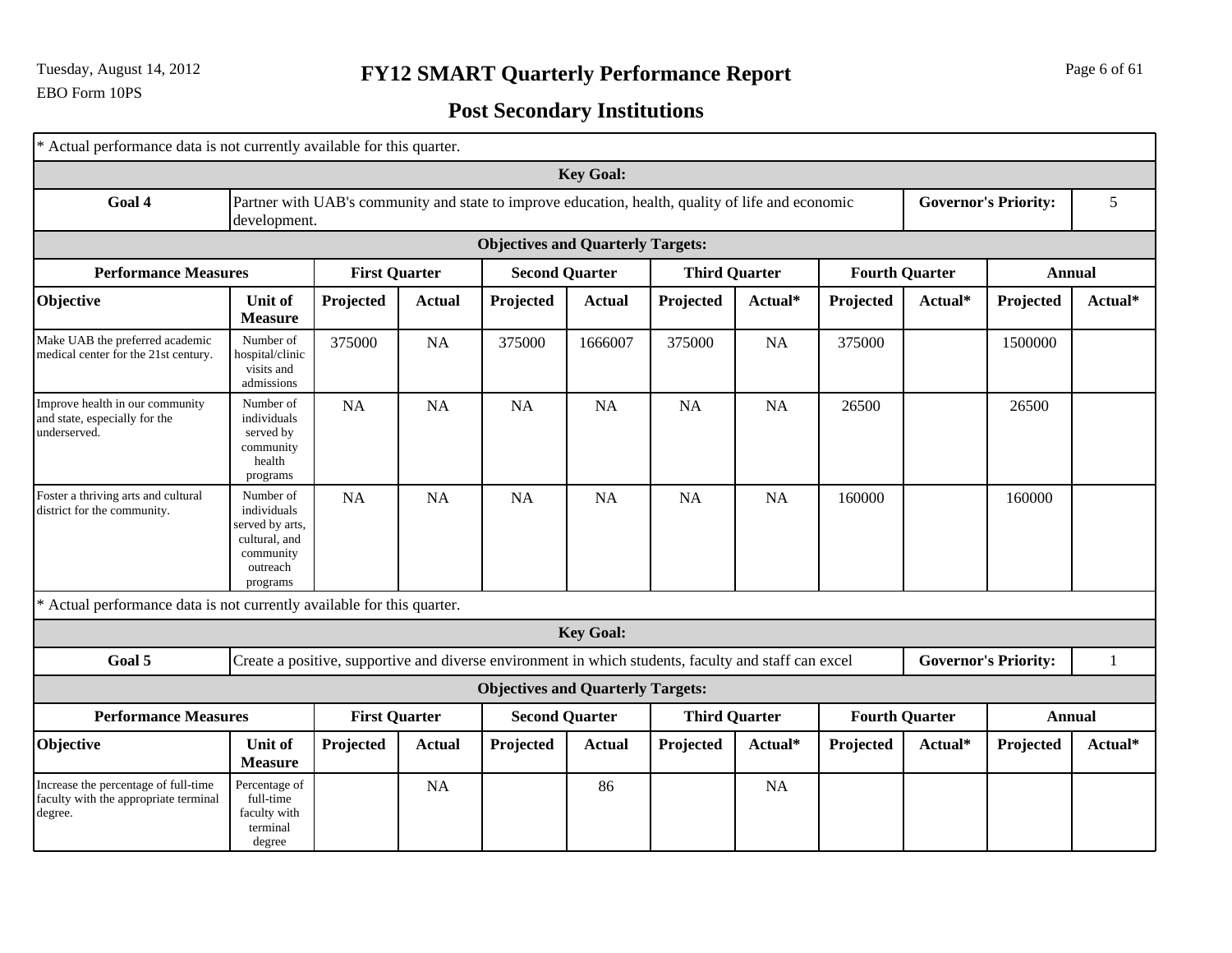#### Tuesday, August 14, 2012 **FY12 SMART Quarterly Performance Report** Page 7 of 61

|                                                                                                      |                                                                                        |                                                                                                                                     |               |           | <b>Key Goal:</b> |           |           |           |                       |           |         |
|------------------------------------------------------------------------------------------------------|----------------------------------------------------------------------------------------|-------------------------------------------------------------------------------------------------------------------------------------|---------------|-----------|------------------|-----------|-----------|-----------|-----------------------|-----------|---------|
| Goal 5                                                                                               |                                                                                        | Create a positive, supportive and diverse environment in which students, faculty and staff can excel<br><b>Governor's Priority:</b> |               |           |                  |           |           |           |                       |           |         |
|                                                                                                      | <b>Objectives and Quarterly Targets:</b>                                               |                                                                                                                                     |               |           |                  |           |           |           |                       |           |         |
| <b>First Quarter</b><br><b>Second Quarter</b><br><b>Third Quarter</b><br><b>Performance Measures</b> |                                                                                        |                                                                                                                                     |               |           |                  |           |           |           | <b>Fourth Quarter</b> |           | Annual  |
| Objective                                                                                            | Unit of<br><b>Measure</b>                                                              | Projected                                                                                                                           | <b>Actual</b> | Projected | <b>Actual</b>    | Projected | Actual*   | Projected | Actual*               | Projected | Actual* |
| Increase the number of full-time<br>regular tenured or tenure-track<br>minority faculty.             | Number of<br>full-time<br>regular<br>tenured or<br>tenure-track<br>minority<br>faculty |                                                                                                                                     | NA            |           | 290              |           | <b>NA</b> |           |                       |           |         |
| Increase the percentage of credit<br>hours that are taught by full-time<br>regular faculty.          | Percentage of<br>hours taught<br>by full-time<br>regular faculty                       |                                                                                                                                     | <b>NA</b>     |           | 82               |           | <b>NA</b> |           |                       |           |         |
| * Actual performance data is not currently available for this quarter.                               |                                                                                        |                                                                                                                                     |               |           |                  |           |           |           |                       |           |         |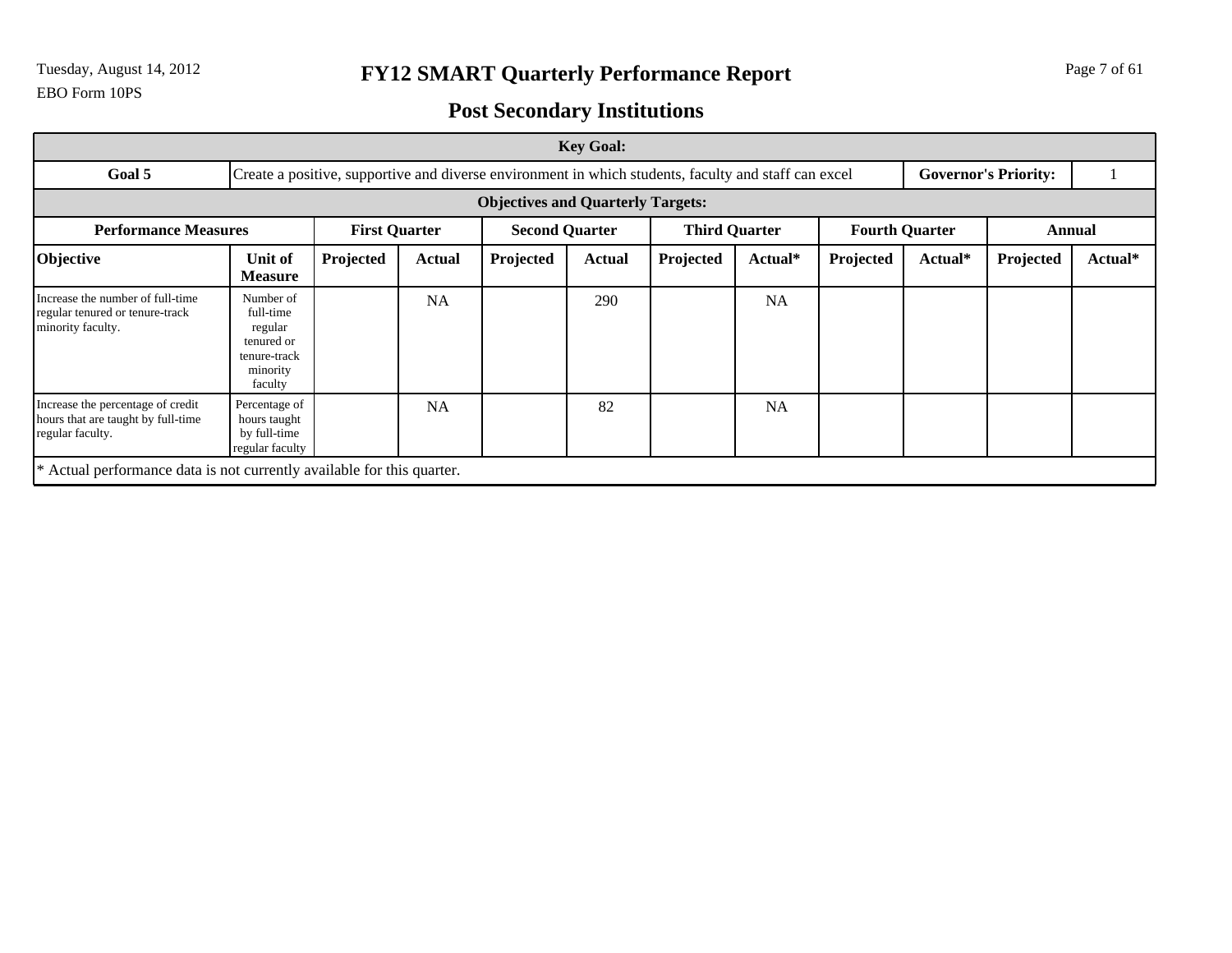| Institution: 503 - University of Alabama Huntsville                                                                                 |
|-------------------------------------------------------------------------------------------------------------------------------------|
| Mission: The University of Alabama in Huntsville, a research-intensive university, is committed to rigorous scholarship, innovative |
| education, technological research, cultural growth and entrepreneurial creativity in order to enrich our global community.          |

| <b>Workload Measures and Quarterly Projections</b>                                                                                     |                      |               |                       |               |                      |         |                       |         |           |         |  |  |
|----------------------------------------------------------------------------------------------------------------------------------------|----------------------|---------------|-----------------------|---------------|----------------------|---------|-----------------------|---------|-----------|---------|--|--|
|                                                                                                                                        | <b>First Quarter</b> |               | <b>Second Quarter</b> |               | <b>Third Quarter</b> |         | <b>Fourth Quarter</b> |         | Annual    |         |  |  |
| <b>Workload Measure</b>                                                                                                                | Projected            | <b>Actual</b> | Projected             | <b>Actual</b> | Projected            | Actual* | Projected             | Actual* | Projected | Actual* |  |  |
| W1. Increase undergraduate student population by 5%<br>in each of the next two year. 5% increase is from the<br>Fall 2011 actual base. | N/A                  | N/A           | N/A                   | N/A           | N/A                  | N/A     | N/A                   |         | 6,305     |         |  |  |
| W2. Increase graduate student population by 5% in<br>each of the next two year. 5% increase is from the Fall<br>12011 actual base.     | N/A                  | N/A           | N/A                   | N/A           | N/A                  | N/A     | N/A                   |         | 1,689     |         |  |  |
| * Actual workload data is not currently available for this quarter.                                                                    |                      |               |                       |               |                      |         |                       |         |           |         |  |  |

| <b>Key Goal:</b>                                                                                                                  |                                          |                      |               |                                                         |        |                      |         |                       |         |                             |         |  |
|-----------------------------------------------------------------------------------------------------------------------------------|------------------------------------------|----------------------|---------------|---------------------------------------------------------|--------|----------------------|---------|-----------------------|---------|-----------------------------|---------|--|
| Goal 1                                                                                                                            |                                          |                      |               | Improve freshman student retention rate to 80% by 2012. |        |                      |         |                       |         | <b>Governor's Priority:</b> | N/A     |  |
|                                                                                                                                   | <b>Objectives and Quarterly Targets:</b> |                      |               |                                                         |        |                      |         |                       |         |                             |         |  |
| <b>Performance Measures</b>                                                                                                       |                                          | <b>First Quarter</b> |               | <b>Second Quarter</b>                                   |        | <b>Third Quarter</b> |         | <b>Fourth Quarter</b> |         | Annual                      |         |  |
| Objective                                                                                                                         | Unit of<br><b>Measure</b>                | Projected            | Actual        | Projected                                               | Actual | Projected            | Actual* | Projected             | Actual* | Projected                   | Actual* |  |
| Set a goal of improve retention rate<br>by 1% each year.                                                                          | Percent                                  |                      | N/A           |                                                         | N/A    |                      | N/A     |                       |         |                             |         |  |
| * Actual performance data is not currently available for this quarter.                                                            |                                          |                      |               |                                                         |        |                      |         |                       |         |                             |         |  |
| <b>Key Goal:</b>                                                                                                                  |                                          |                      |               |                                                         |        |                      |         |                       |         |                             |         |  |
| Goal 2                                                                                                                            |                                          |                      |               | Increase enrollment by 5% in each of the next 2 years.  |        |                      |         |                       |         | <b>Governor's Priority:</b> | N/A     |  |
|                                                                                                                                   |                                          |                      |               | <b>Objectives and Quarterly Targets:</b>                |        |                      |         |                       |         |                             |         |  |
| <b>Performance Measures</b>                                                                                                       |                                          | <b>First Quarter</b> |               | <b>Second Quarter</b>                                   |        | <b>Third Quarter</b> |         | <b>Fourth Quarter</b> |         | <b>Annual</b>               |         |  |
| <b>Objective</b>                                                                                                                  | Unit of<br><b>Measure</b>                | Projected            | <b>Actual</b> | Projected                                               | Actual | Projected            | Actual* | Projected             | Actual* | Projected                   | Actual* |  |
| Increase student population by 5% in<br>each of the next 2 years without<br>sacrificing the composite ACT score<br>average of 25. | <b>Student FTE</b>                       |                      | N/A           |                                                         | N/A    |                      | N/A     |                       |         |                             |         |  |
| * Actual performance data is not currently available for this quarter.                                                            |                                          |                      |               |                                                         |        |                      |         |                       |         |                             |         |  |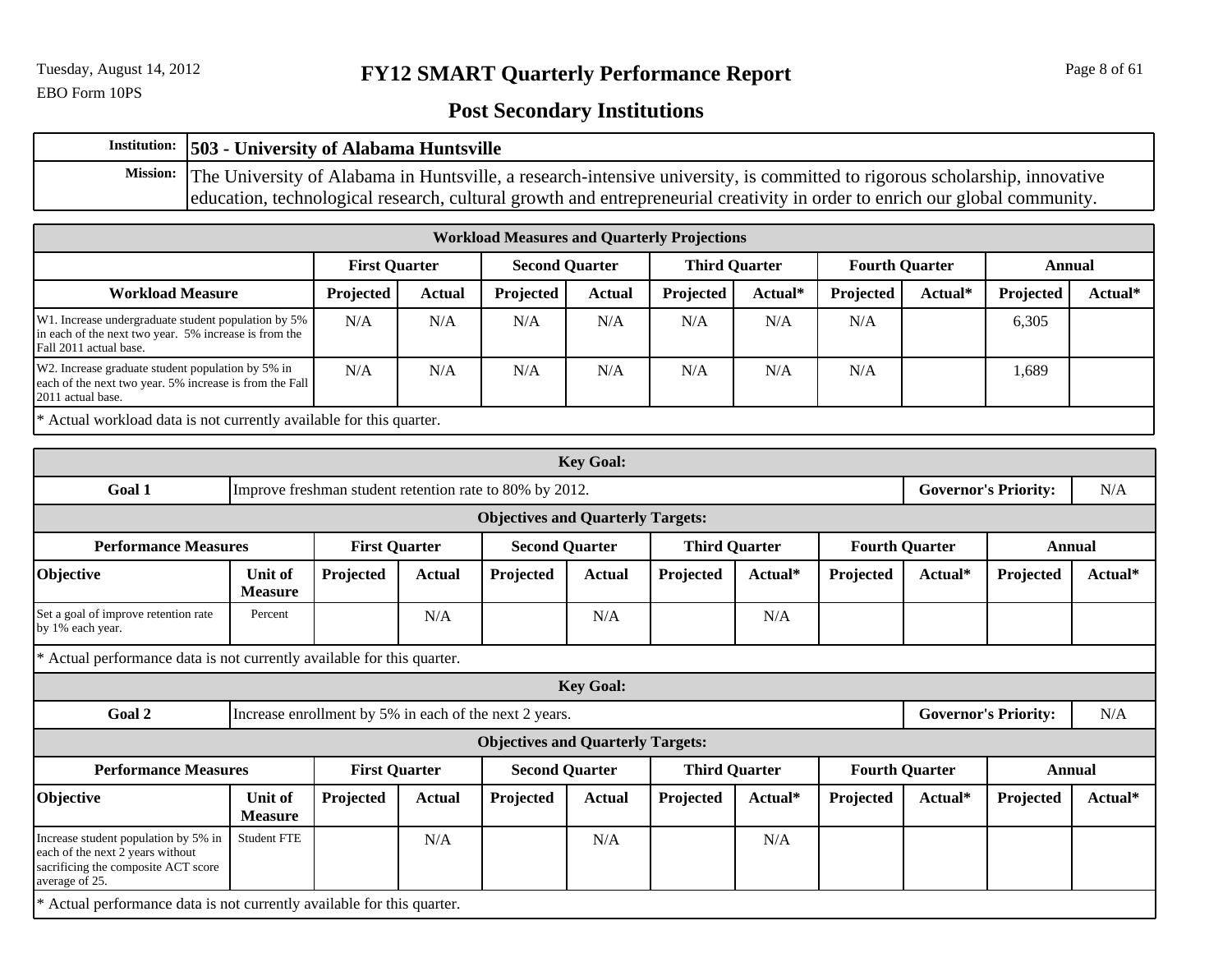|                                                                                                                                                              |                                             |                                                                                                                                                                        |                      |                                          | <b>Key Goal:</b>      |                      |         |           |                       |                             |               |  |
|--------------------------------------------------------------------------------------------------------------------------------------------------------------|---------------------------------------------|------------------------------------------------------------------------------------------------------------------------------------------------------------------------|----------------------|------------------------------------------|-----------------------|----------------------|---------|-----------|-----------------------|-----------------------------|---------------|--|
| Goal 3                                                                                                                                                       |                                             | Increase scholarships base by 10% for incoming freshmen by 2012.                                                                                                       |                      |                                          |                       |                      |         |           |                       | <b>Governor's Priority:</b> | N/A           |  |
|                                                                                                                                                              |                                             |                                                                                                                                                                        |                      | <b>Objectives and Quarterly Targets:</b> |                       |                      |         |           |                       |                             |               |  |
| <b>Performance Measures</b>                                                                                                                                  |                                             | <b>First Quarter</b>                                                                                                                                                   |                      | <b>Second Quarter</b>                    |                       | <b>Third Quarter</b> |         |           | <b>Fourth Quarter</b> |                             | <b>Annual</b> |  |
| Objective                                                                                                                                                    | Unit of<br><b>Measure</b>                   | Projected                                                                                                                                                              | <b>Actual</b>        | Projected                                | Actual                | Projected            | Actual* | Projected | Actual*               | Projected                   | Actual*       |  |
| Increase the undergraduate student<br>(degree and non-degree seeking)<br>population with ACT scores of 30<br>and above by 5% in each of the next<br>2 years. | <b>ACT Scores</b><br>Above 30<br>(Reported) |                                                                                                                                                                        | N/A                  |                                          | N/A                   |                      | N/A     |           |                       |                             |               |  |
| * Actual performance data is not currently available for this quarter.                                                                                       |                                             |                                                                                                                                                                        |                      |                                          |                       |                      |         |           |                       |                             |               |  |
|                                                                                                                                                              |                                             |                                                                                                                                                                        |                      |                                          | <b>Key Goal:</b>      |                      |         |           |                       |                             |               |  |
| Goal 4                                                                                                                                                       | 2013.                                       | Enhance the diversity of the UAH community. Increase minority faculty, staff, and student base by 5% by<br><b>Governor's Priority:</b><br>5                            |                      |                                          |                       |                      |         |           |                       |                             |               |  |
|                                                                                                                                                              |                                             |                                                                                                                                                                        |                      | <b>Objectives and Quarterly Targets:</b> |                       |                      |         |           |                       |                             |               |  |
| <b>Performance Measures</b>                                                                                                                                  |                                             |                                                                                                                                                                        | <b>First Quarter</b> |                                          | <b>Second Quarter</b> | <b>Third Quarter</b> |         |           | <b>Fourth Quarter</b> |                             | <b>Annual</b> |  |
| Objective                                                                                                                                                    | Unit of<br><b>Measure</b>                   | Projected                                                                                                                                                              | Actual               | Projected                                | Actual                | Projected            | Actual* | Projected | Actual*               | Projected                   | Actual*       |  |
| Increase the number of full-time<br>minority faculty by 2 in each of the<br>nexy 2 years.                                                                    | Minority<br>Faculty                         |                                                                                                                                                                        | N/A                  |                                          | N/A                   |                      | N/A     |           |                       |                             |               |  |
| * Actual performance data is not currently available for this quarter.                                                                                       |                                             |                                                                                                                                                                        |                      |                                          |                       |                      |         |           |                       |                             |               |  |
|                                                                                                                                                              |                                             |                                                                                                                                                                        |                      |                                          | <b>Key Goal:</b>      |                      |         |           |                       |                             |               |  |
| Goal 5                                                                                                                                                       |                                             | Emphasize research that promises to achieve national prominence in areas supportive of its educational<br>mission and in areas important to the economy of the region. |                      |                                          |                       |                      |         |           |                       | <b>Governor's Priority:</b> | 3             |  |
|                                                                                                                                                              |                                             |                                                                                                                                                                        |                      | <b>Objectives and Quarterly Targets:</b> |                       |                      |         |           |                       |                             |               |  |
| <b>Performance Measures</b>                                                                                                                                  |                                             | <b>First Quarter</b>                                                                                                                                                   |                      | <b>Second Quarter</b>                    |                       | <b>Third Quarter</b> |         |           | <b>Fourth Quarter</b> |                             | <b>Annual</b> |  |
| Objective                                                                                                                                                    | Unit of<br><b>Measure</b>                   | Projected                                                                                                                                                              | Actual               | Projected                                | Actual                | Projected            | Actual* | Projected | Actual*               | Projected                   | Actual*       |  |
| Increase restricted federal grants and<br>contracts by at least 5% each year.                                                                                | Dollar<br>(million)                         |                                                                                                                                                                        | N/A                  |                                          | 56 millions           |                      | N/A     |           |                       |                             |               |  |
| * Actual performance data is not currently available for this quarter.                                                                                       |                                             |                                                                                                                                                                        |                      |                                          |                       |                      |         |           |                       |                             |               |  |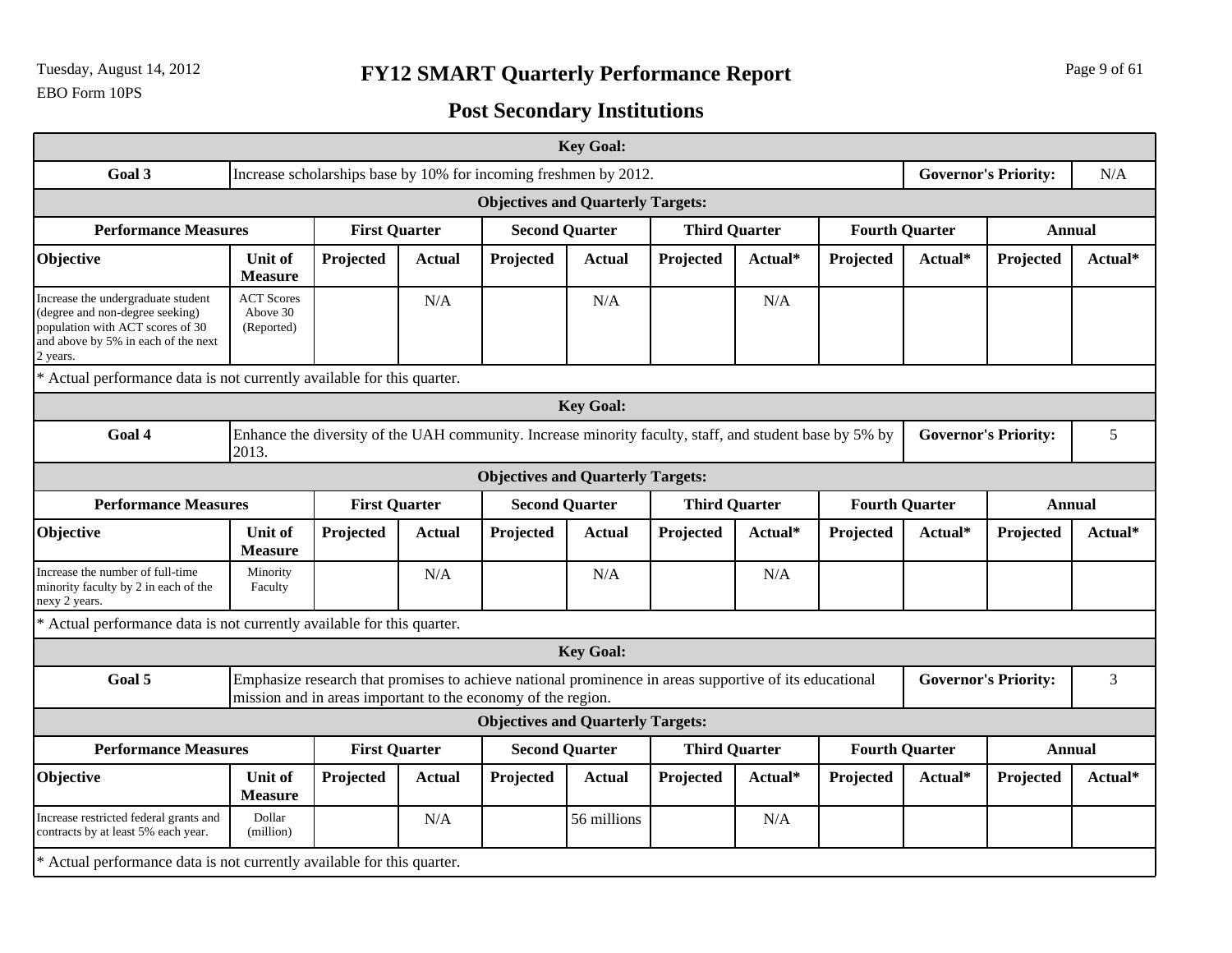#### Tuesday, August 14, 2012 **FY12 SMART Quarterly Performance Report** Page 10 of 61

#### **Post Secondary Institutions**

#### **Item # Notes**

- WL1 Quarterly information is not available. Fall 2011 undergraduate enrollment decreased by 70 students from Fall 2010.
- WL2 Quarterly information is not available. Fall 2011 graduate enrollment increased by 85 students from Fall 2010.
- WL1 Quarterly information is not available. Fall 2011 undergraduate enrollment decreased by 70 students from Fall 2010.
- WL2 Quarterly information is not available. Fall 2011 graduate enrollment increased by 85 students from Fall 2010.
- WL1 Quarterly information is not available. Fall 2011 undergraduate enrollment decreased by 70 students from Fall 2010.
- WL2 Quarterly information is not available. Fall 2011 graduate enrollment increased by 85 students from Fall 2010.
- O1 The first time freshmen retention rate increased by 4%, from 75% to 79%. 600 First-time freshmen entered University in the Fall of 2010, 79% remains in the Fall 2011.
- O1 The first time freshmen retention rate increased by 4%, from 75% to 79%. 600 First-time freshmen entered University in the Fall of 2010, 79% remains in the Fall 2011.
- O1 The first time freshmen retention rate increased by 4%, from 75% to 79%. 600 First-time freshmen entered University in the Fall of 2010, 79% remains in the Fall 2011.
- O1 Quarterly information is not available. Fall 2011 undergraduate enrollment decreased by 70 students from Fall 2010. Graduate student population increased by 85 students, for a net a 15 student increase. The University is not able to meet the 5% growth target this year.
- O1 Quarterly information is not available. Fall 2011 undergraduate enrollment decreased by 70 students from Fall 2010. Graduate student population increased by 85 students, for a net a 15 student increase. The University is not able to meet the 5% growth target this year.
- O1 Quarterly information is not available. Fall 2011 undergraduate enrollment decreased by 70 students from Fall 2010. Graduate student population increased by 85 students, for a net a 15 student increase. The University is not able to meet the 5% growth target this year.
- O1 The number of undergraduate students actually decreased by 70 students from Fall 2010.
- O1 The number of undergraduate students actually decreased by 70 students from Fall 2010.
- O1 The number of undergraduate students actually decreased by 70 students from Fall 2010.
- O1 The number of minority faculty in Fall 2011 remains the same as Fall 2010. The institution is actively recruiting qualified minority faculty in all academic colleges. This will be an on-going campus-wide effort for this year and beyond.
- O1 The number of minority faculty in Fall 2011 remains the same as Fall 2010. The institution is actively recruiting qualified minority faculty in all academic colleges. This will be an on-going campus-wide effort for this year and beyond.
- O1 The number of minority faculty in Fall 2011 remains the same as Fall 2010. The institution is actively recruiting qualified minority faculty in all academic colleges. This will be an on-going campus-wide effort for this year and beyond.
- O1 The total expenditure from restricted federal grants and contracts is expected to reach its target of 5% growth by the end of this fiscal year. Future federal spending on resesearch at higher education institutions beyond the current fiscal year is unpredictable at this point.
- O1 The total expenditure from restricted federal grants and contracts is expected to reach its target of 5% growth by the end of this fiscal year. Future federal spending on resesearch at higher education institutions beyond the current fiscal year is unpredictable at this point.
- O1 The total expenditure from restricted federal grants and contracts is expected to reach its target of 5% growth by the end of this fiscal year. Future federal spending on resesearch at higher education institutions beyond the current fiscal year is unpredictable at this point. (3rd quarter information is not yet finalized as of this reporting date on July 3rd.)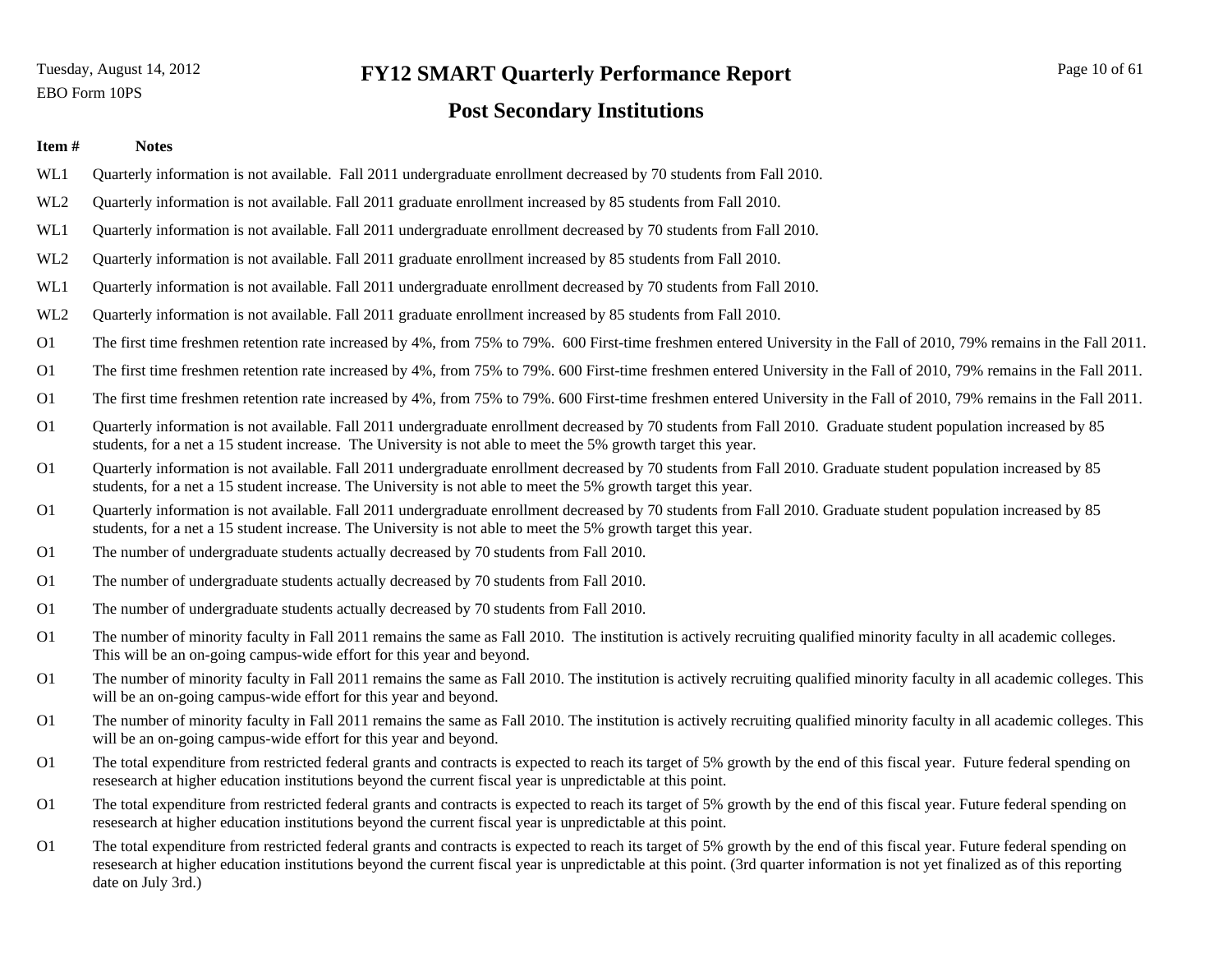| <b>Institution:</b>                                                   |  | $ 504 - \text{Alabama A} \& \text{M University} $ |               |                       |               |                      |         |                       |         |           |         |  |  |
|-----------------------------------------------------------------------|--|---------------------------------------------------|---------------|-----------------------|---------------|----------------------|---------|-----------------------|---------|-----------|---------|--|--|
| <b>Mission:</b>                                                       |  |                                                   |               |                       |               |                      |         |                       |         |           |         |  |  |
|                                                                       |  |                                                   |               |                       |               |                      |         |                       |         |           |         |  |  |
| <b>Workload Measures and Quarterly Projections</b>                    |  |                                                   |               |                       |               |                      |         |                       |         |           |         |  |  |
| <b>First Quarter</b>                                                  |  |                                                   |               | <b>Second Quarter</b> |               | <b>Third Quarter</b> |         | <b>Fourth Quarter</b> |         | Annual    |         |  |  |
| <b>Workload Measure</b>                                               |  | Projected                                         | <b>Actual</b> | <b>Projected</b>      | <b>Actual</b> | Projected            | Actual* | Projected             | Actual* | Projected | Actual* |  |  |
|                                                                       |  |                                                   |               |                       |               |                      |         |                       |         |           |         |  |  |
| $*$ Actual workload data is not currently available for this quarter. |  |                                                   |               |                       |               |                      |         |                       |         |           |         |  |  |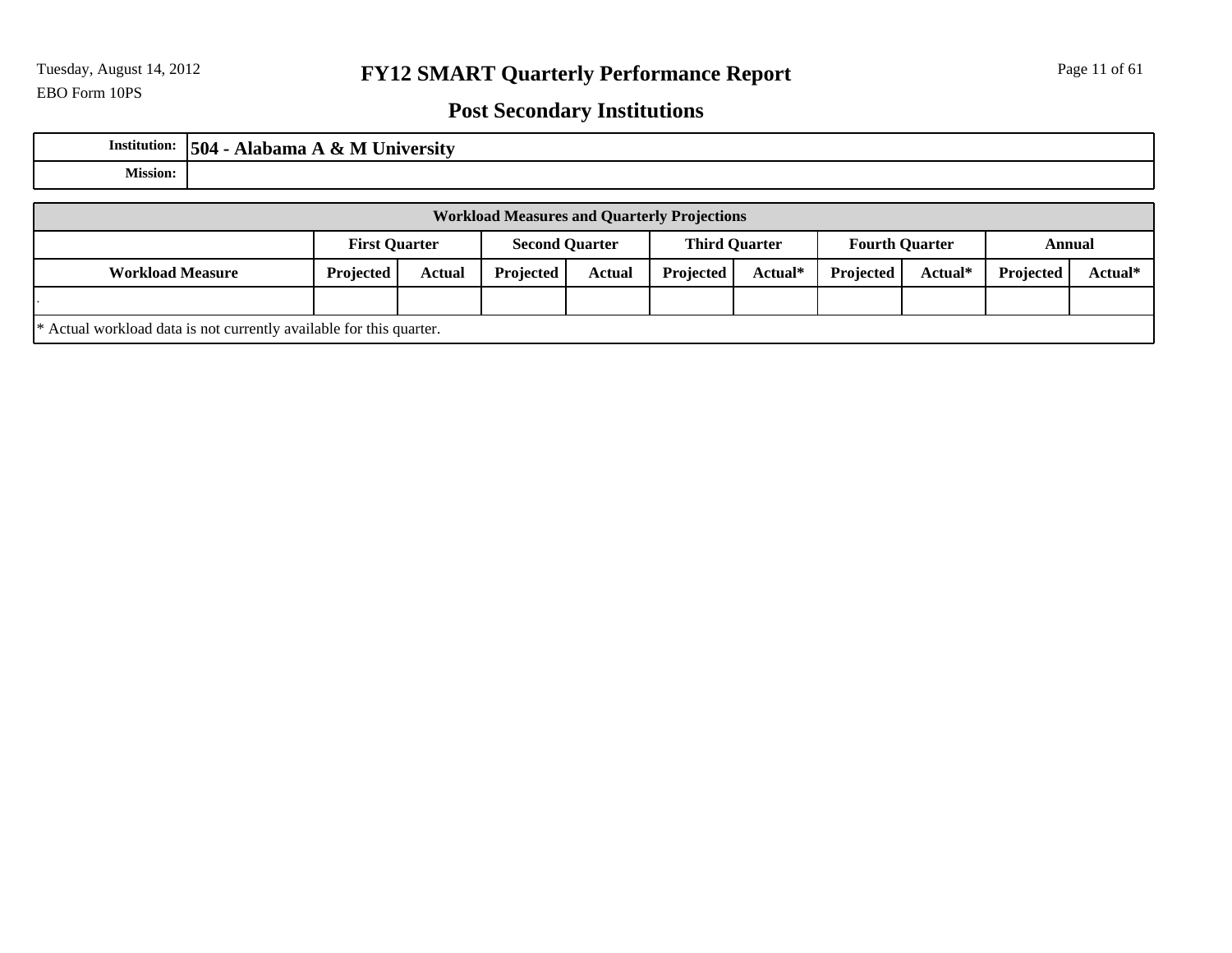| Institution:   505 - Alabama State University                                                                                        |
|--------------------------------------------------------------------------------------------------------------------------------------|
| Mission: Alabama State University is a student-centered, nurturing, comprehensive and diverse public historically black University   |
| committed to achieving excellence in teaching, research and public service. The University fulfills its mission through fostering    |
| critical thought, artistic creativity, professional competence and responsible citizenship in its students; by adding to the body of |
| knowledge to enhance the quality of life through research and discovery; and by helping to advance the state and nation through      |
| thoughtful public service. Offering baccalaureate through doctorate degrees, the University maintains a scholarly and creative       |
| faculty, state-of-the-art facilities and a living atmosphere in which all members of the campus community can work and learn in      |
| pleasant and rewarding surroundings. Consistent with its assurance that race, gender nor economic status inhabits intelligence,      |
| creativity or achievement, ASU offers a bridge to success for those who commit to pursing the building blocks of development,        |
| focus, persistence and reward.                                                                                                       |

| <b>Workload Measures and Quarterly Projections</b>                  |                      |        |                       |               |                      |         |                       |         |           |         |  |
|---------------------------------------------------------------------|----------------------|--------|-----------------------|---------------|----------------------|---------|-----------------------|---------|-----------|---------|--|
|                                                                     | <b>First Quarter</b> |        | <b>Second Quarter</b> |               | <b>Third Quarter</b> |         | <b>Fourth Quarter</b> |         | Annual    |         |  |
| <b>Workload Measure</b>                                             | Projected            | Actual | Projected             | <b>Actual</b> | Projected            | Actual* | Projected             | Actual* | Projected | Actual* |  |
| <b>W1.</b> Student Enrollment                                       |                      | 5429   |                       | 5096          |                      | 5096    |                       |         | 5,500     |         |  |
| W2. Instructional Faculty FTE                                       |                      | 304    |                       | 312           |                      | 312     |                       |         | 255       |         |  |
| * Actual workload data is not currently available for this quarter. |                      |        |                       |               |                      |         |                       |         |           |         |  |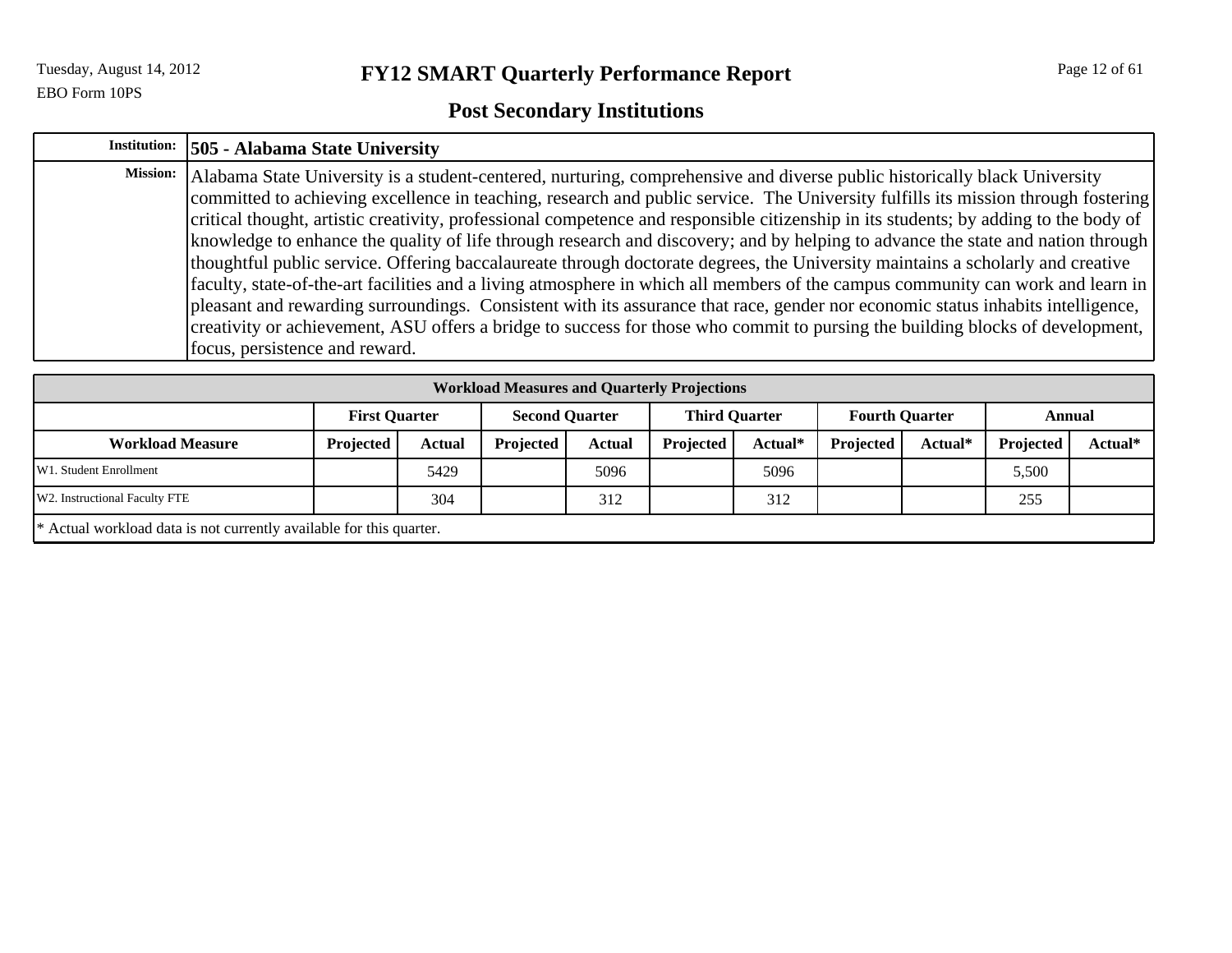#### Tuesday, August 14, 2012 **FY12 SMART Quarterly Performance Report** Page 13 of 61

| Goal 1<br>To ensure the academic and fiscal integrity of the University.<br><b>Performance Measures</b><br><b>First Quarter</b><br><b>Second Quarter</b><br>Projected<br>Objective<br>Projected<br>Unit of<br><b>Actual</b><br><b>Actual</b><br><b>Measure</b><br>Develop and nurture centers of<br>comply with<br>ongoing<br>ongoing<br>excellence in each school and<br>all oversight<br>college; maintain existing<br>reviews<br>accreditations and strengthen all<br>academic programs; develop and<br>implement a new comprehensive<br>plan to significantly expand and<br>strengthen the Library and Learning<br>Resources Center; expand non- | <b>Key Goal:</b>                              |                             |         |  |  |  |  |  |  |  |  |  |
|------------------------------------------------------------------------------------------------------------------------------------------------------------------------------------------------------------------------------------------------------------------------------------------------------------------------------------------------------------------------------------------------------------------------------------------------------------------------------------------------------------------------------------------------------------------------------------------------------------------------------------------------------|-----------------------------------------------|-----------------------------|---------|--|--|--|--|--|--|--|--|--|
|                                                                                                                                                                                                                                                                                                                                                                                                                                                                                                                                                                                                                                                      |                                               | <b>Governor's Priority:</b> |         |  |  |  |  |  |  |  |  |  |
|                                                                                                                                                                                                                                                                                                                                                                                                                                                                                                                                                                                                                                                      | <b>Objectives and Quarterly Targets:</b>      |                             |         |  |  |  |  |  |  |  |  |  |
|                                                                                                                                                                                                                                                                                                                                                                                                                                                                                                                                                                                                                                                      | <b>Third Quarter</b><br><b>Fourth Quarter</b> |                             |         |  |  |  |  |  |  |  |  |  |
|                                                                                                                                                                                                                                                                                                                                                                                                                                                                                                                                                                                                                                                      | Projected<br>Projected<br>Actual*             | Projected<br>Actual*        | Actual* |  |  |  |  |  |  |  |  |  |
| degree continuing education<br>programs; provide managerial<br>leadership to perpetuate the fiscal<br>integrity of the University; develop<br>investment policies procedures that<br>will result in return on investments<br>of the Endowment Portfolios to<br>support academic programs and<br>projects; develop a system of reports<br>that will inform senior<br>administrators, members of the<br>Board of Trustees and other required<br>entities of the financial condition of<br>the University<br>* Actual performance data is not currently available for this quarter.                                                                     | ongoing                                       |                             |         |  |  |  |  |  |  |  |  |  |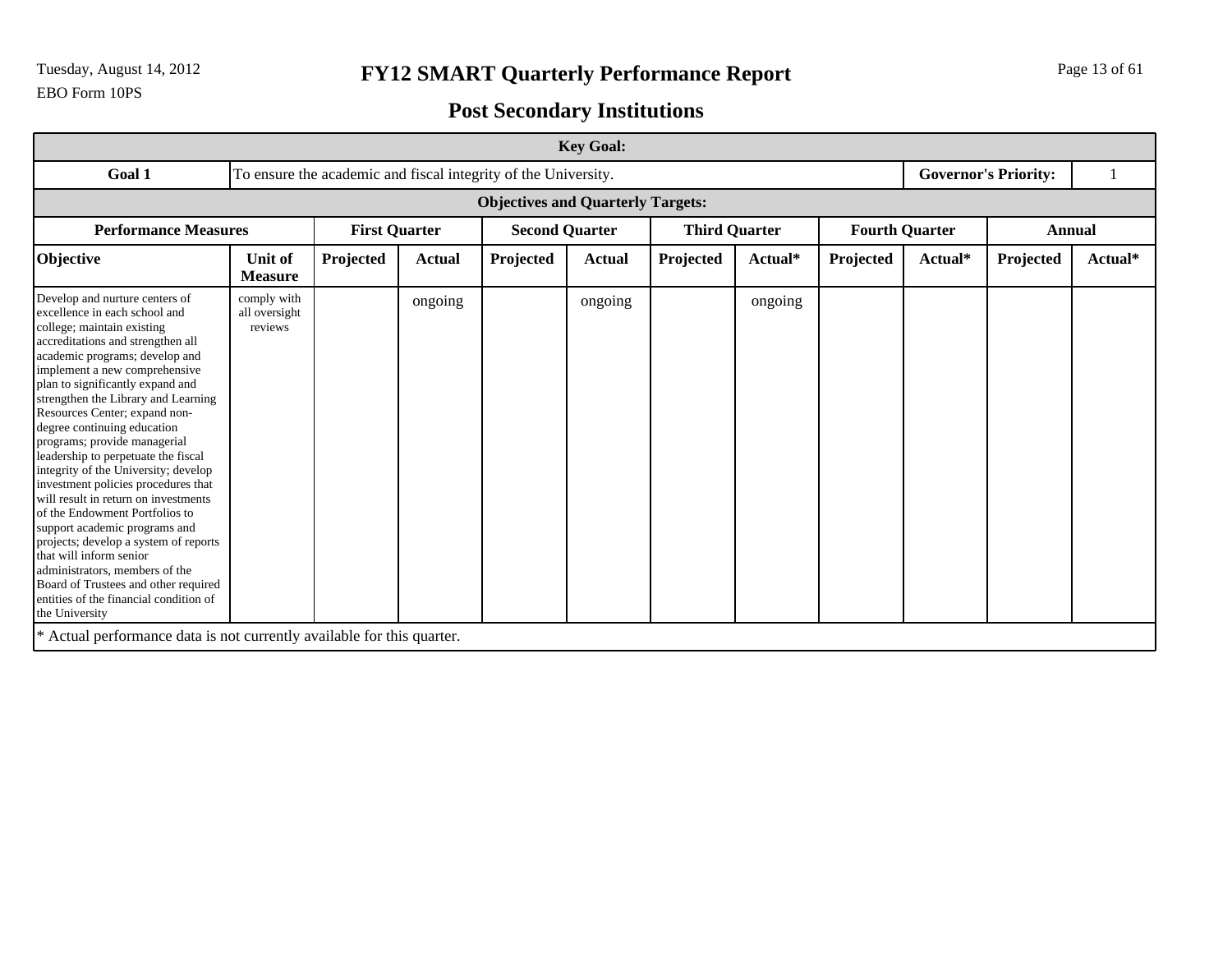| <b>Key Goal:</b>                                                                                                                                                                                                                                                                                                                                                                                                                                                                                                                                                                                                                                                                                                                                                                                                                                    |                                               |                                                     |               |                                                                                                          |         |                      |         |                       |         |                             |               |
|-----------------------------------------------------------------------------------------------------------------------------------------------------------------------------------------------------------------------------------------------------------------------------------------------------------------------------------------------------------------------------------------------------------------------------------------------------------------------------------------------------------------------------------------------------------------------------------------------------------------------------------------------------------------------------------------------------------------------------------------------------------------------------------------------------------------------------------------------------|-----------------------------------------------|-----------------------------------------------------|---------------|----------------------------------------------------------------------------------------------------------|---------|----------------------|---------|-----------------------|---------|-----------------------------|---------------|
| Goal 2                                                                                                                                                                                                                                                                                                                                                                                                                                                                                                                                                                                                                                                                                                                                                                                                                                              |                                               | constituents thus increasing it's external support. |               | Enhance the public's perception of the University and ensure that the University responds to all of it's |         |                      |         |                       |         | <b>Governor's Priority:</b> |               |
| <b>Objectives and Quarterly Targets:</b>                                                                                                                                                                                                                                                                                                                                                                                                                                                                                                                                                                                                                                                                                                                                                                                                            |                                               |                                                     |               |                                                                                                          |         |                      |         |                       |         |                             |               |
| <b>Performance Measures</b>                                                                                                                                                                                                                                                                                                                                                                                                                                                                                                                                                                                                                                                                                                                                                                                                                         |                                               | <b>First Quarter</b>                                |               | <b>Second Quarter</b>                                                                                    |         | <b>Third Quarter</b> |         | <b>Fourth Quarter</b> |         |                             | <b>Annual</b> |
| Objective                                                                                                                                                                                                                                                                                                                                                                                                                                                                                                                                                                                                                                                                                                                                                                                                                                           | Unit of<br><b>Measure</b>                     | Projected                                           | <b>Actual</b> | Projected                                                                                                | Actual  | Projected            | Actual* | Projected             | Actual* | Projected                   | Actual*       |
| To develop and promote an effective<br>program of institutional<br>advancement; expand and promote<br>the University's instruction, public<br>service, and cultural services to<br>permit the institution to more<br>effectively serve its constituents'<br>needs; strengthen the planning,<br>management and evaluation system<br>which promotes and monitors<br>progress toward achievement of<br>institutional effectiveness: continue<br>to improve the overall socio-<br>economic status of the citizens of<br>Alabama and its neighbors through<br>the Center of Leadership and Public<br>Policy and the National Center for<br>the Study of Civil Rights and<br>African American Heritage, by<br>promoting greater cooperation and<br>improving communication between<br>academia and the community, and<br>through expanded public service. | Increase<br>external<br>fundraising by<br>10% |                                                     | ongoing       |                                                                                                          | ongoing |                      | ongoing |                       |         |                             |               |
| * Actual performance data is not currently available for this quarter.                                                                                                                                                                                                                                                                                                                                                                                                                                                                                                                                                                                                                                                                                                                                                                              |                                               |                                                     |               |                                                                                                          |         |                      |         |                       |         |                             |               |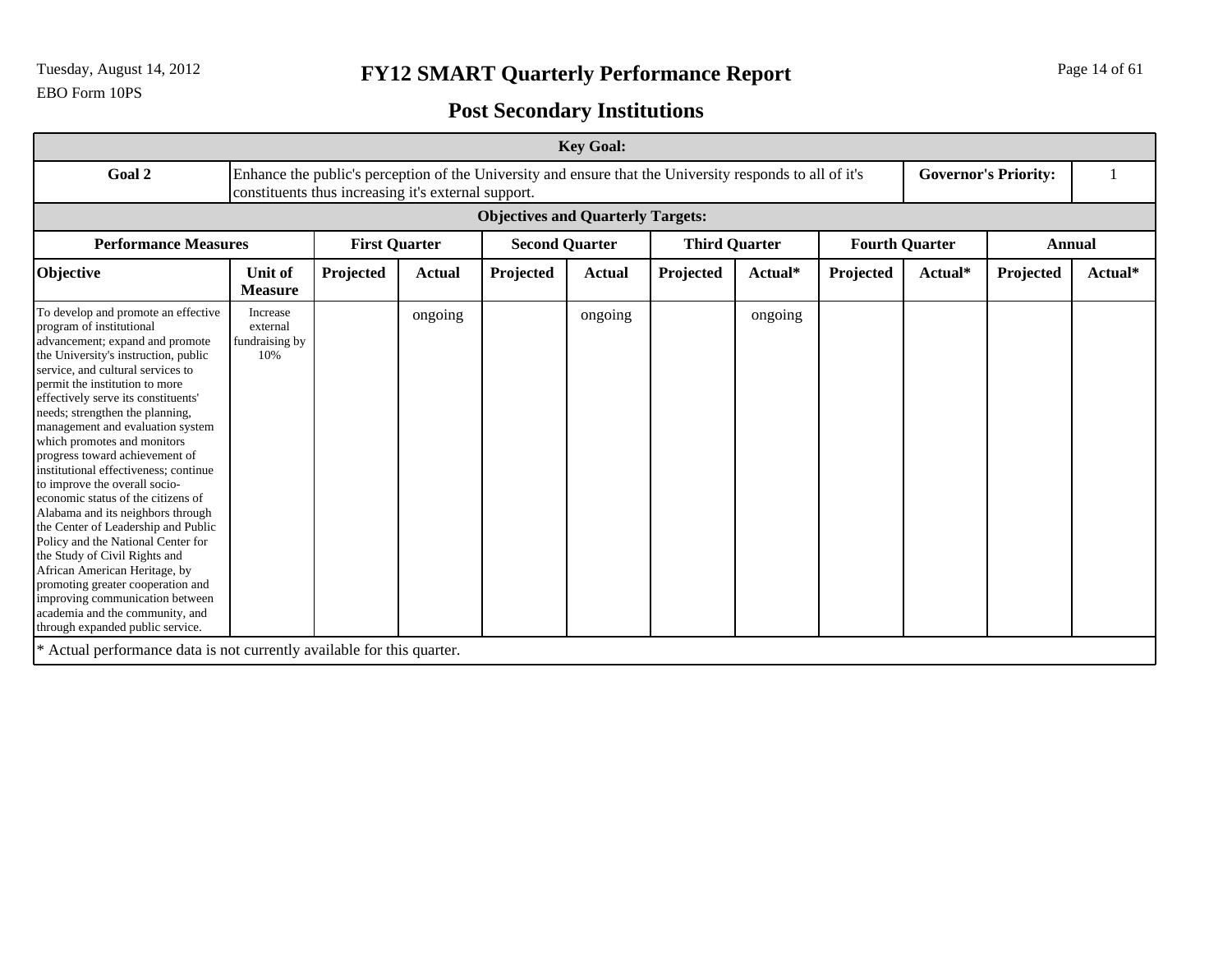| <b>Key Goal:</b>                                                                                                                                                                                                                                                                                                                                                                                                                                                                                                                                     |                           |                      |               |                                                                                                                                                                                                                          |         |                      |         |                       |         |                             |         |
|------------------------------------------------------------------------------------------------------------------------------------------------------------------------------------------------------------------------------------------------------------------------------------------------------------------------------------------------------------------------------------------------------------------------------------------------------------------------------------------------------------------------------------------------------|---------------------------|----------------------|---------------|--------------------------------------------------------------------------------------------------------------------------------------------------------------------------------------------------------------------------|---------|----------------------|---------|-----------------------|---------|-----------------------------|---------|
| Goal 3                                                                                                                                                                                                                                                                                                                                                                                                                                                                                                                                               |                           |                      |               | To maintain the physical campus so that the University is a pleasant place to work, study, and live, and to<br>foster continuous improvement of daily operations to become a world class institution of higher learning. |         |                      |         |                       |         | <b>Governor's Priority:</b> |         |
| <b>Objectives and Quarterly Targets:</b>                                                                                                                                                                                                                                                                                                                                                                                                                                                                                                             |                           |                      |               |                                                                                                                                                                                                                          |         |                      |         |                       |         |                             |         |
| <b>Performance Measures</b>                                                                                                                                                                                                                                                                                                                                                                                                                                                                                                                          |                           | <b>First Quarter</b> |               | <b>Second Quarter</b>                                                                                                                                                                                                    |         | <b>Third Quarter</b> |         | <b>Fourth Quarter</b> |         | Annual                      |         |
| Objective                                                                                                                                                                                                                                                                                                                                                                                                                                                                                                                                            | Unit of<br><b>Measure</b> | Projected            | <b>Actual</b> | Projected                                                                                                                                                                                                                | Actual  | Projected            | Actual* | Projected             | Actual* | Projected                   | Actual* |
| Develop and promote an effective<br>program of institutional<br>advancement; expand and promote<br>the University's instruction, public<br>service, and cultural services to<br>permit the institution to more<br>effectively serve its constituents'<br>needs; position Alabama State<br>University as the university uniquely<br>suited to meet the needs of potential<br>enrollees; strengthen the planning,<br>management and evaluation system<br>which promotes and monitors<br>progress toward achievement of<br>institutional effectiveness. | quality<br>facilities     |                      | ongoing       |                                                                                                                                                                                                                          | ongoing |                      | ongoing |                       |         |                             |         |
| * Actual performance data is not currently available for this quarter.                                                                                                                                                                                                                                                                                                                                                                                                                                                                               |                           |                      |               |                                                                                                                                                                                                                          |         |                      |         |                       |         |                             |         |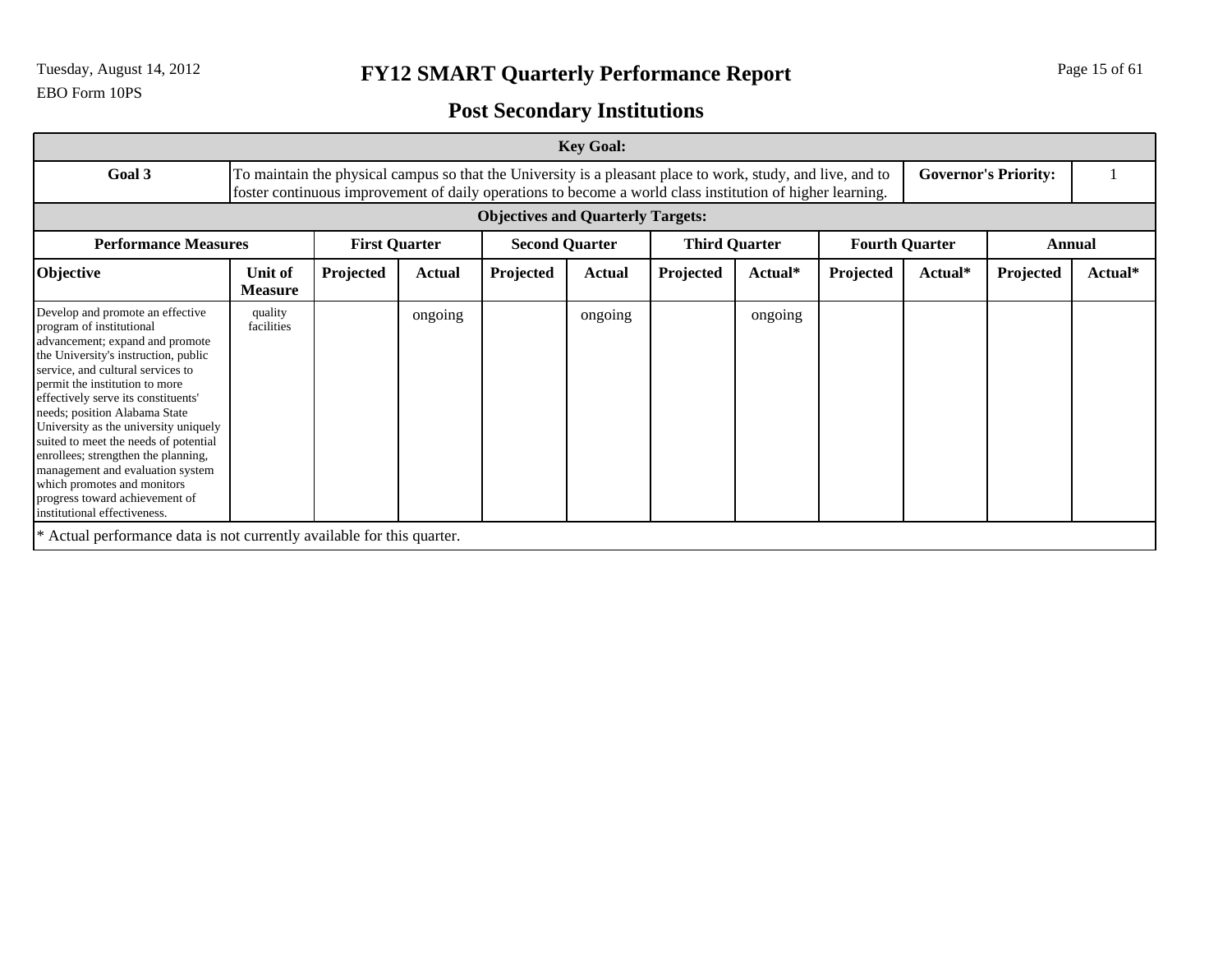#### Tuesday, August 14, 2012 **FY12 SMART Quarterly Performance Report** Page 16 of 61

| <b>Key Goal:</b>                                                                                                                                                                                                                                                                                                                                                                                                                                                                                                                                                                                                                                                                                                                            |                           |                                                                                                     |                       |                                          |                      |           |                       |           |         |                             |         |
|---------------------------------------------------------------------------------------------------------------------------------------------------------------------------------------------------------------------------------------------------------------------------------------------------------------------------------------------------------------------------------------------------------------------------------------------------------------------------------------------------------------------------------------------------------------------------------------------------------------------------------------------------------------------------------------------------------------------------------------------|---------------------------|-----------------------------------------------------------------------------------------------------|-----------------------|------------------------------------------|----------------------|-----------|-----------------------|-----------|---------|-----------------------------|---------|
| Goal 4                                                                                                                                                                                                                                                                                                                                                                                                                                                                                                                                                                                                                                                                                                                                      |                           | To improve programs and services that will contribute to the development of wholesome student life. |                       |                                          |                      |           |                       |           |         | <b>Governor's Priority:</b> |         |
|                                                                                                                                                                                                                                                                                                                                                                                                                                                                                                                                                                                                                                                                                                                                             |                           |                                                                                                     |                       | <b>Objectives and Quarterly Targets:</b> |                      |           |                       |           |         |                             |         |
| <b>Performance Measures</b>                                                                                                                                                                                                                                                                                                                                                                                                                                                                                                                                                                                                                                                                                                                 | <b>First Quarter</b>      |                                                                                                     | <b>Second Quarter</b> |                                          | <b>Third Quarter</b> |           | <b>Fourth Quarter</b> |           |         | <b>Annual</b>               |         |
| Objective                                                                                                                                                                                                                                                                                                                                                                                                                                                                                                                                                                                                                                                                                                                                   | Unit of<br><b>Measure</b> | Projected                                                                                           | <b>Actual</b>         | Projected                                | <b>Actual</b>        | Projected | Actual*               | Projected | Actual* | Projected                   | Actual* |
| To develop and maintain career<br>development programs; develop and<br>maintain a comprehensive<br>recreational and intercollegiate<br>sports program to support student<br>life and alumni activities: establish<br>benchmarks for meeting Title IX<br>issues in participation, funding,<br>compensation, and scholarship<br>opportunities; increase student<br>involvement in local, national and<br>international programs and<br>opportunities; participate in<br>community outreach projects to<br>enhance the relationship of the<br>Athletic Department with its<br>stakeholders; and to maintain a<br>supportive and nurturing<br>environment for the academic<br>development of all Alabama State<br>University student-athletics. | Student<br>Assessment     |                                                                                                     | ongoing               |                                          | ongoing              |           | ongoing               |           |         |                             |         |
| * Actual performance data is not currently available for this quarter.                                                                                                                                                                                                                                                                                                                                                                                                                                                                                                                                                                                                                                                                      |                           |                                                                                                     |                       |                                          |                      |           |                       |           |         |                             |         |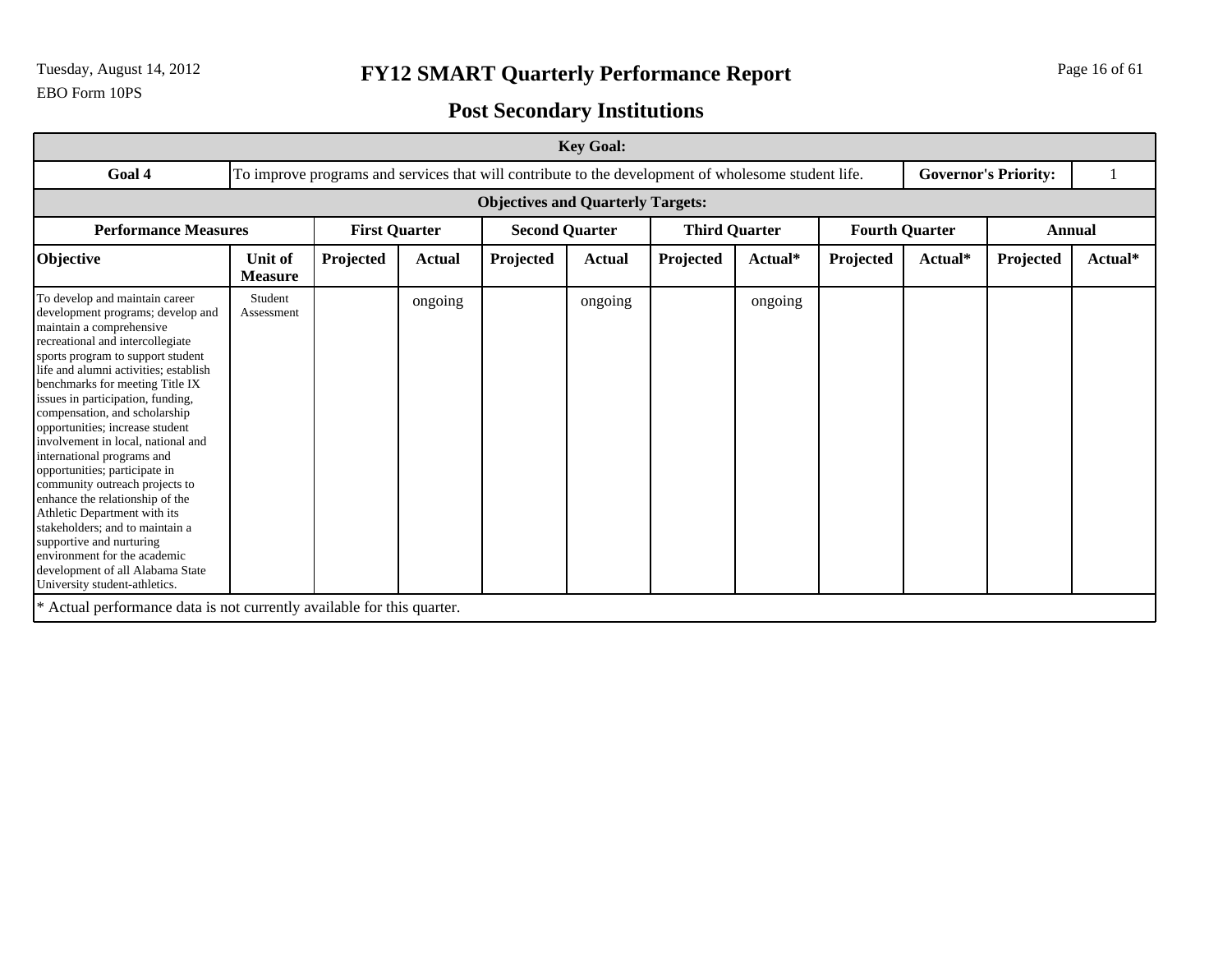| Institution: 506 - Auburn University                                                                                                  |
|---------------------------------------------------------------------------------------------------------------------------------------|
| Mission: To serve the citizens of Alabama by offering high-quality programs of instruction, research, and outreach as a comprehensive |
| land-grant university and to prepare Alabamians to respond successfully to the challenges of a global economy                         |

| <b>Workload Measures and Quarterly Projections</b>                                                                               |                                |                                |                                |                       |                                |                      |                                |                       |           |         |  |
|----------------------------------------------------------------------------------------------------------------------------------|--------------------------------|--------------------------------|--------------------------------|-----------------------|--------------------------------|----------------------|--------------------------------|-----------------------|-----------|---------|--|
|                                                                                                                                  |                                | <b>First Quarter</b>           |                                | <b>Second Quarter</b> |                                | <b>Third Quarter</b> |                                | <b>Fourth Quarter</b> | Annual    |         |  |
| <b>Workload Measure</b>                                                                                                          | Projected                      | <b>Actual</b>                  | Projected                      | Actual                | Projected                      | Actual*              | Projected                      | Actual*               | Projected | Actual* |  |
| $ W1 $ . FT Instructional Personnel (= IPEDS Primarily<br>instruction + Instruction combined with research or<br>public service) | 1275                           | N/A                            | 1275                           |                       | 1275                           |                      | 1275                           |                       | N/A       |         |  |
| W2. Fall 2011 Student Enrollment (FTE)                                                                                           | 22750                          | 22680                          | N/A                            |                       | N/A                            |                      | N/A                            |                       | 22750     |         |  |
| W3. Full- and part-time employees (excludes part-<br>time GTA/GRA and hourly student workers)                                    | 5400                           | N/A                            | 5400                           |                       | 5400                           |                      | 5400                           |                       | N/A       |         |  |
| W4. Net assignable square feet                                                                                                   | 5.11<br>million<br><b>NASF</b> | 5.11<br>million<br><b>NASH</b> | 5.11<br>million<br><b>NASF</b> |                       | 5.11<br>million<br><b>NASF</b> |                      | 5.11<br>million<br><b>NASF</b> |                       | N/A       |         |  |
| <sup>1</sup> Actual workload data is not currently available for this quarter.                                                   |                                |                                |                                |                       |                                |                      |                                |                       |           |         |  |

\* Actual workload data is not currently available for this quarter.

| <b>Key Goal:</b>                                                                                                                                                      |                           |           |               |                                                                          |        |           |         |           |                             |           |         |
|-----------------------------------------------------------------------------------------------------------------------------------------------------------------------|---------------------------|-----------|---------------|--------------------------------------------------------------------------|--------|-----------|---------|-----------|-----------------------------|-----------|---------|
| Goal 1                                                                                                                                                                |                           |           |               | By 2014, increase 6-year graduation rates from 63% to 73% (2008 cohort). |        |           |         |           | <b>Governor's Priority:</b> |           |         |
| <b>Objectives and Quarterly Targets:</b>                                                                                                                              |                           |           |               |                                                                          |        |           |         |           |                             |           |         |
| <b>Third Quarter</b><br><b>Fourth Quarter</b><br><b>First Quarter</b><br><b>Second Quarter</b><br><b>Performance Measures</b>                                         |                           |           |               |                                                                          |        |           |         |           |                             | Annual    |         |
| Objective                                                                                                                                                             | Unit of<br><b>Measure</b> | Projected | <b>Actual</b> | Projected                                                                | Actual | Projected | Actual* | Projected | Actual*                     | Projected | Actual* |
| By the end of FY12, increase 6-year<br>N/A<br>N/A<br>N/A<br>N/A<br>69%<br>6-year<br>69%<br>graduation rate to 69% (Fall 2006<br>graduation<br>cohort).<br>rate $(\%)$ |                           |           |               |                                                                          |        |           |         |           |                             |           |         |
| Actual performance data is not currently available for this quarter.                                                                                                  |                           |           |               |                                                                          |        |           |         |           |                             |           |         |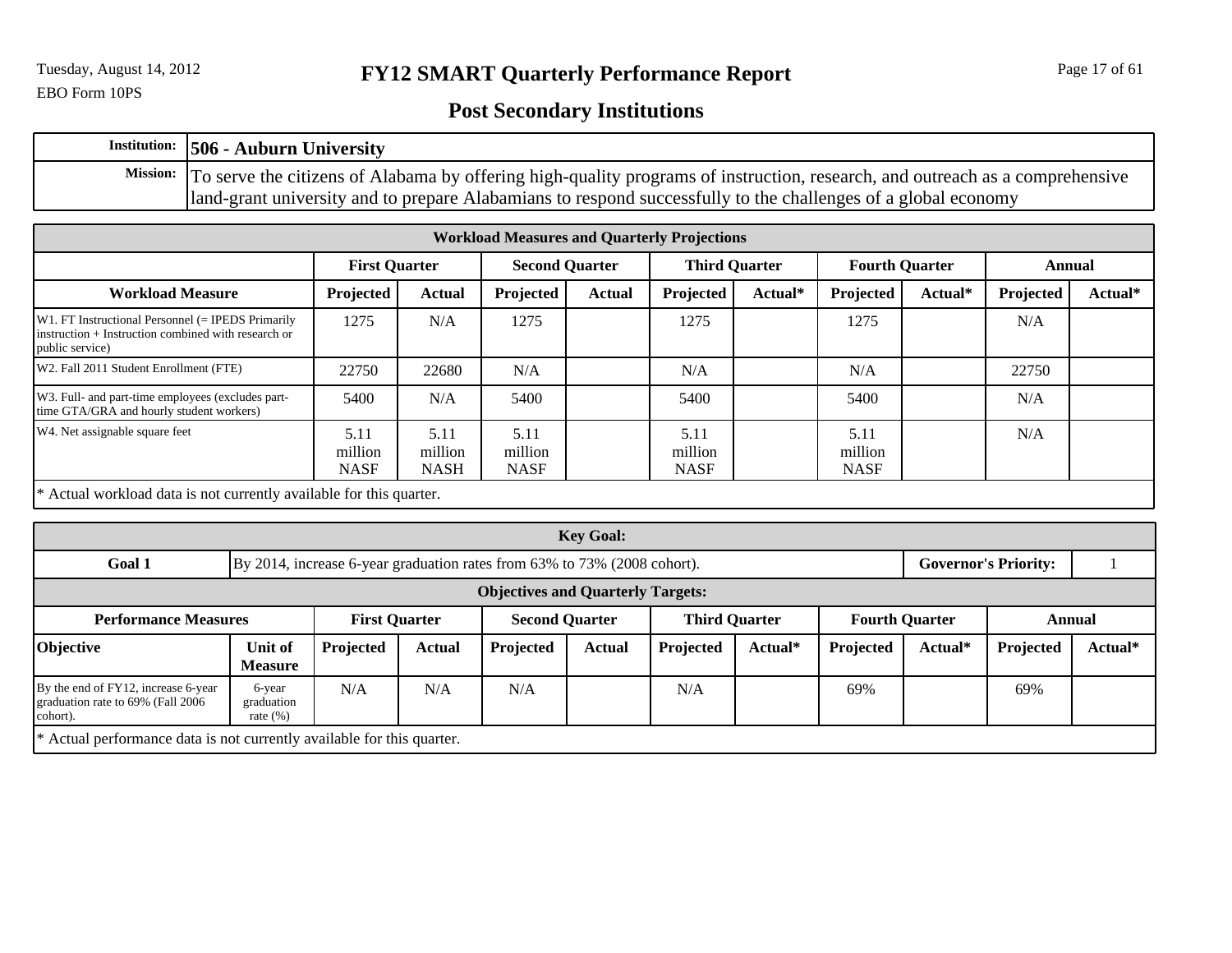|                                                                                                                                                                              |                                                                                                                                              |                      |               |                                                                                                           | <b>Key Goal:</b> |                        |         |                       |                       |                                                                |         |
|------------------------------------------------------------------------------------------------------------------------------------------------------------------------------|----------------------------------------------------------------------------------------------------------------------------------------------|----------------------|---------------|-----------------------------------------------------------------------------------------------------------|------------------|------------------------|---------|-----------------------|-----------------------|----------------------------------------------------------------|---------|
| Goal 2                                                                                                                                                                       | \$140MM.                                                                                                                                     |                      |               | By 2011, enhance the University's contributions to knowledge by increasing sponsored research to at least |                  |                        |         |                       |                       | <b>Governor's Priority:</b>                                    | N/A     |
|                                                                                                                                                                              |                                                                                                                                              |                      |               | <b>Objectives and Quarterly Targets:</b>                                                                  |                  |                        |         |                       |                       |                                                                |         |
| <b>Performance Measures</b>                                                                                                                                                  |                                                                                                                                              | <b>First Quarter</b> |               | <b>Second Quarter</b>                                                                                     |                  | <b>Third Quarter</b>   |         | <b>Fourth Quarter</b> |                       | Annual                                                         |         |
| Objective                                                                                                                                                                    | Unit of<br><b>Measure</b>                                                                                                                    | Projected            | <b>Actual</b> | Projected                                                                                                 | <b>Actual</b>    | Projected              | Actual* | Projected             | Actual*               | Projected                                                      | Actual* |
| By the end of 2012, reach at least<br>\$150MM in total sponsored research<br>and development expenditures, as<br>reported by the National Science<br>Foundation (2009 data). | \$ (millions)                                                                                                                                | N/A                  | N/A           | N/A                                                                                                       |                  | N/A                    |         | \$150MM               |                       | \$150MM                                                        |         |
| * Actual performance data is not currently available for this quarter.                                                                                                       |                                                                                                                                              |                      |               |                                                                                                           |                  |                        |         |                       |                       |                                                                |         |
|                                                                                                                                                                              |                                                                                                                                              |                      |               |                                                                                                           | <b>Key Goal:</b> |                        |         |                       |                       |                                                                |         |
| Goal 3                                                                                                                                                                       |                                                                                                                                              |                      |               | By 2011, achieve above-peer-group levels of undergraduate student writing.                                |                  |                        |         |                       |                       | <b>Governor's Priority:</b>                                    |         |
|                                                                                                                                                                              |                                                                                                                                              |                      |               | <b>Objectives and Quarterly Targets:</b>                                                                  |                  |                        |         |                       |                       |                                                                |         |
| <b>Performance Measures</b>                                                                                                                                                  |                                                                                                                                              | <b>First Quarter</b> |               | <b>Second Quarter</b>                                                                                     |                  | <b>Third Quarter</b>   |         |                       | <b>Fourth Quarter</b> | <b>Annual</b>                                                  |         |
| <b>Objective</b>                                                                                                                                                             | Unit of<br><b>Measure</b>                                                                                                                    | Projected            | <b>Actual</b> | Projected                                                                                                 | <b>Actual</b>    | Projected              | Actual* | Projected             | Actual*               | Projected                                                      | Actual* |
| Equal peer norms in the level of<br>student writing, as measured by the<br>National Survey of Student<br>Engagement.                                                         | Avg effect<br>size of mean<br>difference in<br>number of<br>papers and<br>reports written<br>$(0.0)$ = peer<br>norm; $goal =$<br>$+/-$ 0.15) | N/A                  | N/A           | N/A                                                                                                       |                  | Equal to<br>peer norms |         | N/A                   |                       | first-year<br>students $+/-$<br>0.15;<br>seniors $+/-$<br>0.15 |         |
| * Actual performance data is not currently available for this quarter.                                                                                                       |                                                                                                                                              |                      |               |                                                                                                           |                  |                        |         |                       |                       |                                                                |         |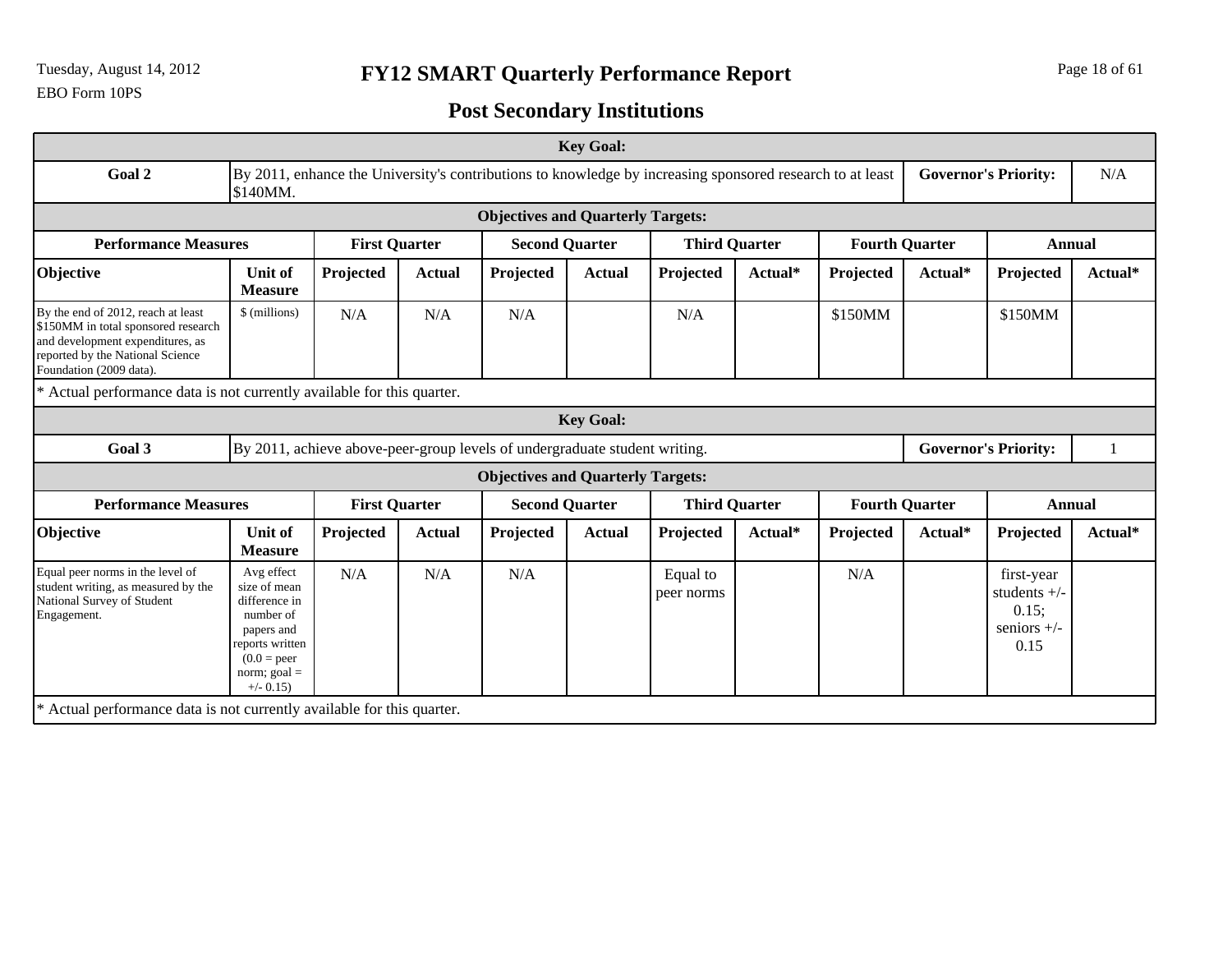|                                                                                                                                                                                                       |                                    |                                |                       |                                          | <b>Key Goal:</b> |                                                                                                   |                      |                       |                       |                             |         |
|-------------------------------------------------------------------------------------------------------------------------------------------------------------------------------------------------------|------------------------------------|--------------------------------|-----------------------|------------------------------------------|------------------|---------------------------------------------------------------------------------------------------|----------------------|-----------------------|-----------------------|-----------------------------|---------|
| Goal 4                                                                                                                                                                                                |                                    | sustained growth in diversity. |                       |                                          |                  | Continue to enhance the environment for teaching, learning, discovery and outreach by maintaining |                      |                       |                       | <b>Governor's Priority:</b> |         |
|                                                                                                                                                                                                       |                                    |                                |                       | <b>Objectives and Quarterly Targets:</b> |                  |                                                                                                   |                      |                       |                       |                             |         |
| <b>Performance Measures</b>                                                                                                                                                                           | <b>First Quarter</b>               |                                | <b>Second Quarter</b> |                                          |                  | <b>Third Quarter</b>                                                                              |                      | <b>Fourth Quarter</b> |                       | Annual                      |         |
| Objective                                                                                                                                                                                             | Unit of<br><b>Measure</b>          | Projected                      | <b>Actual</b>         | Projected                                | <b>Actual</b>    | Projected                                                                                         | Actual*              | Projected             | Actual*               | Projected                   |         |
| By 2012 (as measured by Fall 2011<br>enrollment), increase enrollment of<br>qualified students from minority<br>populations, including non-resident<br>aliens, to at least 170 per 1,000<br>enrolled. | ratio of<br>headcounts             | 170 <sub>per</sub><br>1,000    | 171 per<br>1,000      | N/A                                      |                  | N/A                                                                                               |                      | N/A                   |                       | 170 <sub>per</sub><br>1,000 |         |
| * Actual performance data is not currently available for this quarter.                                                                                                                                |                                    |                                |                       |                                          |                  |                                                                                                   |                      |                       |                       |                             |         |
|                                                                                                                                                                                                       |                                    |                                |                       |                                          | <b>Key Goal:</b> |                                                                                                   |                      |                       |                       |                             |         |
| Goal 5                                                                                                                                                                                                |                                    |                                |                       |                                          |                  | Continue to serve as one of Alabama's premier knowledge and reference centers.                    |                      |                       |                       | <b>Governor's Priority:</b> | N/A     |
|                                                                                                                                                                                                       |                                    |                                |                       | <b>Objectives and Quarterly Targets:</b> |                  |                                                                                                   |                      |                       |                       |                             |         |
| <b>Performance Measures</b>                                                                                                                                                                           |                                    | <b>First Quarter</b>           |                       | <b>Second Quarter</b>                    |                  |                                                                                                   | <b>Third Quarter</b> |                       | <b>Fourth Quarter</b> |                             | Annual  |
| Objective                                                                                                                                                                                             | Unit of<br><b>Measure</b>          | Projected                      | <b>Actual</b>         | Projected                                | <b>Actual</b>    | Projected                                                                                         | Actual*              | Projected             | Actual*               | Projected                   | Actual* |
| In 2011, remain a member of the<br>prestigious Association of Research<br>Libraries.                                                                                                                  | ARL<br>Membership<br><b>Status</b> | Member                         | Member                | Member                                   |                  | Member                                                                                            |                      | Member                |                       | Member                      |         |
| * Actual performance data is not currently available for this quarter.                                                                                                                                |                                    |                                |                       |                                          |                  |                                                                                                   |                      |                       |                       |                             |         |

#### **Item # Notes**

- WL1 Employee data available after Q2
- O1 Rate for 2006 cohort calculated during Q2
- O1 Data available after Q2
- O1 Data from 2012 survey available in Q4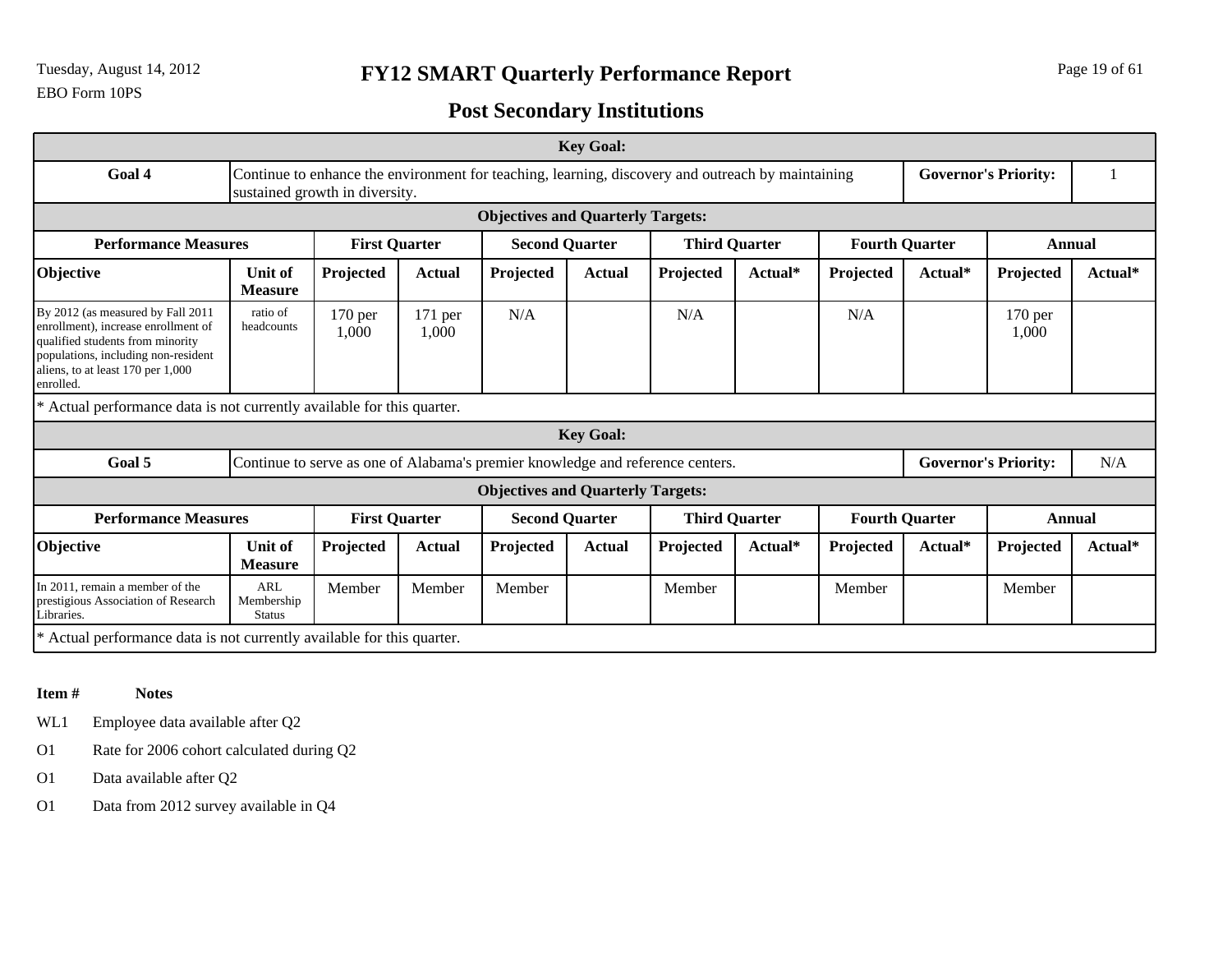| <b>Institution: 508 - Jacksonville State University</b>                                                                                                                                                                                                                                                                                                                                                                                                                                                                                                                                                                                                                                                                                                           |
|-------------------------------------------------------------------------------------------------------------------------------------------------------------------------------------------------------------------------------------------------------------------------------------------------------------------------------------------------------------------------------------------------------------------------------------------------------------------------------------------------------------------------------------------------------------------------------------------------------------------------------------------------------------------------------------------------------------------------------------------------------------------|
| Mission: Jacksonville State University is a public, comprehensive teaching institution that provides educational, cultural, and social<br>experiences for a diverse undergraduate and graduate student population. As a student-centered university, Jacksonville State<br>University strives to balance academic challenges with a range of support services for students' academic, career, and personal<br>goals. As an academic institution, Jacksonville State University seeks to produce broadly educated graduates with skills for<br>employment, citizenship, and life-long learning. As a comprehensive university, Jacksonville State University supports<br>scholarly and service activities consistent with its academic and professional strengths. |

| <b>Workload Measures and Quarterly Projections</b>                             |                      |        |                       |               |                      |         |                       |         |                  |         |  |
|--------------------------------------------------------------------------------|----------------------|--------|-----------------------|---------------|----------------------|---------|-----------------------|---------|------------------|---------|--|
|                                                                                | <b>First Quarter</b> |        | <b>Second Quarter</b> |               | <b>Third Quarter</b> |         | <b>Fourth Quarter</b> |         | Annual           |         |  |
| <b>Workload Measure</b>                                                        | Projected            | Actual | <b>Projected</b>      | <b>Actual</b> | <b>Projected</b>     | Actual* | Projected             | Actual* | <b>Projected</b> | Actual* |  |
| W1. Undergraduate credit hours                                                 | 98000                | 98576  | 89000                 | 90905         | 17000                | 12916   | 8600                  |         | 209500           |         |  |
| W2. Graduate credit hours                                                      | 8500                 | 7178   | 7700                  | 6595          | 3000                 | 1893    | 3000                  |         | 26900            |         |  |
| <sup>*</sup> Actual workload data is not currently available for this quarter. |                      |        |                       |               |                      |         |                       |         |                  |         |  |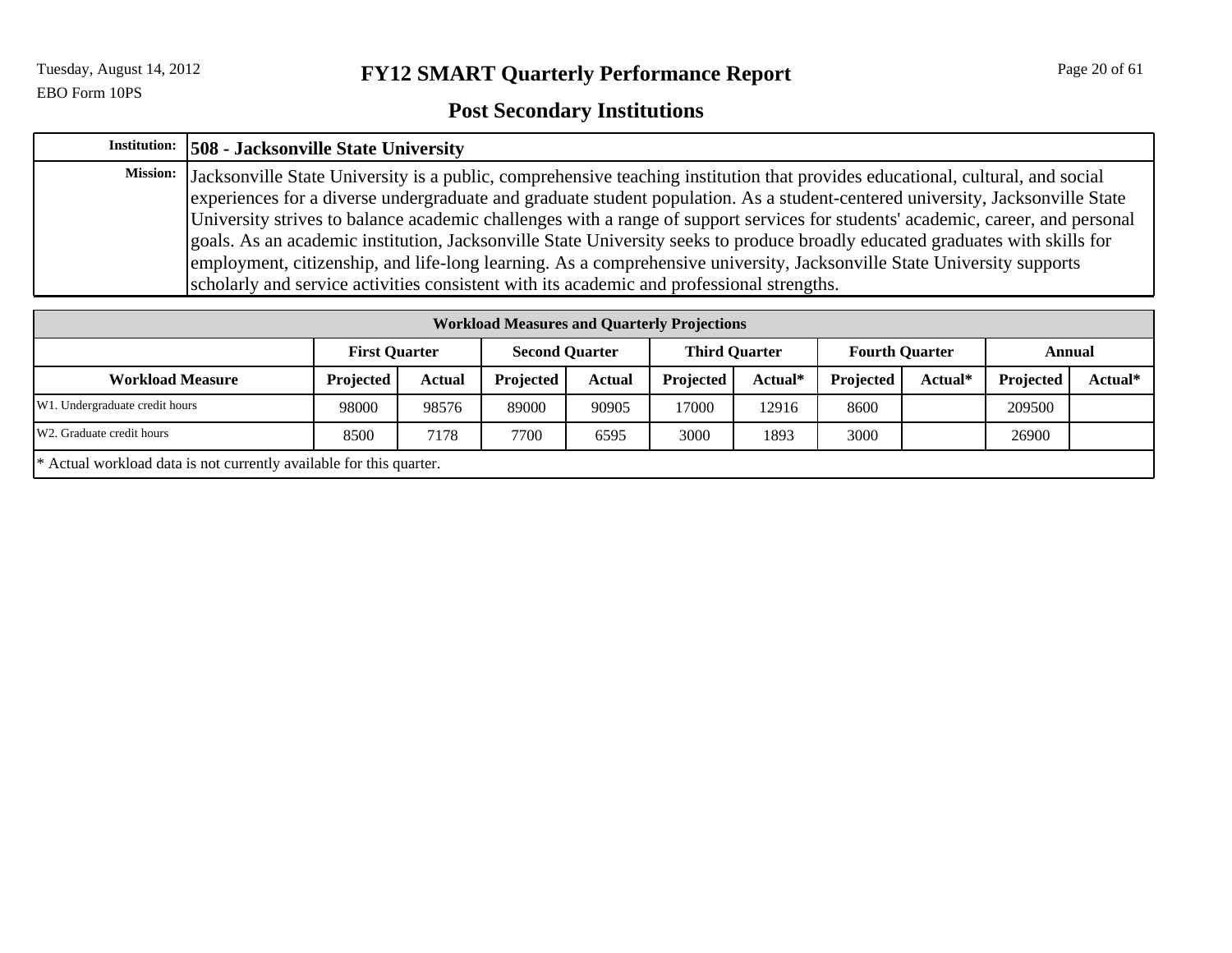|                                                                                                                 |                                                                          |                      |               |                                                            | <b>Key Goal:</b> |                      |         |                  |                       |                             |         |
|-----------------------------------------------------------------------------------------------------------------|--------------------------------------------------------------------------|----------------------|---------------|------------------------------------------------------------|------------------|----------------------|---------|------------------|-----------------------|-----------------------------|---------|
| Goal 1                                                                                                          |                                                                          |                      |               | Continually improve administrative processes and services. |                  |                      |         |                  |                       | <b>Governor's Priority:</b> | N/A     |
|                                                                                                                 |                                                                          |                      |               | <b>Objectives and Quarterly Targets:</b>                   |                  |                      |         |                  |                       |                             |         |
| <b>Performance Measures</b>                                                                                     |                                                                          | <b>First Quarter</b> |               | <b>Second Quarter</b>                                      |                  | <b>Third Quarter</b> |         |                  | <b>Fourth Quarter</b> |                             | Annual  |
| Objective                                                                                                       | Unit of<br><b>Measure</b>                                                | Projected            | <b>Actual</b> | Projected                                                  | Actual           | Projected            | Actual* | Projected        | Actual*               | Projected                   | Actual* |
| Increase the number of<br>administrative and academic<br>programs completing the JSU<br>Program Review process. | <b>Units</b><br>completing<br>program<br>review                          | $\overline{0}$       | $\theta$      | $\Omega$                                                   | $\overline{0}$   | $\overline{7}$       | 5       | $\boldsymbol{0}$ |                       | 7 Units<br>(Cycle 6)        |         |
| * Actual performance data is not currently available for this quarter.                                          |                                                                          |                      |               |                                                            |                  |                      |         |                  |                       |                             |         |
|                                                                                                                 |                                                                          |                      |               |                                                            | <b>Key Goal:</b> |                      |         |                  |                       |                             |         |
| Goal 2                                                                                                          |                                                                          |                      |               | Advance student learning through academic excellence.      |                  |                      |         |                  |                       | <b>Governor's Priority:</b> | N/A     |
|                                                                                                                 |                                                                          |                      |               | <b>Objectives and Quarterly Targets:</b>                   |                  |                      |         |                  |                       |                             |         |
| <b>Performance Measures</b>                                                                                     |                                                                          | <b>First Quarter</b> |               | <b>Second Quarter</b>                                      |                  | <b>Third Quarter</b> |         |                  | <b>Fourth Quarter</b> |                             | Annual  |
| Objective                                                                                                       | Unit of<br><b>Measure</b>                                                | Projected            | <b>Actual</b> | Projected                                                  | Actual           | Projected            | Actual* | Projected        | Actual*               | Projected                   | Actual* |
| Increase the number of unique<br>students taking online courses at<br>JSU.                                      | Number of<br>unique<br>students<br>enrolled in<br>distance<br>education. | 3700                 | 3717          | 1600                                                       | 1606             | 900                  | 669     | 600              |                       | 6800                        |         |
| * Actual performance data is not currently available for this quarter.                                          |                                                                          |                      |               |                                                            |                  |                      |         |                  |                       |                             |         |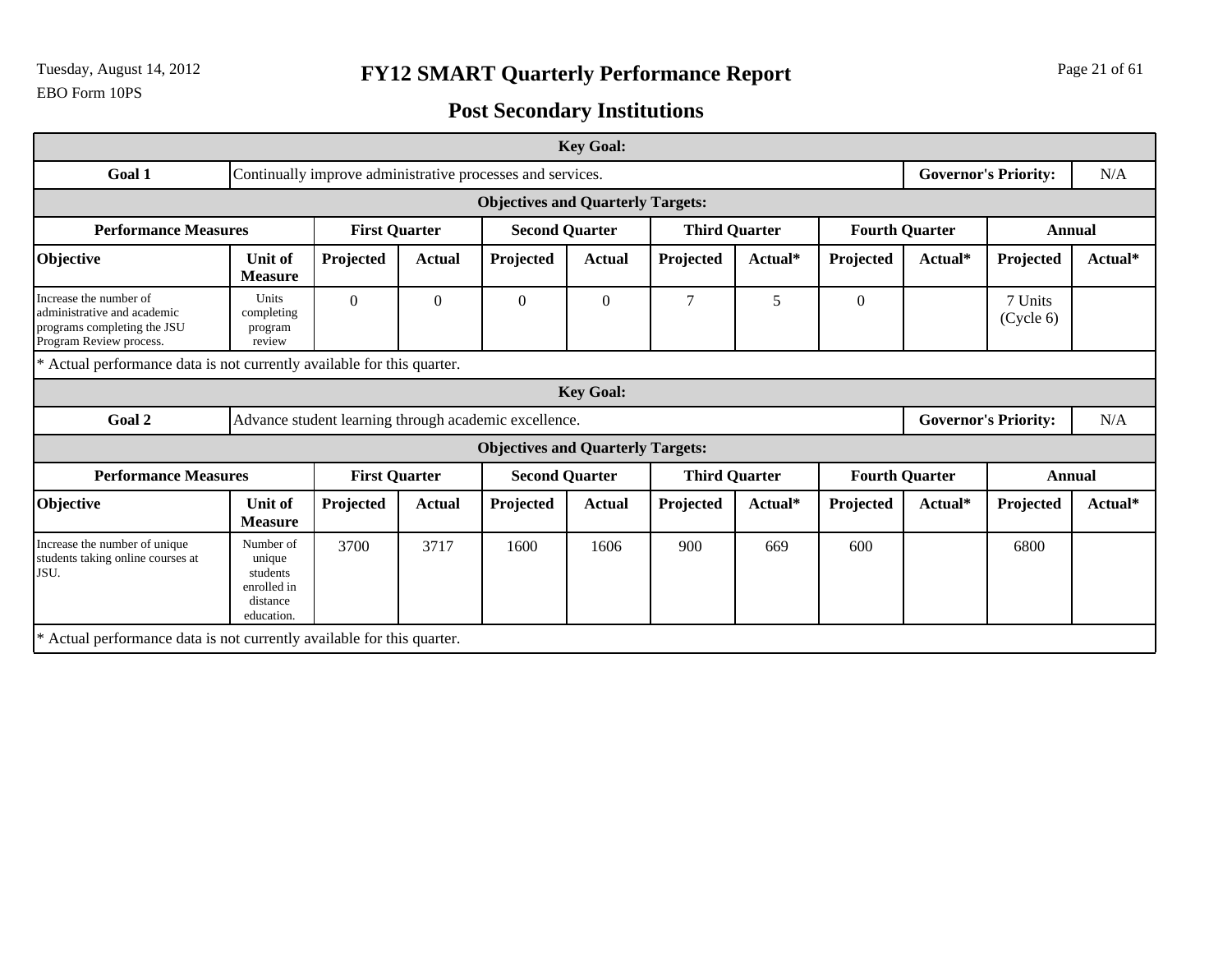| Institution: [509 - University of West Alabama                                                                                     |
|------------------------------------------------------------------------------------------------------------------------------------|
| Mission: To provide opportunities for students to pursue a quality education and assist in developing the important qualities of   |
| independent thinking, respect for the ideas of others, personal integrity and character and in order to realize their quests for a |
| philosophy of life and self-fulfilment.                                                                                            |

| <b>Workload Measures and Quarterly Projections</b>                                                       |                  |        |           |        |                  |         |                  |         |                  |         |  |
|----------------------------------------------------------------------------------------------------------|------------------|--------|-----------|--------|------------------|---------|------------------|---------|------------------|---------|--|
| <b>Third Quarter</b><br><b>Fourth Quarter</b><br><b>Second Quarter</b><br><b>First Quarter</b><br>Annual |                  |        |           |        |                  |         |                  |         |                  |         |  |
| <b>Workload Measure</b>                                                                                  | <b>Projected</b> | Actual | Projected | Actual | <b>Projected</b> | Actual* | <b>Projected</b> | Actual* | <b>Projected</b> | Actual* |  |
| W1. Student Enrollment<br>5258<br>4959                                                                   |                  |        |           |        |                  |         |                  |         |                  |         |  |
| $\frac{1}{2}$ Actual workload data is not currently available for this quarter                           |                  |        |           |        |                  |         |                  |         |                  |         |  |

Actual workload data is not currently available for this quarter.

| <b>Key Goal:</b>                                                              |                                                                        |                                                                                                                                                                                                    |               |                       |        |                      |         |                       |         |           |         |
|-------------------------------------------------------------------------------|------------------------------------------------------------------------|----------------------------------------------------------------------------------------------------------------------------------------------------------------------------------------------------|---------------|-----------------------|--------|----------------------|---------|-----------------------|---------|-----------|---------|
| <b>Goal 1</b>                                                                 |                                                                        | Continuation and expansion of the Alabama Medical Education Consortium (AMEC) to provide a<br><b>Governor's Priority:</b><br>pipeline for qualified individuals who wish to attend medical school. |               |                       |        |                      |         |                       |         |           |         |
| <b>Objectives and Quarterly Targets:</b>                                      |                                                                        |                                                                                                                                                                                                    |               |                       |        |                      |         |                       |         |           |         |
| <b>Performance Measures</b>                                                   |                                                                        | <b>First Quarter</b>                                                                                                                                                                               |               | <b>Second Quarter</b> |        | <b>Third Quarter</b> |         | <b>Fourth Quarter</b> |         |           | Annual  |
| Objective                                                                     | Unit of<br><b>Measure</b>                                              | Projected                                                                                                                                                                                          | <b>Actual</b> | Projected             | Actual | Projected            | Actual* | Projected             | Actual* | Projected | Actual* |
| Increase the percentage of students<br>enrolled in the AMEC program by<br>10% | increase<br>number of<br>students<br>enrolled                          |                                                                                                                                                                                                    | 78            |                       | 78     |                      |         |                       |         |           |         |
| Increase the number of AMEC<br>students doing their residency                 | percentage of<br>increase in<br>student's<br>doing their<br>residency  |                                                                                                                                                                                                    | 72            |                       | 72     |                      |         |                       |         |           |         |
|                                                                               | * Actual performance data is not currently available for this quarter. |                                                                                                                                                                                                    |               |                       |        |                      |         |                       |         |           |         |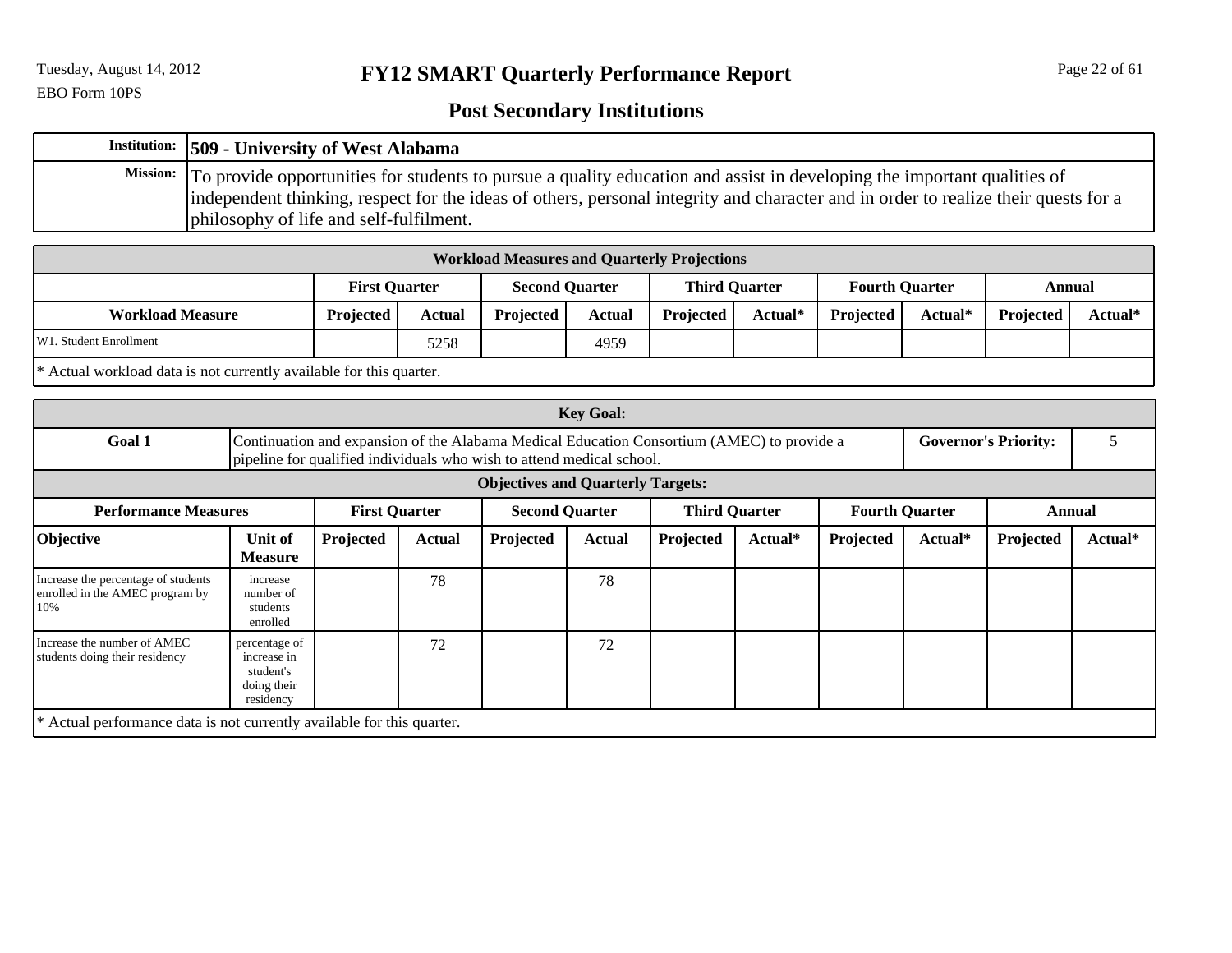|                                                                                                                                                                                                   |                                                                                                                                                                                  |                                                                                                                                                                                                  |                |                                          | <b>Key Goal:</b> |                      |                      |                       |                       |                             |                |  |
|---------------------------------------------------------------------------------------------------------------------------------------------------------------------------------------------------|----------------------------------------------------------------------------------------------------------------------------------------------------------------------------------|--------------------------------------------------------------------------------------------------------------------------------------------------------------------------------------------------|----------------|------------------------------------------|------------------|----------------------|----------------------|-----------------------|-----------------------|-----------------------------|----------------|--|
| Goal 2                                                                                                                                                                                            |                                                                                                                                                                                  | To conserve and protect the natural resources of the Black Belt region.                                                                                                                          |                |                                          |                  |                      |                      |                       |                       | <b>Governor's Priority:</b> | $\overline{4}$ |  |
|                                                                                                                                                                                                   |                                                                                                                                                                                  |                                                                                                                                                                                                  |                | <b>Objectives and Quarterly Targets:</b> |                  |                      |                      |                       |                       |                             |                |  |
| <b>Performance Measures</b>                                                                                                                                                                       |                                                                                                                                                                                  | <b>First Quarter</b>                                                                                                                                                                             |                | <b>Second Quarter</b>                    |                  | <b>Third Quarter</b> |                      |                       | <b>Fourth Quarter</b> |                             | <b>Annual</b>  |  |
| Objective                                                                                                                                                                                         | Unit of<br><b>Measure</b>                                                                                                                                                        | Projected                                                                                                                                                                                        | <b>Actual</b>  | Projected                                | Actual           | Projected            | Actual*              | Projected             | Actual*               | Projected                   | Actual*        |  |
| Continue to meet training needs of<br>the State wastewater treatment<br>installers.                                                                                                               | percentage                                                                                                                                                                       |                                                                                                                                                                                                  | 100            |                                          | 100              |                      |                      |                       |                       |                             |                |  |
| * Actual performance data is not currently available for this quarter.                                                                                                                            |                                                                                                                                                                                  |                                                                                                                                                                                                  |                |                                          |                  |                      |                      |                       |                       |                             |                |  |
| <b>Key Goal:</b>                                                                                                                                                                                  |                                                                                                                                                                                  |                                                                                                                                                                                                  |                |                                          |                  |                      |                      |                       |                       |                             |                |  |
| Goal 3                                                                                                                                                                                            | Continue to work through the UWA Division of Outreach Services to provide business training and to<br><b>Governor's Priority:</b><br>recruit business and industry to the region |                                                                                                                                                                                                  |                |                                          |                  |                      |                      |                       |                       |                             |                |  |
| <b>Objectives and Quarterly Targets:</b>                                                                                                                                                          |                                                                                                                                                                                  |                                                                                                                                                                                                  |                |                                          |                  |                      |                      |                       |                       |                             |                |  |
| <b>Performance Measures</b>                                                                                                                                                                       |                                                                                                                                                                                  | <b>First Quarter</b>                                                                                                                                                                             |                | <b>Second Quarter</b>                    |                  | <b>Third Quarter</b> |                      | <b>Fourth Quarter</b> |                       |                             | <b>Annual</b>  |  |
| Objective                                                                                                                                                                                         | Unit of<br><b>Measure</b>                                                                                                                                                        | Projected                                                                                                                                                                                        | <b>Actual</b>  | Projected                                | Actual           | Projected            | Actual*              | Projected             | Actual*               | Projected                   | Actual*        |  |
| Increase number of partnerships by<br>one each quarter                                                                                                                                            | number of<br>new<br>partnerships                                                                                                                                                 |                                                                                                                                                                                                  | $\overline{4}$ |                                          | 3                |                      |                      |                       |                       |                             |                |  |
| * Actual performance data is not currently available for this quarter.                                                                                                                            |                                                                                                                                                                                  |                                                                                                                                                                                                  |                |                                          |                  |                      |                      |                       |                       |                             |                |  |
|                                                                                                                                                                                                   |                                                                                                                                                                                  |                                                                                                                                                                                                  |                |                                          | <b>Key Goal:</b> |                      |                      |                       |                       |                             |                |  |
| Goal 4                                                                                                                                                                                            |                                                                                                                                                                                  | To promote and preserve the historical and cultural heritage of the Black Belt region and to foster a<br>greater appreciation and understanding of Alabama's Black Belt and its regional culture |                |                                          |                  |                      |                      |                       |                       | <b>Governor's Priority:</b> | 5              |  |
|                                                                                                                                                                                                   |                                                                                                                                                                                  |                                                                                                                                                                                                  |                | <b>Objectives and Quarterly Targets:</b> |                  |                      |                      |                       |                       |                             |                |  |
| <b>Performance Measures</b>                                                                                                                                                                       |                                                                                                                                                                                  | <b>First Quarter</b>                                                                                                                                                                             |                | <b>Second Quarter</b>                    |                  |                      | <b>Third Quarter</b> |                       | <b>Fourth Quarter</b> |                             | Annual         |  |
| Objective                                                                                                                                                                                         | Unit of<br><b>Measure</b>                                                                                                                                                        | Projected                                                                                                                                                                                        | <b>Actual</b>  | Projected                                | Actual           | Projected            | Actual*              | Projected             | Actual*               | Projected                   | Actual*        |  |
| Develop a teacher's resource guide<br>focused on using local resources to<br>teach national and state standards of<br>history as part of the Center's<br>Teaching in Your Own Backyard<br>program | # of schools<br>exposed to the<br>idea of using<br>local<br>resources to<br>teach national<br>and state<br>standards                                                             |                                                                                                                                                                                                  | 8              |                                          | 12               |                      |                      |                       |                       |                             |                |  |
| * Actual performance data is not currently available for this quarter.                                                                                                                            |                                                                                                                                                                                  |                                                                                                                                                                                                  |                |                                          |                  |                      |                      |                       |                       |                             |                |  |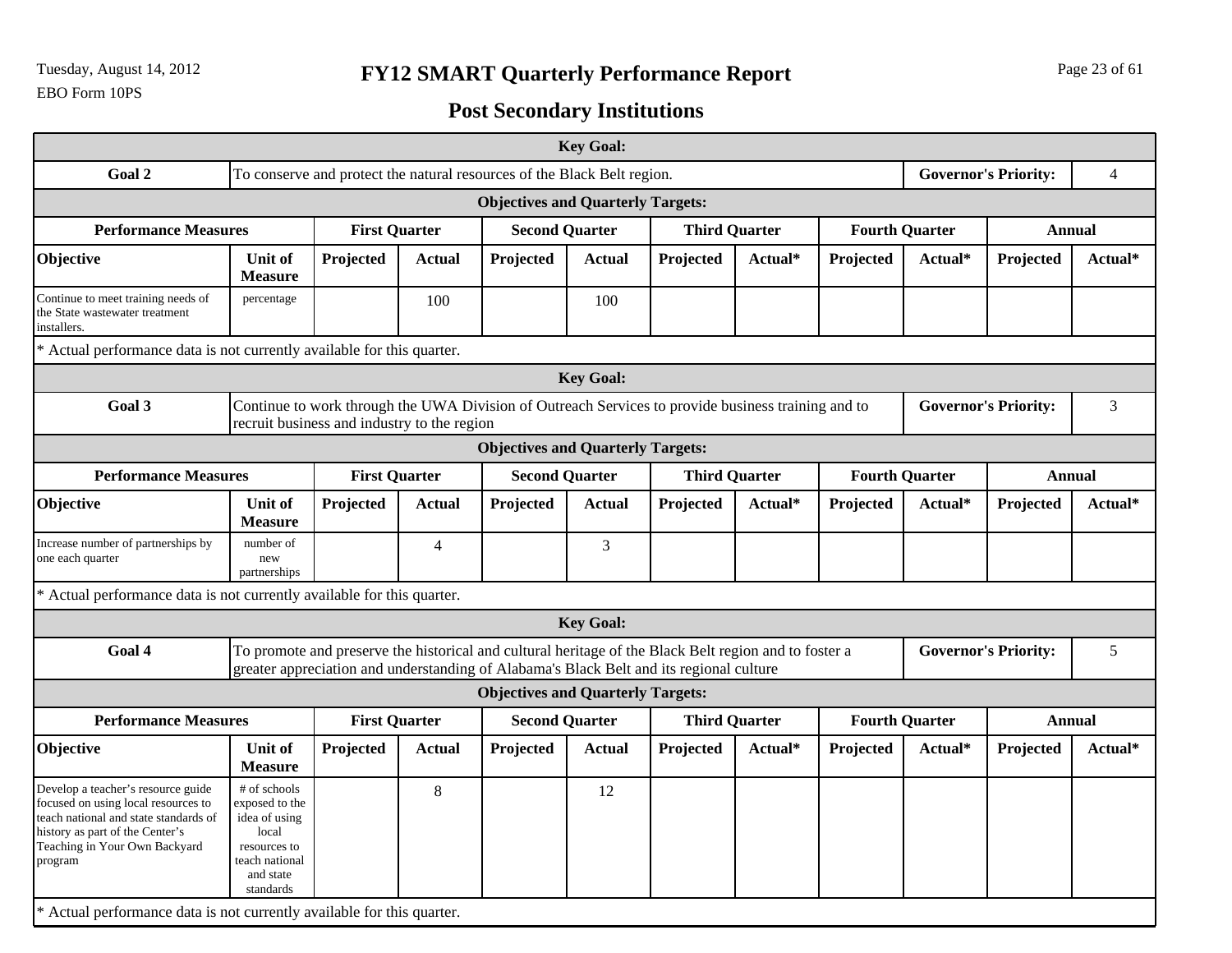#### **Item # Notes**

- O1 Projections for the number of students enrolled in AMEC for the first quarter was 75.
- O2 Projections for th number of AMEC students doing their residency for the first quarter was 70.
- O1 Projections for Goal 2 to conserve and protect the natural resources of hte Black Belt region by providing training for the first quarter is 100%.
- O1 Projections for the number of new partnerships for the first quarter was 1.
- O1 Projections for the number of schools exposed to the idea of using local resources for the first quarter was 5.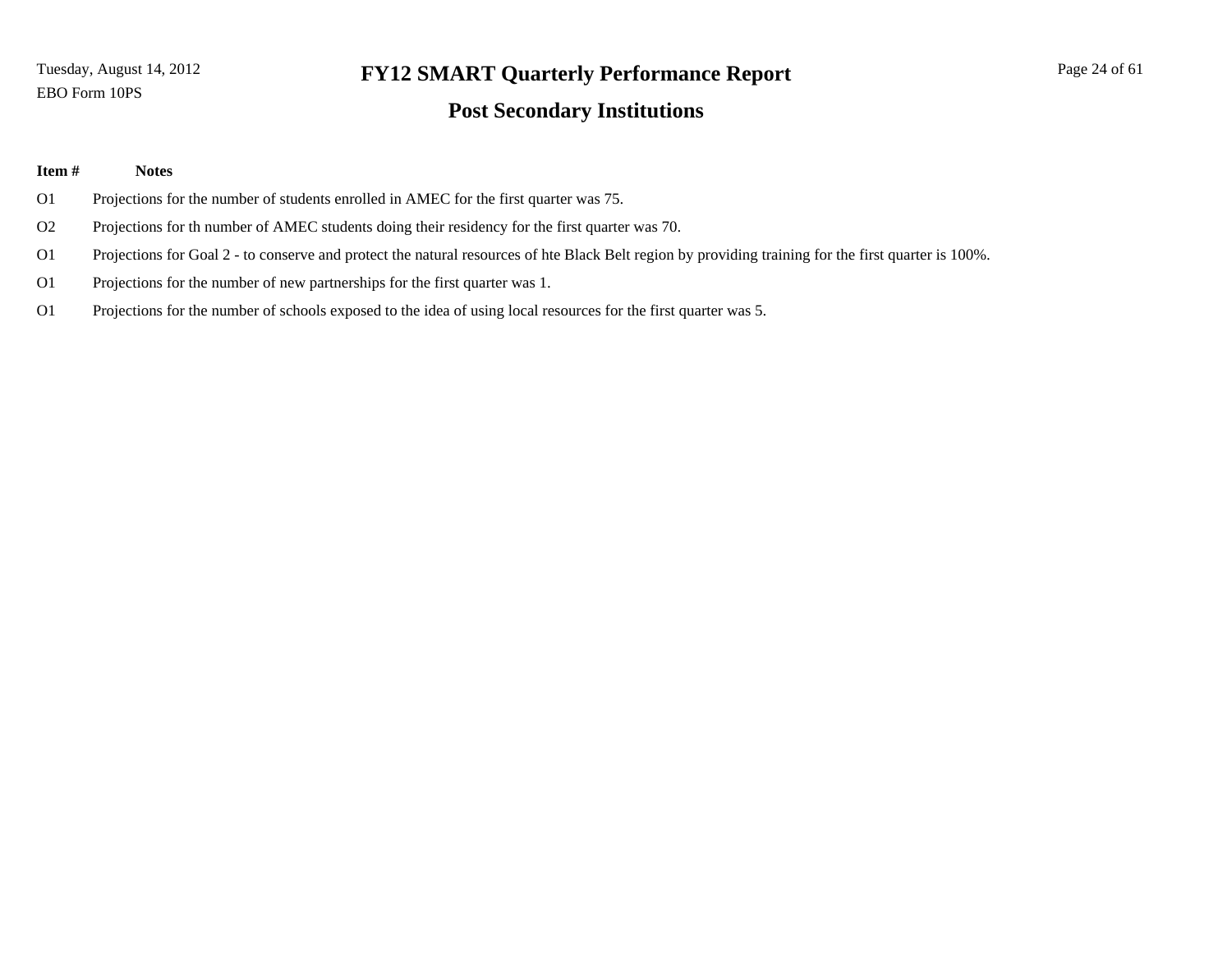| Institution: 510 - University of Montevallo                                                                                         |
|-------------------------------------------------------------------------------------------------------------------------------------|
| Mission:  "to provide to students from throughout the state an affordable, geographically accessible, "small college" public higher |
| educational experience of high quality with a strong emphasis on undergraduate liberal studies and with professional programs       |
| supported by a broad base of arts and sciences, designed for their intellectual and personal growth in the pursuit of meaningful    |
| employment and responsible, informed citizenship."                                                                                  |

| <b>Workload Measures and Quarterly Projections</b>                  |                      |        |                       |               |                      |         |                       |         |           |         |  |
|---------------------------------------------------------------------|----------------------|--------|-----------------------|---------------|----------------------|---------|-----------------------|---------|-----------|---------|--|
|                                                                     | <b>First Quarter</b> |        | <b>Second Quarter</b> |               | <b>Third Quarter</b> |         | <b>Fourth Quarter</b> |         | Annual    |         |  |
| <b>Workload Measure</b>                                             | Projected            | Actual | Projected             | <b>Actual</b> | <b>Projected</b>     | Actual* | Projected             | Actual* | Projected | Actual* |  |
| W1. Undergraduate FTE (Fall data)                                   | 2254                 |        | 2254                  |               | 2254                 |         | 2254                  |         | 2210      |         |  |
| W2. Graduate FTE (Fall data)                                        | 332                  |        | 332                   |               | 332                  |         | 332                   |         | 325       |         |  |
| * Actual workload data is not currently available for this quarter. |                      |        |                       |               |                      |         |                       |         |           |         |  |

| <b>Key Goal:</b>                                                     |                                                                |                                                                                                                                                |               |                                                                 |  |      |  |      |  |                             |         |  |
|----------------------------------------------------------------------|----------------------------------------------------------------|------------------------------------------------------------------------------------------------------------------------------------------------|---------------|-----------------------------------------------------------------|--|------|--|------|--|-----------------------------|---------|--|
| Goal 1                                                               |                                                                | Promote the development of a learning environment directly supportive of our statutory mission as<br>Alabama's public liberal arts university. |               |                                                                 |  |      |  |      |  | <b>Governor's Priority:</b> | N/A     |  |
| <b>Objectives and Quarterly Targets:</b>                             |                                                                |                                                                                                                                                |               |                                                                 |  |      |  |      |  |                             |         |  |
| <b>Performance Measures</b>                                          |                                                                | <b>Fourth Quarter</b><br><b>First Quarter</b><br><b>Second Quarter</b><br><b>Third Quarter</b><br>Annual                                       |               |                                                                 |  |      |  |      |  |                             |         |  |
| Objective                                                            | Unit of<br><b>Measure</b>                                      | Projected                                                                                                                                      | <b>Actual</b> | Projected<br>Projected<br>Projected<br>Actual*<br><b>Actual</b> |  |      |  |      |  | Projected                   | Actual* |  |
| Faculty/Student Ratio                                                | <b>FTE</b>                                                     | 17:1                                                                                                                                           |               | 17:1                                                            |  | 17:1 |  | 17:1 |  | 17:1                        |         |  |
| Maintain regional accreditation                                      | regional<br>accreditation<br>status<br>$(\text{accredited}=1)$ |                                                                                                                                                |               |                                                                 |  |      |  |      |  |                             |         |  |
| Actual performance data is not currently available for this quarter. |                                                                |                                                                                                                                                |               |                                                                 |  |      |  |      |  |                             |         |  |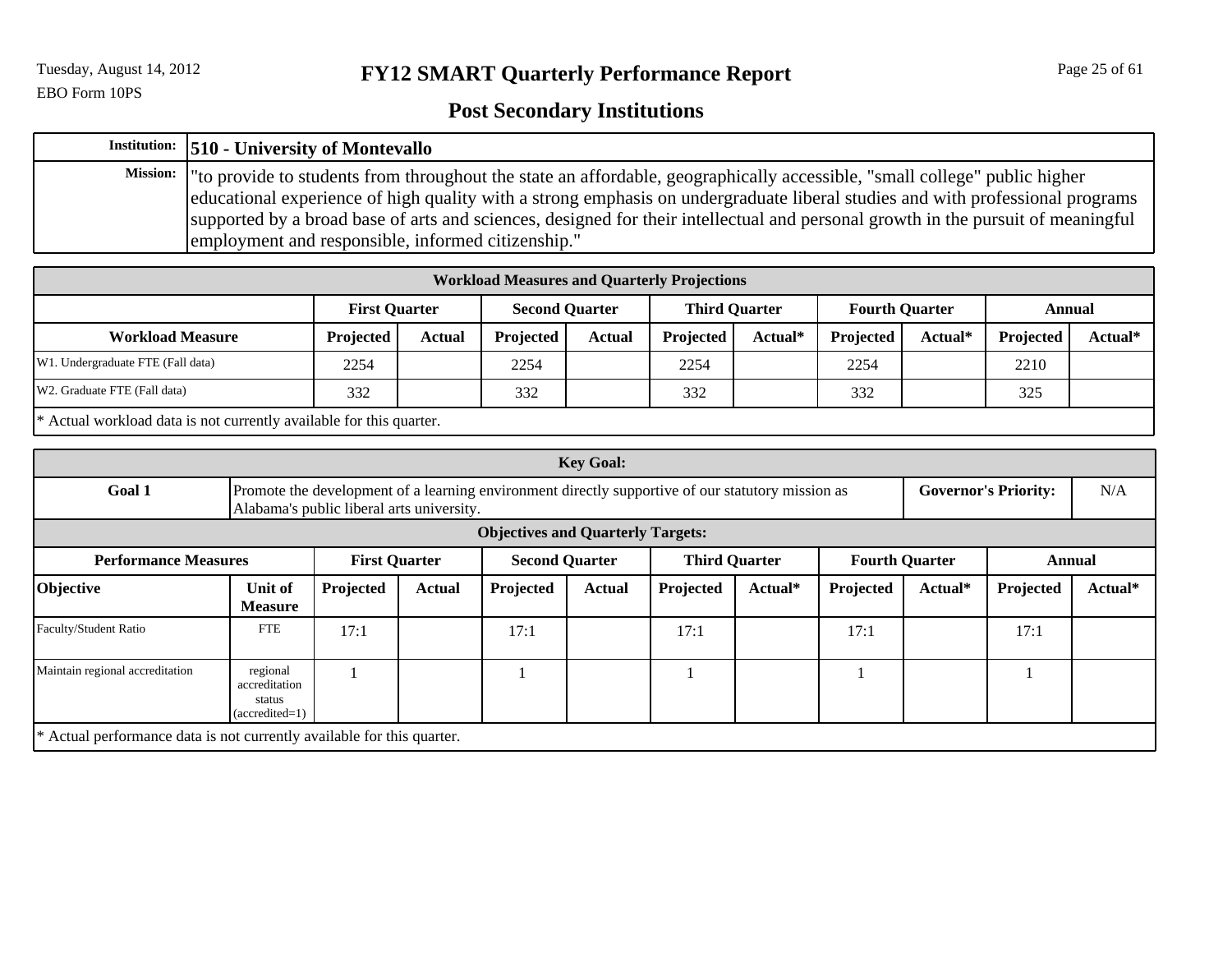|                                                                                                             |                                                                                                                                                                                                                                                                   |                                 |               |                                                                                                        | <b>Key Goal:</b> |                      |         |                       |                       |                             |               |
|-------------------------------------------------------------------------------------------------------------|-------------------------------------------------------------------------------------------------------------------------------------------------------------------------------------------------------------------------------------------------------------------|---------------------------------|---------------|--------------------------------------------------------------------------------------------------------|------------------|----------------------|---------|-----------------------|-----------------------|-----------------------------|---------------|
| Goal 2                                                                                                      |                                                                                                                                                                                                                                                                   |                                 |               | Reflect the international character and demographic diversity required of a modern liberal arts.       |                  |                      |         |                       |                       | <b>Governor's Priority:</b> | N/A           |
|                                                                                                             |                                                                                                                                                                                                                                                                   |                                 |               | <b>Objectives and Quarterly Targets:</b>                                                               |                  |                      |         |                       |                       |                             |               |
| <b>Performance Measures</b>                                                                                 |                                                                                                                                                                                                                                                                   | <b>First Quarter</b>            |               | <b>Second Quarter</b>                                                                                  |                  | <b>Third Quarter</b> |         | <b>Fourth Quarter</b> |                       |                             | Annual        |
| Objective                                                                                                   | Unit of<br><b>Measure</b>                                                                                                                                                                                                                                         | Projected                       | Actual        | Projected                                                                                              | <b>Actual</b>    | Projected            | Actual* | Projected             | Actual*               | Projected                   | Actual*       |
| Percentage of the total<br>undergraduate student population<br>comprised of International students          | percentage                                                                                                                                                                                                                                                        | 3%                              |               | 3%                                                                                                     |                  | 3%                   |         | 3%                    |                       | 3%                          |               |
| Provide events and campus-wide<br>communications that highlight the<br>University's commitment to diversity | Number of<br>events/commu<br>nications                                                                                                                                                                                                                            | 5                               |               | 5                                                                                                      |                  | 5                    |         | 5                     |                       | 20                          |               |
| * Actual performance data is not currently available for this quarter.                                      |                                                                                                                                                                                                                                                                   |                                 |               |                                                                                                        |                  |                      |         |                       |                       |                             |               |
|                                                                                                             |                                                                                                                                                                                                                                                                   |                                 |               |                                                                                                        | <b>Key Goal:</b> |                      |         |                       |                       |                             |               |
| Goal 3                                                                                                      | Utilize the physical infrastructure to enhance student learning; aid in recruitment and retention of<br><b>Governor's Priority:</b><br>$\overline{4}$<br>students, faculty, and staff; and showcase our National Historic District and the original Olmsted plan. |                                 |               |                                                                                                        |                  |                      |         |                       |                       |                             |               |
|                                                                                                             |                                                                                                                                                                                                                                                                   |                                 |               | <b>Objectives and Quarterly Targets:</b>                                                               |                  |                      |         |                       |                       |                             |               |
| <b>Performance Measures</b>                                                                                 |                                                                                                                                                                                                                                                                   | <b>First Quarter</b>            |               | <b>Second Quarter</b>                                                                                  |                  | <b>Third Quarter</b> |         |                       | <b>Fourth Quarter</b> |                             | <b>Annual</b> |
| Objective                                                                                                   | Unit of<br><b>Measure</b>                                                                                                                                                                                                                                         | Projected                       | Actual        | Projected                                                                                              | Actual           | Projected            | Actual* | Projected             | Actual*               | Projected                   | Actual*       |
| Minimize environmental impact of<br>physical plant operation and<br>conserve energy use                     | Utility costs<br>per square<br>foot in dollars                                                                                                                                                                                                                    | 2.00                            |               | 2.00                                                                                                   |                  | 2.00                 |         | 2.00                  |                       | 2.00                        |               |
| * Actual performance data is not currently available for this quarter.                                      |                                                                                                                                                                                                                                                                   |                                 |               |                                                                                                        |                  |                      |         |                       |                       |                             |               |
|                                                                                                             |                                                                                                                                                                                                                                                                   |                                 |               |                                                                                                        | <b>Key Goal:</b> |                      |         |                       |                       |                             |               |
| Goal 4                                                                                                      |                                                                                                                                                                                                                                                                   | technologies where appropriate. |               | Strengthen current partnerships and establish new partnerships with key stakeholders, using innovative |                  |                      |         |                       |                       | <b>Governor's Priority:</b> | 3             |
|                                                                                                             |                                                                                                                                                                                                                                                                   |                                 |               | <b>Objectives and Quarterly Targets:</b>                                                               |                  |                      |         |                       |                       |                             |               |
| <b>Performance Measures</b>                                                                                 |                                                                                                                                                                                                                                                                   | <b>First Quarter</b>            |               | <b>Second Quarter</b>                                                                                  |                  | <b>Third Quarter</b> |         |                       | <b>Fourth Quarter</b> |                             | Annual        |
| Objective                                                                                                   | Unit of<br><b>Measure</b>                                                                                                                                                                                                                                         | Projected                       | <b>Actual</b> | Projected                                                                                              | Actual           | Projected            | Actual* | Projected             | Actual*               | Projected                   | Actual*       |
| Increase the percentage of alumni<br>making financial contributions                                         | percentage<br>increase<br>compared to<br>FY08                                                                                                                                                                                                                     | $\overline{0}$                  |               | $\mathbf{0}$                                                                                           |                  | $\boldsymbol{0}$     |         | 1%                    |                       | 1%                          |               |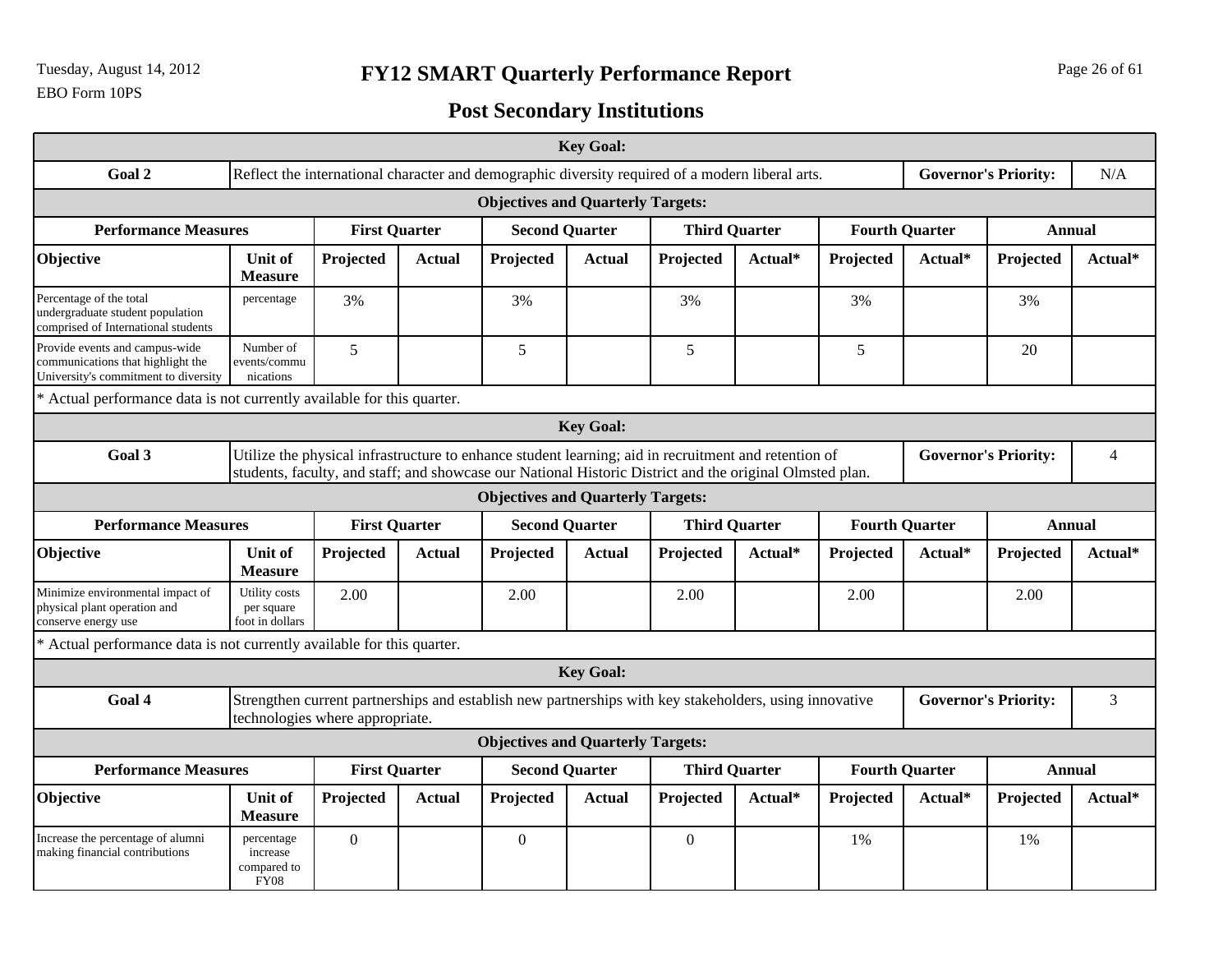| <b>Key Goal:</b>                                                                        |                                 |                                                                                                                                                                          |  |  |  |         |           |         |  |    |        |  |
|-----------------------------------------------------------------------------------------|---------------------------------|--------------------------------------------------------------------------------------------------------------------------------------------------------------------------|--|--|--|---------|-----------|---------|--|----|--------|--|
| Goal 4                                                                                  |                                 | <b>Governor's Priority:</b><br>Strengthen current partnerships and establish new partnerships with key stakeholders, using innovative<br>technologies where appropriate. |  |  |  |         |           |         |  |    |        |  |
| <b>Objectives and Quarterly Targets:</b>                                                |                                 |                                                                                                                                                                          |  |  |  |         |           |         |  |    |        |  |
| <b>Performance Measures</b>                                                             |                                 | <b>Third Quarter</b><br><b>Fourth Quarter</b><br><b>First Quarter</b><br><b>Second Quarter</b>                                                                           |  |  |  |         |           |         |  |    | Annual |  |
| Objective                                                                               | Unit of<br><b>Measure</b>       | Projected<br>Projected<br>Projected<br>Projected<br>Actual*<br>Actual<br>Actual                                                                                          |  |  |  | Actual* | Projected | Actual* |  |    |        |  |
| Expand the University's offerings of<br>continuing education and in-service<br>classes. | number of<br>courses<br>offered |                                                                                                                                                                          |  |  |  |         |           |         |  | 20 |        |  |
| Actual performance data is not currently available for this quarter.                    |                                 |                                                                                                                                                                          |  |  |  |         |           |         |  |    |        |  |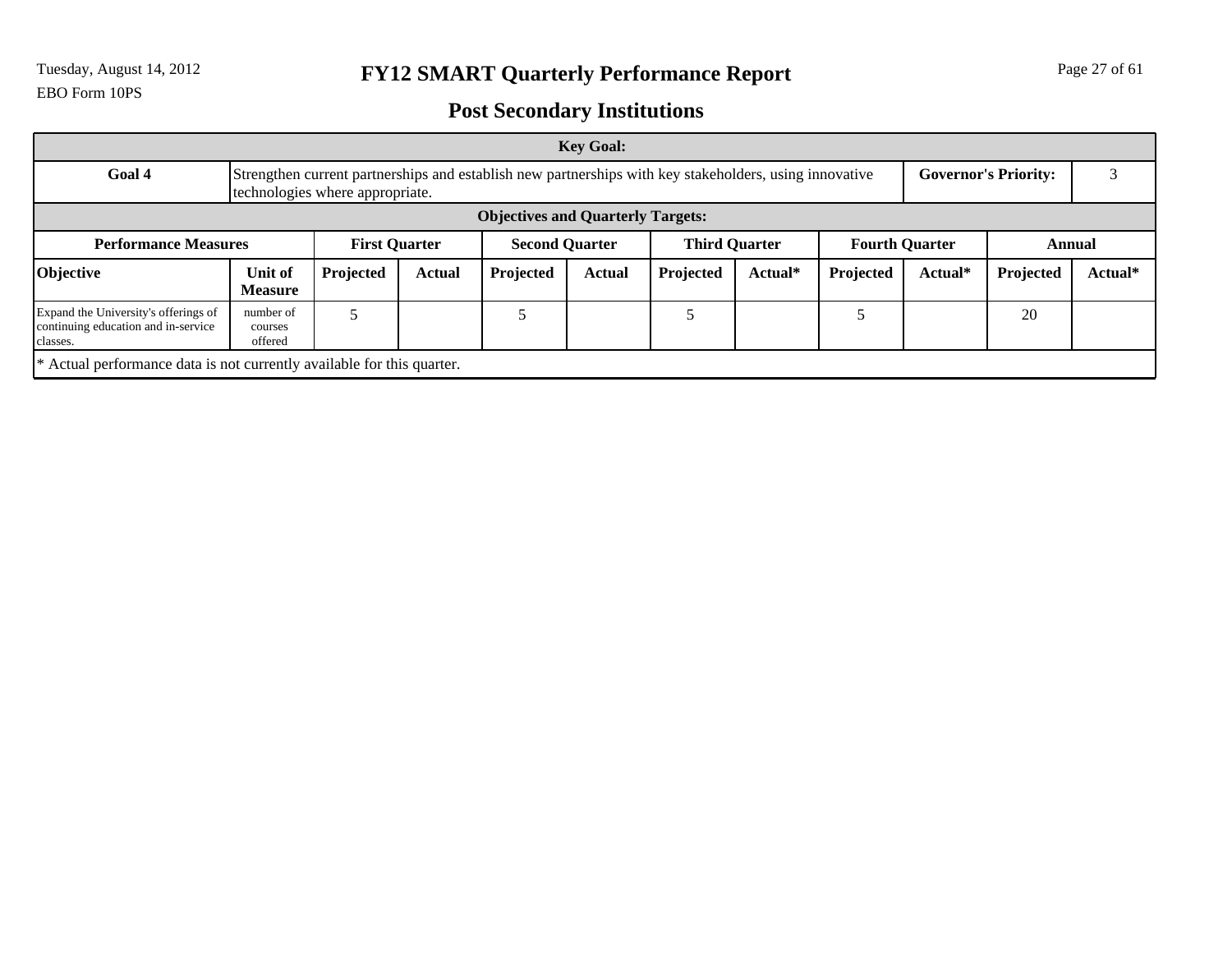| Institution: 511 - University of North Alabama                                                                                        |
|---------------------------------------------------------------------------------------------------------------------------------------|
| Mission: The University of North Alabama engages in teaching, research, and service in order to provide educational opportunities for |
| students, an environment for discovery and creative accomplishment, and a variety of outreach activities meeting the                  |
| professional, civic, social, cultural, and economic development needs of our region in the context of a global community.             |

| <b>Workload Measures and Quarterly Projections</b>                                                                                                                                                                                                                                                                                                                                                                                                         |                                                                                                          |        |                  |        |                  |         |                  |         |                  |  |  |  |
|------------------------------------------------------------------------------------------------------------------------------------------------------------------------------------------------------------------------------------------------------------------------------------------------------------------------------------------------------------------------------------------------------------------------------------------------------------|----------------------------------------------------------------------------------------------------------|--------|------------------|--------|------------------|---------|------------------|---------|------------------|--|--|--|
|                                                                                                                                                                                                                                                                                                                                                                                                                                                            | <b>Third Quarter</b><br><b>Fourth Quarter</b><br><b>Second Quarter</b><br><b>First Quarter</b><br>Annual |        |                  |        |                  |         |                  |         |                  |  |  |  |
| <b>Workload Measure</b>                                                                                                                                                                                                                                                                                                                                                                                                                                    | <b>Projected</b>                                                                                         | Actual | <b>Projected</b> | Actual | <b>Projected</b> | Actual* | <b>Projected</b> | Actual* | <b>Projected</b> |  |  |  |
| W <sub>1</sub> . Fall enrollment<br>7,352<br>7.182<br>n/a<br>n/a<br>n/a                                                                                                                                                                                                                                                                                                                                                                                    |                                                                                                          |        |                  |        |                  |         |                  |         |                  |  |  |  |
| $\mathbf{1} \oplus \mathbf{1} \oplus \mathbf{1} \oplus \mathbf{1} \oplus \mathbf{1} \oplus \mathbf{1} \oplus \mathbf{1} \oplus \mathbf{1} \oplus \mathbf{1} \oplus \mathbf{1} \oplus \mathbf{1} \oplus \mathbf{1} \oplus \mathbf{1} \oplus \mathbf{1} \oplus \mathbf{1} \oplus \mathbf{1} \oplus \mathbf{1} \oplus \mathbf{1} \oplus \mathbf{1} \oplus \mathbf{1} \oplus \mathbf{1} \oplus \mathbf{1} \oplus \mathbf{1} \oplus \mathbf{1} \oplus \mathbf{$ |                                                                                                          |        |                  |        |                  |         |                  |         |                  |  |  |  |

\* Actual workload data is not currently available for this quarter.

| <b>Key Goal:</b>                                                                                                                        |                                                                      |                                                                                                                                                                                                        |               |           |        |           |           |         |           |         |  |  |  |
|-----------------------------------------------------------------------------------------------------------------------------------------|----------------------------------------------------------------------|--------------------------------------------------------------------------------------------------------------------------------------------------------------------------------------------------------|---------------|-----------|--------|-----------|-----------|---------|-----------|---------|--|--|--|
| Goal 1                                                                                                                                  |                                                                      | <b>Governor's Priority:</b><br>Increase freshman to sophomore (Fall to Fall) domestic retention by 1 percent per year and international<br>retention by 2 percent per year during the next five years. |               |           |        |           |           |         |           |         |  |  |  |
| <b>Objectives and Quarterly Targets:</b>                                                                                                |                                                                      |                                                                                                                                                                                                        |               |           |        |           |           |         |           |         |  |  |  |
| <b>Third Quarter</b><br><b>First Quarter</b><br><b>Second Quarter</b><br><b>Fourth Quarter</b><br><b>Performance Measures</b><br>Annual |                                                                      |                                                                                                                                                                                                        |               |           |        |           |           |         |           |         |  |  |  |
| Objective                                                                                                                               | Unit of<br><b>Measure</b>                                            | Projected                                                                                                                                                                                              | <b>Actual</b> | Projected | Actual | Projected | Projected | Actual* | Projected | Actual* |  |  |  |
| Change in the percentage of first-<br>time, full time domestic students<br>who return fall 2010                                         | percent                                                              |                                                                                                                                                                                                        |               |           |        |           |           |         |           |         |  |  |  |
| Change in the percentage of first-<br>time, full time international students<br>who return fall 2010                                    | percent                                                              |                                                                                                                                                                                                        |               |           |        |           |           |         |           |         |  |  |  |
| Increase the number of student<br>participating in Learning<br>Communities                                                              | Number                                                               |                                                                                                                                                                                                        |               |           |        |           |           |         |           |         |  |  |  |
|                                                                                                                                         | Actual performance data is not currently available for this quarter. |                                                                                                                                                                                                        |               |           |        |           |           |         |           |         |  |  |  |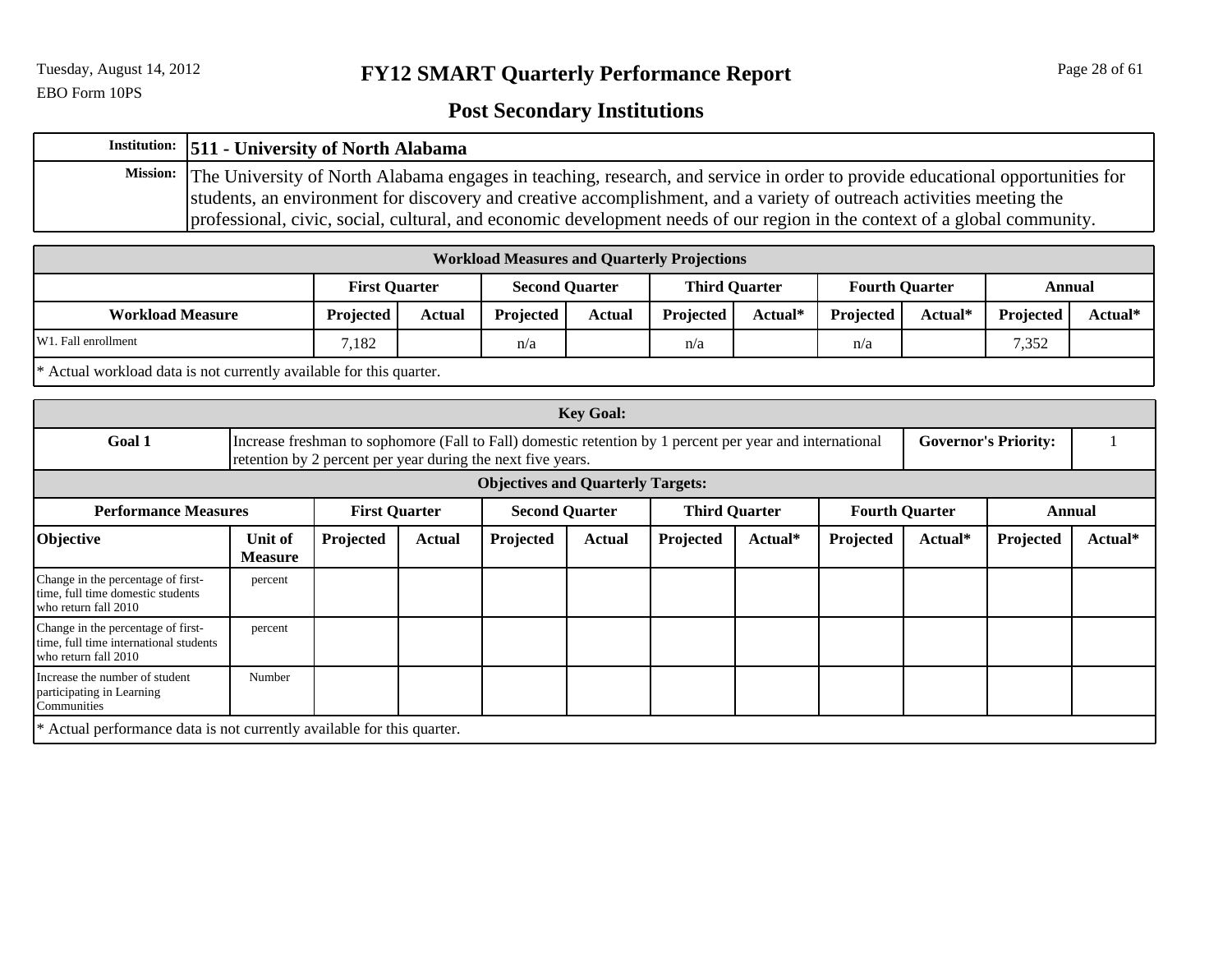|                                                                                                   |                           |                                          |               |                                                          | <b>Key Goal:</b> |           |                      |           |                       |                             |               |  |  |
|---------------------------------------------------------------------------------------------------|---------------------------|------------------------------------------|---------------|----------------------------------------------------------|------------------|-----------|----------------------|-----------|-----------------------|-----------------------------|---------------|--|--|
| Goal 2                                                                                            |                           | Continue to strengthen Academic Programs |               |                                                          |                  |           |                      |           |                       | <b>Governor's Priority:</b> | 1             |  |  |
|                                                                                                   |                           |                                          |               | <b>Objectives and Quarterly Targets:</b>                 |                  |           |                      |           |                       |                             |               |  |  |
| <b>Performance Measures</b>                                                                       |                           | <b>First Quarter</b>                     |               | <b>Second Quarter</b>                                    |                  |           | <b>Third Quarter</b> |           | <b>Fourth Quarter</b> |                             | <b>Annual</b> |  |  |
| <b>Objective</b>                                                                                  | Unit of<br><b>Measure</b> | Projected                                | <b>Actual</b> | Projected                                                | <b>Actual</b>    | Projected | Actual*              | Projected | Actual*               | Projected                   | Actual*       |  |  |
| Increase number of applications to<br>accrediting agencies                                        | number                    |                                          |               |                                                          |                  |           |                      |           |                       |                             |               |  |  |
| Reaffirm all programs up for review                                                               | Number                    |                                          |               |                                                          |                  |           |                      |           |                       |                             |               |  |  |
| Sustain Student Faculty Ratio                                                                     | Number                    |                                          |               |                                                          |                  |           |                      |           |                       |                             |               |  |  |
| * Actual performance data is not currently available for this quarter.                            |                           |                                          |               |                                                          |                  |           |                      |           |                       |                             |               |  |  |
|                                                                                                   |                           |                                          |               |                                                          | <b>Key Goal:</b> |           |                      |           |                       |                             |               |  |  |
| Goal 3                                                                                            |                           |                                          |               | Continue progress towards UNA's Strategic Diversity Plan |                  |           |                      |           |                       | <b>Governor's Priority:</b> |               |  |  |
|                                                                                                   |                           |                                          |               | <b>Objectives and Quarterly Targets:</b>                 |                  |           |                      |           |                       |                             |               |  |  |
| <b>Performance Measures</b>                                                                       |                           | <b>First Quarter</b>                     |               | <b>Second Quarter</b>                                    |                  |           | <b>Third Quarter</b> |           | <b>Fourth Quarter</b> |                             | <b>Annual</b> |  |  |
| Objective                                                                                         | Unit of<br><b>Measure</b> | Projected                                | Actual        | Projected                                                | Actual           | Projected | Actual*              | Projected | Actual*               | Projected                   | Actual*       |  |  |
| Increase number of minorities sent<br>to the Diversity Conference at the<br>University of Alabama | Number                    |                                          |               |                                                          |                  |           |                      |           |                       |                             |               |  |  |
| Increase percentage of minority<br>applications for staff and faculty<br>positions                | Number                    |                                          |               |                                                          |                  |           |                      |           |                       |                             |               |  |  |
| Increase campus diversity training                                                                |                           |                                          |               |                                                          |                  |           |                      |           |                       |                             |               |  |  |
| * Actual performance data is not currently available for this quarter.                            |                           |                                          |               |                                                          |                  |           |                      |           |                       |                             |               |  |  |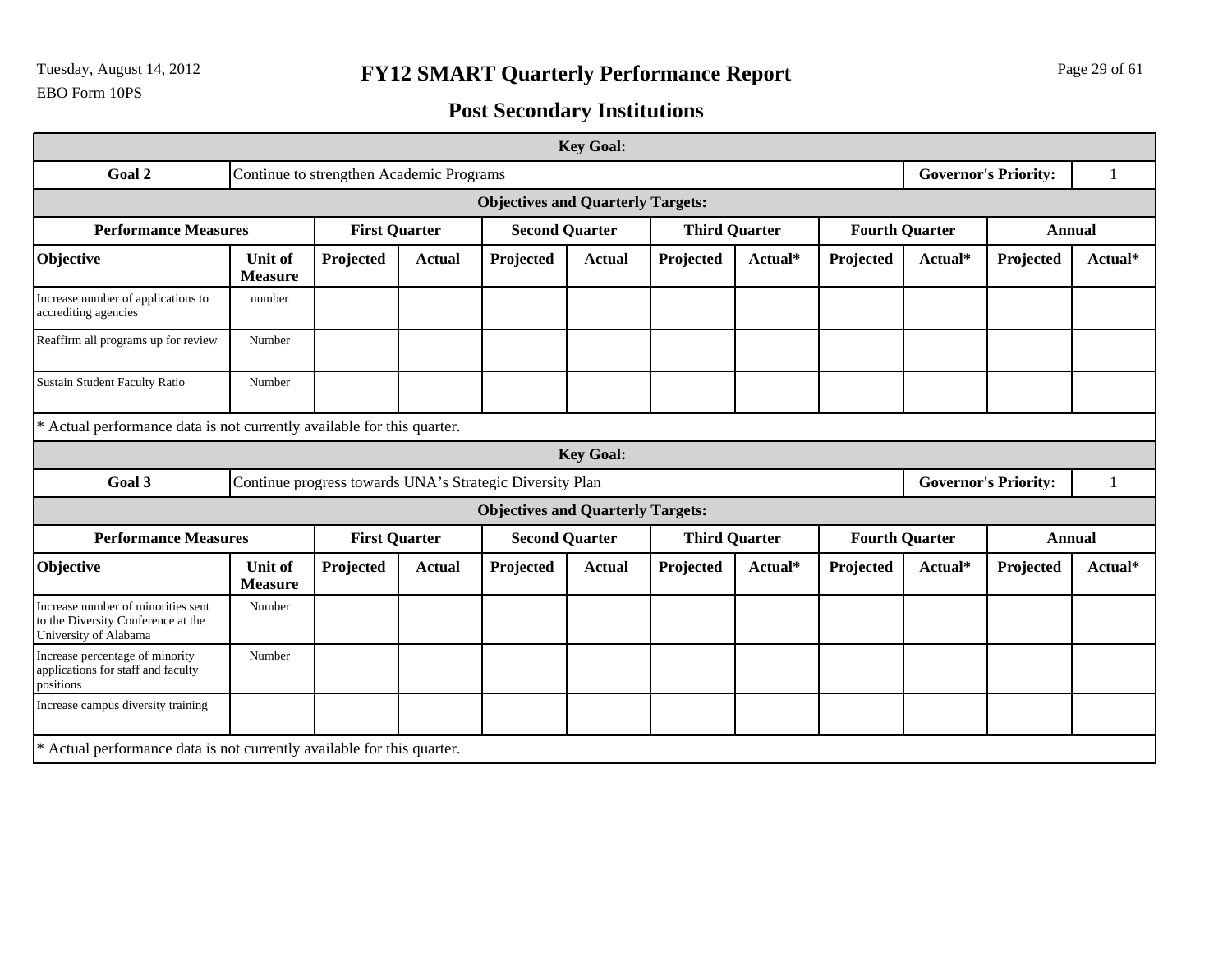|                                                                        |                           |                      |               |                                                                                 | <b>Key Goal:</b> |                      |         |           |                       |                             |               |  |  |  |  |  |
|------------------------------------------------------------------------|---------------------------|----------------------|---------------|---------------------------------------------------------------------------------|------------------|----------------------|---------|-----------|-----------------------|-----------------------------|---------------|--|--|--|--|--|
| Goal 4                                                                 |                           |                      |               | Build programs that respond to regional economic development needs              |                  |                      |         |           |                       | <b>Governor's Priority:</b> |               |  |  |  |  |  |
|                                                                        |                           |                      |               | <b>Objectives and Quarterly Targets:</b>                                        |                  |                      |         |           |                       |                             |               |  |  |  |  |  |
| <b>Performance Measures</b>                                            |                           | <b>First Quarter</b> |               | <b>Second Quarter</b>                                                           |                  | <b>Third Quarter</b> |         |           | <b>Fourth Quarter</b> |                             | <b>Annual</b> |  |  |  |  |  |
| Objective                                                              | Unit of<br><b>Measure</b> | Projected            | Actual        | Projected                                                                       | <b>Actual</b>    | Projected            | Actual* | Projected | Actual*               | Projected                   | $Actual*$     |  |  |  |  |  |
| Increase applications to new funding<br>sources                        | number                    |                      |               |                                                                                 |                  |                      |         |           |                       |                             |               |  |  |  |  |  |
| Increase academic programs                                             | Number                    |                      |               |                                                                                 |                  |                      |         |           |                       |                             |               |  |  |  |  |  |
| Increase Continuing Studies and<br>Outreach programs                   | Number                    |                      |               |                                                                                 |                  |                      |         |           |                       |                             |               |  |  |  |  |  |
| * Actual performance data is not currently available for this quarter. |                           |                      |               |                                                                                 |                  |                      |         |           |                       |                             |               |  |  |  |  |  |
|                                                                        |                           |                      |               |                                                                                 | <b>Key Goal:</b> |                      |         |           |                       |                             |               |  |  |  |  |  |
| Goal 5                                                                 |                           |                      |               | Increase scholarship amounts by 5 percent to meet increase in tuition and books |                  |                      |         |           |                       | <b>Governor's Priority:</b> |               |  |  |  |  |  |
|                                                                        |                           |                      |               | <b>Objectives and Quarterly Targets:</b>                                        |                  |                      |         |           |                       |                             |               |  |  |  |  |  |
| <b>Performance Measures</b>                                            |                           | <b>First Quarter</b> |               | <b>Second Quarter</b>                                                           |                  | <b>Third Quarter</b> |         |           | <b>Fourth Quarter</b> |                             | <b>Annual</b> |  |  |  |  |  |
| Objective                                                              | Unit of<br><b>Measure</b> | Projected            | <b>Actual</b> | Projected                                                                       | <b>Actual</b>    | Projected            | Actual* | Projected | Actual*               | Projected                   | Actual*       |  |  |  |  |  |
| Increase in number of grants<br>submitted                              | Number                    |                      |               |                                                                                 |                  |                      |         |           |                       |                             |               |  |  |  |  |  |
| Increase in percentage of<br>donations/giving                          | Number                    |                      |               |                                                                                 |                  |                      |         |           |                       |                             |               |  |  |  |  |  |
| * Actual performance data is not currently available for this quarter. |                           |                      |               |                                                                                 |                  |                      |         |           |                       |                             |               |  |  |  |  |  |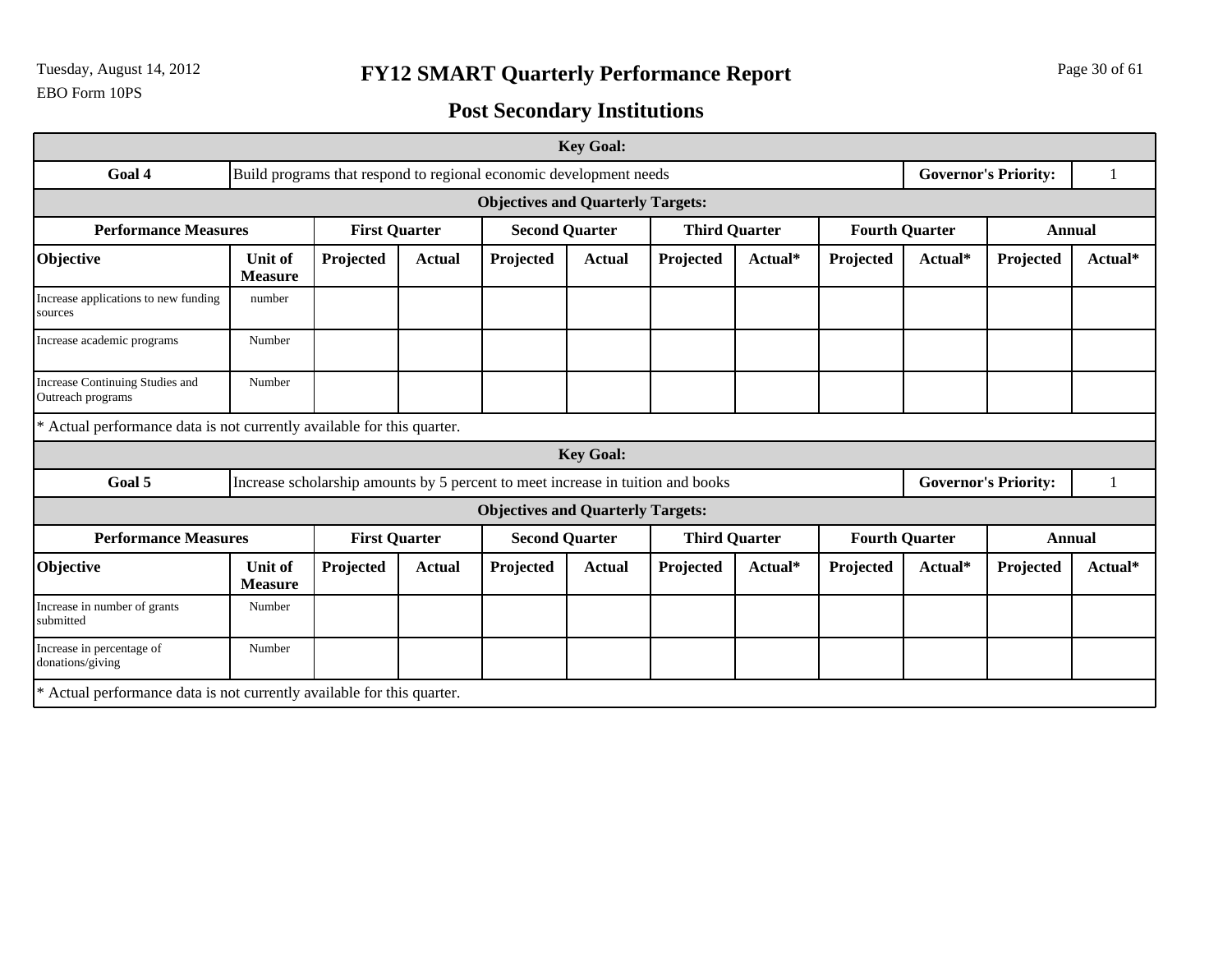| Institution: 512 - University of South Alabama                                                                                                                                                                                                                         |
|------------------------------------------------------------------------------------------------------------------------------------------------------------------------------------------------------------------------------------------------------------------------|
| Mission: The mission of the University of South Alabama is to offer high-quality programs of teaching, research, public service and<br>health care that create, communicate, preserve, and apply knowledge in service to the people of Alabama as citizens in a global |
| community.                                                                                                                                                                                                                                                             |

| <b>Workload Measures and Quarterly Projections</b>                          |                      |        |                                                                                                |                       |                      |  |                       |  |         |        |  |  |
|-----------------------------------------------------------------------------|----------------------|--------|------------------------------------------------------------------------------------------------|-----------------------|----------------------|--|-----------------------|--|---------|--------|--|--|
|                                                                             | <b>First Quarter</b> |        |                                                                                                | <b>Second Quarter</b> | <b>Third Quarter</b> |  | <b>Fourth Quarter</b> |  |         | Annual |  |  |
| <b>Workload Measure</b>                                                     | <b>Projected</b>     | Actual | Actual*<br>Actual*<br><b>Projected</b><br>Projected<br>Projected<br><b>Projected</b><br>Actual |                       |                      |  |                       |  | Actual* |        |  |  |
| W <sub>1</sub> . Credit hour enrollment (Fall)<br>169109<br>69459<br>166136 |                      |        |                                                                                                |                       |                      |  |                       |  |         |        |  |  |
| क्रिकेट पाया पाटल है। उन्हें भाषा है और                                     |                      |        |                                                                                                |                       |                      |  |                       |  |         |        |  |  |

\* Actual workload data is not currently available for this quarter.

|                                                                                                                                                                                    | <b>Key Goal:</b>                                                                                                                             |                                        |               |                                                                               |                  |                      |                      |                       |                       |                             |         |  |
|------------------------------------------------------------------------------------------------------------------------------------------------------------------------------------|----------------------------------------------------------------------------------------------------------------------------------------------|----------------------------------------|---------------|-------------------------------------------------------------------------------|------------------|----------------------|----------------------|-----------------------|-----------------------|-----------------------------|---------|--|
| <b>Goal 1</b>                                                                                                                                                                      |                                                                                                                                              |                                        |               | To build upon the academic quality and learning environment of the University |                  |                      |                      |                       |                       | <b>Governor's Priority:</b> |         |  |
|                                                                                                                                                                                    |                                                                                                                                              |                                        |               | <b>Objectives and Quarterly Targets:</b>                                      |                  |                      |                      |                       |                       |                             |         |  |
| <b>Performance Measures</b>                                                                                                                                                        |                                                                                                                                              | <b>First Quarter</b>                   |               | <b>Second Quarter</b>                                                         |                  | <b>Third Quarter</b> |                      | <b>Fourth Quarter</b> |                       | Annual                      |         |  |
| Objective                                                                                                                                                                          | Unit of<br><b>Measure</b>                                                                                                                    | Projected                              | <b>Actual</b> | Projected                                                                     | <b>Actual</b>    | Projected            | Actual*              | Projected             | Actual*               | Projected                   | Actual* |  |
| Increase graduation rates by one<br>percentage point                                                                                                                               | % Graduation<br>Rates                                                                                                                        | 39                                     | 37            | $\Omega$                                                                      | $\overline{0}$   | $\Omega$             | $\boldsymbol{0}$     | $\theta$              |                       | 39                          |         |  |
| Increase freshman retention by one<br>percentage point                                                                                                                             | % Retention<br>70<br>$\mathbf{0}$<br>$\boldsymbol{0}$<br>$\Omega$<br>$\mathbf{0}$<br>$\theta$<br>70<br>66                                    |                                        |               |                                                                               |                  |                      |                      |                       |                       |                             |         |  |
|                                                                                                                                                                                    | * Actual performance data is not currently available for this quarter.                                                                       |                                        |               |                                                                               |                  |                      |                      |                       |                       |                             |         |  |
|                                                                                                                                                                                    |                                                                                                                                              |                                        |               |                                                                               | <b>Key Goal:</b> |                      |                      |                       |                       |                             |         |  |
| Goal 2                                                                                                                                                                             |                                                                                                                                              | To enhance the quality of student life |               |                                                                               |                  |                      |                      |                       |                       | <b>Governor's Priority:</b> | 1       |  |
|                                                                                                                                                                                    |                                                                                                                                              |                                        |               | <b>Objectives and Quarterly Targets:</b>                                      |                  |                      |                      |                       |                       |                             |         |  |
| <b>Performance Measures</b>                                                                                                                                                        |                                                                                                                                              | <b>First Quarter</b>                   |               | <b>Second Quarter</b>                                                         |                  |                      | <b>Third Quarter</b> |                       | <b>Fourth Quarter</b> | <b>Annual</b>               |         |  |
| Objective                                                                                                                                                                          | Unit of<br><b>Measure</b>                                                                                                                    | Projected                              | <b>Actual</b> | Projected                                                                     | Actual           | Projected            | Actual*              | Projected             | Actual*               | Projected                   | Actual* |  |
| Score at or above the mean score for<br>urban peer institutions in response to<br>National Survey of Student<br><b>Engagement questions about</b><br>supportive campus environment | Above or<br>$\theta$<br>$\Omega$<br>Above<br>$\overline{0}$<br>$\Omega$<br>$\theta$<br>Above<br>Above<br>Below the<br>Weighted<br>Mean Score |                                        |               |                                                                               |                  |                      |                      |                       |                       |                             |         |  |
| * Actual performance data is not currently available for this quarter.                                                                                                             |                                                                                                                                              |                                        |               |                                                                               |                  |                      |                      |                       |                       |                             |         |  |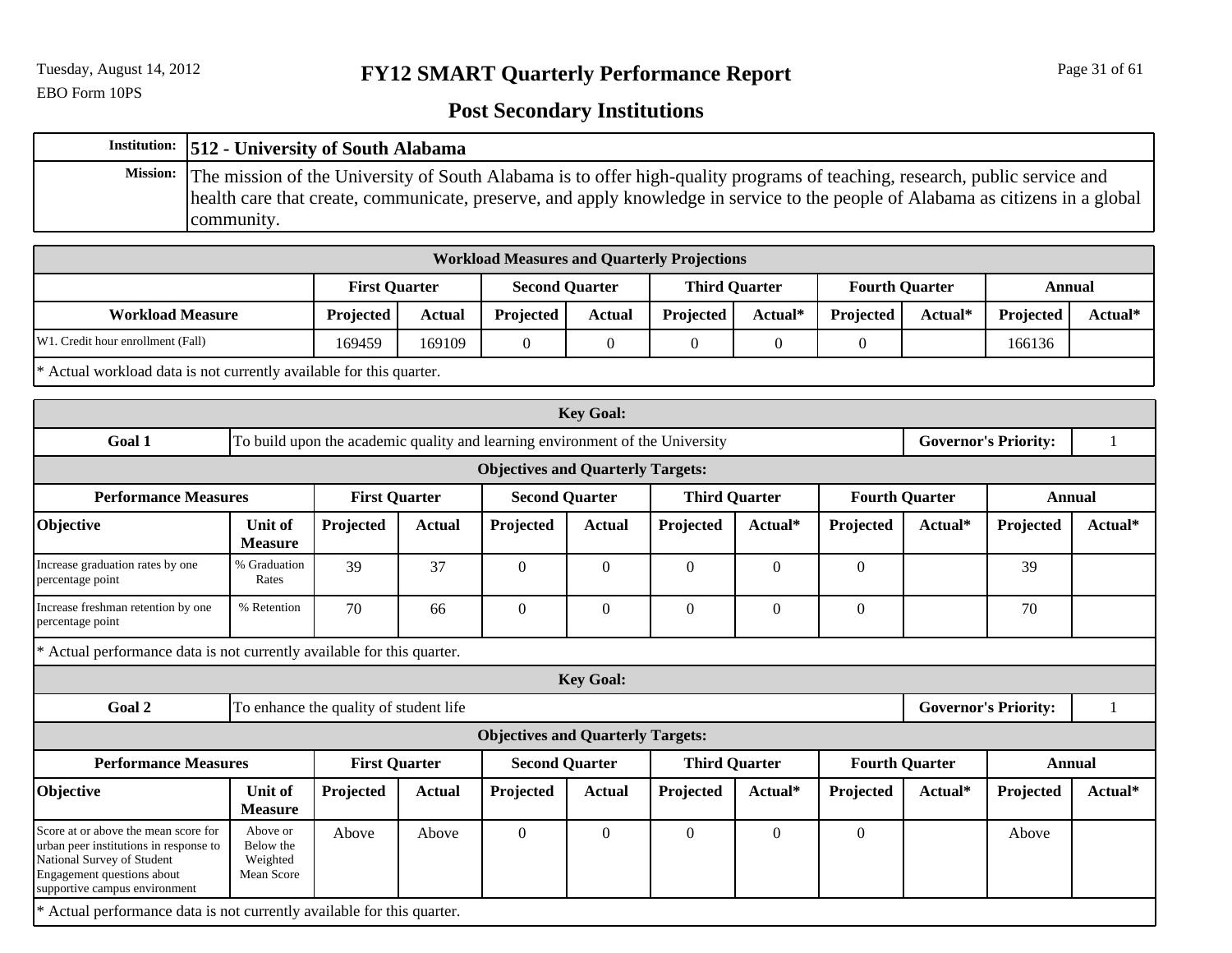|                                                                                                                                                                                                                        |                                                                                                                                                            |                                                   |               |                                          | <b>Key Goal:</b> |                      |                |                |                       |                             |               |
|------------------------------------------------------------------------------------------------------------------------------------------------------------------------------------------------------------------------|------------------------------------------------------------------------------------------------------------------------------------------------------------|---------------------------------------------------|---------------|------------------------------------------|------------------|----------------------|----------------|----------------|-----------------------|-----------------------------|---------------|
| Goal 3                                                                                                                                                                                                                 | To embrace diversity                                                                                                                                       |                                                   |               |                                          |                  |                      |                |                |                       | <b>Governor's Priority:</b> | 1             |
|                                                                                                                                                                                                                        |                                                                                                                                                            |                                                   |               | <b>Objectives and Quarterly Targets:</b> |                  |                      |                |                |                       |                             |               |
| <b>Performance Measures</b>                                                                                                                                                                                            |                                                                                                                                                            | <b>First Quarter</b>                              |               | <b>Second Quarter</b>                    |                  | <b>Third Quarter</b> |                |                | <b>Fourth Quarter</b> |                             | <b>Annual</b> |
| Objective                                                                                                                                                                                                              | Unit of<br><b>Measure</b>                                                                                                                                  | Projected                                         | <b>Actual</b> | Projected                                | <b>Actual</b>    | Projected            | Actual*        | Projected      | Actual*               | Projected                   | Actual*       |
| Achieve a score equal to or above<br>the mean score for urban peer<br>institutions in response to National<br>Survey of Student Engagement<br>questions about diverse experiences<br>and interactions in the classroom | Above or<br>Below the<br>Weighted<br>Mean Score                                                                                                            | Above                                             | Below         | $\Omega$                                 | $\Omega$         | $\theta$             | $\Omega$       | $\overline{0}$ |                       | Above                       |               |
| Achieve or exceed the mean score<br>for urban peer institutions in<br>response to National Survey of<br>Student Engagement questions about<br>interactions with students different<br>than them                        | Above or<br>$\mathbf{0}$<br>$\mathbf{0}$<br>$\overline{0}$<br>Above<br>Above<br>$\overline{0}$<br>$\Omega$<br>Above<br>Below the<br>Weighted<br>Mean Score |                                                   |               |                                          |                  |                      |                |                |                       |                             |               |
| * Actual performance data is not currently available for this quarter.                                                                                                                                                 |                                                                                                                                                            |                                                   |               |                                          |                  |                      |                |                |                       |                             |               |
|                                                                                                                                                                                                                        |                                                                                                                                                            |                                                   |               |                                          | <b>Key Goal:</b> |                      |                |                |                       |                             |               |
| Goal 4                                                                                                                                                                                                                 |                                                                                                                                                            | To strengthen financial support of the University |               |                                          |                  |                      |                |                |                       | <b>Governor's Priority:</b> | 1             |
|                                                                                                                                                                                                                        |                                                                                                                                                            |                                                   |               | <b>Objectives and Quarterly Targets:</b> |                  |                      |                |                |                       |                             |               |
| <b>Performance Measures</b>                                                                                                                                                                                            |                                                                                                                                                            | <b>First Quarter</b>                              |               | <b>Second Quarter</b>                    |                  | <b>Third Quarter</b> |                |                | <b>Fourth Quarter</b> |                             | <b>Annual</b> |
| Objective                                                                                                                                                                                                              | Unit of<br><b>Measure</b>                                                                                                                                  | Projected                                         | <b>Actual</b> | Projected                                | <b>Actual</b>    | Projected            | Actual*        | Projected      | Actual*               | Projected                   | Actual*       |
| Increase FTE enrollment by 2% per<br>year                                                                                                                                                                              | <b>FTE</b>                                                                                                                                                 | 12111                                             | 12101         | $\Omega$                                 | $\Omega$         | $\theta$             | $\Omega$       | $\theta$       |                       | 12111                       |               |
| Increase F&A reimbursements by<br>1% per year                                                                                                                                                                          | \$                                                                                                                                                         | 1334143                                           | 1102274       | 1334143                                  | 810922           | 1334143              | 1573834        | 1334143        |                       | 5336572                     |               |
| Increase net tuition and fees per FTE<br>student by 5% per year                                                                                                                                                        | \$                                                                                                                                                         | 5704                                              | 6740          | $\overline{0}$                           | $\overline{0}$   | $\overline{0}$       | $\overline{0}$ | $\theta$       |                       | 5704                        |               |
| * Actual performance data is not currently available for this quarter.                                                                                                                                                 |                                                                                                                                                            |                                                   |               |                                          |                  |                      |                |                |                       |                             |               |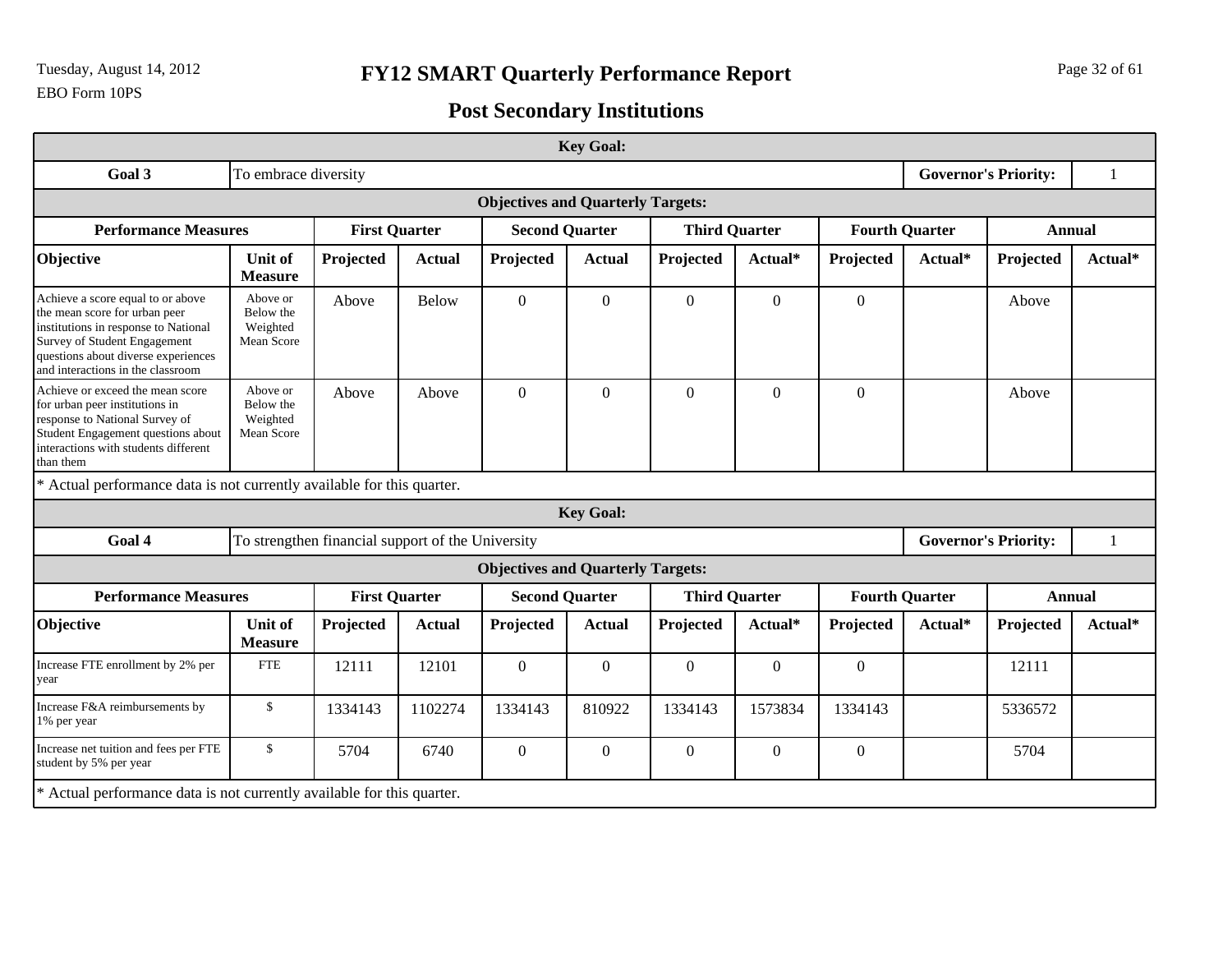|                                                                                       |                                          |                                                                             |         |                       | <b>Key Goal:</b> |                      |          |           |                       |           |         |
|---------------------------------------------------------------------------------------|------------------------------------------|-----------------------------------------------------------------------------|---------|-----------------------|------------------|----------------------|----------|-----------|-----------------------|-----------|---------|
| Goal 5                                                                                |                                          | <b>Governor's Priority:</b><br>To promote research and scholarly activities |         |                       |                  |                      |          |           |                       |           |         |
|                                                                                       | <b>Objectives and Quarterly Targets:</b> |                                                                             |         |                       |                  |                      |          |           |                       |           |         |
| <b>First Quarter</b><br><b>Performance Measures</b>                                   |                                          |                                                                             |         | <b>Second Quarter</b> |                  | <b>Third Quarter</b> |          |           | <b>Fourth Quarter</b> |           | Annual  |
| Objective                                                                             | Unit of<br><b>Measure</b>                | Projected                                                                   | Actual  | Projected             | Actual           | Projected            | Actual*  | Projected | Actual*               | Projected | Actual* |
| Increase the number of proposals<br>submitted to agencies for external<br>funds by 5% | # of Proposals                           | 105                                                                         | 59      | 105                   | 101              | 105                  | 86       | 105       |                       | 420       |         |
| Increase awards resulting from<br>proposals submitted by 5%                           | \$                                       | 16657733                                                                    | 1805397 | 16657733              | 2265146          | 16657733             | 17627408 | 16657734  |                       | 66630933  |         |
| Actual performance data is not currently available for this quarter.                  |                                          |                                                                             |         |                       |                  |                      |          |           |                       |           |         |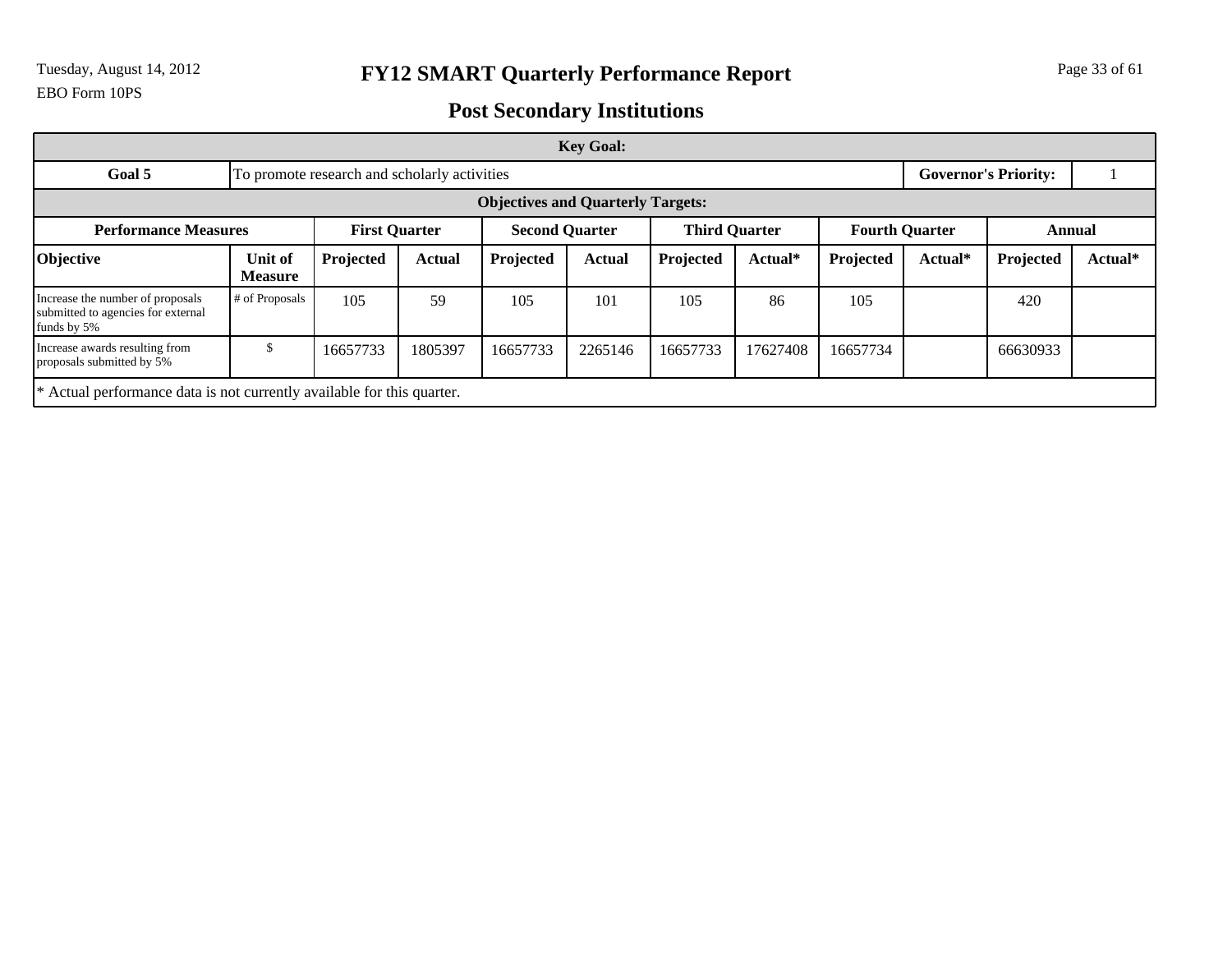| <b>Institution:</b> [513 - Troy University                                                                                                                                                                                                                                                                                                                                                                                                                                                                                                                                                                                                                                                            |
|-------------------------------------------------------------------------------------------------------------------------------------------------------------------------------------------------------------------------------------------------------------------------------------------------------------------------------------------------------------------------------------------------------------------------------------------------------------------------------------------------------------------------------------------------------------------------------------------------------------------------------------------------------------------------------------------------------|
| Mission: UNIVERSITY MISSION STATEMENT                                                                                                                                                                                                                                                                                                                                                                                                                                                                                                                                                                                                                                                                 |
| Troy University is a public institution comprised of a network of campuses throughout Alabama and worldwide. International in<br>scope, Troy University provides a variety of educational programs at the undergraduate and graduate levels for a diverse student<br>body in traditional, nontraditional, and emerging electronic formats. Academic programs are supported by a variety of student<br>services which promote the welfare of the individual student. Troy University's dedicated faculty and staff promote discovery<br>and exploration of knowledge and its application to life-long success through effective teaching, service, creative partnerships,<br>scholarship and research. |

| <b>Workload Measures and Quarterly Projections</b>                                                                                                       |           |                      |                  |                       |                  |                      |           |                       |           |         |  |
|----------------------------------------------------------------------------------------------------------------------------------------------------------|-----------|----------------------|------------------|-----------------------|------------------|----------------------|-----------|-----------------------|-----------|---------|--|
|                                                                                                                                                          |           | <b>First Quarter</b> |                  | <b>Second Quarter</b> |                  | <b>Third Quarter</b> |           | <b>Fourth Quarter</b> |           | Annual  |  |
| <b>Workload Measure</b>                                                                                                                                  | Projected | Actual               | <b>Projected</b> | Actual                | <b>Projected</b> | Actual*              | Projected | Actual*               | Projected | Actual* |  |
| W1. Student headcount enrollment. (Projections are<br>based on fall 2005 baseline headcount of 27,104 and a<br>10% increase of 2,711 student headcount.) | 2,641     | 1364                 |                  |                       | .585             | 818                  | .056      |                       | 48,016    |         |  |

\* Actual workload data is not currently available for this quarter.

| <b>Key Goal:</b>                                                                                                                                        |                                  |                                                                                                                                                                                                                                                                          |               |                       |        |                      |         |                       |         |           |         |
|---------------------------------------------------------------------------------------------------------------------------------------------------------|----------------------------------|--------------------------------------------------------------------------------------------------------------------------------------------------------------------------------------------------------------------------------------------------------------------------|---------------|-----------------------|--------|----------------------|---------|-----------------------|---------|-----------|---------|
| Goal 1                                                                                                                                                  |                                  | <b>Governor's Priority:</b><br>Goal #1: (Student Centeredness) Ensure that students have effective academic programs as reflected in a<br>student satisfaction rating of 90% for overall quality of academic programs as determined by the<br>Graduating Student Survey. |               |                       |        |                      |         |                       |         |           |         |
| <b>Objectives and Quarterly Targets:</b>                                                                                                                |                                  |                                                                                                                                                                                                                                                                          |               |                       |        |                      |         |                       |         |           |         |
| <b>Performance Measures</b>                                                                                                                             |                                  | <b>First Quarter</b>                                                                                                                                                                                                                                                     |               | <b>Second Quarter</b> |        | <b>Third Quarter</b> |         | <b>Fourth Quarter</b> |         | Annual    |         |
| Objective                                                                                                                                               | Unit of<br><b>Measure</b>        | Projected                                                                                                                                                                                                                                                                | <b>Actual</b> | Projected             | Actual | Projected            | Actual* | Projected             | Actual* | Projected | Actual* |
| 1. Improve ways to measure and<br>compare student satisfaction of the<br>Institution and use this information<br>to create a new set of best practices. | Number of<br>survey<br>responses | 11,900<br>2065<br>700<br>$\Omega$<br>1,400<br>6216<br>14,000                                                                                                                                                                                                             |               |                       |        |                      |         |                       |         |           |         |
| Actual performance data is not currently available for this quarter.                                                                                    |                                  |                                                                                                                                                                                                                                                                          |               |                       |        |                      |         |                       |         |           |         |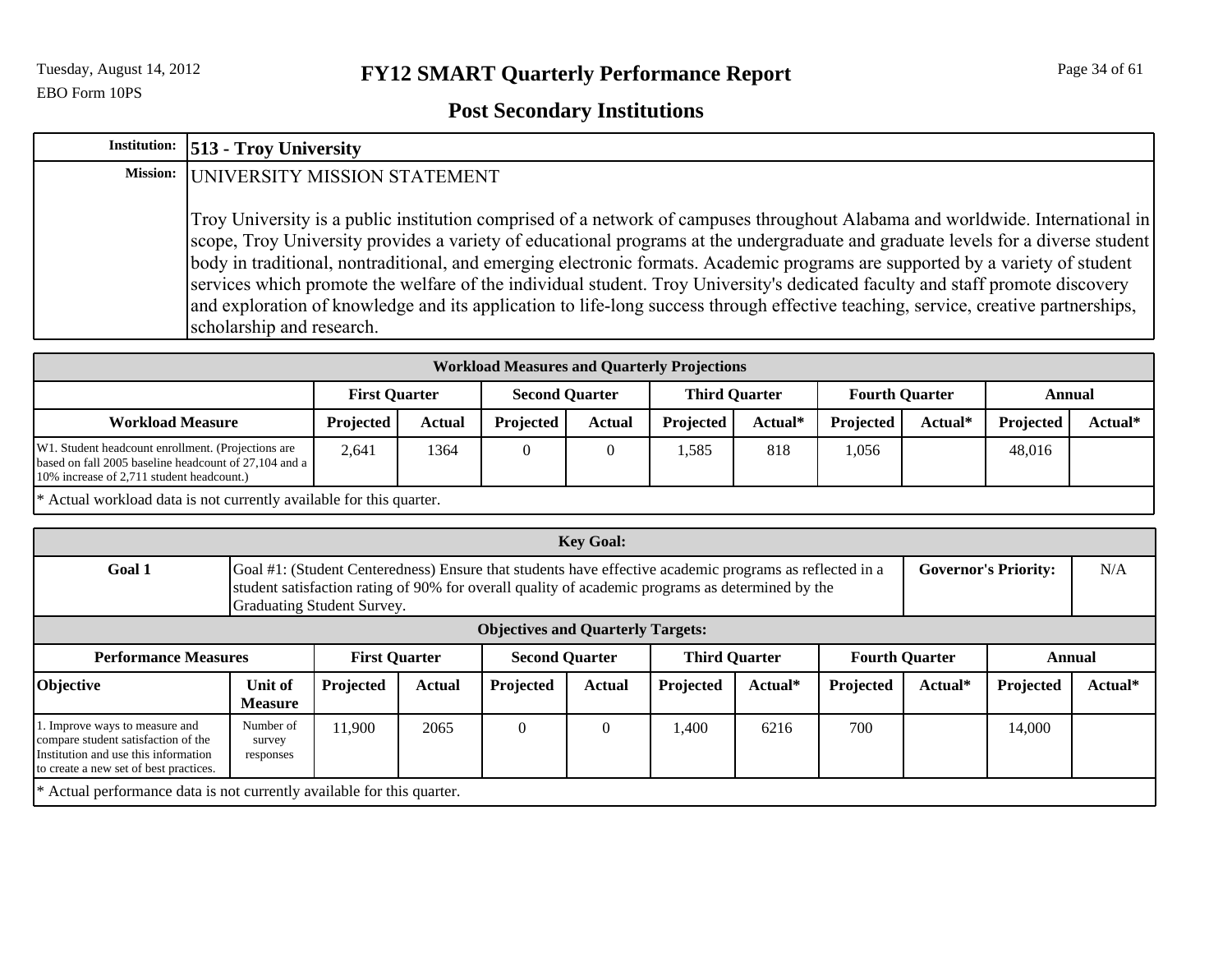|                                                                                           |                                         |                                                                                                                                                                                         |                |                                                                                | <b>Key Goal:</b> |                                                                                                           |                  |                       |                       |                             |               |  |  |
|-------------------------------------------------------------------------------------------|-----------------------------------------|-----------------------------------------------------------------------------------------------------------------------------------------------------------------------------------------|----------------|--------------------------------------------------------------------------------|------------------|-----------------------------------------------------------------------------------------------------------|------------------|-----------------------|-----------------------|-----------------------------|---------------|--|--|
| Goal 2                                                                                    | by 2010.                                |                                                                                                                                                                                         |                |                                                                                |                  | Goal #2: (Internationalization) Troy University will enroll 800 international students on the Troy campus |                  |                       |                       | <b>Governor's Priority:</b> | 1             |  |  |
|                                                                                           |                                         |                                                                                                                                                                                         |                | <b>Objectives and Quarterly Targets:</b>                                       |                  |                                                                                                           |                  |                       |                       |                             |               |  |  |
| <b>Performance Measures</b>                                                               |                                         | <b>First Quarter</b>                                                                                                                                                                    |                | <b>Second Quarter</b>                                                          |                  | <b>Third Quarter</b>                                                                                      |                  |                       | <b>Fourth Quarter</b> |                             | Annual        |  |  |
| Objective                                                                                 | Unit of<br><b>Measure</b>               | Projected                                                                                                                                                                               | Actual         | Projected                                                                      | Actual           | Projected                                                                                                 | Actual*          | Projected             | Actual*               | Projected<br>Actual*        |               |  |  |
| To increase by an additional 50<br>international students per year.                       | Additional<br>international<br>students | 35<br>120<br>$\theta$<br>$\overline{0}$<br>34<br>5<br>10<br>50                                                                                                                          |                |                                                                                |                  |                                                                                                           |                  |                       |                       |                             |               |  |  |
| * Actual performance data is not currently available for this quarter.                    |                                         |                                                                                                                                                                                         |                |                                                                                |                  |                                                                                                           |                  |                       |                       |                             |               |  |  |
|                                                                                           |                                         |                                                                                                                                                                                         |                |                                                                                | <b>Key Goal:</b> |                                                                                                           |                  |                       |                       |                             |               |  |  |
| Goal 3                                                                                    |                                         | Goal #3: (Cost Effectiveness and Strengthening the Infrastructure) Grant income will be increased by<br><b>Governor's Priority:</b><br>1<br>100% by 2010 using fall 2004 as a baseline. |                |                                                                                |                  |                                                                                                           |                  |                       |                       |                             |               |  |  |
|                                                                                           |                                         |                                                                                                                                                                                         |                | <b>Objectives and Quarterly Targets:</b>                                       |                  |                                                                                                           |                  |                       |                       |                             |               |  |  |
| <b>Performance Measures</b>                                                               |                                         | <b>First Quarter</b>                                                                                                                                                                    |                | <b>Second Quarter</b>                                                          |                  | <b>Third Quarter</b>                                                                                      |                  | <b>Fourth Quarter</b> |                       |                             | <b>Annual</b> |  |  |
| Objective                                                                                 | Unit of<br><b>Measure</b>               | Projected                                                                                                                                                                               | Actual         | Projected                                                                      | <b>Actual</b>    | Projected                                                                                                 | Actual*          | Projected             | Actual*               | Projected                   | Actual*       |  |  |
| To increase grant funding by at least<br>\$3,700,000 per year.                            | Grant<br>revenues in<br>dollars         | 6,475,000                                                                                                                                                                               | 6924467        | 6,475,000                                                                      | 2328146          | 6,475,000                                                                                                 | 2,685,381        | 6,475,000             |                       | 25,900,000                  |               |  |  |
| * Actual performance data is not currently available for this quarter.                    |                                         |                                                                                                                                                                                         |                |                                                                                |                  |                                                                                                           |                  |                       |                       |                             |               |  |  |
|                                                                                           |                                         |                                                                                                                                                                                         |                |                                                                                | <b>Key Goal:</b> |                                                                                                           |                  |                       |                       |                             |               |  |  |
| Goal 4                                                                                    |                                         |                                                                                                                                                                                         |                | available for the State of Alabama to use for economic development activities. |                  | Goal #4: (Support Economic Development) Troy University will make 4 offices at overseas locations         |                  |                       |                       | <b>Governor's Priority:</b> | 3             |  |  |
|                                                                                           |                                         |                                                                                                                                                                                         |                | <b>Objectives and Quarterly Targets:</b>                                       |                  |                                                                                                           |                  |                       |                       |                             |               |  |  |
| <b>Performance Measures</b>                                                               |                                         | <b>First Quarter</b>                                                                                                                                                                    |                | <b>Second Quarter</b>                                                          |                  | <b>Third Quarter</b>                                                                                      |                  |                       | <b>Fourth Quarter</b> |                             | Annual        |  |  |
| Objective                                                                                 | Unit of<br><b>Measure</b>               | Projected                                                                                                                                                                               | <b>Actual</b>  | Projected                                                                      | <b>Actual</b>    | Projected                                                                                                 | Actual*          | Projected             | Actual*               | Projected                   | Actual*       |  |  |
| Work with economic development<br>officials to utilize one overseas<br>location per year. | Number of<br>overseas<br>offices        | $\overline{0}$                                                                                                                                                                          | $\overline{0}$ | $\boldsymbol{0}$                                                               | $\boldsymbol{0}$ | $\boldsymbol{0}$                                                                                          | $\boldsymbol{0}$ | $\mathbf{1}$          |                       | 1                           |               |  |  |
| * Actual performance data is not currently available for this quarter.                    |                                         |                                                                                                                                                                                         |                |                                                                                |                  |                                                                                                           |                  |                       |                       |                             |               |  |  |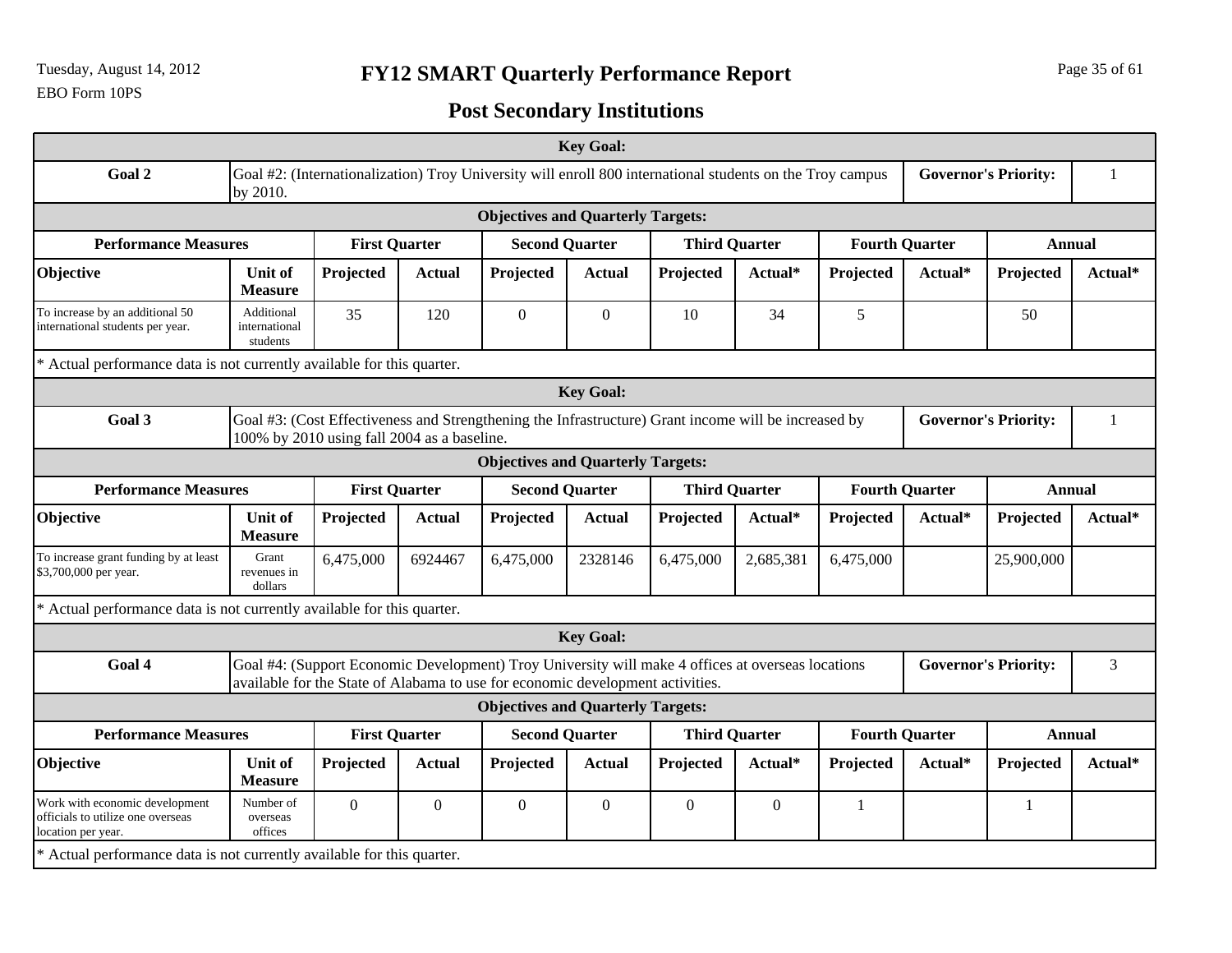| <b>Key Goal:</b>                                                                                                                                           |                                            |                                                                                                                                                                                                                                                     |                      |           |                       |                      |         |                       |         |           |         |
|------------------------------------------------------------------------------------------------------------------------------------------------------------|--------------------------------------------|-----------------------------------------------------------------------------------------------------------------------------------------------------------------------------------------------------------------------------------------------------|----------------------|-----------|-----------------------|----------------------|---------|-----------------------|---------|-----------|---------|
| Goal 5                                                                                                                                                     | counties.                                  | Goal #5:(Expand the Economy) Troy will provide 22 online degree programs to support military $\&$<br><b>Governor's Priority:</b><br>civilian personnel at the state's military installations for high school and adult students in distressed rural |                      |           |                       |                      |         |                       |         |           |         |
|                                                                                                                                                            | <b>Objectives and Quarterly Targets:</b>   |                                                                                                                                                                                                                                                     |                      |           |                       |                      |         |                       |         |           |         |
| <b>Performance Measures</b>                                                                                                                                |                                            |                                                                                                                                                                                                                                                     | <b>First Quarter</b> |           | <b>Second Quarter</b> | <b>Third Quarter</b> |         | <b>Fourth Quarter</b> |         |           | Annual  |
| Objective                                                                                                                                                  | Unit of<br><b>Measure</b>                  | Projected                                                                                                                                                                                                                                           | <b>Actual</b>        | Projected | <b>Actual</b>         | Projected            | Actual* | Projected             | Actual* | Projected | Actual* |
| To increase the number of Alabama<br>residents enrolled in online degree<br>programs/courses by 150 students<br>per year using fall 2006 as a<br>baseline. | Number of<br>Alabama<br>online<br>students | 75                                                                                                                                                                                                                                                  | 104                  | $\Omega$  | $\theta$              | 45                   | 62      | 30                    |         | 2,300     |         |
| Actual performance data is not currently available for this quarter.                                                                                       |                                            |                                                                                                                                                                                                                                                     |                      |           |                       |                      |         |                       |         |           |         |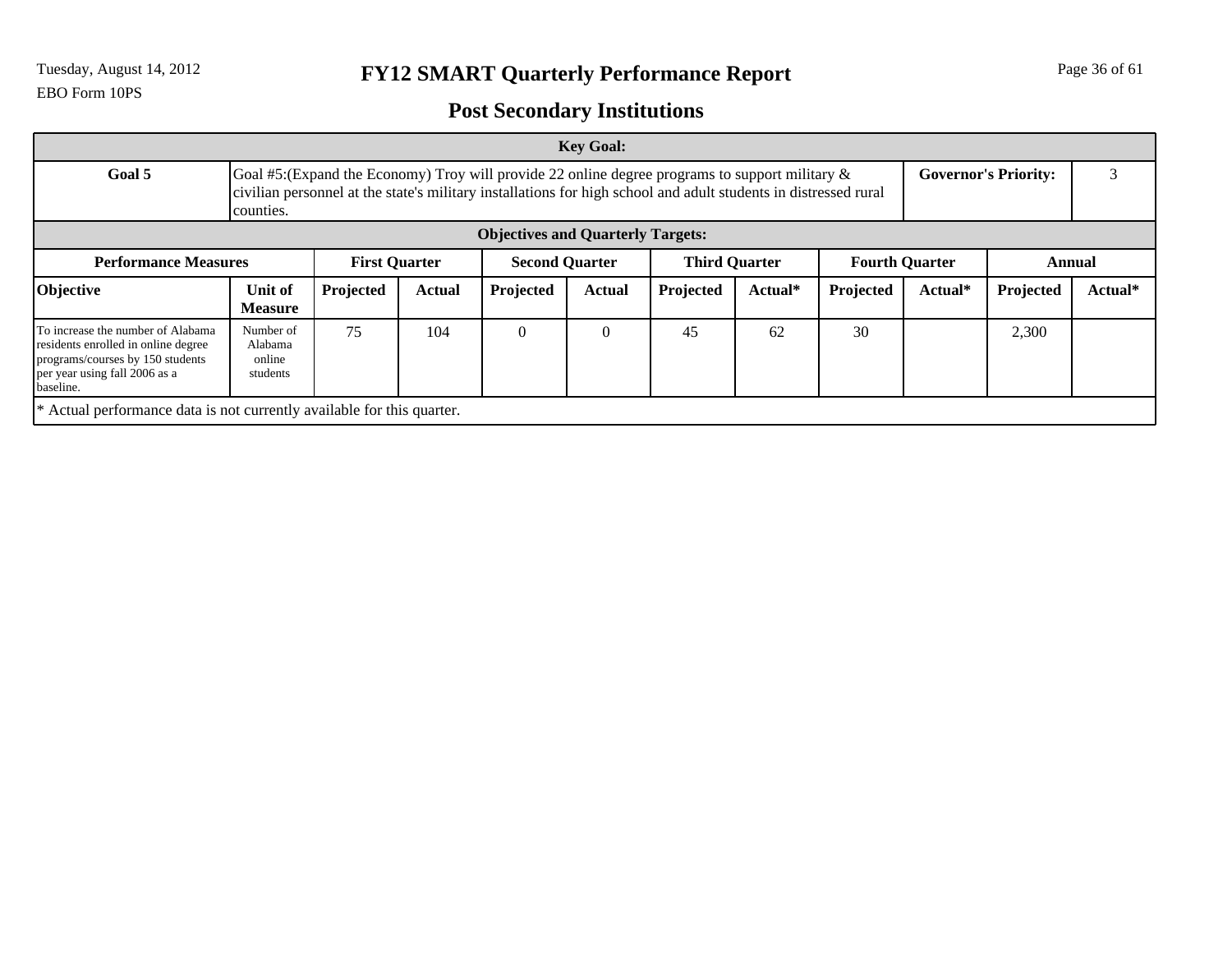| Institution: [514 - Alabama Institute for the Deaf and Blind (AIDB)                                                                                                                                  |
|------------------------------------------------------------------------------------------------------------------------------------------------------------------------------------------------------|
| Mission: AIDB provides comprehensive education, employment and service programs of superior quality for children and adults who are<br>deaf, blind, deaf-blind and multidisabled and their families. |

| <b>Workload Measures and Quarterly Projections</b>                                                                                                                                                                                                                                                                                                                                                                                                     |                      |               |                       |               |                      |         |                       |         |           |         |
|--------------------------------------------------------------------------------------------------------------------------------------------------------------------------------------------------------------------------------------------------------------------------------------------------------------------------------------------------------------------------------------------------------------------------------------------------------|----------------------|---------------|-----------------------|---------------|----------------------|---------|-----------------------|---------|-----------|---------|
|                                                                                                                                                                                                                                                                                                                                                                                                                                                        | <b>First Quarter</b> |               | <b>Second Quarter</b> |               | <b>Third Quarter</b> |         | <b>Fourth Quarter</b> |         | Annual    |         |
| <b>Workload Measure</b>                                                                                                                                                                                                                                                                                                                                                                                                                                | Projected            | <b>Actual</b> | Projected             | <b>Actual</b> | Projected            | Actual* | Projected             | Actual* | Projected | Actual* |
| W1. The total number of infants, toddlers, children,<br>adults and seniors who are deaf, blind, deaf-blind and<br>multidisabled served by AIDB annually including<br>residential, recurring and one-time services. Quarterly<br>projections include students enrolled on continuing<br>basis as well as short-term or one-time services. The<br>total of recurring and short-term services for the year<br>will total an estimated 20,000 individuals. | 5,000                | 5065          | 5,000                 | 4625          | 5,000                | 5700    | 5,000                 |         | 19,000    |         |

\* Actual workload data is not currently available for this quarter.

|                                                                                                                                                                                                                                                                                                                                                                                                                                                                                                                      |                                                                                                                                              |                                                                                                                                                                                                  |        |                                          | <b>Key Goal:</b> |                      |         |                       |         |           |               |
|----------------------------------------------------------------------------------------------------------------------------------------------------------------------------------------------------------------------------------------------------------------------------------------------------------------------------------------------------------------------------------------------------------------------------------------------------------------------------------------------------------------------|----------------------------------------------------------------------------------------------------------------------------------------------|--------------------------------------------------------------------------------------------------------------------------------------------------------------------------------------------------|--------|------------------------------------------|------------------|----------------------|---------|-----------------------|---------|-----------|---------------|
| <b>Goal 1</b>                                                                                                                                                                                                                                                                                                                                                                                                                                                                                                        |                                                                                                                                              | AIDB will maintain and design innovative education programs to meet the unique and changing needs of<br><b>Governor's Priority:</b><br>students with hearing and vision loss and their families. |        |                                          |                  |                      |         |                       |         |           | N/A           |
|                                                                                                                                                                                                                                                                                                                                                                                                                                                                                                                      |                                                                                                                                              |                                                                                                                                                                                                  |        | <b>Objectives and Quarterly Targets:</b> |                  |                      |         |                       |         |           |               |
| <b>Performance Measures</b><br><b>First Quarter</b>                                                                                                                                                                                                                                                                                                                                                                                                                                                                  |                                                                                                                                              |                                                                                                                                                                                                  |        | <b>Second Quarter</b>                    |                  | <b>Third Quarter</b> |         | <b>Fourth Quarter</b> |         |           | <b>Annual</b> |
| Objective                                                                                                                                                                                                                                                                                                                                                                                                                                                                                                            | Unit of<br><b>Measure</b>                                                                                                                    | Projected                                                                                                                                                                                        | Actual | Projected                                | Actual           | Projected            | Actual* | Projected             | Actual* | Projected | Actual*       |
| As funding is steadily restored,<br>AIDB's ability to maintain a system<br>of specialty support services for<br>under served deaf and blind children<br>in public schools and on-campus<br>programs will improve. Additional<br>resource teachers should be restored<br>at Regional Centers in Tuscaloosa,<br>Birmingham, Montgomery and<br>Huntsville to meet optimal statewide<br>outreach goals. Current services for<br>blind children will be coordinated<br>through the AIDB Instructional<br>Resource Center. | Number of<br>blind students<br>receiving<br>outreach<br>services in<br>public schools<br>through the<br>Instructional<br>Resource<br>Center. | 1500                                                                                                                                                                                             | 1516   | 1500                                     | 1634             | 1550                 | 1634    | 1500                  |         | 1550      |               |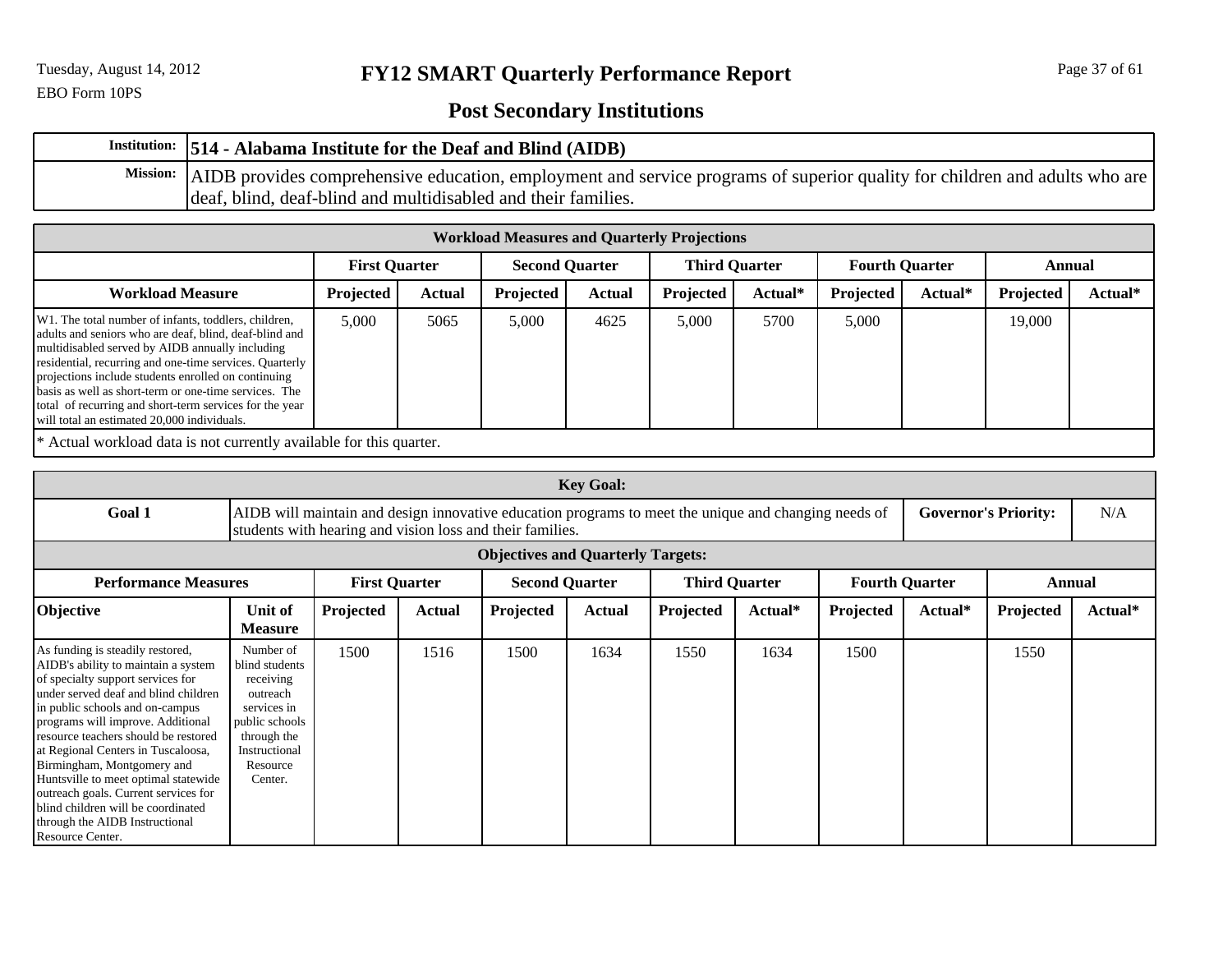|                                                                                                                                                                                                                                                                                                                                                                                                                                                      |                                                                                                                                           |                                                                                                                                                                                        |               |                                                                                                                                                                                   | <b>Key Goal:</b> |                      |         |                       |         |                             |               |  |  |  |
|------------------------------------------------------------------------------------------------------------------------------------------------------------------------------------------------------------------------------------------------------------------------------------------------------------------------------------------------------------------------------------------------------------------------------------------------------|-------------------------------------------------------------------------------------------------------------------------------------------|----------------------------------------------------------------------------------------------------------------------------------------------------------------------------------------|---------------|-----------------------------------------------------------------------------------------------------------------------------------------------------------------------------------|------------------|----------------------|---------|-----------------------|---------|-----------------------------|---------------|--|--|--|
| Goal 1                                                                                                                                                                                                                                                                                                                                                                                                                                               |                                                                                                                                           |                                                                                                                                                                                        |               | AIDB will maintain and design innovative education programs to meet the unique and changing needs of<br>students with hearing and vision loss and their families.                 |                  |                      |         |                       |         | <b>Governor's Priority:</b> | N/A           |  |  |  |
|                                                                                                                                                                                                                                                                                                                                                                                                                                                      |                                                                                                                                           |                                                                                                                                                                                        |               | <b>Objectives and Quarterly Targets:</b>                                                                                                                                          |                  |                      |         |                       |         |                             |               |  |  |  |
| <b>Performance Measures</b>                                                                                                                                                                                                                                                                                                                                                                                                                          |                                                                                                                                           | <b>First Quarter</b>                                                                                                                                                                   |               | <b>Second Quarter</b>                                                                                                                                                             |                  | <b>Third Quarter</b> |         | <b>Fourth Quarter</b> |         |                             | <b>Annual</b> |  |  |  |
| Objective                                                                                                                                                                                                                                                                                                                                                                                                                                            | Unit of<br><b>Measure</b>                                                                                                                 | Projected                                                                                                                                                                              | <b>Actual</b> | Projected                                                                                                                                                                         | Actual           | Projected            | Actual* | Projected             | Actual* | Projected<br>Actual*        |               |  |  |  |
| AIDB serves children with hearing,<br>vision and multiple disabilities in<br>campus and outreach environments<br>statewide. In order to meet<br>maximum independence in<br>education, daily living and work<br>skills a unique education plan is<br>designed for each individual<br>incorporating traditional, summer<br>and short-term programs. AIDB will<br>continue to maintain and expand<br>new outreach and summer training<br>opportunities. | Number of<br>deaf and blind<br>students in<br>public schools<br>enrolled in on-<br>campus<br>summer<br>programs.                          | $\boldsymbol{0}$<br>$\boldsymbol{0}$<br>$\mathbf{0}$<br>$\overline{0}$<br>90<br>$\boldsymbol{0}$<br>90<br>90<br>* Actual performance data is not currently available for this quarter. |               |                                                                                                                                                                                   |                  |                      |         |                       |         |                             |               |  |  |  |
|                                                                                                                                                                                                                                                                                                                                                                                                                                                      |                                                                                                                                           |                                                                                                                                                                                        |               |                                                                                                                                                                                   | <b>Key Goal:</b> |                      |         |                       |         |                             |               |  |  |  |
| Goal 2                                                                                                                                                                                                                                                                                                                                                                                                                                               |                                                                                                                                           |                                                                                                                                                                                        |               | AIDB will provide cutting edge assistive technology programs and loaner labs throughout the state for<br>students and clients in AIDB, public school and employment environments. |                  |                      |         |                       |         | <b>Governor's Priority:</b> | N/A           |  |  |  |
|                                                                                                                                                                                                                                                                                                                                                                                                                                                      |                                                                                                                                           |                                                                                                                                                                                        |               | <b>Objectives and Quarterly Targets:</b>                                                                                                                                          |                  |                      |         |                       |         |                             |               |  |  |  |
| <b>Performance Measures</b>                                                                                                                                                                                                                                                                                                                                                                                                                          |                                                                                                                                           | <b>First Quarter</b>                                                                                                                                                                   |               | <b>Second Quarter</b>                                                                                                                                                             |                  | <b>Third Quarter</b> |         | <b>Fourth Quarter</b> |         |                             | <b>Annual</b> |  |  |  |
| Objective                                                                                                                                                                                                                                                                                                                                                                                                                                            | <b>Unit of</b><br><b>Measure</b>                                                                                                          | Projected                                                                                                                                                                              | <b>Actual</b> | Projected                                                                                                                                                                         | <b>Actual</b>    | Projected            | Actual* | Projected             | Actual* | Projected                   | Actual*       |  |  |  |
| Assistive technology labs will<br>provide hands-on evaluation and<br>training opportunities for blind and<br>deaf adults for devices that can<br>enhance both employment and daily<br>living skills. Regional center labs<br>will provide assistive technology<br>services in remote Alabama<br>locations for school age children,<br>adults and seniors.                                                                                            | The number<br>of deaf and<br>blind adults<br>receiving<br>assistive<br>technology<br>services<br>through the<br><b>AIDB AT</b><br>program | 300                                                                                                                                                                                    | 446           | 300                                                                                                                                                                               | 456              | 350                  | 495     | 350                   |         | 1300                        |               |  |  |  |
| * Actual performance data is not currently available for this quarter.                                                                                                                                                                                                                                                                                                                                                                               |                                                                                                                                           |                                                                                                                                                                                        |               |                                                                                                                                                                                   |                  |                      |         |                       |         |                             |               |  |  |  |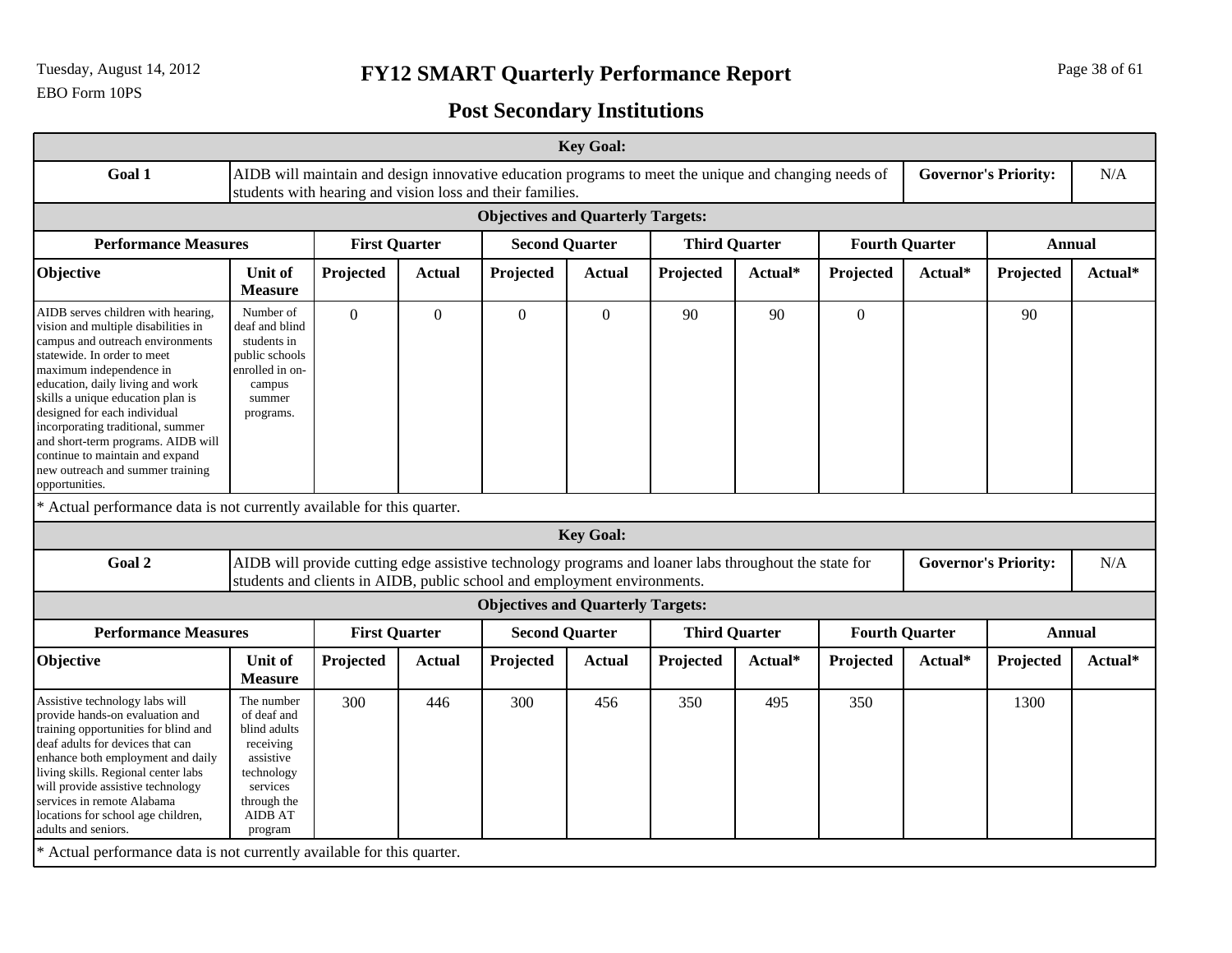|                                                                                                                                                                                                                                                                                                                                                                                                 |                                                                                                         |                                |                                                                                      |                                          | <b>Key Goal:</b> |                                                                                                        |         |                                    |                       |                             |               |
|-------------------------------------------------------------------------------------------------------------------------------------------------------------------------------------------------------------------------------------------------------------------------------------------------------------------------------------------------------------------------------------------------|---------------------------------------------------------------------------------------------------------|--------------------------------|--------------------------------------------------------------------------------------|------------------------------------------|------------------|--------------------------------------------------------------------------------------------------------|---------|------------------------------------|-----------------------|-----------------------------|---------------|
| Goal 3                                                                                                                                                                                                                                                                                                                                                                                          |                                                                                                         | and blind children and adults. |                                                                                      |                                          |                  | AIDB will foster outreach efforts that will create new education and employment opportunities for deaf |         |                                    |                       | <b>Governor's Priority:</b> | N/A           |
|                                                                                                                                                                                                                                                                                                                                                                                                 |                                                                                                         |                                |                                                                                      | <b>Objectives and Quarterly Targets:</b> |                  |                                                                                                        |         |                                    |                       |                             |               |
| <b>Performance Measures</b>                                                                                                                                                                                                                                                                                                                                                                     |                                                                                                         | <b>First Quarter</b>           |                                                                                      | <b>Second Quarter</b>                    |                  | <b>Third Quarter</b>                                                                                   |         |                                    | <b>Fourth Quarter</b> |                             | <b>Annual</b> |
| Objective                                                                                                                                                                                                                                                                                                                                                                                       | <b>Unit of</b><br><b>Measure</b>                                                                        | Projected                      | Projected<br>Projected<br>Projected<br>Actual*<br>Actual*<br>Actual<br><b>Actual</b> |                                          |                  |                                                                                                        |         |                                    |                       | Projected                   | Actual*       |
| In an effort to improve job<br>opportunities for deaf and blind<br>adults throughout Alabama AIDB<br>will maintain and expand<br>development of career education and<br>work training programs in local<br>communities through job coach<br>positions at Gentry and in Regional<br>Centers. Grant funds will be pursued<br>to supplement state dollars for<br>personnel during the fiscal year. | The number<br>of job coach<br>services<br>provided for<br>deaf and blind<br>adults<br>statewide.        | 300                            | 422                                                                                  | 300                                      | 556              | 300                                                                                                    | 702     | 300                                |                       | 1200                        |               |
| Recover positions in outreach<br>programs to provide expanded<br>support services such as interpreting,<br>independent living instruction, driver<br>aides, etc. in regional locations that<br>will enhance quality of life for adults<br>and seniors with hearing and vision<br>loss.                                                                                                          | The number<br>of deaf and<br>blind adults<br>receiving<br>regional<br>ongoing<br>support<br>services    | 900                            | 948                                                                                  | 900                                      | 946              | 900                                                                                                    | 950     | 900                                |                       | 3600                        |               |
| * Actual performance data is not currently available for this quarter.                                                                                                                                                                                                                                                                                                                          |                                                                                                         |                                |                                                                                      |                                          |                  |                                                                                                        |         |                                    |                       |                             |               |
|                                                                                                                                                                                                                                                                                                                                                                                                 |                                                                                                         |                                |                                                                                      |                                          | <b>Key Goal:</b> |                                                                                                        |         |                                    |                       |                             |               |
| Goal 4                                                                                                                                                                                                                                                                                                                                                                                          |                                                                                                         | consumer and program needs.    |                                                                                      |                                          |                  | AIDB will provide appropriate facilities and educational/business environments that meet student,      |         | <b>Governor's Priority:</b><br>N/A |                       |                             |               |
|                                                                                                                                                                                                                                                                                                                                                                                                 |                                                                                                         |                                |                                                                                      | <b>Objectives and Quarterly Targets:</b> |                  |                                                                                                        |         |                                    |                       |                             |               |
| <b>Performance Measures</b>                                                                                                                                                                                                                                                                                                                                                                     |                                                                                                         | <b>First Quarter</b>           |                                                                                      | <b>Second Quarter</b>                    |                  | <b>Third Quarter</b>                                                                                   |         |                                    | <b>Fourth Quarter</b> |                             | Annual        |
| Objective                                                                                                                                                                                                                                                                                                                                                                                       | Unit of<br><b>Measure</b>                                                                               | Projected                      | <b>Actual</b>                                                                        | Projected                                | <b>Actual</b>    | Projected                                                                                              | Actual* | Projected                          | Actual*               | Projected                   | Actual*       |
| Create a leadership position to<br>develop a safety program that will<br>address campus security issues and<br>implement a staff and student<br>training program specific to the<br>special needs of students who are<br>deaf and blind.                                                                                                                                                        | Number of<br>staff and deaf<br>and blind<br>students<br>receiving<br>safety and<br>security<br>training | 400                            | 475                                                                                  | 400                                      | 450              | 300                                                                                                    | 450     | 400                                |                       | 1500                        |               |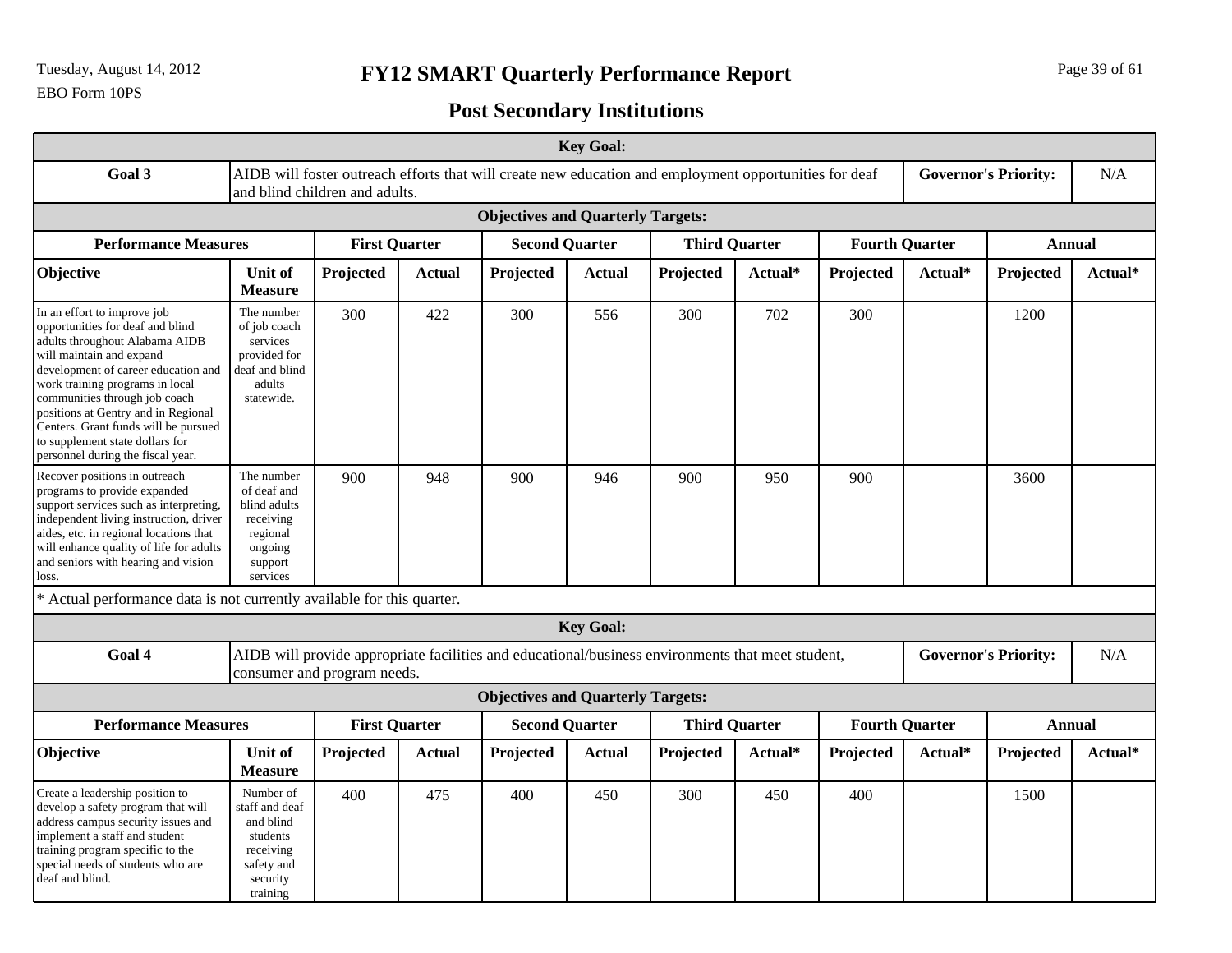\* Actual performance data is not currently available for this quarter.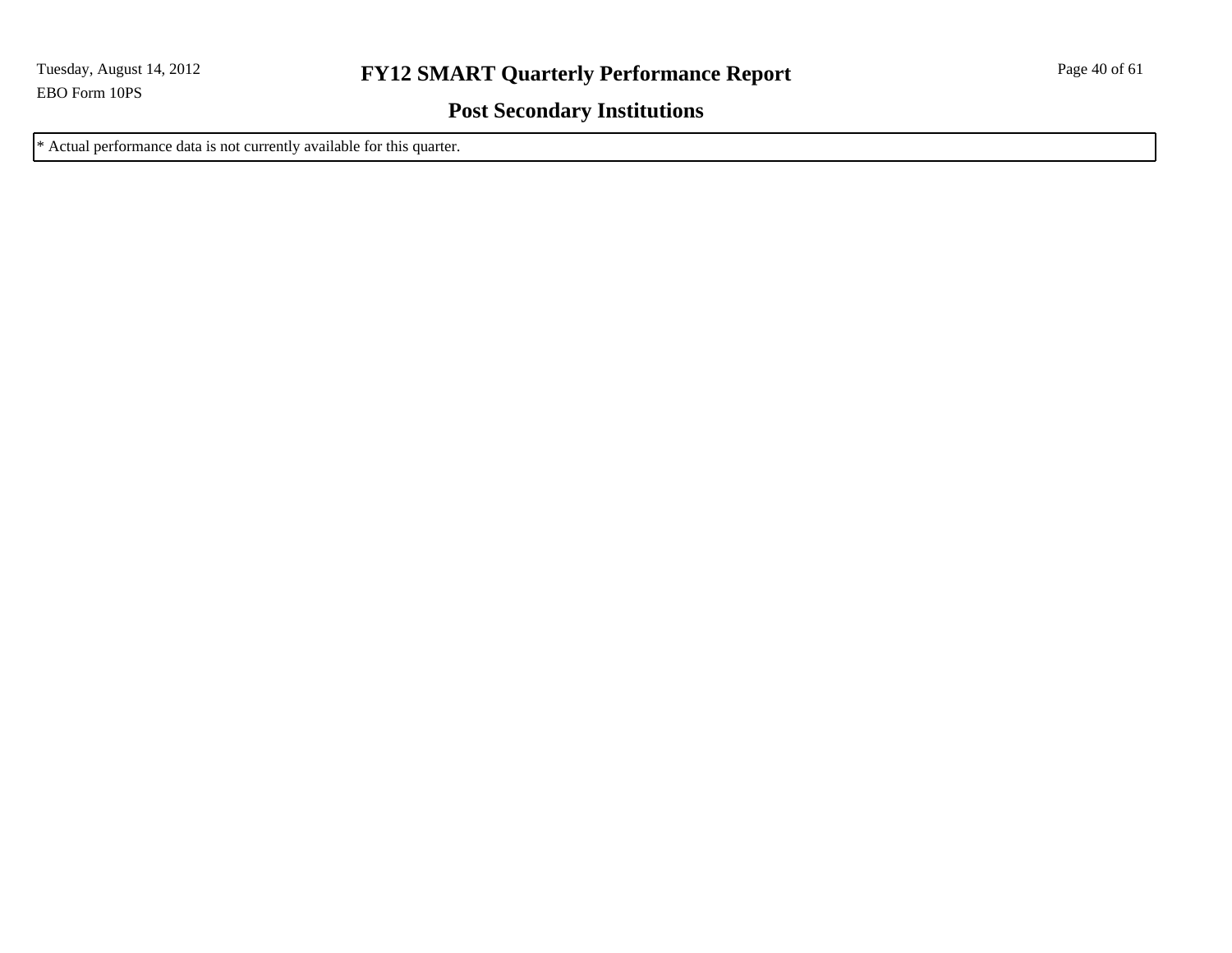| Institution: [571 - Marine Environmental Sciences                                                                                      |
|----------------------------------------------------------------------------------------------------------------------------------------|
| Mission: To conduct pure and applied research, provide both structured education programs and information in non-instructional formats |
| for individuals, organizations, and governance interested in and dependent upon the coastal and marine environment.                    |

| <b>Workload Measures and Quarterly Projections</b>                  |                      |               |                       |               |                      |         |                       |         |           |         |  |
|---------------------------------------------------------------------|----------------------|---------------|-----------------------|---------------|----------------------|---------|-----------------------|---------|-----------|---------|--|
|                                                                     | <b>First Quarter</b> |               | <b>Second Quarter</b> |               | <b>Third Quarter</b> |         | <b>Fourth Quarter</b> |         | Annual    |         |  |
| <b>Workload Measure</b>                                             | <b>Projected</b>     | <b>Actual</b> | Projected             | <b>Actual</b> | Projected            | Actual* | Projected             | Actual* | Projected | Actual* |  |
| W1. Undergraduate & Graduate Credit Hours                           | 200                  |               |                       | 243           | 800                  | 588     | 525                   |         | 1500      |         |  |
| W2. Overnight K-12 students.                                        | 1750                 |               | 1550                  | 1473          | 1600                 | 1265    | 1250                  |         | 6500      |         |  |
| $W3.$ Day K-12 students & Estuarium visitors.                       | 9000                 |               | 10000                 | 18981         | 27500                | 29925   | 25500                 |         | 68000     |         |  |
| * Actual workload data is not currently available for this quarter. |                      |               |                       |               |                      |         |                       |         |           |         |  |

|                                                                                       |                                          |                                              |               |                                                                                                            | <b>Key Goal:</b> |                      |         |           |                       |                             |         |  |  |  |
|---------------------------------------------------------------------------------------|------------------------------------------|----------------------------------------------|---------------|------------------------------------------------------------------------------------------------------------|------------------|----------------------|---------|-----------|-----------------------|-----------------------------|---------|--|--|--|
| Goal 1                                                                                |                                          | resource management, and science technology. |               | Sustain the current levels of undergraduate and graduate education in the areas of marine science, coastal |                  |                      |         |           |                       | <b>Governor's Priority:</b> | N/A     |  |  |  |
|                                                                                       | <b>Objectives and Quarterly Targets:</b> |                                              |               |                                                                                                            |                  |                      |         |           |                       |                             |         |  |  |  |
| <b>Performance Measures</b>                                                           |                                          | <b>First Quarter</b>                         |               | <b>Second Quarter</b>                                                                                      |                  | <b>Third Quarter</b> |         |           | <b>Fourth Quarter</b> | <b>Annual</b>               |         |  |  |  |
| Objective                                                                             | Unit of<br><b>Measure</b>                | Projected                                    | Actual        | Projected                                                                                                  | Actual           | Projected            | Actual* | Projected | Actual*               | Projected                   | Actual* |  |  |  |
| Number of students with Graduate<br>Research Status.                                  | Number of<br>graduate<br>students        | 52                                           |               | 52                                                                                                         | 52               | 52                   | 46      | 52        |                       | 52                          |         |  |  |  |
| Actual performance data is not currently available for this quarter.                  |                                          |                                              |               |                                                                                                            |                  |                      |         |           |                       |                             |         |  |  |  |
|                                                                                       |                                          |                                              |               |                                                                                                            | <b>Key Goal:</b> |                      |         |           |                       |                             |         |  |  |  |
| Goal 2                                                                                | education.                               |                                              |               | Sustain the current levels of K-12 education and teacher training and certification in science (marine)    |                  |                      |         |           |                       | <b>Governor's Priority:</b> |         |  |  |  |
|                                                                                       |                                          |                                              |               | <b>Objectives and Quarterly Targets:</b>                                                                   |                  |                      |         |           |                       |                             |         |  |  |  |
| <b>Performance Measures</b>                                                           |                                          | <b>First Quarter</b>                         |               | <b>Second Quarter</b>                                                                                      |                  | <b>Third Quarter</b> |         |           | <b>Fourth Quarter</b> | Annual                      |         |  |  |  |
| <b>Objective</b>                                                                      | Unit of<br><b>Measure</b>                | Projected                                    | <b>Actual</b> | Projected                                                                                                  | Actual           | Projected            | Actual* | Projected | Actual*               | Projected                   | Actual* |  |  |  |
| Number of K-12 teachers trained<br>with certification in marine science<br>education. | Number of<br>teachers<br>trained         | 15<br>20<br>36<br>50<br>45<br>45             |               |                                                                                                            |                  |                      |         |           |                       | 130                         |         |  |  |  |
| * Actual performance data is not currently available for this quarter.                |                                          |                                              |               |                                                                                                            |                  |                      |         |           |                       |                             |         |  |  |  |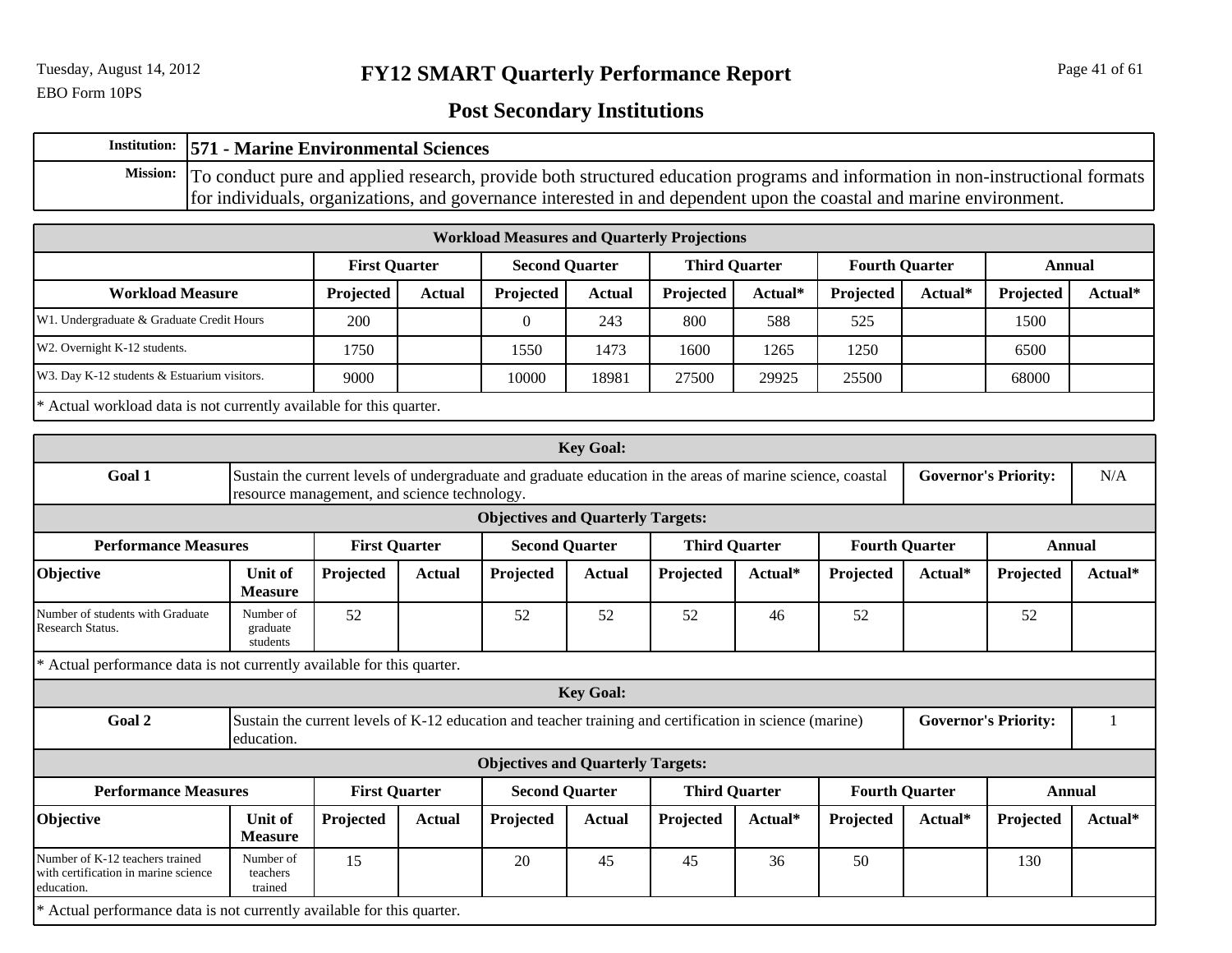|                                                                                                                                                     |                                  |                      |               |                                                                                                           | <b>Key Goal:</b> |                      |                |           |                       |                             |               |
|-----------------------------------------------------------------------------------------------------------------------------------------------------|----------------------------------|----------------------|---------------|-----------------------------------------------------------------------------------------------------------|------------------|----------------------|----------------|-----------|-----------------------|-----------------------------|---------------|
| Goal 3                                                                                                                                              | service.                         |                      |               | Achieve recognition as a national center for excellence in marine science - education, research and       |                  |                      |                |           |                       | <b>Governor's Priority:</b> | 5             |
|                                                                                                                                                     |                                  |                      |               | <b>Objectives and Quarterly Targets:</b>                                                                  |                  |                      |                |           |                       |                             |               |
| <b>Performance Measures</b>                                                                                                                         |                                  | <b>First Quarter</b> |               | <b>Second Quarter</b>                                                                                     |                  | <b>Third Quarter</b> |                |           | <b>Fourth Quarter</b> |                             | Annual        |
| Objective                                                                                                                                           | <b>Unit of</b><br><b>Measure</b> | Projected            | <b>Actual</b> | Projected                                                                                                 | <b>Actual</b>    | Projected            | Actual*        | Projected | Actual*               | Projected                   | Actual*       |
| Number of research papers<br>published by MESC/DISL faculty.                                                                                        | Number of<br>publications        | 10                   |               | 15                                                                                                        | 9                | 10                   | $\overline{7}$ | 10        |                       | 45                          |               |
| * Actual performance data is not currently available for this quarter.                                                                              |                                  |                      |               |                                                                                                           |                  |                      |                |           |                       |                             |               |
|                                                                                                                                                     |                                  |                      |               |                                                                                                           | <b>Key Goal:</b> |                      |                |           |                       |                             |               |
| Goal 4<br>Provide students & faculty with resources that are adequate to support a strong learning environment.<br><b>Governor's Priority:</b><br>1 |                                  |                      |               |                                                                                                           |                  |                      |                |           |                       |                             |               |
|                                                                                                                                                     |                                  |                      |               | <b>Objectives and Quarterly Targets:</b>                                                                  |                  |                      |                |           |                       |                             |               |
| <b>Performance Measures</b>                                                                                                                         |                                  | <b>First Quarter</b> |               | <b>Second Quarter</b>                                                                                     |                  | <b>Third Quarter</b> |                |           | <b>Fourth Quarter</b> |                             | Annual        |
| Objective                                                                                                                                           | Unit of<br><b>Measure</b>        | Projected            | <b>Actual</b> | Projected                                                                                                 | <b>Actual</b>    | Projected            | Actual*        | Projected | Actual*               | Projected                   |               |
| Academic support expense as a<br>percent of total expenditures.                                                                                     | % of total<br>expense            | 15                   |               | 16                                                                                                        | 18               | 18                   | 17             | 17        |                       | 16.5                        |               |
| * Actual performance data is not currently available for this quarter.                                                                              |                                  |                      |               |                                                                                                           |                  |                      |                |           |                       |                             |               |
|                                                                                                                                                     |                                  |                      |               |                                                                                                           | <b>Key Goal:</b> |                      |                |           |                       |                             |               |
| Goal 5                                                                                                                                              | populations.                     |                      |               | Maintain existing capacity to provide non-instructional services to affected segments of local & regional |                  |                      |                |           |                       | <b>Governor's Priority:</b> | 5             |
|                                                                                                                                                     |                                  |                      |               | <b>Objectives and Quarterly Targets:</b>                                                                  |                  |                      |                |           |                       |                             |               |
| <b>Performance Measures</b>                                                                                                                         |                                  | <b>First Quarter</b> |               | <b>Second Quarter</b>                                                                                     |                  | <b>Third Quarter</b> |                |           | <b>Fourth Quarter</b> |                             | <b>Annual</b> |
| Objective                                                                                                                                           | Unit of<br><b>Measure</b>        | Projected            | <b>Actual</b> | Projected                                                                                                 | Actual           | Projected            | Actual*        | Projected | Actual*               | Projected                   | Actual*       |
| Increase media "hits"                                                                                                                               | articles-<br>stories/month       | 175                  |               | 175                                                                                                       | 196              | 175                  | 126            | 175       |                       | 700                         |               |
| * Actual performance data is not currently available for this quarter.                                                                              |                                  |                      |               |                                                                                                           |                  |                      |                |           |                       |                             |               |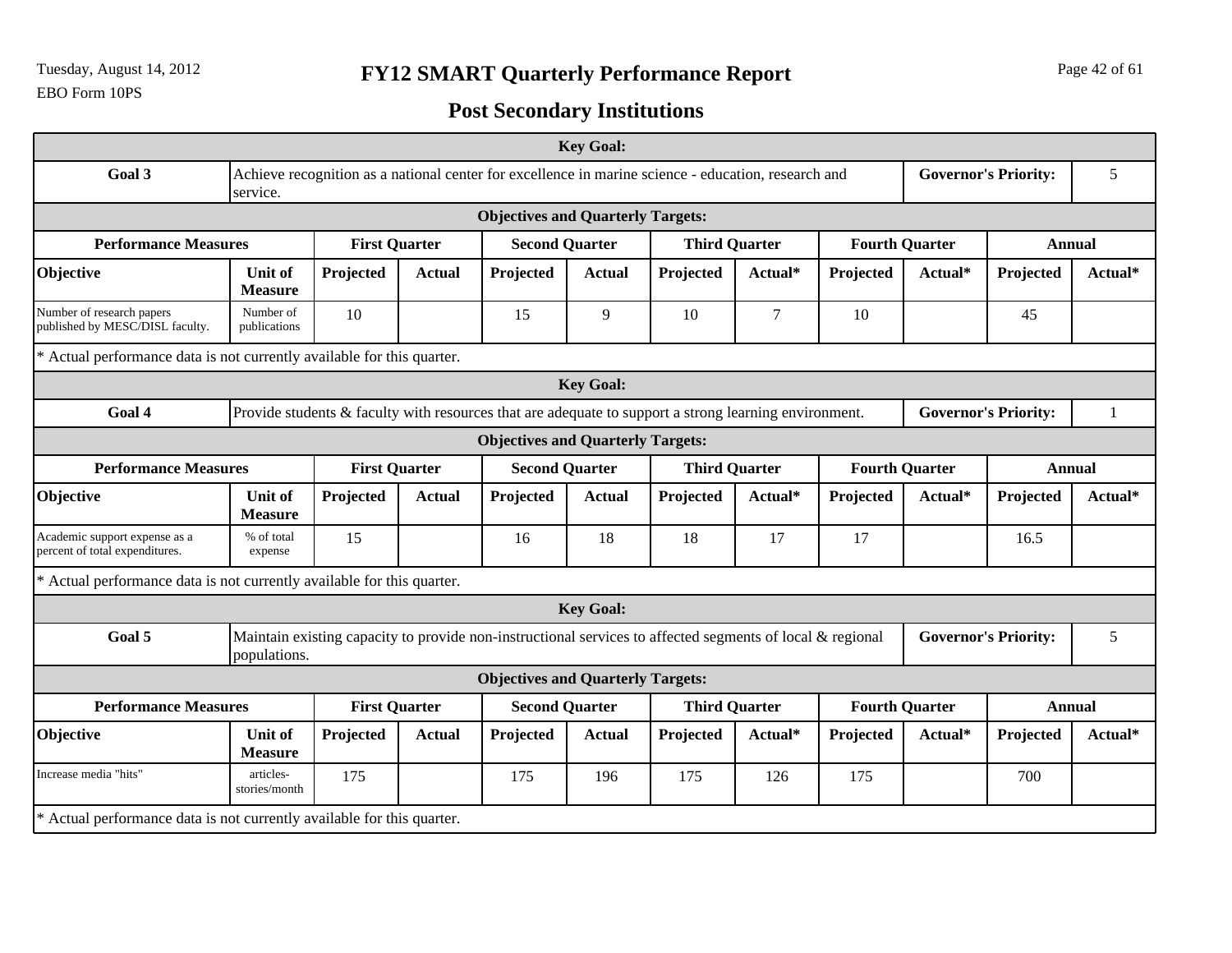| Institution: 580 - Alabama College System                                                                                                                     |
|---------------------------------------------------------------------------------------------------------------------------------------------------------------|
| Mission: To provide a unified system of institutions dedicated to excellence in delivering academic education, adult education, and<br>workforce development. |

| <b>Workload Measures and Quarterly Projections</b>                                                       |           |               |                  |        |           |         |           |         |                  |         |  |
|----------------------------------------------------------------------------------------------------------|-----------|---------------|------------------|--------|-----------|---------|-----------|---------|------------------|---------|--|
| <b>Third Quarter</b><br><b>Fourth Quarter</b><br><b>Second Quarter</b><br><b>First Quarter</b><br>Annual |           |               |                  |        |           |         |           |         |                  |         |  |
| <b>Workload Measure</b>                                                                                  | Projected | <b>Actual</b> | <b>Projected</b> | Actual | Projected | Actual* | Projected | Actual* | <b>Projected</b> | Actual* |  |
| W1. Credit Hour Production                                                                               | 1056002   | 985021        | N/A              | N/A    | 984698    | 909,096 | 496302    |         | 2,306,365        |         |  |
| <sup>*</sup> Actual workload data is not currently available for this quarter.                           |           |               |                  |        |           |         |           |         |                  |         |  |

| <b>Key Goal:</b>                                                                                                          |                           |                                                                                                                                   |               |                       |        |                      |         |           |                       |           |         |
|---------------------------------------------------------------------------------------------------------------------------|---------------------------|-----------------------------------------------------------------------------------------------------------------------------------|---------------|-----------------------|--------|----------------------|---------|-----------|-----------------------|-----------|---------|
| Goal 1                                                                                                                    | lof Alabama.              | <b>Governor's Priority:</b><br>Ensure that the programs of the Alabama Community College System meet the current and future needs |               |                       |        |                      |         |           |                       |           |         |
| <b>Objectives and Quarterly Targets:</b>                                                                                  |                           |                                                                                                                                   |               |                       |        |                      |         |           |                       |           |         |
| <b>Performance Measures</b><br><b>First Quarter</b>                                                                       |                           |                                                                                                                                   |               | <b>Second Quarter</b> |        | <b>Third Quarter</b> |         |           | <b>Fourth Quarter</b> |           | Annual  |
| Objective                                                                                                                 | Unit of<br><b>Measure</b> | Projected                                                                                                                         | <b>Actual</b> | Projected             | Actual | Projected            | Actual* | Projected | Actual*               | Projected | Actual* |
| Increase the number of individuals<br>served in career tech dual enrollment<br>programs by 5% during fiscal year<br>2011. | #                         |                                                                                                                                   | N/A           |                       | N/A    |                      | N/A     |           |                       |           |         |
| Actual performance data is not currently available for this quarter.                                                      |                           |                                                                                                                                   |               |                       |        |                      |         |           |                       |           |         |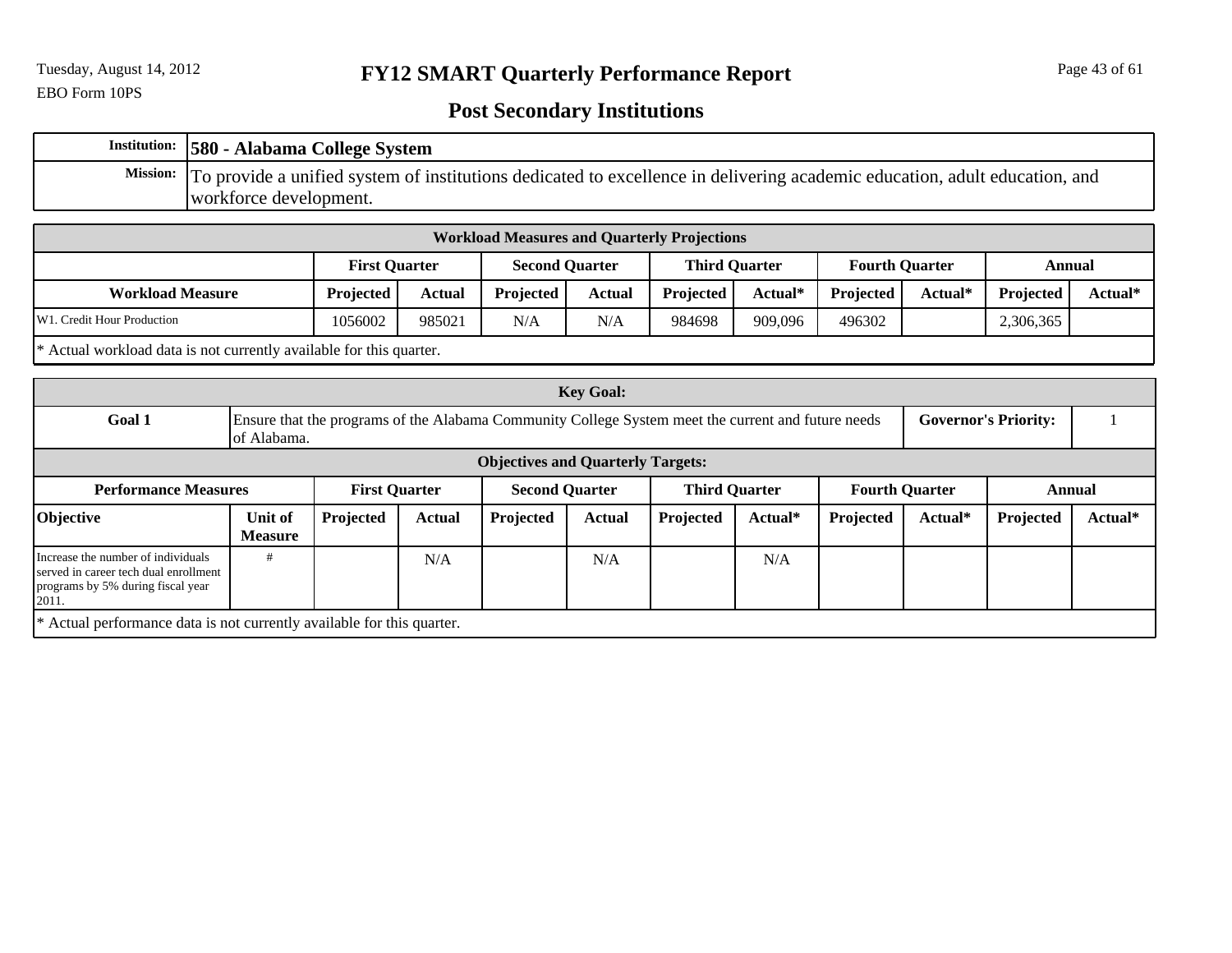| Institution: 581 - Athens State University                                                                                                   |
|----------------------------------------------------------------------------------------------------------------------------------------------|
| Mission: Athens State University offering course work at the junior and senior level is the baccalaureate degree granting institution of the |
| Alabama College System. The University has a commitment to primarily serve transfer students of the Alabama College                          |
| System.                                                                                                                                      |

| <b>Workload Measures and Quarterly Projections</b>                  |                      |               |                       |               |                      |         |                       |         |                  |         |  |  |
|---------------------------------------------------------------------|----------------------|---------------|-----------------------|---------------|----------------------|---------|-----------------------|---------|------------------|---------|--|--|
|                                                                     | <b>First Quarter</b> |               | <b>Second Quarter</b> |               | <b>Third Quarter</b> |         | <b>Fourth Quarter</b> |         | Annual           |         |  |  |
| <b>Workload Measure</b>                                             | Projected            | <b>Actual</b> | <b>Projected</b>      | <b>Actual</b> | Projected            | Actual* | Projected             | Actual* | <b>Projected</b> | Actual* |  |  |
| W1. Student Enrollment                                              | 3580                 | 3389          | 3725                  | 3350          | 3500                 | 2490    | 3865                  |         | 3750             |         |  |  |
| W2. Student FTE                                                     | 2160                 | 2156          | 2235                  | 2115          | 2100                 | 1287    | 2319                  |         | 6137             |         |  |  |
| W3. Number of Student FTE per Faculty Member                        | 22.74                | 22.0          | 23.53                 | 22.99         | 22.11                | 15.32   | 24.41                 |         | 60.17            |         |  |  |
| * Actual workload data is not currently available for this quarter. |                      |               |                       |               |                      |         |                       |         |                  |         |  |  |

| <b>Key Goal:</b>                                                                                                                        |                                                                        |                                                                                                                                                                                    |               |           |        |           |         |           |         |           |         |
|-----------------------------------------------------------------------------------------------------------------------------------------|------------------------------------------------------------------------|------------------------------------------------------------------------------------------------------------------------------------------------------------------------------------|---------------|-----------|--------|-----------|---------|-----------|---------|-----------|---------|
| Goal 1                                                                                                                                  |                                                                        | <b>Governor's Priority:</b><br>To provide educational opportunities to postsecondary students throughout the state through carefully<br>planned and implemented programs of study. |               |           |        |           |         |           |         |           |         |
| <b>Objectives and Quarterly Targets:</b>                                                                                                |                                                                        |                                                                                                                                                                                    |               |           |        |           |         |           |         |           |         |
| <b>Third Quarter</b><br><b>First Quarter</b><br><b>Second Quarter</b><br><b>Fourth Quarter</b><br><b>Performance Measures</b><br>Annual |                                                                        |                                                                                                                                                                                    |               |           |        |           |         |           |         |           |         |
| Objective                                                                                                                               | Unit of<br><b>Measure</b>                                              | Projected                                                                                                                                                                          | <b>Actual</b> | Projected | Actual | Projected | Actual* | Projected | Actual* | Projected | Actual* |
| Increase student enrollment in ASU<br>programs by 10% percent.                                                                          | Student<br>Enrollment by<br>Term                                       | 3580                                                                                                                                                                               | 3389          | 3725      | 3350   | 3500      | 2490    | 3865      |         | 3865      |         |
| Increase enrollment of students<br>participating in internships                                                                         | Number of<br>students<br>placed in<br>internships                      | 45                                                                                                                                                                                 | 7             | 48        | 14     | 32        | 11      | 56        |         | 56        |         |
| Increase in the amount of grants<br>secured by the University.                                                                          | Dollar Value<br>of University<br>grant revenue.                        | 425000                                                                                                                                                                             | 267204.42     | 500000    | 417111 | 625000    | 1073003 | 800000    |         | 2350000   |         |
| Increase enrollment of minority<br>students in ASU programs.                                                                            | Number of<br>minority<br>students                                      | 220                                                                                                                                                                                | 697           | 225       | 618    | 175       | 500     | 255       |         | 875       |         |
|                                                                                                                                         | * Actual performance data is not currently available for this quarter. |                                                                                                                                                                                    |               |           |        |           |         |           |         |           |         |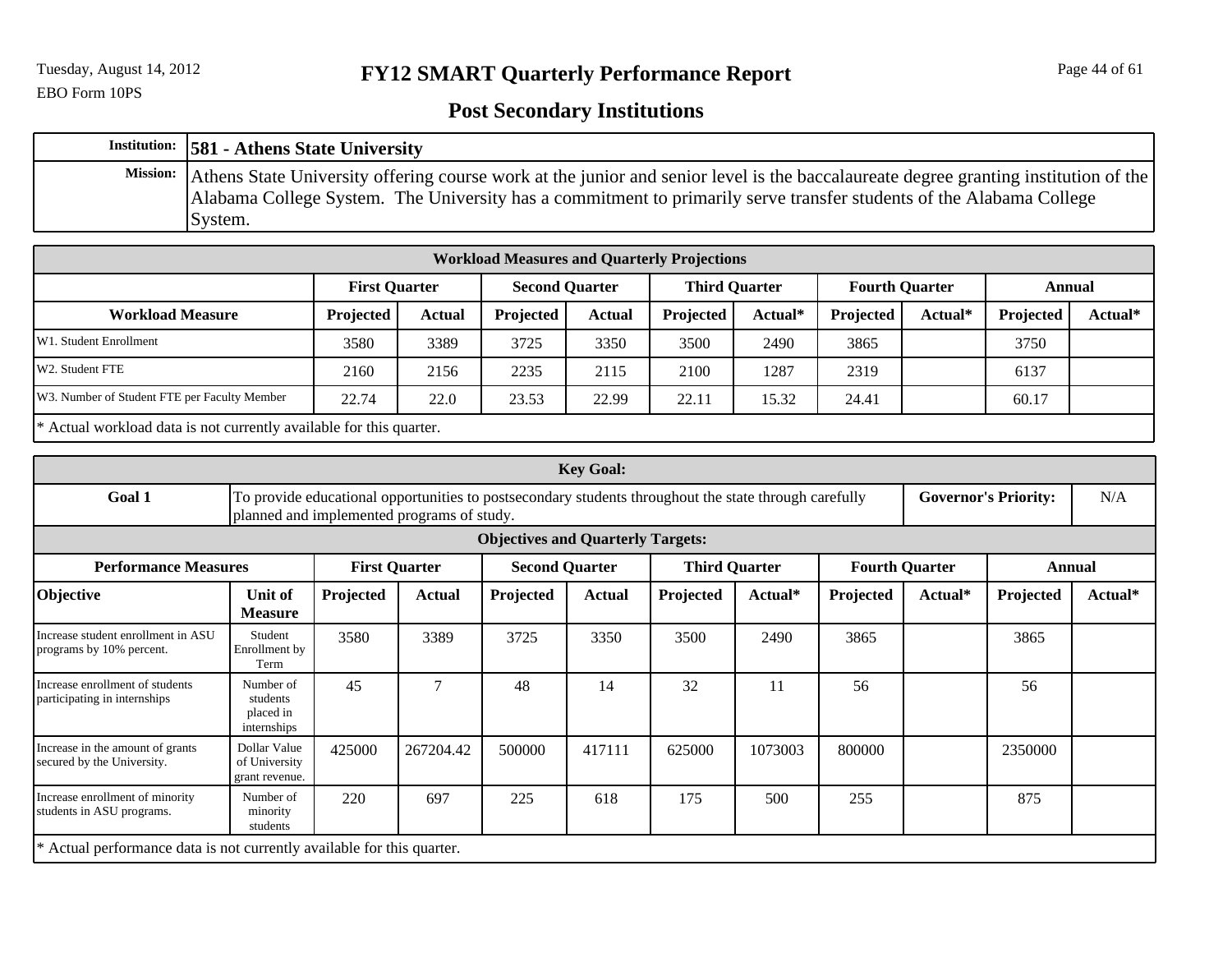|                                                                                                                                                      |                                                                                                                                 |                                                                                                                                         |               |                                          | <b>Key Goal:</b> |           |                      |           |                       |           |         |
|------------------------------------------------------------------------------------------------------------------------------------------------------|---------------------------------------------------------------------------------------------------------------------------------|-----------------------------------------------------------------------------------------------------------------------------------------|---------------|------------------------------------------|------------------|-----------|----------------------|-----------|-----------------------|-----------|---------|
| Goal 2                                                                                                                                               |                                                                                                                                 | Provide and maintain appropriate learning resources supportive of student learning, quality teaching, and<br>technological proficiency. |               | <b>Governor's Priority:</b>              |                  |           |                      |           |                       |           |         |
|                                                                                                                                                      |                                                                                                                                 |                                                                                                                                         |               | <b>Objectives and Quarterly Targets:</b> |                  |           |                      |           |                       |           |         |
| <b>Performance Measures</b>                                                                                                                          |                                                                                                                                 | <b>First Quarter</b>                                                                                                                    |               | <b>Second Quarter</b>                    |                  |           | <b>Third Quarter</b> |           | <b>Fourth Quarter</b> |           | Annual  |
| Objective                                                                                                                                            | Unit of<br><b>Measure</b>                                                                                                       | Projected                                                                                                                               | <b>Actual</b> | Projected                                | <b>Actual</b>    | Projected | Actual*              | Projected | Actual*               | Projected | Actual* |
| Improve the quality of instruction in<br>distance education through faculty<br>training offered by the Center for<br>Instructional Technology (CIT). | Number of<br>faculty trained<br>in different<br>aspects of<br>Blackboard,<br>Tegrity, and<br>Wimba<br>through the<br><b>CIT</b> | 85                                                                                                                                      | 79            | 25                                       | 3                | 15        | 13                   | 100       |                       | 225       |         |
| Increase the number of course<br>offerings and programs at the<br>University's Center for Lifelong<br>Learning.                                      | Number of<br>courses and<br>programs<br>offered.                                                                                | 30                                                                                                                                      | 25            | 50                                       | 99               | 45        | 87                   | 55        |                       | 180       |         |
| Offer system-wide training in<br>distance learning and host annual<br>workshops, including an e-learning<br>symposium.                               | Number of<br>systems<br>attendees at<br>University<br>sponsored<br>events.                                                      | 230                                                                                                                                     | $\Omega$      | 30                                       | $\theta$         | 25        | $\theta$             | 360       |                       | 645       |         |
| * Actual performance data is not currently available for this quarter.                                                                               |                                                                                                                                 |                                                                                                                                         |               |                                          |                  |           |                      |           |                       |           |         |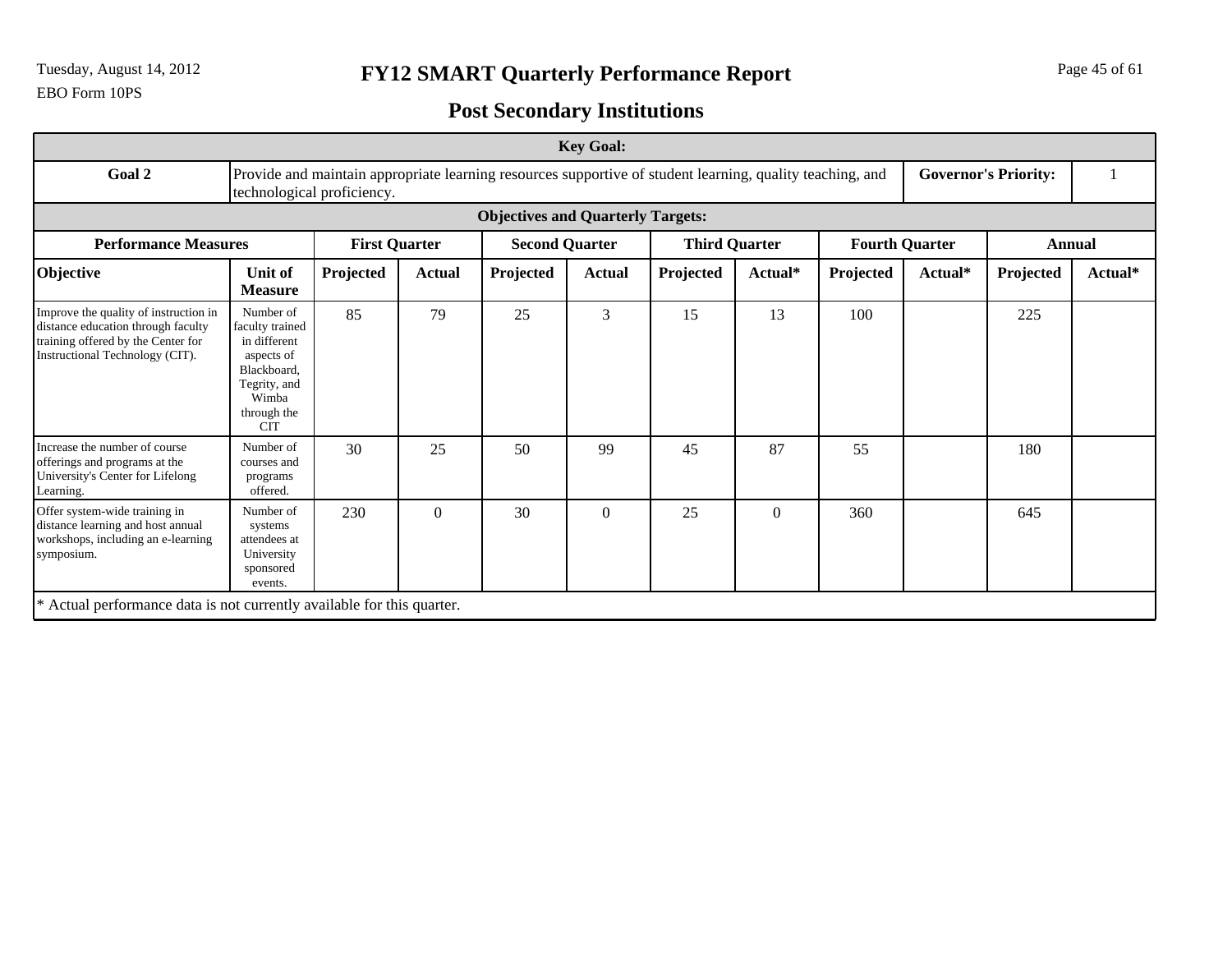| Institution: [582 - Alabama Fire College and Personnel Standards Commission                                                        |
|------------------------------------------------------------------------------------------------------------------------------------|
| Mission: Our continuing commitment is to facilitate excellence in education, training, certification, and support services for the |
| emergency response community.                                                                                                      |

| <b>Workload Measures and Quarterly Projections</b>                                                   |                      |               |                       |               |                      |         |                       |         |           |         |  |  |
|------------------------------------------------------------------------------------------------------|----------------------|---------------|-----------------------|---------------|----------------------|---------|-----------------------|---------|-----------|---------|--|--|
|                                                                                                      | <b>First Quarter</b> |               | <b>Second Quarter</b> |               | <b>Third Quarter</b> |         | <b>Fourth Quarter</b> |         | Annual    |         |  |  |
| <b>Workload Measure</b>                                                                              | Projected            | <b>Actual</b> | Projected             | <b>Actual</b> | Projected            | Actual* | Projected             | Actual* | Projected | Actual* |  |  |
| W1. Number of Fire Service Training classes held in<br>the field over the period of the fiscal year. |                      |               |                       |               |                      |         |                       |         | 1000      |         |  |  |
| W2. Number of classroom hours delivered during the<br>fiscal year.                                   |                      |               |                       |               |                      |         |                       |         | 681522    |         |  |  |
| W3. Number of certifications issued during the fiscal<br>year.                                       |                      |               |                       |               |                      |         |                       |         | 6033      |         |  |  |
| * Actual workload data is not currently available for this quarter.                                  |                      |               |                       |               |                      |         |                       |         |           |         |  |  |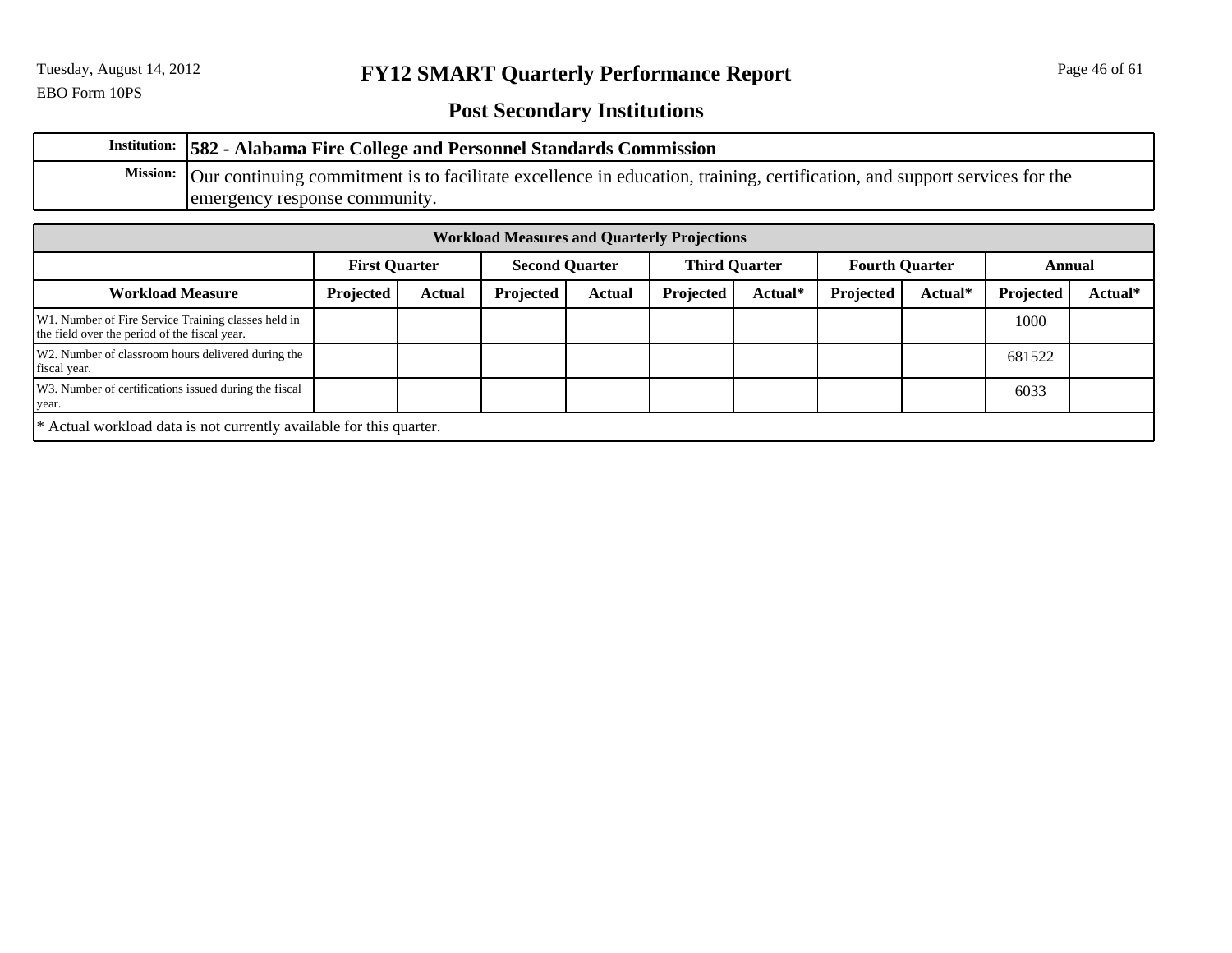|                                                                                                                                  |                                                                                                                 |                                 |               |                                                                                                         | <b>Key Goal:</b> |                      |                      |           |                       |                             |               |
|----------------------------------------------------------------------------------------------------------------------------------|-----------------------------------------------------------------------------------------------------------------|---------------------------------|---------------|---------------------------------------------------------------------------------------------------------|------------------|----------------------|----------------------|-----------|-----------------------|-----------------------------|---------------|
| Goal 1                                                                                                                           | end of Fiscal Year 2015.                                                                                        |                                 |               | Develop and promote 6 certification and training courses for EMS and Rescue Squad personnel by the      |                  |                      |                      |           |                       | <b>Governor's Priority:</b> | 4             |
|                                                                                                                                  |                                                                                                                 |                                 |               | <b>Objectives and Quarterly Targets:</b>                                                                |                  |                      |                      |           |                       |                             |               |
| <b>Performance Measures</b>                                                                                                      |                                                                                                                 | <b>First Quarter</b>            |               | <b>Second Quarter</b>                                                                                   |                  | <b>Third Quarter</b> |                      |           | <b>Fourth Quarter</b> |                             | <b>Annual</b> |
| Objective                                                                                                                        | Unit of<br><b>Measure</b>                                                                                       | Projected                       | <b>Actual</b> | Projected                                                                                               | Actual           | Projected            | Actual*              | Projected | Actual*               | Projected                   | Actual*       |
| Develop and promote certification<br>and training courses for EMS and<br>Rescue Squad personnel.                                 | Number of<br>certification<br>and training<br>courses<br>developed for<br>EMS and<br>Rescue Squad<br>personnel. |                                 |               |                                                                                                         |                  |                      |                      |           |                       |                             |               |
| * Actual performance data is not currently available for this quarter.                                                           |                                                                                                                 |                                 |               |                                                                                                         |                  |                      |                      |           |                       |                             |               |
|                                                                                                                                  |                                                                                                                 |                                 |               |                                                                                                         | <b>Key Goal:</b> |                      |                      |           |                       |                             |               |
| Goal 2                                                                                                                           |                                                                                                                 | by the end of Fiscal Year 2015. |               | Fully establish a regional campus network by establishing 1 campus in each of the 6 AFC service regions |                  |                      |                      |           |                       | <b>Governor's Priority:</b> | 4             |
|                                                                                                                                  |                                                                                                                 |                                 |               | <b>Objectives and Quarterly Targets:</b>                                                                |                  |                      |                      |           |                       |                             |               |
| <b>Performance Measures</b>                                                                                                      |                                                                                                                 | <b>First Quarter</b>            |               | <b>Second Quarter</b>                                                                                   |                  |                      | <b>Third Quarter</b> |           | <b>Fourth Quarter</b> |                             | <b>Annual</b> |
| Objective                                                                                                                        | Unit of<br><b>Measure</b>                                                                                       | Projected                       | <b>Actual</b> | Projected                                                                                               | <b>Actual</b>    | Projected            | Actual*              | Projected | Actual*               | Projected                   | Actual*       |
| Fully establish a regional campus<br>network by establishing a campus in<br>each of the Alabama Fire College<br>service regions. | Number of<br>campuses<br>established in<br>addition to the<br>Main<br>Campus.                                   |                                 |               |                                                                                                         |                  |                      |                      |           |                       |                             |               |
| * Actual performance data is not currently available for this quarter.                                                           |                                                                                                                 |                                 |               |                                                                                                         |                  |                      |                      |           |                       |                             |               |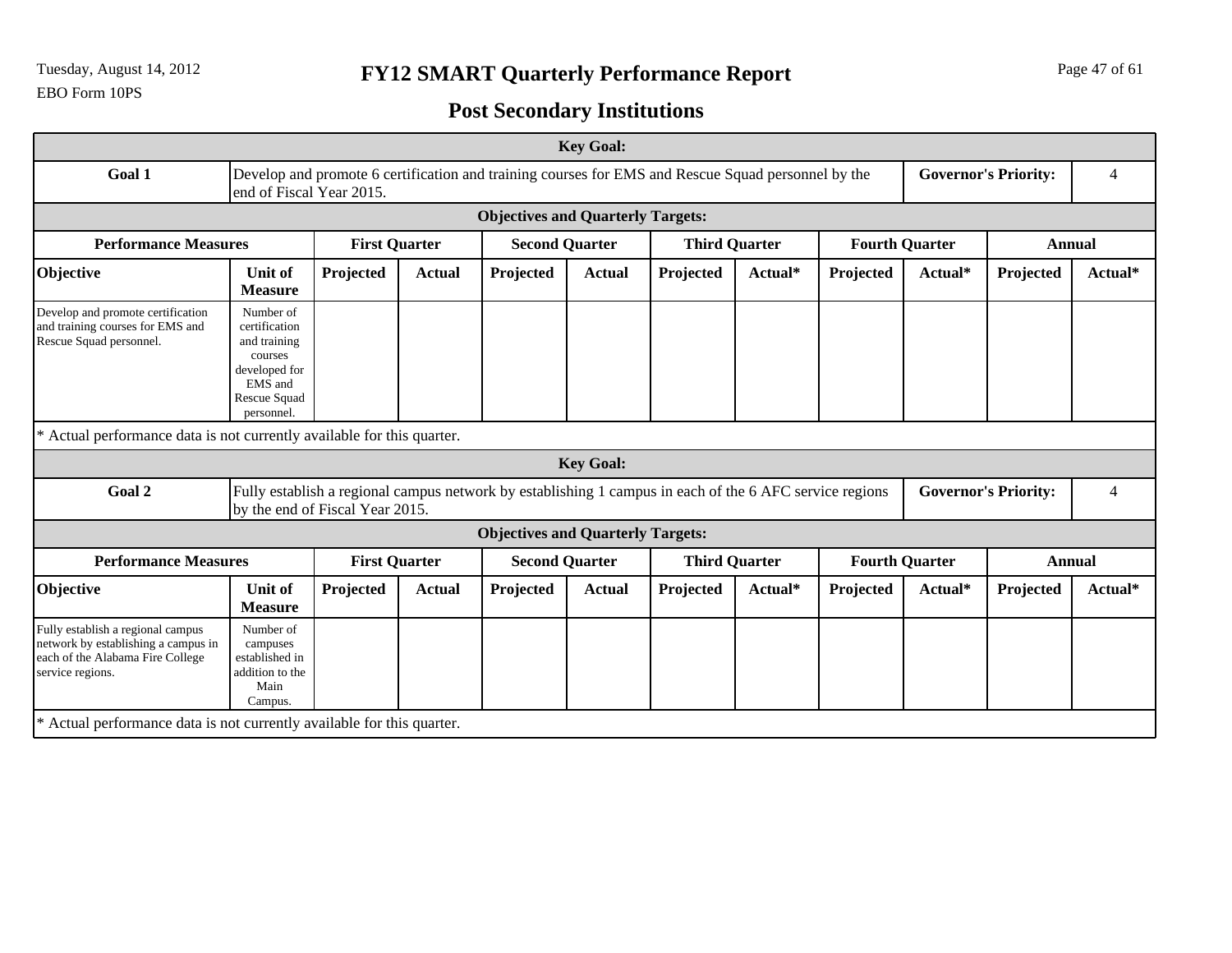#### Mission: The mission of AIDT is to provide quality workforce development for Alabama's new and expanding businesses, and to expand the opportunities of its citizens through the jobs these businesses create. **Institution: 583 - ALABAMA INDUSTRIAL DEVELOPMENT TRAINING INSTITUTE**

| <b>Workload Measures and Quarterly Projections</b>                               |                      |               |                       |        |                      |         |                       |         |           |         |  |  |  |
|----------------------------------------------------------------------------------|----------------------|---------------|-----------------------|--------|----------------------|---------|-----------------------|---------|-----------|---------|--|--|--|
|                                                                                  | <b>First Quarter</b> |               | <b>Second Quarter</b> |        | <b>Third Quarter</b> |         | <b>Fourth Quarter</b> |         | Annual    |         |  |  |  |
| <b>Workload Measure</b>                                                          | Projected            | <b>Actual</b> | Projected             | Actual | Projected            | Actual* | <b>Projected</b>      | Actual* | Projected | Actual* |  |  |  |
| W1. Job Creation                                                                 | 000.                 | 346           | 000.1                 | 995    | 1.500                | 744     | ,500                  |         | 5,000     |         |  |  |  |
| W2. Citizens Trained                                                             | 2.500                | 10238         | 12.500                | 14624  | 12.500               | 12750   | 12,500                |         | 30,000    |         |  |  |  |
| W3. Trainee Hours                                                                | 375,000              | 409040        | 375,000               | 583280 | 375,000              | 413338  | 375,000               |         | 1,500,000 |         |  |  |  |
| $\mathbb{R}$ . A stual workload data is not qurrently available for this quarter |                      |               |                       |        |                      |         |                       |         |           |         |  |  |  |

Actual workload data is not currently available for this quarter.

| <b>Key Goal:</b>                                                                                                                        |                               |                                          |               |           |        |           |                |           |                             |           |         |  |
|-----------------------------------------------------------------------------------------------------------------------------------------|-------------------------------|------------------------------------------|---------------|-----------|--------|-----------|----------------|-----------|-----------------------------|-----------|---------|--|
| Goal 1                                                                                                                                  |                               | Assist companies with workforce training |               |           |        |           |                |           | <b>Governor's Priority:</b> | 3         |         |  |
| <b>Objectives and Quarterly Targets:</b>                                                                                                |                               |                                          |               |           |        |           |                |           |                             |           |         |  |
| <b>First Quarter</b><br><b>Third Quarter</b><br><b>Fourth Quarter</b><br><b>Performance Measures</b><br><b>Second Quarter</b><br>Annual |                               |                                          |               |           |        |           |                |           |                             |           |         |  |
| Objective                                                                                                                               | Unit of<br><b>Measure</b>     | Projected                                | <b>Actual</b> | Projected | Actual | Projected | Actual*        | Projected | Actual*                     | Projected | Actual* |  |
| Schedule and conduct four<br>management review meetings.                                                                                | Number of<br>Meetings         |                                          |               |           |        |           |                |           |                             | 4         |         |  |
| Develop and deliver 50 pre-<br>employment programs.                                                                                     | Pre-E<br>Training<br>Programs | 10                                       | 7             | 10        | 21     | 15        | 13             | 15        |                             | 50        |         |  |
| Develop and deliver 60 OJT<br>programs.                                                                                                 | <b>OJT</b> Programs           | 15                                       | 11            | 15        | 16     | 15        | 12             | 15        |                             | 60        |         |  |
| Perform 12 internal quality audits.                                                                                                     | Customer<br>Satisfaction      | 3                                        | 4             | 3         | 5      | 3         | $\overline{2}$ | 3         |                             | 12        |         |  |
| Actual performance data is not currently available for this quarter.                                                                    |                               |                                          |               |           |        |           |                |           |                             |           |         |  |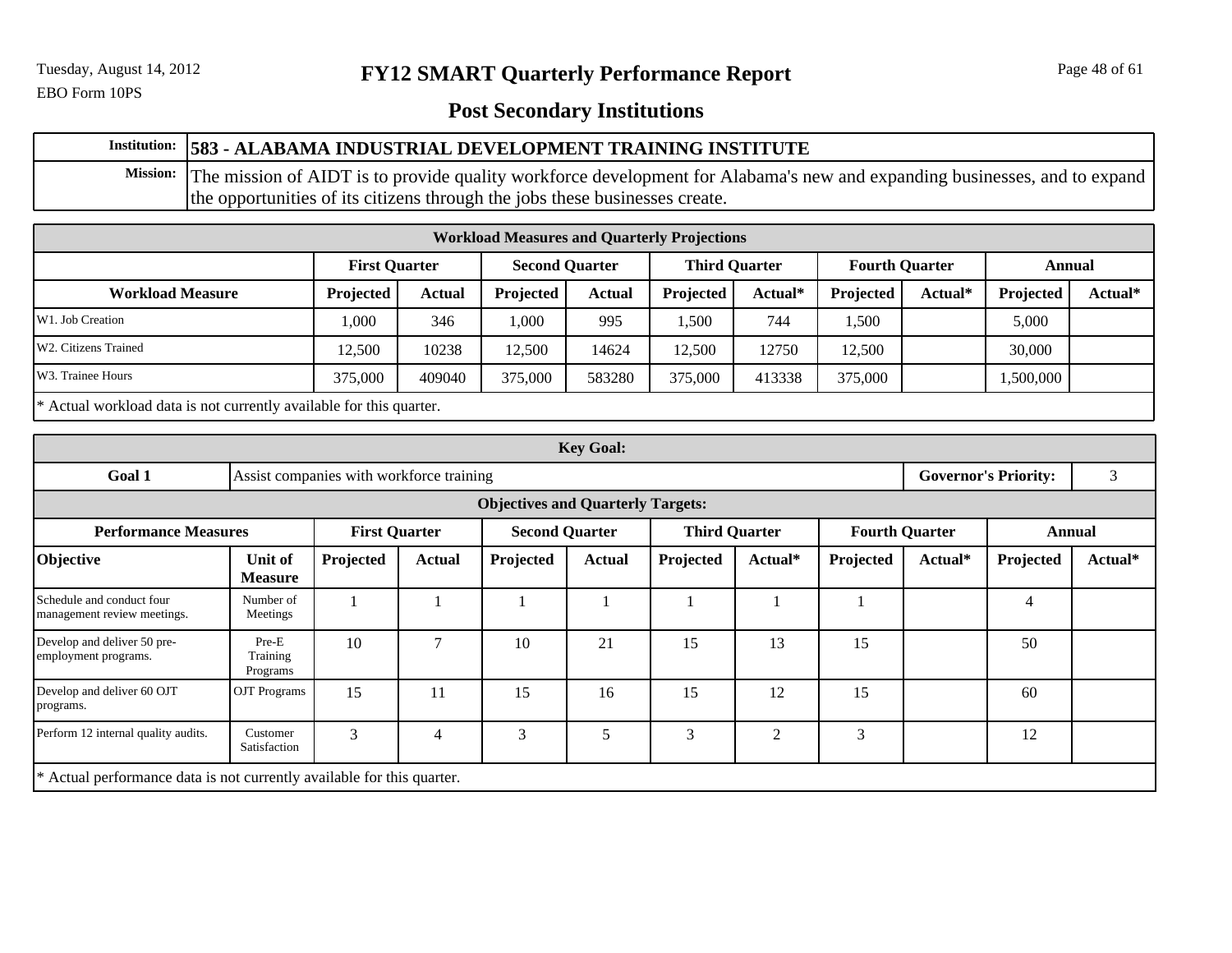|                                                                                                        |                           |                      |               |                                                                         | <b>Key Goal:</b> |                      |         |           |                       |                             |               |
|--------------------------------------------------------------------------------------------------------|---------------------------|----------------------|---------------|-------------------------------------------------------------------------|------------------|----------------------|---------|-----------|-----------------------|-----------------------------|---------------|
| Goal 2                                                                                                 |                           |                      |               | Increase and improve AIDT services offered to applicants.               |                  |                      |         |           |                       | <b>Governor's Priority:</b> | 3             |
|                                                                                                        |                           |                      |               | <b>Objectives and Quarterly Targets:</b>                                |                  |                      |         |           |                       |                             |               |
| <b>Performance Measures</b>                                                                            |                           | <b>First Quarter</b> |               | <b>Second Quarter</b>                                                   |                  | <b>Third Quarter</b> |         |           | <b>Fourth Quarter</b> |                             | Annual        |
| Objective                                                                                              | Unit of<br><b>Measure</b> | Projected            | <b>Actual</b> | Projected                                                               | <b>Actual</b>    | Projected            | Actual* | Projected | Actual*               | Projected                   | Actual*       |
| Develop and implement process to<br>pre-test and post-test applicants as<br>part of applicant profile. | Percentage<br>Complete    | 25%                  | 25%           | 25%                                                                     | 25               | 25%                  | 25%     | 25%       |                       | 100%                        |               |
| Research and recommend remedial<br>program offerings; focus on<br>applicants not advancing.            | Percentage<br>Complete    | 25%                  | 95%           | 25%                                                                     | $\Omega$         | 25%                  | 0%      | 25%       |                       | 100%                        |               |
| * Actual performance data is not currently available for this quarter.                                 |                           |                      |               |                                                                         |                  |                      |         |           |                       |                             |               |
|                                                                                                        |                           |                      |               |                                                                         | <b>Key Goal:</b> |                      |         |           |                       |                             |               |
| Goal 3                                                                                                 |                           |                      |               | Increase online visibility and offer products and services via the web. |                  |                      |         |           |                       | <b>Governor's Priority:</b> | 3             |
|                                                                                                        |                           |                      |               | <b>Objectives and Quarterly Targets:</b>                                |                  |                      |         |           |                       |                             |               |
| <b>Performance Measures</b>                                                                            |                           | <b>First Quarter</b> |               | <b>Second Quarter</b>                                                   |                  | <b>Third Quarter</b> |         |           | <b>Fourth Quarter</b> |                             | <b>Annual</b> |
| Objective                                                                                              | Unit of<br><b>Measure</b> | Projected            | Actual        | Projected                                                               | Actual           | Projected            | Actual* | Projected | Actual*               | Projected                   | Actual*       |
| Research and recommend a process<br>to implement training webcasts.                                    | Percentage<br>Complete    | 25%                  | 75%           | 25%                                                                     | $\boldsymbol{0}$ | 25%                  | 15%     | 25%       |                       | 100%                        |               |
| Place Job Hotline, application status,<br>etc. online.                                                 | Percentage<br>Complete    | 25%                  | 100%          | 25%                                                                     | $\overline{0}$   | 25%                  | 0%      | 25%       |                       | 100%                        |               |
| * Actual performance data is not currently available for this quarter.                                 |                           |                      |               |                                                                         |                  |                      |         |           |                       |                             |               |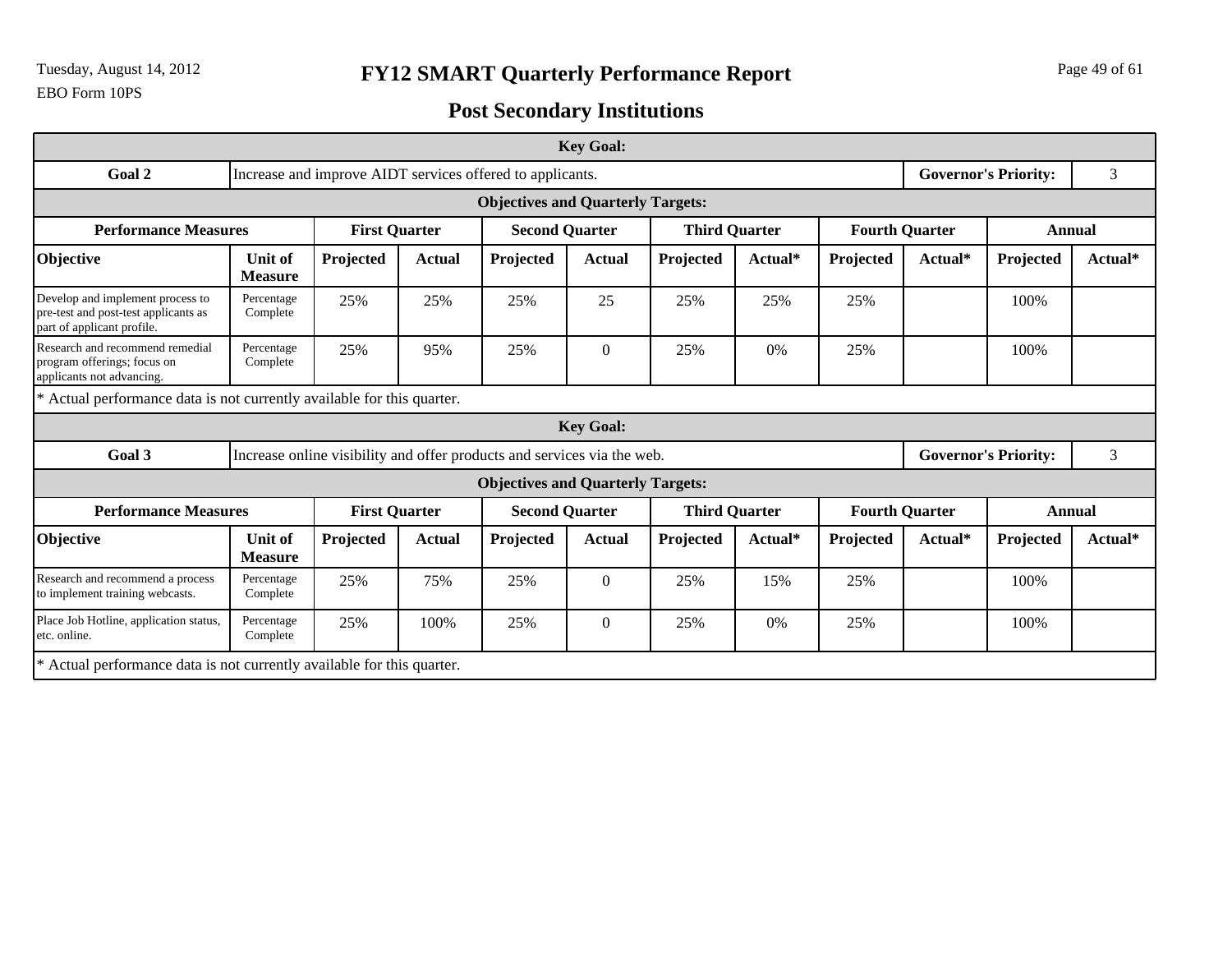| stītution:<br>ın۶ | ahamar.<br>Aoners<br>ΩИ<br>--<br>111770<br>eıt:<br>1810 H<br>$\sim$<br>v.a                           |
|-------------------|------------------------------------------------------------------------------------------------------|
| <b>Mission:</b>   | the<br>ച<br>11VAC<br>$\ldots$ inform<br>solutions<br>and<br>nr<br>real<br>nve<br>нге<br>vide<br>ımnr |

| <b>Workload Measures and Quarterly Projections</b> |                                                                                |               |                       |               |                      |         |                       |         |           |         |  |  |
|----------------------------------------------------|--------------------------------------------------------------------------------|---------------|-----------------------|---------------|----------------------|---------|-----------------------|---------|-----------|---------|--|--|
|                                                    | <b>First Quarter</b>                                                           |               | <b>Second Quarter</b> |               | <b>Third Quarter</b> |         | <b>Fourth Quarter</b> |         | Annual    |         |  |  |
| <b>Workload Measure</b>                            | Projected                                                                      | <b>Actual</b> | Projected             | <b>Actual</b> | Projected            | Actual* | Projected             | Actual* | Projected | Actual* |  |  |
| W <sub>1</sub> . Face to face client contacts      | 700,000                                                                        | 666592        | 350,000               | 203999        | 350,000              | 282412  | 350,000               |         | 1,875,000 |         |  |  |
| W2. Web based non-face to face client contacts     | 1,000,000                                                                      | 712850        | 1,000,000             | 1045141       | ,000,000             | 1110589 | 000,000               |         | 4,400,000 |         |  |  |
| W3. Web-based interactive video conferences        | 437                                                                            | 359           | 438                   | 348           | 437                  | 306     | 438                   |         | 1,750     |         |  |  |
|                                                    | <sup>*</sup> Actual workload data is not currently available for this quarter. |               |                       |               |                      |         |                       |         |           |         |  |  |

| <b>Key Goal:</b>                                                                                                                        |                                                                                                                                                                         |           |               |           |         |           |         |           |         |            |         |  |  |
|-----------------------------------------------------------------------------------------------------------------------------------------|-------------------------------------------------------------------------------------------------------------------------------------------------------------------------|-----------|---------------|-----------|---------|-----------|---------|-----------|---------|------------|---------|--|--|
| Goal 1                                                                                                                                  | N/A<br>To provide client relevant education, which allows clients to make informed decisions that improve the<br><b>Governor's Priority:</b><br>quality of their lives. |           |               |           |         |           |         |           |         |            |         |  |  |
| <b>Objectives and Quarterly Targets:</b>                                                                                                |                                                                                                                                                                         |           |               |           |         |           |         |           |         |            |         |  |  |
| <b>Performance Measures</b><br><b>First Quarter</b><br><b>Third Quarter</b><br><b>Fourth Quarter</b><br><b>Second Quarter</b><br>Annual |                                                                                                                                                                         |           |               |           |         |           |         |           |         |            |         |  |  |
| Objective                                                                                                                               | Unit of<br><b>Measure</b>                                                                                                                                               | Projected | <b>Actual</b> | Projected | Actual  | Projected | Actual* | Projected | Actual* | Projected  | Actual* |  |  |
| Increase the number of success<br>stories that have measurable impact.                                                                  | Number of<br>success stories                                                                                                                                            | 300       | 264           | 100       | 34      | 100       | 69      | 100       |         | 600        |         |  |  |
| Reach more clientele through<br>electronic publications/print-on<br>demand.                                                             | Number of<br>electronic<br>publications.                                                                                                                                | 900,000   | 588737        | 900,000   | 1027175 | 1,300,000 | 1401998 | 900,000   |         | 4,000,000  |         |  |  |
| Increase the number of interactive<br>video conferences available each<br>year.                                                         | Number of<br>conferences                                                                                                                                                | 437       | 359           | 438       | 348     | 437       | 306     | 438       |         | 1,750      |         |  |  |
| Increase the amount of extramural<br>funding.                                                                                           | Dollars                                                                                                                                                                 | 1,000,000 | 1074615       | 1,000,000 | 569730  | 2,000,000 | 638176  | 7,000,000 |         | 11,000,000 |         |  |  |
| Actual performance data is not currently available for this quarter.<br>∗                                                               |                                                                                                                                                                         |           |               |           |         |           |         |           |         |            |         |  |  |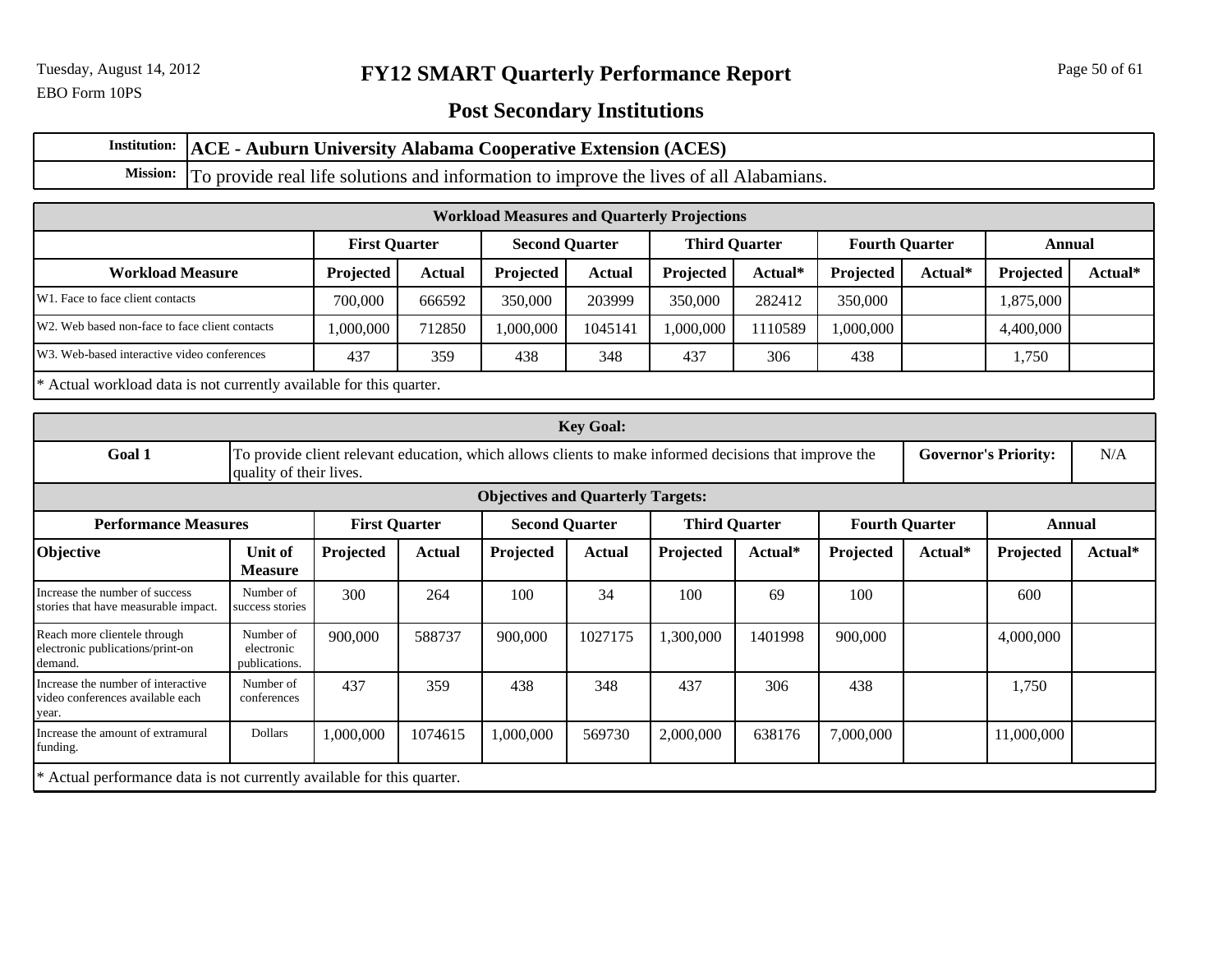#### Mission: Foster and perform basic and applied research in agricultural, biological, environmental, food, and human sciences, and provide scientifically sound information for improving the quality of life for Alabamians. **Institution: AES - Auburn University Alabama Agricultural Experimental Station (AAES)**

| <b>Workload Measures and Quarterly Projections</b>                                |                      |               |                       |               |                      |          |                       |         |           |         |  |  |  |
|-----------------------------------------------------------------------------------|----------------------|---------------|-----------------------|---------------|----------------------|----------|-----------------------|---------|-----------|---------|--|--|--|
|                                                                                   | <b>First Quarter</b> |               | <b>Second Quarter</b> |               | <b>Third Quarter</b> |          | <b>Fourth Quarter</b> |         | Annual    |         |  |  |  |
| <b>Workload Measure</b>                                                           | Projected            | <b>Actual</b> | <b>Projected</b>      | <b>Actual</b> | Projected            | Actual*  | Projected             | Actual* | Projected | Actual* |  |  |  |
| W1. AAES research expenditures funded with state<br><i>appropriations</i>         | 7795987              | 8200962       | 7795987               | 6227655       | 7795987              | 4972978  | 7795990               |         | 30968224  |         |  |  |  |
| W2. AAES research expenditures funded with<br>extramural and other non-base funds | 6597385              | 6643918       | 6597385               | 1094605       | 6597385              | 11430175 | 6597386               |         | 33000000  |         |  |  |  |
| W3. AAES Faculty research FTEs                                                    | 87                   | 81            | 87                    | 81            | 87                   | 87       | 87                    |         | 95        |         |  |  |  |
| $\mathbb{R}^*$ Actual workload data is not currently available for this quarter   |                      |               |                       |               |                      |          |                       |         |           |         |  |  |  |

workload data is not currently available for this quarter.

|                                                                                              |                                                                                                      |                                                                                                                                                                                                                                                                                                                                                                                                                                                                                                                                                                                                                                                                                                                              |         |           | <b>Key Goal:</b> |           |         |           |                       |           |         |  |
|----------------------------------------------------------------------------------------------|------------------------------------------------------------------------------------------------------|------------------------------------------------------------------------------------------------------------------------------------------------------------------------------------------------------------------------------------------------------------------------------------------------------------------------------------------------------------------------------------------------------------------------------------------------------------------------------------------------------------------------------------------------------------------------------------------------------------------------------------------------------------------------------------------------------------------------------|---------|-----------|------------------|-----------|---------|-----------|-----------------------|-----------|---------|--|
| <b>Goal 1</b>                                                                                |                                                                                                      | N/A<br>Identify, develop, and enhance research programs that create new knowledge or refine current knowledge<br><b>Governor's Priority:</b><br>that will improve the economy and quality of life for all citizens of Alabama; develop and sustain<br>multidisciplinary programs that provide leadership and economic assistance for the agricultural and<br>natural resource industries of Alabama; identify and develop programs in those areas of emerging<br>importance, such as sustainability of renewable resources and natural resource conservation, water<br>quality, and food safety, that impact the quality of life, health, and safety of the citizens of Alabama.<br><b>Objectives and Quarterly Targets:</b> |         |           |                  |           |         |           |                       |           |         |  |
|                                                                                              |                                                                                                      |                                                                                                                                                                                                                                                                                                                                                                                                                                                                                                                                                                                                                                                                                                                              |         |           |                  |           |         |           |                       |           |         |  |
|                                                                                              | <b>First Quarter</b><br><b>Second Quarter</b><br><b>Third Quarter</b><br><b>Performance Measures</b> |                                                                                                                                                                                                                                                                                                                                                                                                                                                                                                                                                                                                                                                                                                                              |         |           |                  |           |         |           | <b>Fourth Quarter</b> |           | Annual  |  |
| Objective                                                                                    | Unit of<br><b>Measure</b>                                                                            | Projected                                                                                                                                                                                                                                                                                                                                                                                                                                                                                                                                                                                                                                                                                                                    | Actual  | Projected | Actual           | Projected | Actual* | Projected | Actual*               | Projected | Actual* |  |
| AAES research expenditures funded<br>with extramural and other non-base<br>funds/faculty FTE | <b>Dollars</b>                                                                                       | 75000                                                                                                                                                                                                                                                                                                                                                                                                                                                                                                                                                                                                                                                                                                                        | 82024   | 150000    | 124625           | 225000    | 131381  | 300000    |                       | 300000    |         |  |
| Cost recovery of fixed and<br>administrative expenses through<br>extramural support          | <b>Dollars</b>                                                                                       | 575000                                                                                                                                                                                                                                                                                                                                                                                                                                                                                                                                                                                                                                                                                                                       | 597702  | 575000    | 691809           | 575000    | 883978  | 575000    |                       | 2300000   |         |  |
| Research expenditures supported by<br>federal appropriations and<br>contracts/grants         | Dollars                                                                                              | 5448885                                                                                                                                                                                                                                                                                                                                                                                                                                                                                                                                                                                                                                                                                                                      | 4812108 | 5448885   | 5563928          | 5448885   | 3514399 | 5448886   |                       | 21795541  |         |  |
| * Actual performance data is not currently available for this quarter.                       |                                                                                                      |                                                                                                                                                                                                                                                                                                                                                                                                                                                                                                                                                                                                                                                                                                                              |         |           |                  |           |         |           |                       |           |         |  |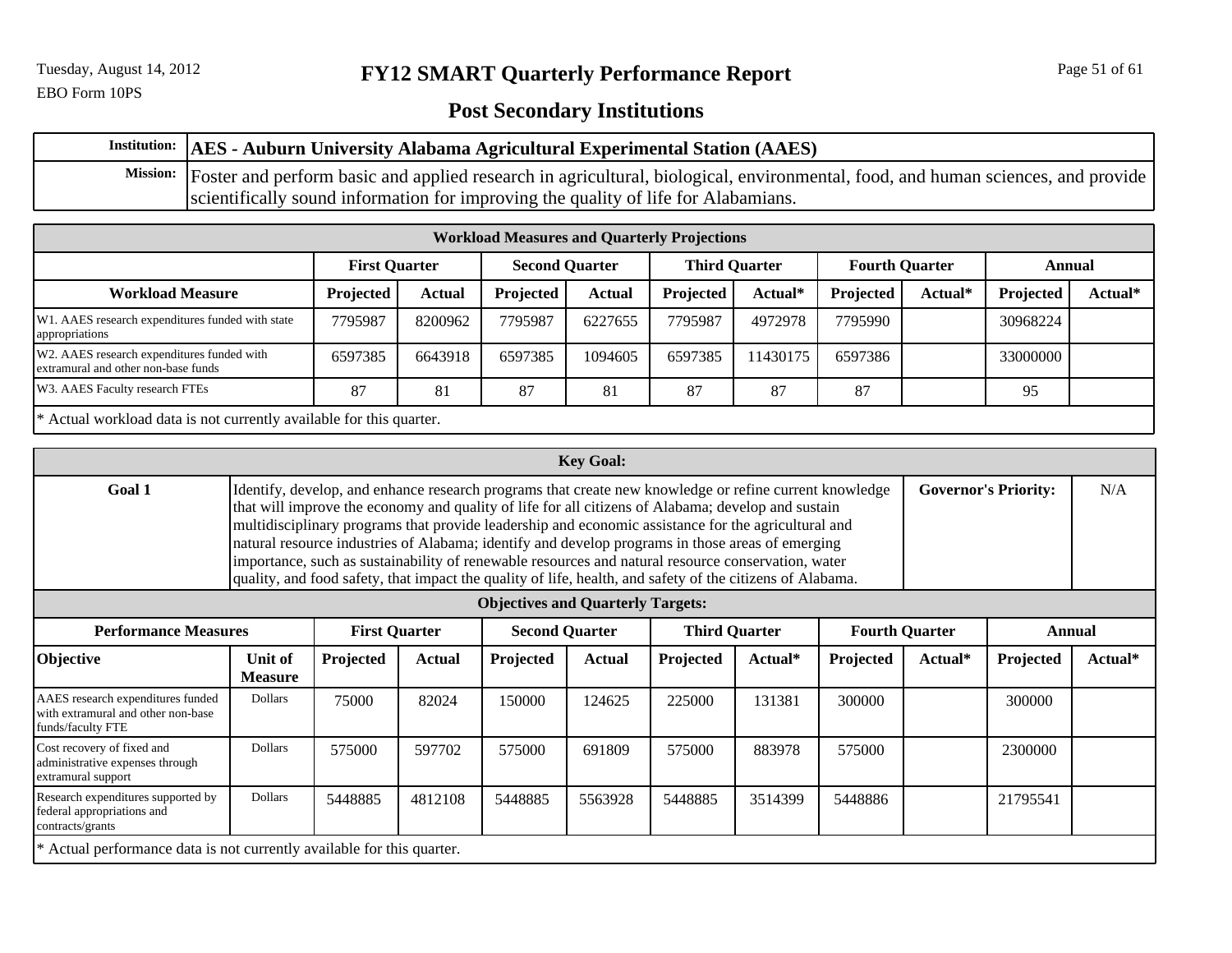| <b>Institution:</b> | <b>AUM - Auburn University Montgomery</b>                                                                                                                                                                                                                                                                                                                                                                                                                 |
|---------------------|-----------------------------------------------------------------------------------------------------------------------------------------------------------------------------------------------------------------------------------------------------------------------------------------------------------------------------------------------------------------------------------------------------------------------------------------------------------|
| <b>Mission:</b>     | Auburn University at Montgomery's mission, as the metropolitan campus of Auburn University, a land-grant institution, is to<br>foster and exemplify excellence in education through instruction, research, and service. Auburn University at Montgomery<br>blends the traditional views of the university as a community of scholars with the contemporary view of the university as an<br>integral part of the surrounding community, state, and region. |
|                     | AUM provides academic programs that are characteristic of the finest traditions of scholarship and consistent with the<br>responsibility of the university to provide support for the functions of government, regional economic growth, and cultural<br>enrichment through the arts.                                                                                                                                                                     |
|                     | The personal and intellectual development of students is the inherent goal of a university education. This assumption,<br>complemented by the belief that knowledge is valuable in itself, underlies the primary aspiration of AUM: to create in students<br>a realization of their<br>potential as responsible, ethical human beings.                                                                                                                    |

| <b>Workload Measures and Quarterly Projections</b>                                 |                      |               |                       |        |                      |         |                       |         |           |         |  |  |
|------------------------------------------------------------------------------------|----------------------|---------------|-----------------------|--------|----------------------|---------|-----------------------|---------|-----------|---------|--|--|
|                                                                                    | <b>First Quarter</b> |               | <b>Second Quarter</b> |        | <b>Third Quarter</b> |         | <b>Fourth Quarter</b> |         | Annual    |         |  |  |
| <b>Workload Measure</b>                                                            | Projected            | <b>Actual</b> | <b>Projected</b>      | Actual | Projected            | Actual* | Projected             | Actual* | Projected | Actual* |  |  |
| W1. Student Enrollment                                                             | 5800                 | 5305          | n/a                   | N/A    | 5300                 | 4855    | 3000                  |         | 14500     |         |  |  |
| W2. Full-Time Faculty                                                              | 200                  | 180           | n/a                   | N/A    | 185                  | 189     | 150                   |         | 198       |         |  |  |
| $\mathbb{R}$ . A stuel workload data is not survantly available for this supporter |                      |               |                       |        |                      |         |                       |         |           |         |  |  |

\* Actual workload data is not currently available for this quarter.

| <b>Key Goal:</b>                                                                                                                        |                                                                                |           |               |           |               |           |         |           |         |           |         |  |
|-----------------------------------------------------------------------------------------------------------------------------------------|--------------------------------------------------------------------------------|-----------|---------------|-----------|---------------|-----------|---------|-----------|---------|-----------|---------|--|
| <b>Goal 1</b>                                                                                                                           | <b>Governor's Priority:</b><br>Increase credit hour production by 30% by 2015. |           |               |           |               |           |         |           |         |           |         |  |
| <b>Objectives and Quarterly Targets:</b>                                                                                                |                                                                                |           |               |           |               |           |         |           |         |           |         |  |
| <b>Performance Measures</b><br><b>First Quarter</b><br><b>Third Quarter</b><br><b>Fourth Quarter</b><br><b>Second Quarter</b><br>Annual |                                                                                |           |               |           |               |           |         |           |         |           |         |  |
| Objective                                                                                                                               | Unit of<br><b>Measure</b>                                                      | Projected | <b>Actual</b> | Projected | <b>Actual</b> | Projected | Actual* | Projected | Actual* | Projected | Actual* |  |
| Increase credit hour production by<br>5% per year.                                                                                      | Percentage<br>change                                                           |           | $-9\%$        |           | N/A           |           | -9      |           |         |           |         |  |
|                                                                                                                                         | * Actual performance data is not currently available for this quarter.         |           |               |           |               |           |         |           |         |           |         |  |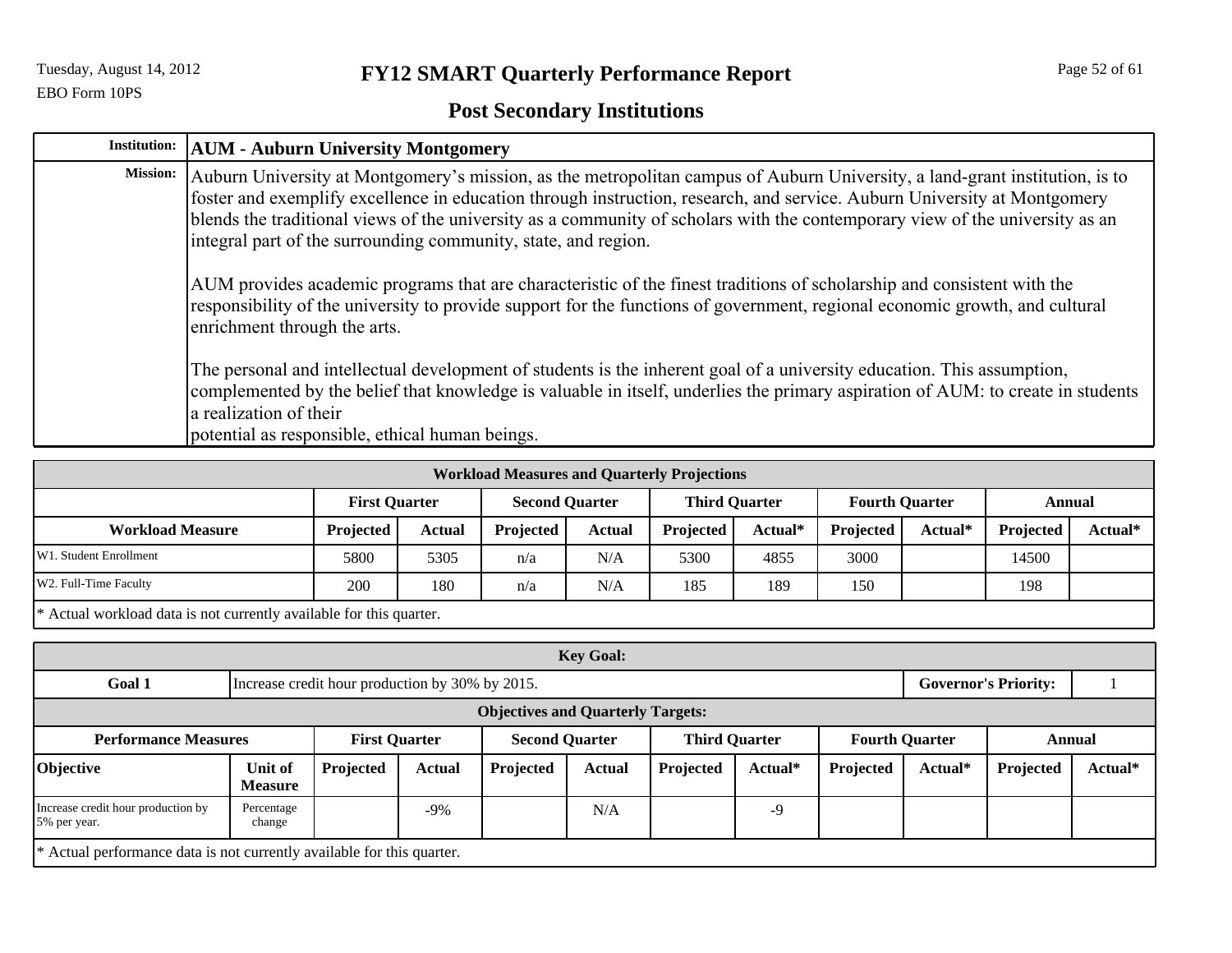|                                                                        |                                                      |                                                                                                                                                                                   |               |                                          | <b>Key Goal:</b>      |                      |                      |                       |                       |                             |         |
|------------------------------------------------------------------------|------------------------------------------------------|-----------------------------------------------------------------------------------------------------------------------------------------------------------------------------------|---------------|------------------------------------------|-----------------------|----------------------|----------------------|-----------------------|-----------------------|-----------------------------|---------|
| Goal 2                                                                 |                                                      | Train more than 20,000 government employees by 2012.                                                                                                                              |               |                                          |                       |                      |                      |                       |                       | <b>Governor's Priority:</b> | 1       |
|                                                                        |                                                      |                                                                                                                                                                                   |               | <b>Objectives and Quarterly Targets:</b> |                       |                      |                      |                       |                       |                             |         |
| <b>Performance Measures</b>                                            |                                                      | <b>First Quarter</b>                                                                                                                                                              |               | <b>Second Quarter</b>                    |                       | <b>Third Quarter</b> |                      | <b>Fourth Quarter</b> |                       | <b>Annual</b>               |         |
| Objective                                                              | <b>Unit of</b><br><b>Measure</b>                     | Projected                                                                                                                                                                         | <b>Actual</b> | Projected                                | <b>Actual</b>         | Projected            | Actual*              | Projected             | Actual*               | Projected                   | Actual* |
| Train 5,000 government employees<br>per year.                          | Number of<br>government<br>employees<br>trained.     |                                                                                                                                                                                   | 1900          |                                          | N/A                   |                      | 2418                 |                       |                       |                             |         |
| Actual performance data is not currently available for this quarter.   |                                                      |                                                                                                                                                                                   |               |                                          |                       |                      |                      |                       |                       |                             |         |
|                                                                        |                                                      |                                                                                                                                                                                   |               |                                          | <b>Key Goal:</b>      |                      |                      |                       |                       |                             |         |
| Goal 3                                                                 |                                                      | Increase international student enrollment to 300 by 2012.                                                                                                                         |               |                                          |                       |                      |                      |                       |                       | <b>Governor's Priority:</b> | 1       |
| <b>Objectives and Quarterly Targets:</b>                               |                                                      |                                                                                                                                                                                   |               |                                          |                       |                      |                      |                       |                       |                             |         |
| <b>Performance Measures</b>                                            |                                                      | <b>First Quarter</b>                                                                                                                                                              |               |                                          | <b>Second Quarter</b> |                      | <b>Third Quarter</b> |                       | <b>Fourth Quarter</b> | <b>Annual</b>               |         |
| Objective                                                              | <b>Unit of</b><br><b>Measure</b>                     | Projected                                                                                                                                                                         | Actual        | Projected                                | <b>Actual</b>         | Projected            | Actual*              | Projected             | Actual*               | Projected                   | Actual* |
| Increase international student<br>enrollment by 145 students.          | Number of<br>international<br>students each<br>Fall. |                                                                                                                                                                                   | 205           |                                          | N/A                   |                      | 205                  |                       |                       |                             |         |
| * Actual performance data is not currently available for this quarter. |                                                      |                                                                                                                                                                                   |               |                                          |                       |                      |                      |                       |                       |                             |         |
|                                                                        |                                                      |                                                                                                                                                                                   |               |                                          | <b>Key Goal:</b>      |                      |                      |                       |                       |                             |         |
| Goal 4                                                                 |                                                      | Improve the overall mean score from 3.06 to 3.35 (4-point scale) on the Graduating Class Survey<br>question, "How satisfied were you with the following services?" by Spring 2012 |               |                                          |                       |                      |                      |                       |                       | <b>Governor's Priority:</b> |         |
|                                                                        |                                                      |                                                                                                                                                                                   |               | <b>Objectives and Quarterly Targets:</b> |                       |                      |                      |                       |                       |                             |         |
| <b>Performance Measures</b>                                            |                                                      | <b>First Quarter</b>                                                                                                                                                              |               | <b>Second Quarter</b>                    |                       | <b>Third Quarter</b> |                      | <b>Fourth Quarter</b> |                       | <b>Annual</b>               |         |
| Objective                                                              | <b>Unit of</b><br><b>Measure</b>                     | Projected                                                                                                                                                                         | Actual        | Projected                                | Actual                | Projected            | Actual*              | Projected             | Actual*               | Projected                   | Actual* |
| Increase student satisfaction by<br>improving "Customer service".      | Item 13 -<br>NSSE (4 point<br>scale).                |                                                                                                                                                                                   | N/A           |                                          | N/A                   |                      | N/A                  |                       |                       |                             |         |
| Increase student satisfaction.                                         | Mean Score<br>on Graduating<br>Class Survey.         |                                                                                                                                                                                   | N/A           |                                          | N/A                   |                      | $\boldsymbol{0}$     |                       |                       |                             |         |
| * Actual performance data is not currently available for this quarter. |                                                      |                                                                                                                                                                                   |               |                                          |                       |                      |                      |                       |                       |                             |         |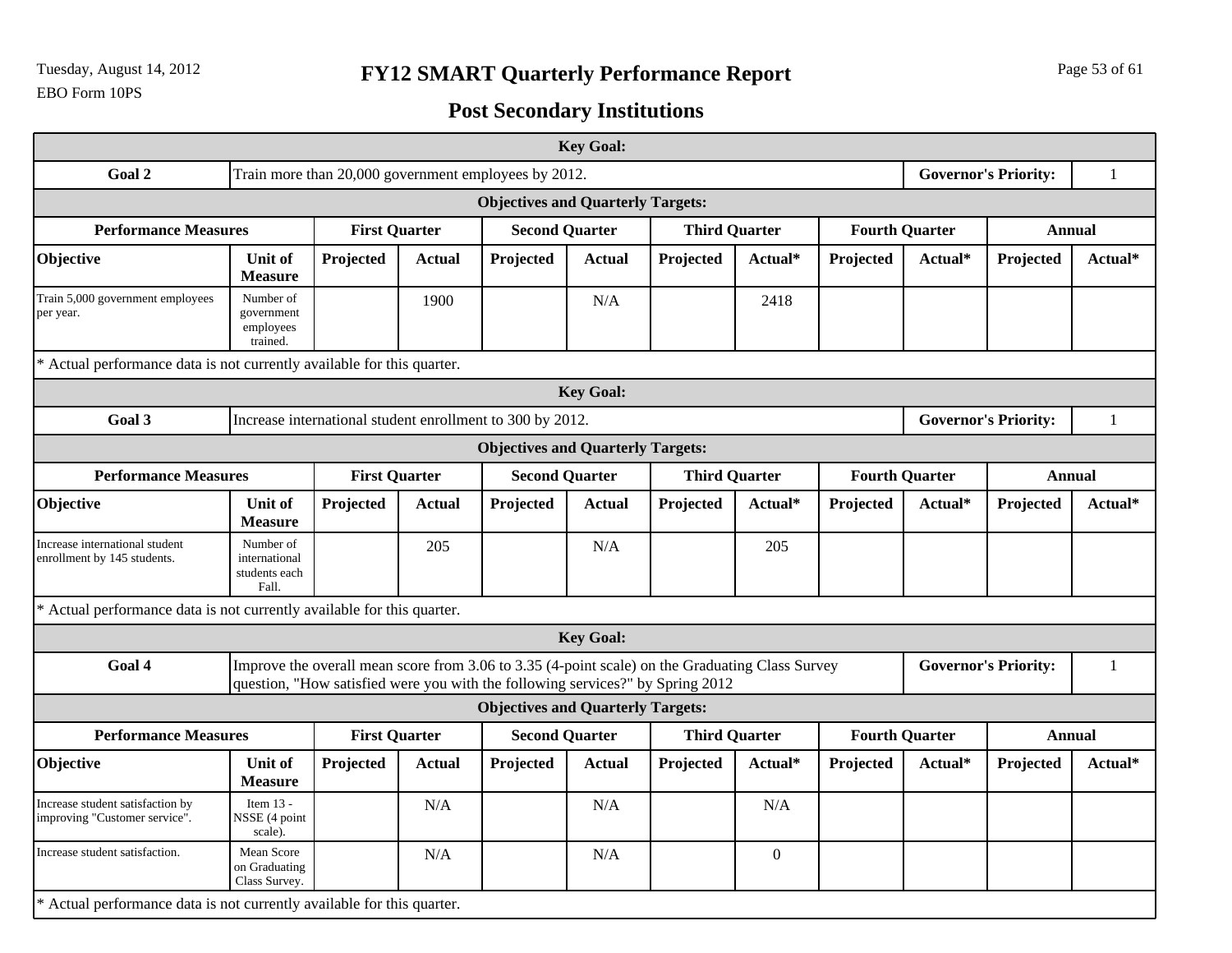EBO Form 10PS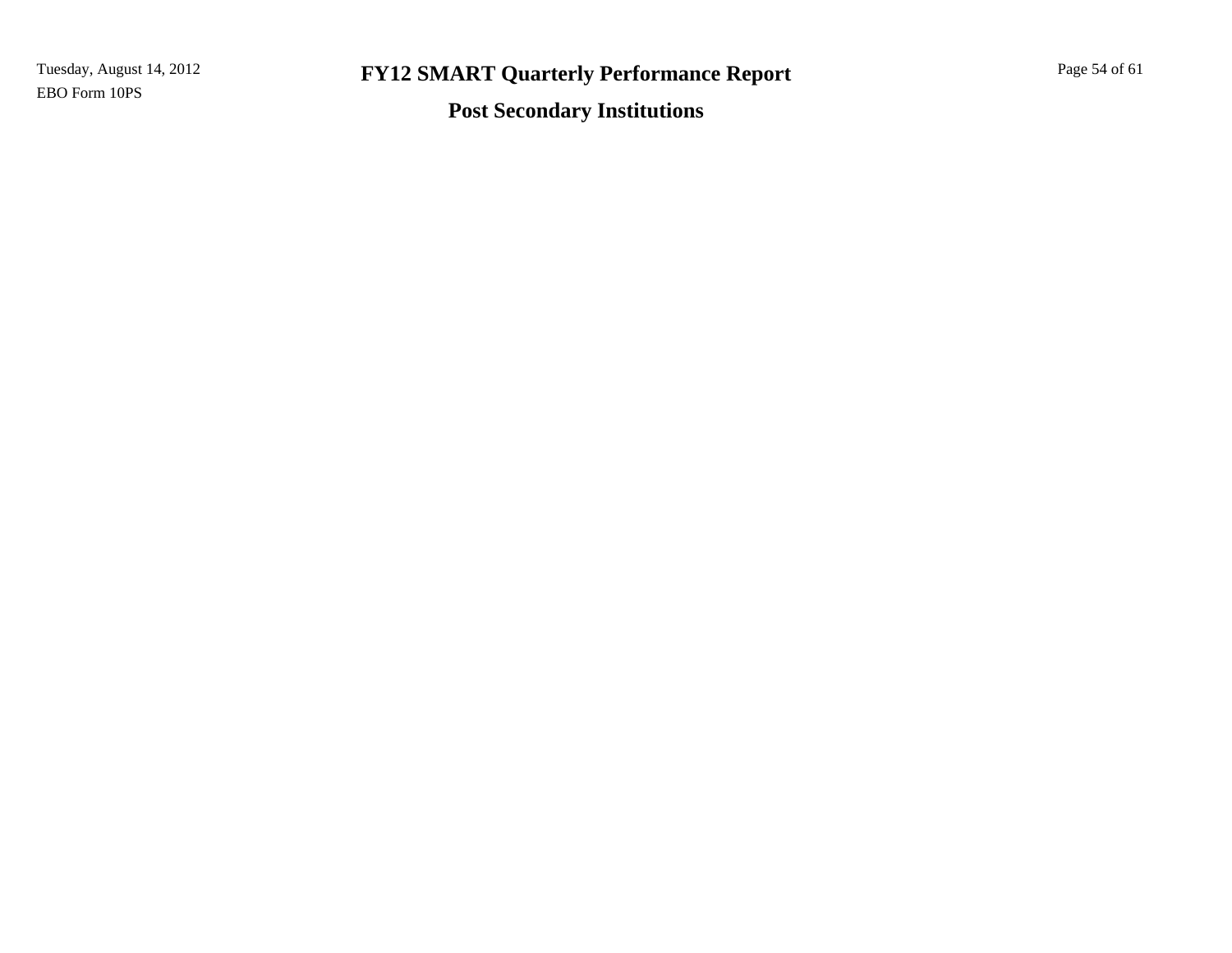| <b>Institution: LWA - Lyman Ward Academy</b>                                                                                       |
|------------------------------------------------------------------------------------------------------------------------------------|
| Mission: The mission of Lyman Ward Military Academy is to prepare young men for the work of life by providing an excellent college |
| preparatory education within a military structure of challenge and support.                                                        |

| <b>Workload Measures and Quarterly Projections</b>                             |                                               |               |           |                      |           |                       |                  |         |           |         |  |
|--------------------------------------------------------------------------------|-----------------------------------------------|---------------|-----------|----------------------|-----------|-----------------------|------------------|---------|-----------|---------|--|
|                                                                                | <b>Second Quarter</b><br><b>First Quarter</b> |               |           | <b>Third Quarter</b> |           | <b>Fourth Quarter</b> |                  | Annual  |           |         |  |
| <b>Workload Measure</b>                                                        | Projected                                     | <b>Actual</b> | Projected | <b>Actual</b>        | Projected | Actual*               | <b>Projected</b> | Actual* | Projected | Actual* |  |
| W1. Student Enrollment (FTE)-57                                                |                                               |               |           |                      |           |                       |                  |         |           |         |  |
| W2. Student Enrollment (FTE)-57                                                |                                               |               |           |                      |           |                       |                  |         |           |         |  |
| <sup>*</sup> Actual workload data is not currently available for this quarter. |                                               |               |           |                      |           |                       |                  |         |           |         |  |

| <b>Key Goal:</b>                                                       |                           |                                          |        |                                                                                  |                  |                      |         |                       |                       |                             |         |  |
|------------------------------------------------------------------------|---------------------------|------------------------------------------|--------|----------------------------------------------------------------------------------|------------------|----------------------|---------|-----------------------|-----------------------|-----------------------------|---------|--|
| Goal 1                                                                 |                           |                                          |        | To increase student retention to 70 per cent of capacity (200 students) by 2010. |                  |                      |         |                       |                       | <b>Governor's Priority:</b> |         |  |
|                                                                        |                           |                                          |        | <b>Objectives and Quarterly Targets:</b>                                         |                  |                      |         |                       |                       |                             |         |  |
| <b>Performance Measures</b>                                            |                           | <b>First Quarter</b>                     |        | <b>Second Quarter</b>                                                            |                  | <b>Third Quarter</b> |         | <b>Fourth Quarter</b> |                       | Annual                      |         |  |
| Objective                                                              | Unit of<br><b>Measure</b> | Projected                                | Actual | Projected<br>Projected<br>Actual*<br>Projected<br>Actual                         |                  |                      |         | Actual*               | Projected             | Actual*                     |         |  |
| To increase student retention to 70<br>per cent by 2010.               | 40000                     |                                          |        |                                                                                  |                  |                      |         |                       |                       |                             |         |  |
| To increase enrollment to 150 by<br>2010.                              | 40000                     |                                          |        |                                                                                  |                  |                      |         |                       |                       |                             |         |  |
| * Actual performance data is not currently available for this quarter. |                           |                                          |        |                                                                                  |                  |                      |         |                       |                       |                             |         |  |
|                                                                        |                           |                                          |        |                                                                                  | <b>Key Goal:</b> |                      |         |                       |                       |                             |         |  |
| Goal 2                                                                 |                           | To improve the Academy, s infrastructure |        |                                                                                  |                  |                      |         |                       |                       | <b>Governor's Priority:</b> |         |  |
|                                                                        |                           |                                          |        | <b>Objectives and Quarterly Targets:</b>                                         |                  |                      |         |                       |                       |                             |         |  |
| <b>Performance Measures</b>                                            |                           | <b>First Quarter</b>                     |        | <b>Second Quarter</b>                                                            |                  | <b>Third Quarter</b> |         |                       | <b>Fourth Quarter</b> | Annual                      |         |  |
| Objective                                                              | Unit of<br><b>Measure</b> | Projected                                | Actual | Projected                                                                        | Actual           | Projected            | Actual* | Projected             | Actual*               | Projected                   | Actual* |  |
| LWMA will continue to sollicit<br>funds to begin facilities upgrade.   | Project by<br>project     |                                          |        |                                                                                  |                  |                      |         |                       |                       |                             |         |  |
| * Actual performance data is not currently available for this quarter. |                           |                                          |        |                                                                                  |                  |                      |         |                       |                       |                             |         |  |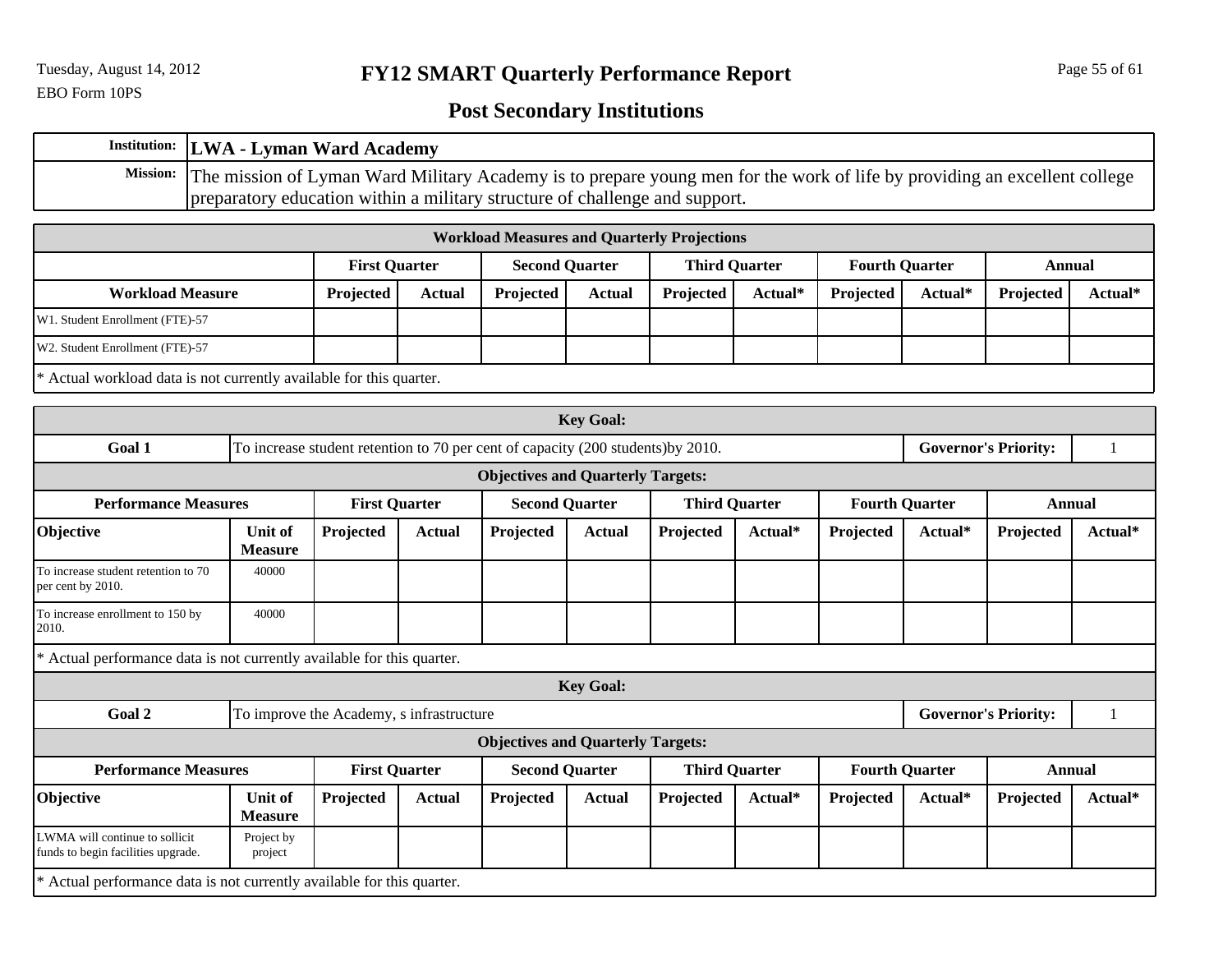|                                                                       |                                                                                                | <b>Institution: MMI - Marion Military Institute</b> |               |           |               |           |         |           |         |           |         |  |  |
|-----------------------------------------------------------------------|------------------------------------------------------------------------------------------------|-----------------------------------------------------|---------------|-----------|---------------|-----------|---------|-----------|---------|-----------|---------|--|--|
| <b>Mission:</b>                                                       |                                                                                                |                                                     |               |           |               |           |         |           |         |           |         |  |  |
|                                                                       |                                                                                                |                                                     |               |           |               |           |         |           |         |           |         |  |  |
| <b>Workload Measures and Quarterly Projections</b>                    |                                                                                                |                                                     |               |           |               |           |         |           |         |           |         |  |  |
|                                                                       | <b>Second Quarter</b><br><b>Third Quarter</b><br><b>Fourth Quarter</b><br><b>First Quarter</b> |                                                     |               |           |               |           |         |           |         | Annual    |         |  |  |
| <b>Workload Measure</b>                                               |                                                                                                | Projected                                           | <b>Actual</b> | Projected | <b>Actual</b> | Projected | Actual* | Projected | Actual* | Projected | Actual* |  |  |
|                                                                       |                                                                                                |                                                     |               |           |               |           |         |           |         |           |         |  |  |
| $*$ Actual workload data is not currently available for this quarter. |                                                                                                |                                                     |               |           |               |           |         |           |         |           |         |  |  |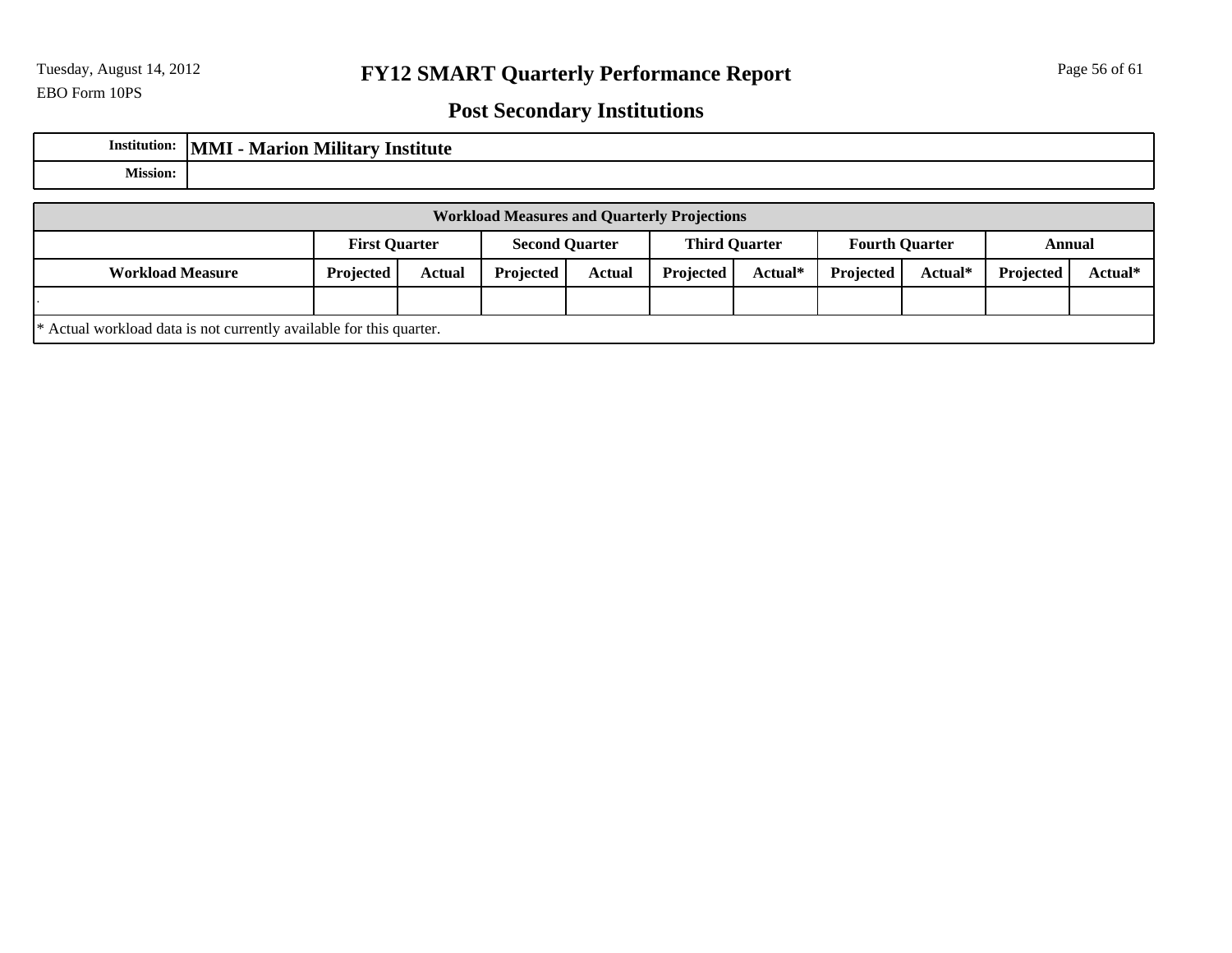| . .<br>stitution | ollege<br>ал:                                                                                                                                                  |
|------------------|----------------------------------------------------------------------------------------------------------------------------------------------------------------|
| <b>Mission:</b>  | –<br>' work.<br>hard<br>7 intellectual<br>morality<br>ano<br>$\sim$ $\mathbf{v}$<br>the<br>1nstal<br>value<br>$\cup$ lence<br>raduates<br>oui<br>$\sigma$<br>Ш |
|                  |                                                                                                                                                                |

| <b>Workload Measures and Quarterly Projections</b>                              |                  |                                               |           |        |                      |         |                       |         |                  |         |  |
|---------------------------------------------------------------------------------|------------------|-----------------------------------------------|-----------|--------|----------------------|---------|-----------------------|---------|------------------|---------|--|
|                                                                                 |                  | <b>First Quarter</b><br><b>Second Quarter</b> |           |        | <b>Third Quarter</b> |         | <b>Fourth Quarter</b> |         | Annual           |         |  |
| <b>Workload Measure</b>                                                         | <b>Projected</b> | <b>Actual</b>                                 | Projected | Actual | <b>Projected</b>     | Actual* | <b>Projected</b>      | Actual* | <b>Projected</b> | Actual* |  |
| W <sub>1</sub> . Faculty carry 15 hours per semester                            |                  |                                               |           |        |                      |         |                       |         |                  |         |  |
| $\mathsf{I}^*$ Actual workload data is not currently available for this quarter |                  |                                               |           |        |                      |         |                       |         |                  |         |  |

Actual workload data is not currently available for this quarter.

| <b>Key Goal:</b>                                                                                                              |                                                          |           |               |                                                                            |        |           |         |           |                             |           |         |
|-------------------------------------------------------------------------------------------------------------------------------|----------------------------------------------------------|-----------|---------------|----------------------------------------------------------------------------|--------|-----------|---------|-----------|-----------------------------|-----------|---------|
| Goal 1                                                                                                                        |                                                          |           |               | To gradually improve faculty salaries in an effort to equal SREB averages. |        |           |         |           | <b>Governor's Priority:</b> |           |         |
| <b>Objectives and Quarterly Targets:</b>                                                                                      |                                                          |           |               |                                                                            |        |           |         |           |                             |           |         |
| <b>First Quarter</b><br><b>Third Quarter</b><br><b>Fourth Quarter</b><br><b>Second Quarter</b><br><b>Performance Measures</b> |                                                          |           |               |                                                                            |        |           |         |           |                             |           | Annual  |
| Objective                                                                                                                     | Unit of<br><b>Measure</b>                                | Projected | <b>Actual</b> | Projected                                                                  | Actual | Projected | Actual* | Projected | Actual*                     | Projected | Actual* |
| To maintain a world class faculty.                                                                                            | Percentage of<br>instructors<br>with terminal<br>degrees |           |               |                                                                            |        |           |         |           |                             |           |         |
| To maintain adequate facilities<br>which provide adequate teaching and<br>learning space.                                     | $#$ of<br>classrooms                                     |           |               |                                                                            |        |           |         |           |                             |           |         |
| * Actual performance data is not currently available for this quarter.                                                        |                                                          |           |               |                                                                            |        |           |         |           |                             |           |         |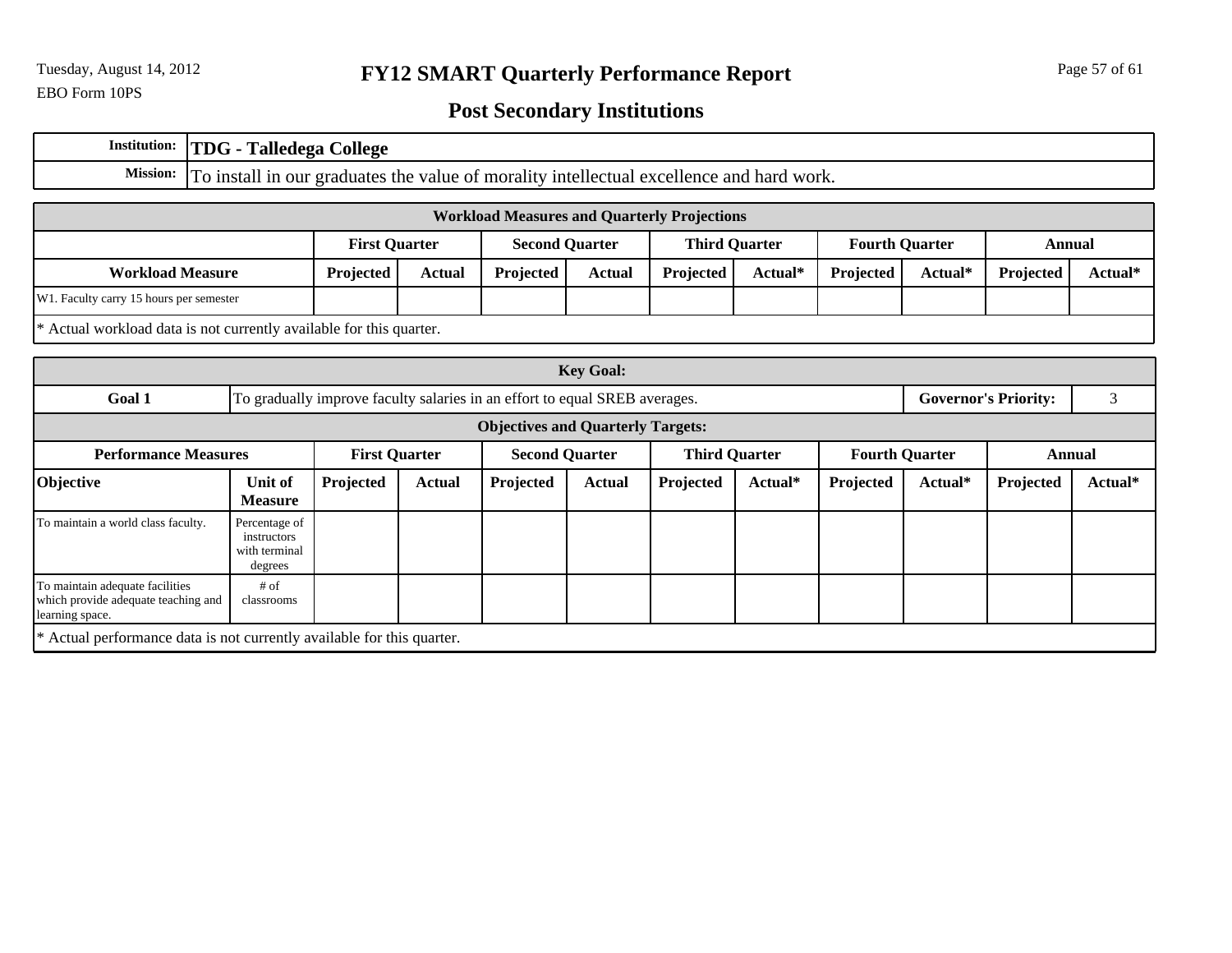|                 | <b>Institution: TSK</b> - Tuskegee University                                                                                 |
|-----------------|-------------------------------------------------------------------------------------------------------------------------------|
| <b>Mission:</b> | To prepare students to assume effective professional and leadership roles in society and to become productive citizens in the |
|                 | Inational and world community.                                                                                                |

|                                                                                                                              |                                                                                                                                                                                                                                                                               |                      |               | <b>Workload Measures and Quarterly Projections</b> |                       |                      |                      |                       |         |               |         |
|------------------------------------------------------------------------------------------------------------------------------|-------------------------------------------------------------------------------------------------------------------------------------------------------------------------------------------------------------------------------------------------------------------------------|----------------------|---------------|----------------------------------------------------|-----------------------|----------------------|----------------------|-----------------------|---------|---------------|---------|
|                                                                                                                              |                                                                                                                                                                                                                                                                               | <b>First Quarter</b> |               |                                                    | <b>Second Quarter</b> |                      | <b>Third Quarter</b> | <b>Fourth Quarter</b> |         | <b>Annual</b> |         |
| <b>Workload Measure</b>                                                                                                      |                                                                                                                                                                                                                                                                               | Projected            | <b>Actual</b> | Projected                                          | <b>Actual</b>         | Projected            | Actual*              | Projected             | Actual* | Projected     | Actual* |
| W1. Student enrollment (FTE)                                                                                                 |                                                                                                                                                                                                                                                                               | 3100                 | 3152          | 2976                                               | 3034                  | 2976                 | 3027                 | 3100                  |         | 2950          |         |
| * Actual workload data is not currently available for this quarter.                                                          |                                                                                                                                                                                                                                                                               |                      |               |                                                    |                       |                      |                      |                       |         |               |         |
|                                                                                                                              |                                                                                                                                                                                                                                                                               |                      |               |                                                    | <b>Key Goal:</b>      |                      |                      |                       |         |               |         |
| Goal 1                                                                                                                       | To strengthen the educational preparation of undergraduates for life and work in a 21st century global<br><b>Governor's Priority:</b><br>society and achieve explicit and substantial improvement in teaching and learning by enhancing the<br>delivery modes of instruction. |                      |               |                                                    |                       |                      |                      |                       |         |               |         |
|                                                                                                                              |                                                                                                                                                                                                                                                                               |                      |               | <b>Objectives and Quarterly Targets:</b>           |                       |                      |                      |                       |         |               |         |
| <b>Performance Measures</b>                                                                                                  |                                                                                                                                                                                                                                                                               | <b>First Quarter</b> |               | <b>Second Quarter</b>                              |                       | <b>Third Quarter</b> |                      | <b>Fourth Quarter</b> |         |               | Annual  |
| Objective                                                                                                                    | Unit of<br><b>Measure</b>                                                                                                                                                                                                                                                     | Projected            | <b>Actual</b> | Projected                                          | <b>Actual</b>         | Projected            | Actual*              | Projected             | Actual* | Projected     | Actual* |
| Develop, validate and assess<br>annually measurable student<br>learning outcomes for each academic<br>objective target.      | Percentage of<br>Completion                                                                                                                                                                                                                                                   | 80%                  | 80%           | 80%                                                | 80%                   | 85%                  | 85%                  | 85%                   |         | 85%           |         |
| Continue to increase the percentage<br>of the faculty using Blackboard and<br>other technology-based teaching<br>resources.  | % of Faculty<br>75%<br>80%<br>80%<br>80%<br>80%<br>80%<br>80%<br>75%<br>Using                                                                                                                                                                                                 |                      |               |                                                    |                       |                      |                      |                       |         |               |         |
| Establish, operate and document the<br>instructional efficacy of smart<br>classrooms - one for each of the five<br>colleges. | $%$ of<br>Classrooms                                                                                                                                                                                                                                                          | 60%                  | 60%           | 60%                                                | 60%                   | 65%                  | 70%                  | 70%                   |         | 70%           |         |
| * Actual performance data is not currently available for this quarter.                                                       |                                                                                                                                                                                                                                                                               |                      |               |                                                    |                       |                      |                      |                       |         |               |         |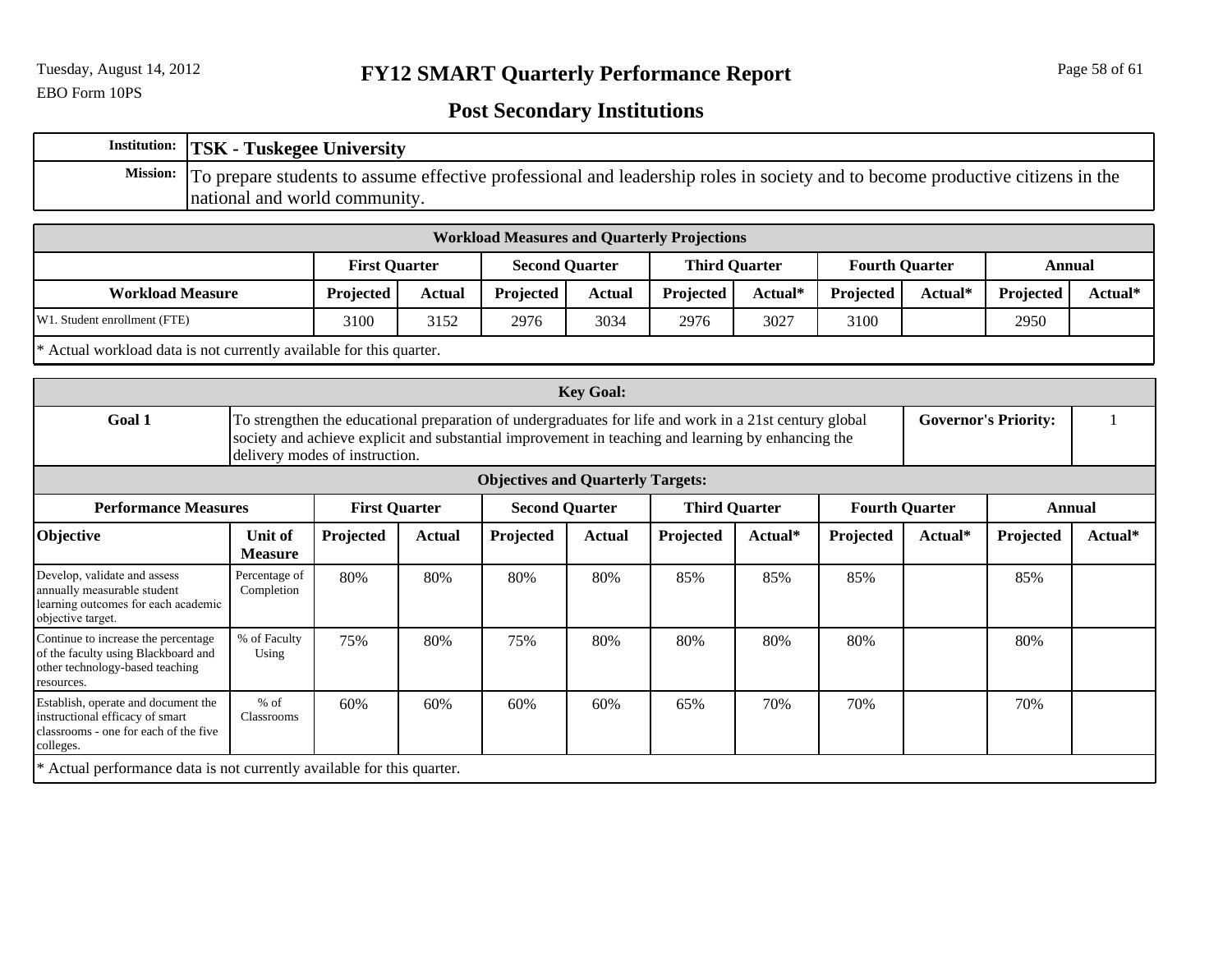| <b>Key Goal:</b>                                                                                                                                                                                                                                                                                                                                                                                                                                                                                                                                                                                        |                                                                                                                                                                                                                                                                                                                                                                                 |                      |               |                       |               |                      |         |           |                       |           |               |  |  |  |
|---------------------------------------------------------------------------------------------------------------------------------------------------------------------------------------------------------------------------------------------------------------------------------------------------------------------------------------------------------------------------------------------------------------------------------------------------------------------------------------------------------------------------------------------------------------------------------------------------------|---------------------------------------------------------------------------------------------------------------------------------------------------------------------------------------------------------------------------------------------------------------------------------------------------------------------------------------------------------------------------------|----------------------|---------------|-----------------------|---------------|----------------------|---------|-----------|-----------------------|-----------|---------------|--|--|--|
| Goal 2                                                                                                                                                                                                                                                                                                                                                                                                                                                                                                                                                                                                  | As an institutional product of the 2006-2008 Southern Association of Colleges and Schools (SACS)<br><b>Governor's Priority:</b><br>reaffirmation of accreditation processes, strengthen the performance levels of the entire university faculty,<br>especially as regard instructional efficacy for the General Education Curriculum and the Quality<br>Enhancement Plan (QEP). |                      |               |                       |               |                      |         |           |                       |           |               |  |  |  |
|                                                                                                                                                                                                                                                                                                                                                                                                                                                                                                                                                                                                         | <b>Objectives and Quarterly Targets:</b>                                                                                                                                                                                                                                                                                                                                        |                      |               |                       |               |                      |         |           |                       |           |               |  |  |  |
| <b>Performance Measures</b>                                                                                                                                                                                                                                                                                                                                                                                                                                                                                                                                                                             |                                                                                                                                                                                                                                                                                                                                                                                 | <b>First Quarter</b> |               | <b>Second Quarter</b> |               | <b>Third Quarter</b> |         |           | <b>Fourth Quarter</b> |           | <b>Annual</b> |  |  |  |
| Objective                                                                                                                                                                                                                                                                                                                                                                                                                                                                                                                                                                                               | Unit of<br><b>Measure</b>                                                                                                                                                                                                                                                                                                                                                       | Projected            | <b>Actual</b> | Projected             | <b>Actual</b> | Projected            | Actual* | Projected | Actual*               | Projected | Actual*       |  |  |  |
| On a continuing basis, improve the<br>quality, effectiveness and efficiency<br>of research activities as assessed by<br>increased yields and successes in the<br>following areas: competitive grant<br>awards; contract volume/aggregate<br>funding levels; patent and licensure<br>awards; graduate and undergraduate<br>academic achievement; K-12 teacher<br>science and mathematics<br>competency levels; K-12 inquiry-<br>based instructional resource<br>acquisition and use; K-12 student<br>performance; and science and<br>technology small (incubator)<br>business development contributions. | $%$ of<br>Completion                                                                                                                                                                                                                                                                                                                                                            | 50%                  | 55%           | 50%                   | 55%           | 50%                  | 55%     | 55%       |                       | 55%       |               |  |  |  |
| As an increment to the<br>aforementioned (Objective 1) faculty<br>quality and<br>performance indices, engage and<br>annually assess the value added by<br>and effectiveness of<br>aggregate student services,<br>administrative functions, academic<br>advisement, and general campus<br>support systems in achieving<br>specific and measurable student<br>learning-centric educational goals.<br>* Actual performance data is not currently available for this quarter.                                                                                                                               | $%$ of<br>Completion                                                                                                                                                                                                                                                                                                                                                            | 50%                  | 55%           | 50%                   | 55%           | 50%                  | 55%     | 55%       |                       | 55%       |               |  |  |  |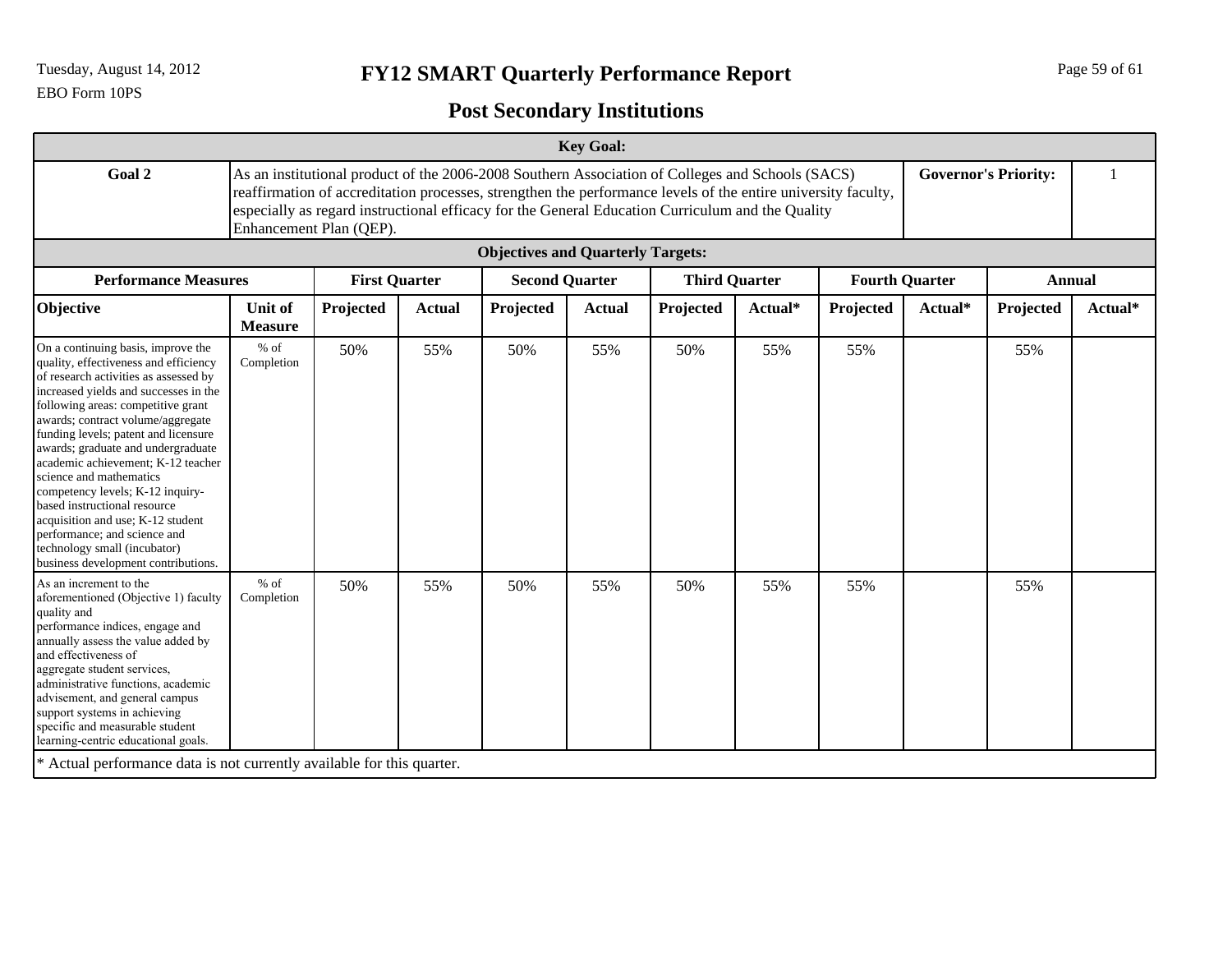| <b>Key Goal:</b><br>3                                                                                                                                                                                                                                                                                                                                                                                                                                                                                                                                                                                       |                                  |                                                                                                                                                                                                                                                                                                                                                                                   |               |                                          |        |                      |         |           |                       |           |               |  |
|-------------------------------------------------------------------------------------------------------------------------------------------------------------------------------------------------------------------------------------------------------------------------------------------------------------------------------------------------------------------------------------------------------------------------------------------------------------------------------------------------------------------------------------------------------------------------------------------------------------|----------------------------------|-----------------------------------------------------------------------------------------------------------------------------------------------------------------------------------------------------------------------------------------------------------------------------------------------------------------------------------------------------------------------------------|---------------|------------------------------------------|--------|----------------------|---------|-----------|-----------------------|-----------|---------------|--|
| Goal 3                                                                                                                                                                                                                                                                                                                                                                                                                                                                                                                                                                                                      |                                  | To strengthen the University's basic research capacity, especially in those areas that lead to economic<br><b>Governor's Priority:</b><br>development to meet the needs of and have an impact on the state of Alabama, and enhance the efficacy<br>of community engagement through strong university-K-12 school partnerships and effective<br>collaborations with other sectors. |               |                                          |        |                      |         |           |                       |           |               |  |
|                                                                                                                                                                                                                                                                                                                                                                                                                                                                                                                                                                                                             |                                  |                                                                                                                                                                                                                                                                                                                                                                                   |               | <b>Objectives and Quarterly Targets:</b> |        |                      |         |           |                       |           |               |  |
| <b>Performance Measures</b>                                                                                                                                                                                                                                                                                                                                                                                                                                                                                                                                                                                 |                                  | <b>First Quarter</b>                                                                                                                                                                                                                                                                                                                                                              |               | <b>Second Quarter</b>                    |        | <b>Third Quarter</b> |         |           | <b>Fourth Quarter</b> |           | <b>Annual</b> |  |
| Objective                                                                                                                                                                                                                                                                                                                                                                                                                                                                                                                                                                                                   | <b>Unit of</b><br><b>Measure</b> | Projected                                                                                                                                                                                                                                                                                                                                                                         | <b>Actual</b> | Projected                                | Actual | Projected            | Actual* | Projected | Actual*               | Projected | Actual*       |  |
| Improved quality and efficiency of<br>research facilities as assessed by<br>research productivity, competitive<br>research grants and contracts<br>volume/ aggregate funding level,<br>patents and licensure activity,<br>academic achievement for graduate<br>and undergraduate students, the<br>science and mathematics<br>competency of participating K-12<br>teachers, the acquisition and use of<br>inquiry-based K-12 instructional<br>resources, and the corresponding<br>performance of K-12 students, and<br>contributions to science and<br>technology small (incubator)<br>business development. | $\%$ of<br>completion            | 50%                                                                                                                                                                                                                                                                                                                                                                               | 50%           | 50%                                      | 55%    | 50%                  | 55%     | 55%       |                       | 55%       |               |  |
| Provide opportunities for greater<br>interdisciplinary collaborations by<br>establishing a single facility to house<br>multi-disciplinary research centers;<br>thereby, enabling the linkage of<br>basic and applied research and<br>development activities; the<br>production and promotion of<br>significant technological<br>innovations; as well as the rapid<br>transfer of resulting products into<br>science, mathematics, technology<br>and engineering teaching and<br>learning programs-- in particular,<br>programs that document learning<br>gains among participating K-12<br>students.        | $%$ of<br>Completion             | 50%                                                                                                                                                                                                                                                                                                                                                                               | 55%           | 50%                                      | 55%    | 50%                  | 55%     | 55%       |                       | 55%       |               |  |
| * Actual performance data is not currently available for this quarter.                                                                                                                                                                                                                                                                                                                                                                                                                                                                                                                                      |                                  |                                                                                                                                                                                                                                                                                                                                                                                   |               |                                          |        |                      |         |           |                       |           |               |  |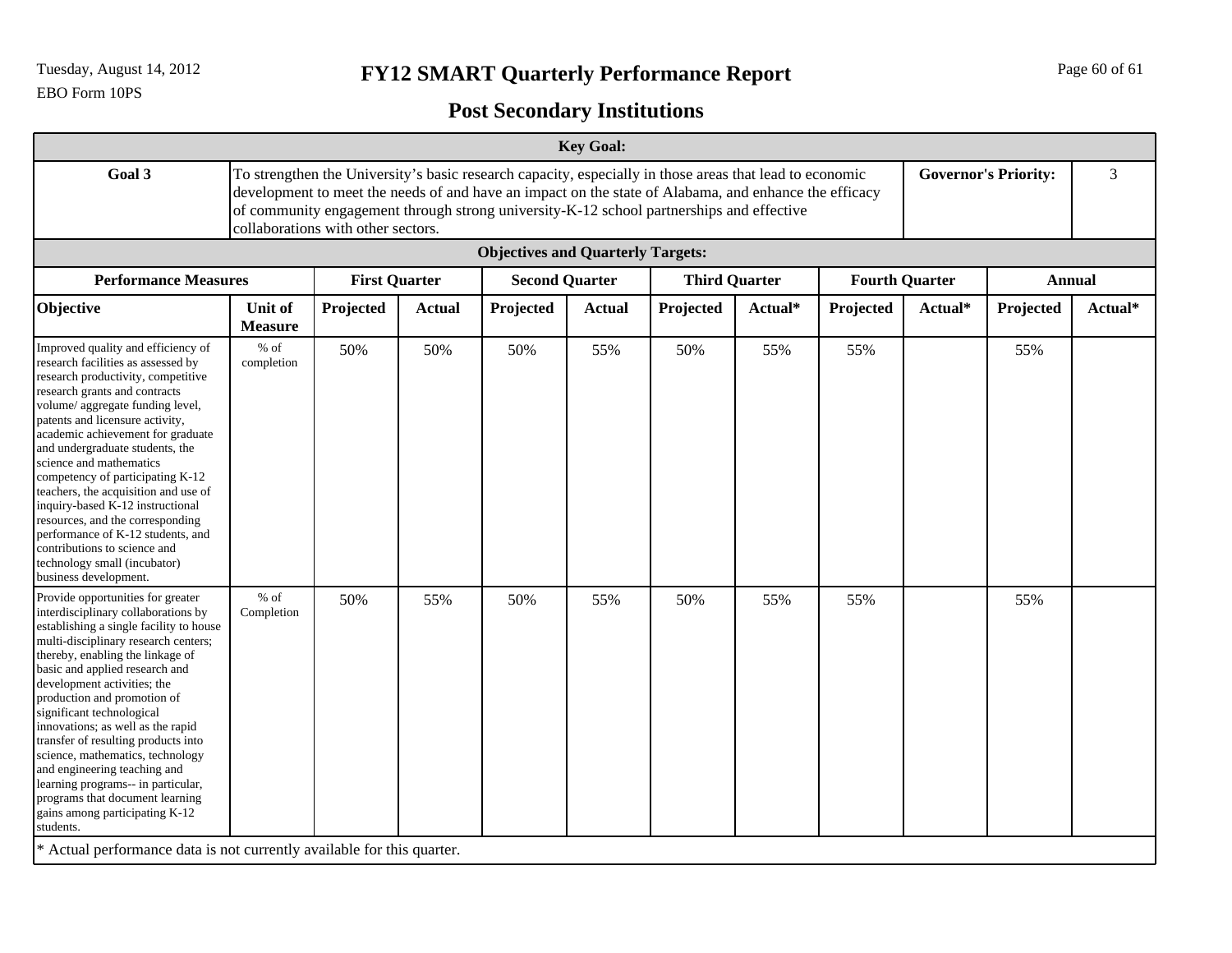|                                                                                                                                                                                                                                                               |                                                                                  |                                                                                                                                                                                    |               |                                          | <b>Key Goal:</b> |                      |         |           |                             |           |               |
|---------------------------------------------------------------------------------------------------------------------------------------------------------------------------------------------------------------------------------------------------------------|----------------------------------------------------------------------------------|------------------------------------------------------------------------------------------------------------------------------------------------------------------------------------|---------------|------------------------------------------|------------------|----------------------|---------|-----------|-----------------------------|-----------|---------------|
| Goal 4                                                                                                                                                                                                                                                        | To reduce operating interruptions and failures of critical physical plant assets |                                                                                                                                                                                    |               |                                          |                  |                      |         |           | <b>Governor's Priority:</b> |           |               |
|                                                                                                                                                                                                                                                               |                                                                                  |                                                                                                                                                                                    |               | <b>Objectives and Quarterly Targets:</b> |                  |                      |         |           |                             |           |               |
| <b>Performance Measures</b>                                                                                                                                                                                                                                   |                                                                                  | <b>First Quarter</b>                                                                                                                                                               |               | <b>Second Quarter</b>                    |                  | <b>Third Quarter</b> |         |           | <b>Fourth Quarter</b>       |           | <b>Annual</b> |
| Objective                                                                                                                                                                                                                                                     | Unit of<br><b>Measure</b>                                                        | Projected                                                                                                                                                                          | <b>Actual</b> | Projected                                | <b>Actual</b>    | Projected            | Actual* | Projected | Actual*                     | Projected | Actual*       |
| Complete Phase 3 of the<br>recommendations identified from the<br>electrical distribution study<br>conducted during FY2007.                                                                                                                                   | $%$ of<br>Completion                                                             | 15%                                                                                                                                                                                | 15%           | 20%                                      | 15%              | 25%                  | 15%     | 25%       |                             | 25%       |               |
| Infuse the University's network with<br>technology to permit the<br>introduction of VoIP and expansion<br>of our wireless offerings.                                                                                                                          | No. of Bldgs<br>Converted                                                        | 60                                                                                                                                                                                 | 60            | 62                                       | 60               | 65                   | 60      | 65        |                             | 65        |               |
| * Actual performance data is not currently available for this quarter.                                                                                                                                                                                        |                                                                                  |                                                                                                                                                                                    |               |                                          |                  |                      |         |           |                             |           |               |
|                                                                                                                                                                                                                                                               |                                                                                  |                                                                                                                                                                                    |               |                                          | <b>Key Goal:</b> |                      |         |           |                             |           |               |
| Goal 5                                                                                                                                                                                                                                                        |                                                                                  | 3<br><b>Governor's Priority:</b><br>To strengthen the University's capacity in the area of economic development to meet the needs of and<br>have an impact on the state of Alabama |               |                                          |                  |                      |         |           |                             |           |               |
|                                                                                                                                                                                                                                                               |                                                                                  |                                                                                                                                                                                    |               | <b>Objectives and Quarterly Targets:</b> |                  |                      |         |           |                             |           |               |
| <b>Performance Measures</b>                                                                                                                                                                                                                                   |                                                                                  | <b>First Quarter</b>                                                                                                                                                               |               | <b>Second Quarter</b>                    |                  | <b>Third Quarter</b> |         |           | <b>Fourth Quarter</b>       |           | <b>Annual</b> |
| <b>Objective</b>                                                                                                                                                                                                                                              | Unit of<br><b>Measure</b>                                                        | Projected                                                                                                                                                                          | <b>Actual</b> | Projected                                | <b>Actual</b>    | Projected            | Actual* | Projected | Actual*                     | Projected | $Actual*$     |
| Based on the discrete program<br>evaluations, develop and employ<br>metrics by which to asses the<br>efficiency of Cooperative Extension<br>and Continuing Education<br>programs/delivery systems to more<br>effectively meet clients' ever<br>changing needs | $%$ of<br>Programs with<br>Metrics<br>Developed                                  | 45%                                                                                                                                                                                | 50%           | 45%                                      | 55%              | 45%                  | 55%     | 50%       |                             | 50%       |               |
| * Actual performance data is not currently available for this quarter.                                                                                                                                                                                        |                                                                                  |                                                                                                                                                                                    |               |                                          |                  |                      |         |           |                             |           |               |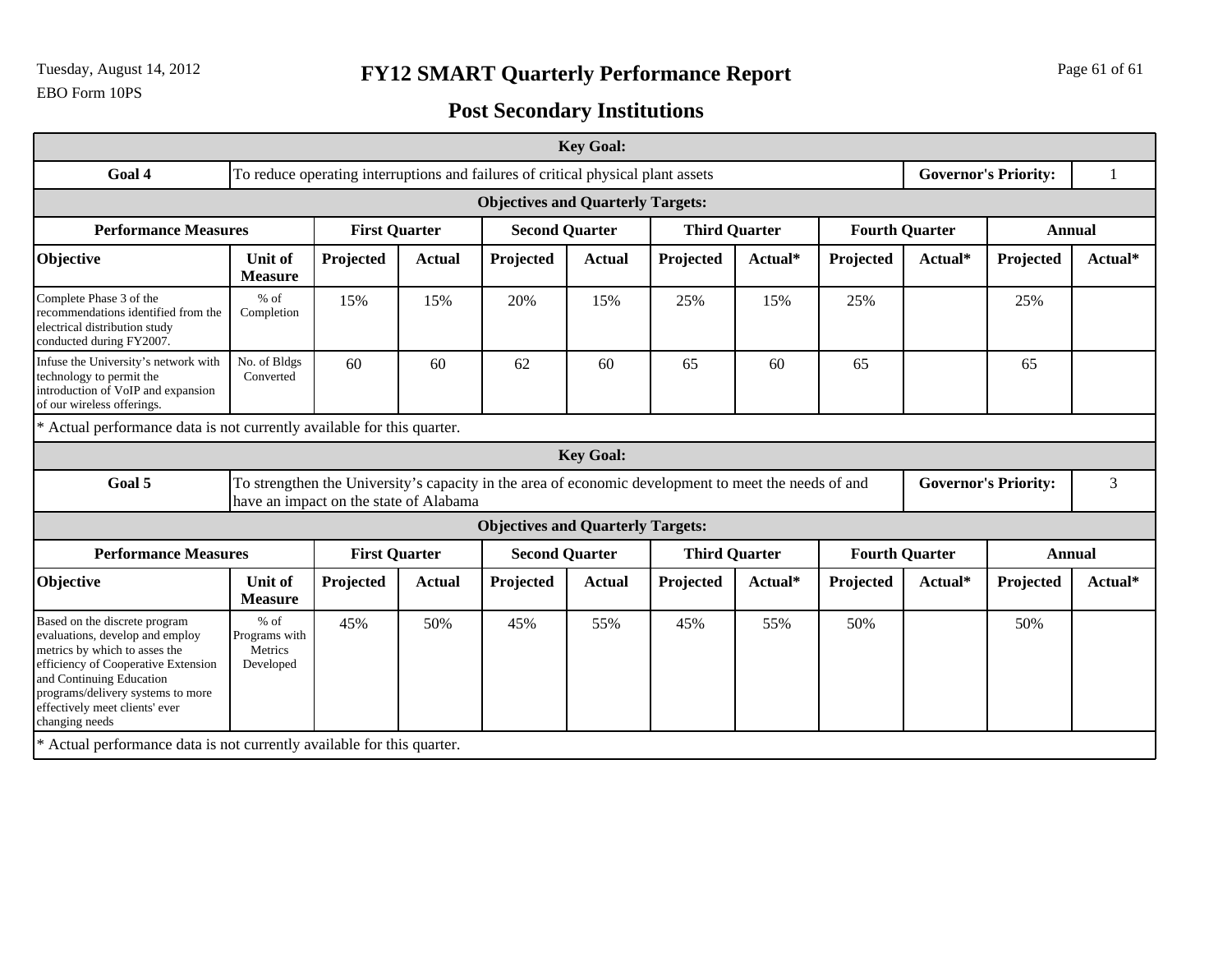| State of Alabama                         |                      |         |                       |                                          |                      |             |                       |        |
|------------------------------------------|----------------------|---------|-----------------------|------------------------------------------|----------------------|-------------|-----------------------|--------|
| EBO Form No. 20ps                        |                      |         |                       | Lyman Ward Military Academy              |                      |             |                       |        |
|                                          |                      |         |                       | Institution                              |                      |             |                       |        |
|                                          |                      |         |                       |                                          |                      |             |                       |        |
|                                          |                      |         |                       | QUARTERLY EXPENDITURE REPORT FOR FY 2012 |                      |             |                       |        |
| <b>COMBINED CURRENT</b>                  | <b>FIRST QUARTER</b> |         | <b>SECOND QUARTER</b> |                                          | <b>THIRD QUARTER</b> |             | <b>FOURTH QUARTER</b> |        |
| <b>FUNDS EXPENDITURES</b>                | Budgeted             | Actual  | <b>Budgeted</b>       | Actual                                   | <b>Budgeted</b>      | Actual      | <b>Budgeted</b>       | Actual |
| <b>Current Unrestricted Funds:</b>       |                      |         |                       |                                          |                      |             |                       |        |
| Instruction                              | 168,573              | 312574  | 168,573               | 127457                                   | 168,573              | 119939      | 168,573               |        |
| Research                                 |                      |         |                       |                                          |                      |             |                       |        |
| <b>Public Service</b>                    |                      |         |                       |                                          |                      |             |                       |        |
| Academic Support                         | 13,180               | 1932    | 13.180                | 4441                                     | 13,180               | 7289        | 13,180                |        |
| <b>Client/Student Services</b>           | 114,181              | 119968  | 114.181               | 142929                                   | 114,181              | 87629       | 114,181               |        |
| <b>Institutional Support</b>             | 159,500              | 219994  | 159,500               | 258706                                   | 159,500              | 172132      | 159,500               |        |
| O&M of Physical Plant                    | 184,706              | 438256  | 184,706               | 339894                                   | 184,706              | 287149      | 184,706               |        |
| <b>Scholarships and Fellowships</b>      |                      |         |                       |                                          |                      |             |                       |        |
| Sheltered Workshops and BSC              |                      |         |                       |                                          |                      |             |                       |        |
| Other ----                               |                      |         |                       |                                          |                      |             |                       |        |
| <b>Total Unrestricted E&amp;G</b>        | 640,140              | 1092724 | 640,140               | 873427                                   | 640,140              | 674138      | 640,140               |        |
| <b>Expenditures</b>                      |                      |         |                       |                                          |                      |             |                       |        |
| <b>Current Restricted Funds:</b>         | 14,789               |         | 14,789                |                                          | 14,789               |             | 14,789                |        |
| Instruction                              |                      |         |                       |                                          |                      |             |                       |        |
| Research                                 |                      |         |                       |                                          |                      |             |                       |        |
| <b>Public Service</b>                    |                      |         |                       |                                          |                      |             |                       |        |
| Academic Support                         |                      |         |                       |                                          |                      |             |                       |        |
| <b>Student Services</b>                  |                      |         |                       |                                          |                      |             |                       |        |
| Institutional Support                    |                      |         |                       |                                          |                      |             |                       |        |
| O&M of Physical Plant                    |                      |         |                       |                                          |                      |             |                       |        |
| Scholarships and Fellowships             |                      |         |                       |                                          |                      |             |                       |        |
| <b>Total Restricted E&amp;G</b>          | 14,789               |         | 14,789                |                                          | 14,789               |             | 14,789                |        |
| <b>Expenditures</b>                      |                      |         |                       |                                          |                      |             |                       |        |
|                                          |                      |         |                       |                                          |                      |             |                       |        |
| <b>Auxiliary Enterprise Expenditures</b> |                      |         |                       |                                          |                      |             |                       |        |
| TOTAL CURRENT FUND                       | 640,140              | 1092724 | 640,140               | 873427                                   | 640,140              | 674138      | 640,140               |        |
| <b>EXPENDITURES</b>                      |                      |         |                       |                                          |                      |             |                       |        |
|                                          |                      |         |                       |                                          |                      |             |                       |        |
|                                          |                      |         |                       |                                          | Pela and             |             |                       |        |
|                                          |                      |         |                       |                                          |                      |             |                       |        |
|                                          |                      |         |                       |                                          |                      | Signature   |                       |        |
|                                          |                      |         |                       |                                          |                      |             |                       |        |
|                                          |                      |         |                       |                                          |                      |             |                       |        |
|                                          |                      |         |                       |                                          |                      | <b>Date</b> |                       |        |

 $\sim$ 

 $\mathcal{A}_\mathrm{c}$ 

 $\frac{1}{2}$ 

 $\frac{1}{2}$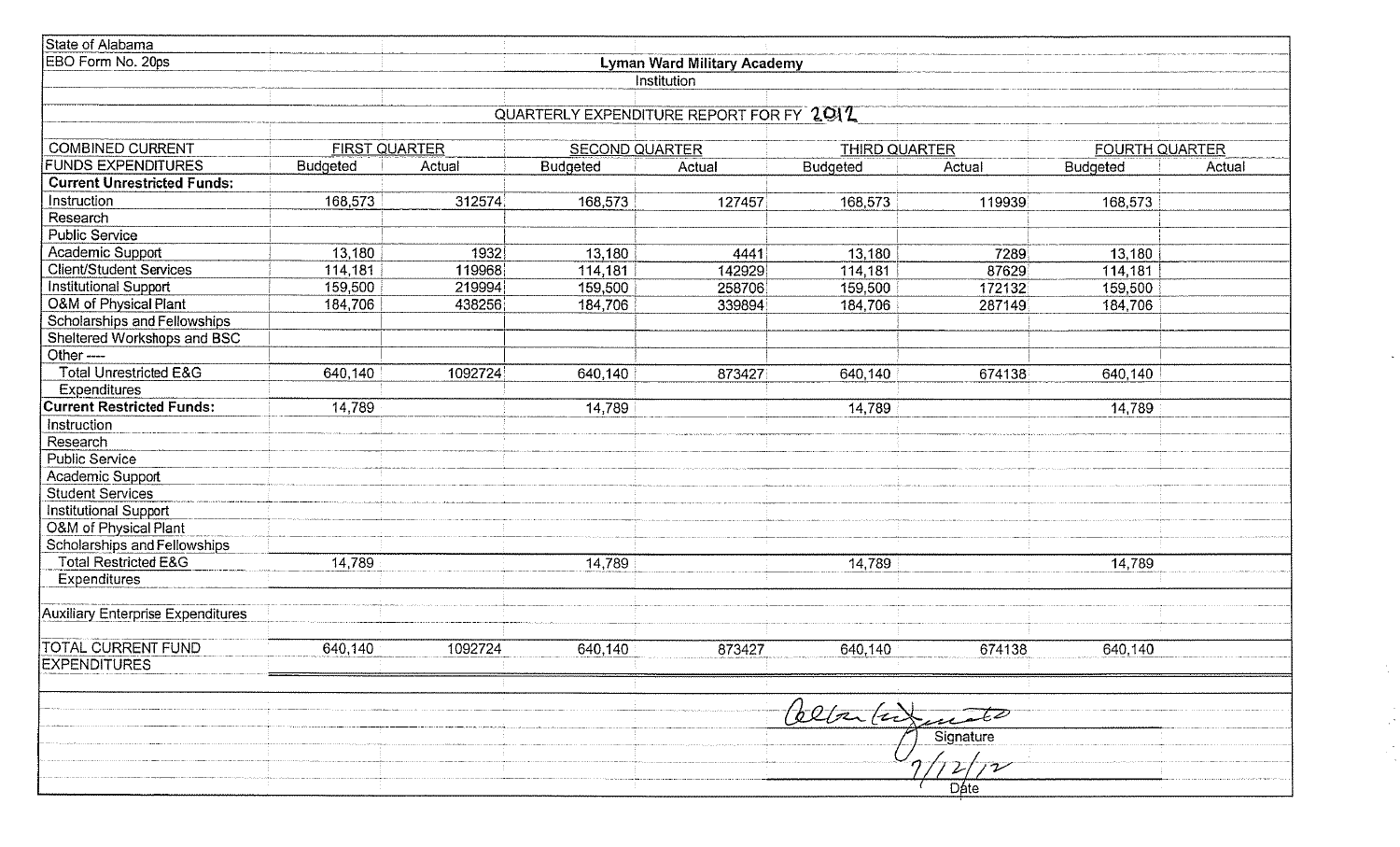Talladega College<br>Institution

 $\sim 10^{-1}$ 

#### QUARTERLY EXPENDITURE REPORT FOR FY 2012

| <b>COMBINED CURRENT</b>                  | <b>FIRST QUARTER</b> |           | <b>SECOND QUARTER</b> |           | THIRD QUARTER |           | <b>FOURTH QUARTER</b> |        |
|------------------------------------------|----------------------|-----------|-----------------------|-----------|---------------|-----------|-----------------------|--------|
| <b>FUNDS EXPENDITURES</b>                | Budgeted             | Actual    | <b>Budgeted</b>       | Actual    | Budgeted      | Actual    | <b>Budgeted</b>       | Actual |
| <b>Current Unrestricted Funds:</b>       |                      |           |                       |           |               |           |                       |        |
| Instruction                              | 436,000              | 439,554   | 470,000               | 245,614   | 324,000       | 252,682   | 470,000               |        |
| Research                                 |                      |           |                       |           |               |           |                       |        |
| <b>Public Service</b>                    |                      |           |                       |           |               |           |                       |        |
| Academic Support                         | 93,000               | 97,456    | 89,000                | 54,093    | 101,000       | 58,021    | 117,000               |        |
| <b>Client/Student Services</b>           | 510,000              | 353,477   | 454,000               | 405,376   | 519,000       | 480,004   | 517,000               |        |
| <b>Institutional Support</b>             | 807,000              | 201,821   | 807,000               | 482,294   | 806,639       | 1,166,824 | 807,000               |        |
| O&M of Physical Plant                    | 900,000              | 765,953   | 900,000               | 1,068,531 | 1,000,000     | 606,830   | 935,000               |        |
| Scholarships and Fellowships             | 510,000              | 201,869   | 606,000               | 625,205   | 8,000         | 49,807    | 76,000                |        |
| Sheltered Workshops and BSC              |                      |           |                       |           |               |           |                       |        |
| Other ----                               |                      |           |                       |           |               |           |                       |        |
| <b>Total Unrestricted E&amp;G</b>        |                      |           |                       |           |               |           |                       |        |
| <b>Expenditures</b>                      | 3,256,000            | 2,060,130 | 3,326,000             | 2,881,113 | 2,758,639     | 2,614,168 | 2,922,000             |        |
| <b>Current Restricted Funds:</b>         |                      |           |                       |           |               |           |                       |        |
| Instruction                              | 243,000              | 272,712   | 336,000               | 431,693   | 243,000       | 354,070   | 278,000               |        |
| Research                                 |                      |           |                       |           |               |           |                       |        |
| <b>Public Service</b>                    | 55,000               | 54,052    | 66,000                | 52,170    | 75,000        | 88,765    | 74,000                |        |
| Academic Support                         | 110,000              | 84,197    | 100,000               | 173,770   | 90,000        | 108,329   | 90,000                |        |
| <b>Student Services</b>                  | 160,000              | 192,895   | 120,000               | 162,475   | 100,000       | 99,534    | 110,000               |        |
| Institutional Support                    | 525,000              | 193,239   | 405,000               | 218,827   | 80,000        | 62,808    | 90,000                |        |
| O&M of Physical Plant                    | 792,000              | 513,612   | 358,000               | 436,902   | 100,000       | 611,357   | 100,000               |        |
| Scholarships and Fellowships             |                      |           |                       |           |               |           |                       |        |
| <b>Total Restricted E&amp;G</b>          |                      |           |                       |           |               |           |                       |        |
| <b>Expenditures</b>                      | 1,885,000            | 1,310,707 | 1,385,000             | 1,475,837 | 688,000       | 1,324,863 | 742,000               |        |
|                                          |                      |           |                       |           |               |           |                       |        |
| <b>Auxiliary Enterprise Expenditures</b> | 290,000              | 362,648   | 290,000               | 390,649   | 200,000       | 378,712   | 220,000               |        |
| <b>TOTAL CURRENT FUND</b>                |                      |           |                       |           |               |           |                       |        |
| <b>EXPENDITURES</b>                      | 5,431,000            | 3,733,485 | 5,001,000             | 4,747,599 | 3,646,639     | 4,317,743 | 3,884,000             |        |
|                                          |                      |           |                       |           |               |           |                       |        |